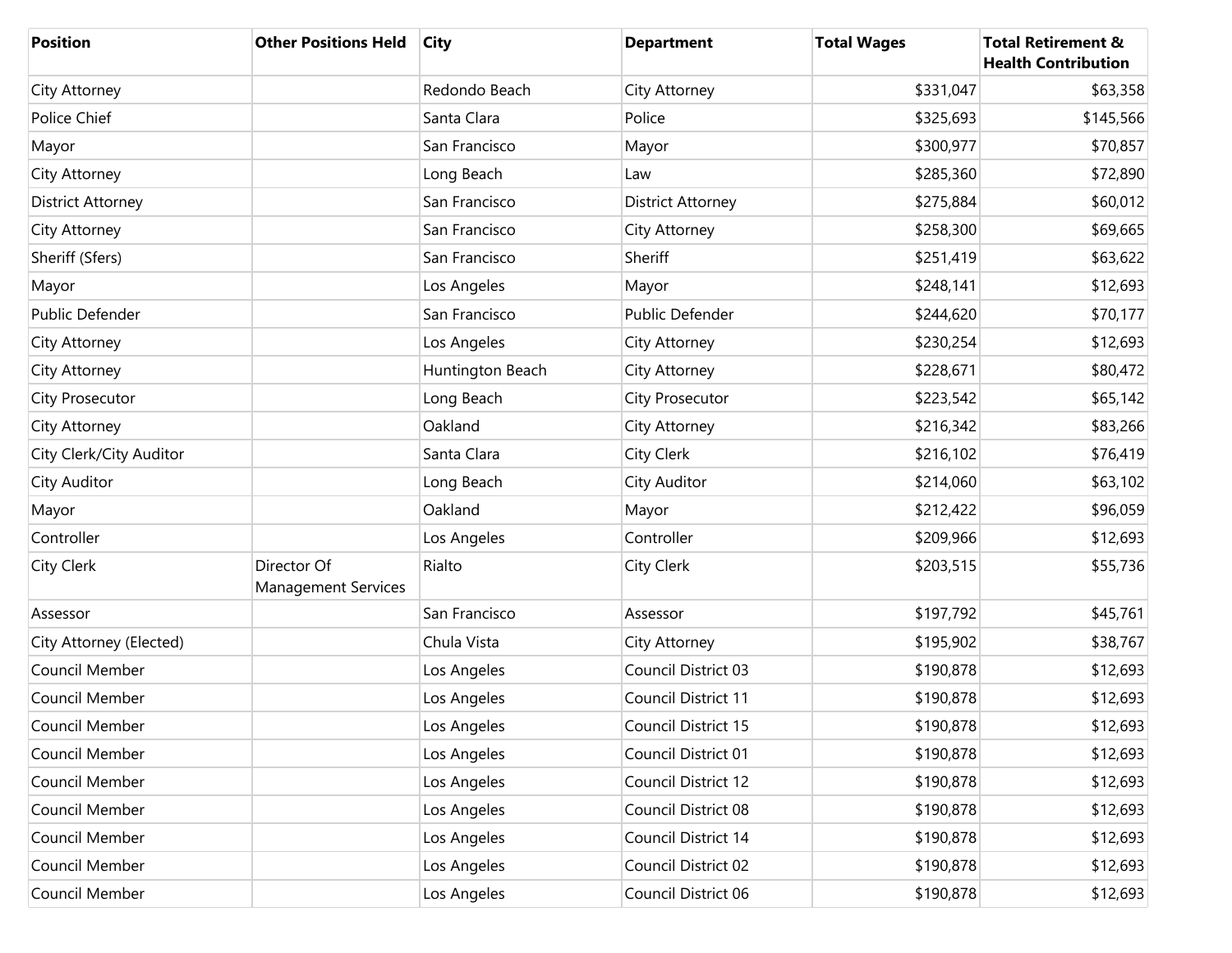| Council Member    |                                                  | Los Angeles      | Council District 13       | \$190,878 | \$12,693 |
|-------------------|--------------------------------------------------|------------------|---------------------------|-----------|----------|
| Council Member    |                                                  | Los Angeles      | Council District 09       | \$190,878 | \$12,693 |
| Council Member    |                                                  | Los Angeles      | Council District 10       | \$190,878 | \$12,693 |
| Treasurer         |                                                  | San Francisco    | Treasurer/Tax Collector   | \$189,931 | \$50,015 |
| Council Member    |                                                  | Los Angeles      | Council District 05       | \$189,268 | \$12,693 |
| City Attorney     |                                                  | San Diego        | City Attorney             | \$186,100 | \$81,633 |
| Council Member    |                                                  | Los Angeles      | Council District 04       | \$183,903 | \$12,693 |
| City Attorney     |                                                  | Compton          | City Attorney             | \$179,698 | \$33,546 |
| City Attorney (U) |                                                  | San Bernardino   | City Attorney             | \$175,961 | \$38,535 |
| City Clerk        | Director Of Records &<br><b>Council Services</b> | Pittsburg        | City Clerk                | \$159,338 | \$46,208 |
| City Treasurer    |                                                  | Glendale         | <b>City Treasurer</b>     | \$155,404 | \$59,150 |
| City Treasurer    |                                                  | Torrance         | City Treasurer            | \$155,050 | \$36,237 |
| City Treasurer    |                                                  | Burbank          | City Treasurer Office     | \$153,979 | \$31,925 |
| City Clerk        |                                                  | Torrance         | <b>City Clerk</b>         | \$152,985 | \$26,303 |
| City Clerk        |                                                  | Huntington Beach | City Clerk                | \$152,822 | \$55,037 |
| City Clerk        |                                                  | Redondo Beach    | City Clerk                | \$150,987 | \$47,196 |
| City Mayor        |                                                  | Long Beach       | Legislative               | \$146,170 | \$43,498 |
| City Auditor      |                                                  | Oakland          | City Auditor              | \$145,893 | \$68,365 |
| City Clerk        |                                                  | Burbank          | City Clerk Office         | \$145,503 | \$37,547 |
| City Clerk        |                                                  | Carson           | City Clerk                | \$143,653 | \$45,711 |
| City Clerk        |                                                  | Glendale         | City Clerk                | \$143,637 | \$58,455 |
| Mayor             |                                                  | Chula Vista      | City Council              | \$140,686 | \$22,641 |
| City Treasurer    |                                                  | Oxnard           | <b>City Treasurer</b>     | \$138,692 | \$23,449 |
| Mayor             |                                                  | San Jose         | City Council              | \$133,331 | \$24,439 |
| City Clerk        |                                                  | Inglewood        | <b>City Clerk</b>         | \$131,943 | \$52,476 |
| City Treasurer    |                                                  | Carson           | <b>City Treasurer</b>     | \$131,421 | \$51,516 |
| City Clerk        |                                                  | San Rafael       | City Clerk                | \$131,074 | \$81,135 |
| Mayor             |                                                  | Fresno           | Office of the Mayor & Cit | \$128,760 | \$10,380 |
| City Clerk        |                                                  | Oxnard           | City Clerk                | \$128,420 | \$23,316 |
| City Clerk        | Director Of<br><b>Administrative Services</b>    | Winters          | City Clerk                | \$126,097 | \$29,290 |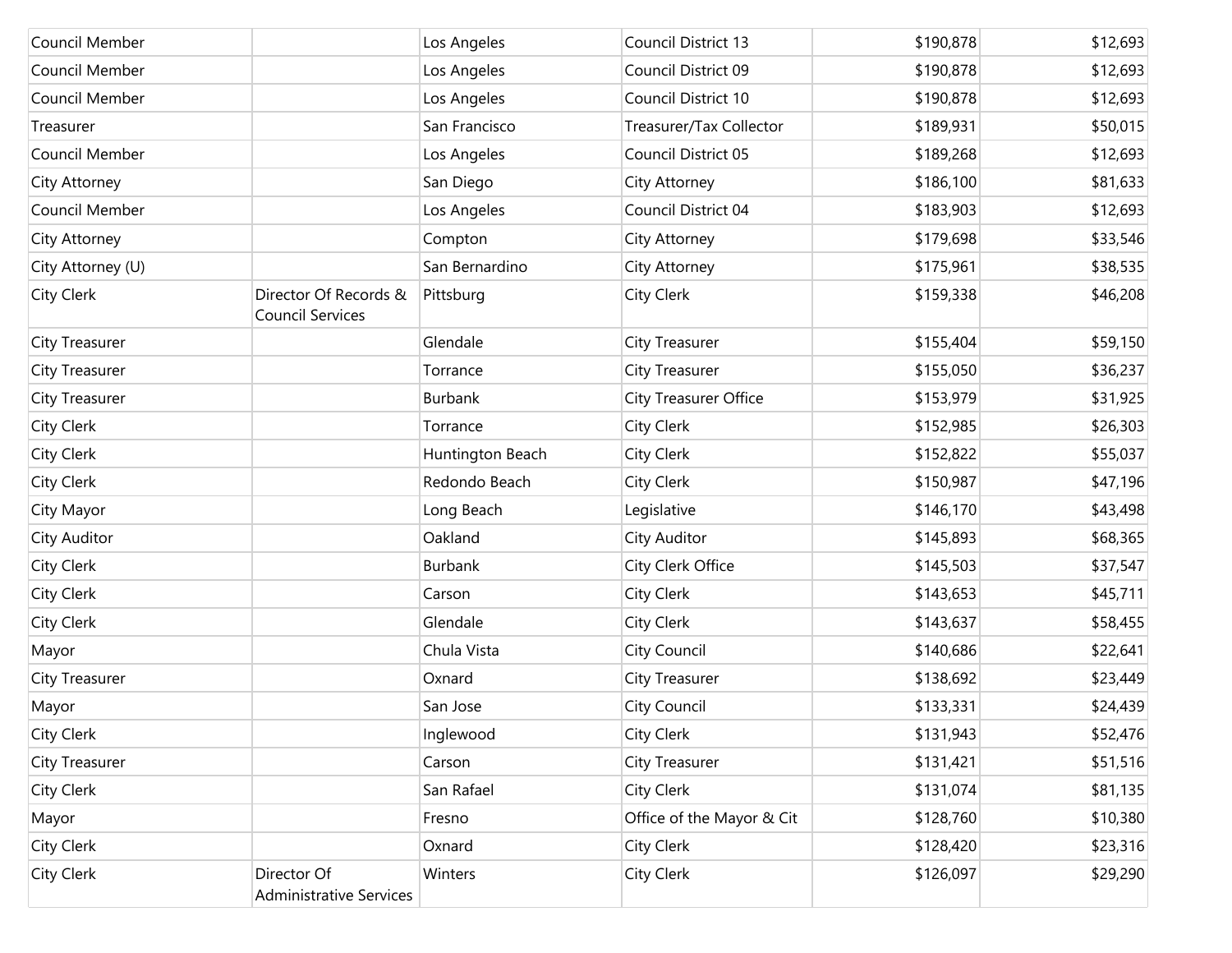| City Attorney                             |                                  | San Rafael           | City Attorney               | \$124,993 | \$85,855 |
|-------------------------------------------|----------------------------------|----------------------|-----------------------------|-----------|----------|
| City Clerk                                |                                  | Compton              | City Clerk                  | \$124,552 | \$28,474 |
| City Treasurer                            |                                  | Compton              | City Treasurer              | \$124,551 | \$19,590 |
| Treasurer                                 | <b>Finance Director</b>          | Santa Paula          | Finance                     | \$123,661 | \$30,997 |
| City Clerk                                |                                  | South Lake Tahoe     | General Government          | \$122,213 | \$35,024 |
| City Clerk (U)                            |                                  | San Bernardino       | City Clerk                  | \$120,842 | \$28,596 |
| Member, Board Of Supervisors              | Bdcomm Mbr, Grp5,M<br>\$100/Mo   | San Francisco        | <b>Board Of Supervisors</b> | \$120,633 | \$38,019 |
| Mayor                                     |                                  | Sacramento           | Council Acct Mayor          | \$120,570 | \$35,812 |
| Member, Board Of Supervisors              |                                  | San Francisco        | <b>Board Of Supervisors</b> | \$119,392 | \$39,626 |
| Member, Board Of Supervisors              |                                  | San Francisco        | <b>Board Of Supervisors</b> | \$119,392 | \$38,359 |
| Member, Board Of Supervisors              |                                  | San Francisco        | <b>Board Of Supervisors</b> | \$119,392 | \$38,359 |
| Member, Board Of Supervisors              |                                  | San Francisco        | <b>Board Of Supervisors</b> | \$119,392 | \$38,359 |
| Member, Board Of Supervisors              |                                  | San Francisco        | <b>Board Of Supervisors</b> | \$119,392 | \$38,359 |
| Member, Board Of Supervisors              |                                  | San Francisco        | <b>Board Of Supervisors</b> | \$119,392 | \$31,255 |
| Member, Board Of Supervisors              |                                  | San Francisco        | <b>Board Of Supervisors</b> | \$119,392 | \$30,002 |
| City Clerk                                |                                  | Belmont              | City Clerk                  | \$117,876 | \$35,556 |
| <b>City Clerk</b>                         | Records Management<br>Officer    | <b>National City</b> | City Clerk - Operations     | \$116,268 | \$27,683 |
| City Treasurer                            | Payroll Supervisor               | Daly City            | City Treasurer's Office     | \$116,211 | \$45,817 |
| City Treasurer                            |                                  | Laguna Beach         | <b>General Government</b>   | \$115,060 | \$31,136 |
| Member, Board Of Supervisors              | Bdcomm Mbr, Grp5,M<br>\$100/Mo   | San Francisco        | <b>Board Of Supervisors</b> | \$113,113 | \$36,054 |
| Treasurer                                 | Director Of Finance              | Blythe               | Governing Body              | \$112,674 | \$36,546 |
| Member, Board Of Supervisors              |                                  | San Francisco        | <b>Board Of Supervisors</b> | \$112,613 | \$41,239 |
| Member, Board Of Supervisors              |                                  | San Francisco        | <b>Board Of Supervisors</b> | \$112,613 | \$34,873 |
| City Clerk                                | Chief Deputy City Clerk Monrovia |                      | City Clerk                  | \$112,407 | \$37,922 |
| Mayor                                     |                                  | Inglewood            | Mayor And City Council      | \$111,303 | \$17,057 |
| City Clerk                                | Clerk Administrator              | Galt                 | City Clerk                  | \$111,265 | \$15,277 |
| City Treasurer                            |                                  | Escondido            | City Treasurer              | \$106,533 | \$35,696 |
| Administrator-Office Of City<br>Treasurer |                                  | Redding              | City Treasurer              | \$106,297 | \$25,462 |
| Council Member                            |                                  | Los Angeles          | Council District 07         | \$103,248 | \$12,693 |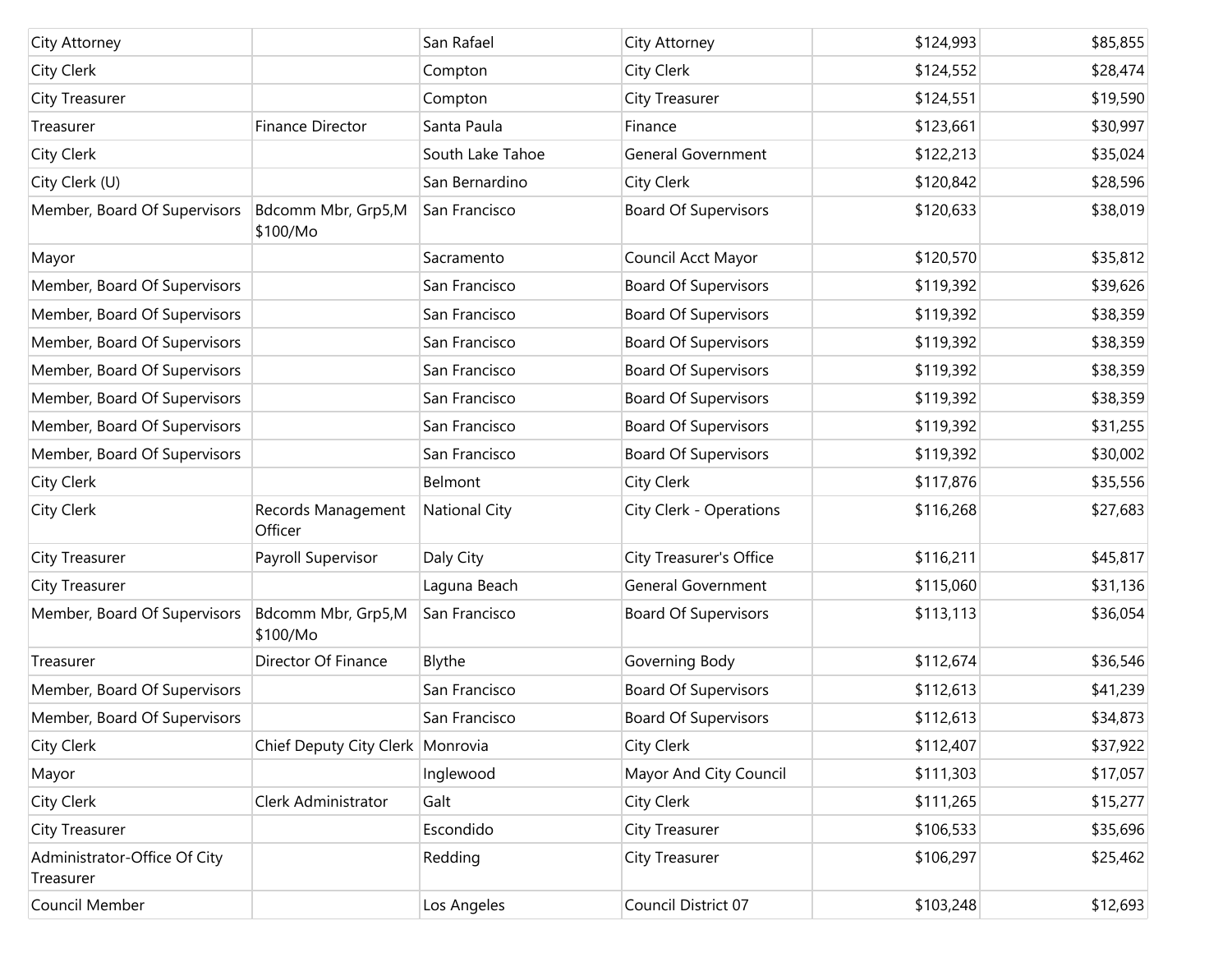| Treasurer                             | <b>Accounting Manager</b>                         | Yuba City               | <b>Finance Division</b>        | \$103,189 | \$22,999 |
|---------------------------------------|---------------------------------------------------|-------------------------|--------------------------------|-----------|----------|
| Administrator-Office Of City<br>Clerk |                                                   | Redding                 | City Clerk                     | \$100,690 | \$29,831 |
| Mayor                                 |                                                   | San Bernardino          | Mayor                          | \$100,002 | \$27,223 |
| <b>City Clerk</b>                     | Deputy Admin Services Blythe<br>Director          |                         | Governing Body                 | \$99,722  | \$32,483 |
| Council                               |                                                   | San Jose                | City Council                   | \$99,274  | \$28,139 |
| Council                               |                                                   | San Jose                | City Council                   | \$99,274  | \$26,601 |
| Council                               |                                                   | San Jose                | City Council                   | \$99,274  | \$26,601 |
| Council                               |                                                   | San Jose                | City Council                   | \$99,274  | \$24,655 |
| Council                               |                                                   | San Jose                | City Council                   | \$99,274  | \$19,788 |
| Council                               |                                                   | San Jose                | City Council                   | \$99,274  | \$18,196 |
| Council                               |                                                   | San Jose                | City Council                   | \$99,274  | \$8,686  |
| Council Member                        |                                                   | Fresno                  | <b>City Council Department</b> | \$98,116  | \$10,719 |
| Mayor                                 |                                                   | San Diego               | Office Of The Mayor            | \$97,677  | \$22,651 |
| Council                               |                                                   | San Jose                | City Council                   | \$95,885  | \$12,259 |
| Council                               |                                                   | San Jose                | <b>City Council</b>            | \$95,535  | \$7,704  |
| City Clerk                            | <b>Executive Assistant To</b><br>The City Manager | <b>Twentynine Palms</b> | City Clerk                     | \$95,452  | \$19,889 |
| Council                               |                                                   | San Jose                | City Council                   | \$94,762  | \$21,229 |
| City Clerk                            |                                                   | San Bruno               | City Clerk                     | \$93,698  | \$41,368 |
| Council Member                        |                                                   | San Diego               | Council District 9             | \$92,737  | \$29,715 |
| Council Member                        |                                                   | Oakland                 | City Council                   | \$92,164  | \$40,328 |
| Council Member                        |                                                   | Oakland                 | City Council                   | \$92,046  | \$54,652 |
| Council Member                        |                                                   | Oakland                 | City Council                   | \$92,025  | \$40,328 |
| Council Member                        |                                                   | San Diego               | Council District 4             | \$90,082  | \$32,240 |
| Mayor                                 |                                                   | Riverside               | Mayor                          | \$89,113  | \$38,159 |
| City Clerk                            |                                                   | Imperial                | City Clerk                     | \$88,652  | \$700    |
| Council Member                        |                                                   | San Diego               | Council District 3             | \$88,390  | \$6,919  |
| <b>City Treasurer</b>                 | Finance Director                                  | Yreka                   | City Treasurer                 | \$87,068  | \$16,548 |
| City Treasurer                        |                                                   | Inglewood               | City Treasurer                 | \$86,939  | \$38,459 |
| Council Member                        |                                                   | San Diego               | Council District 2             | \$86,633  | \$19,401 |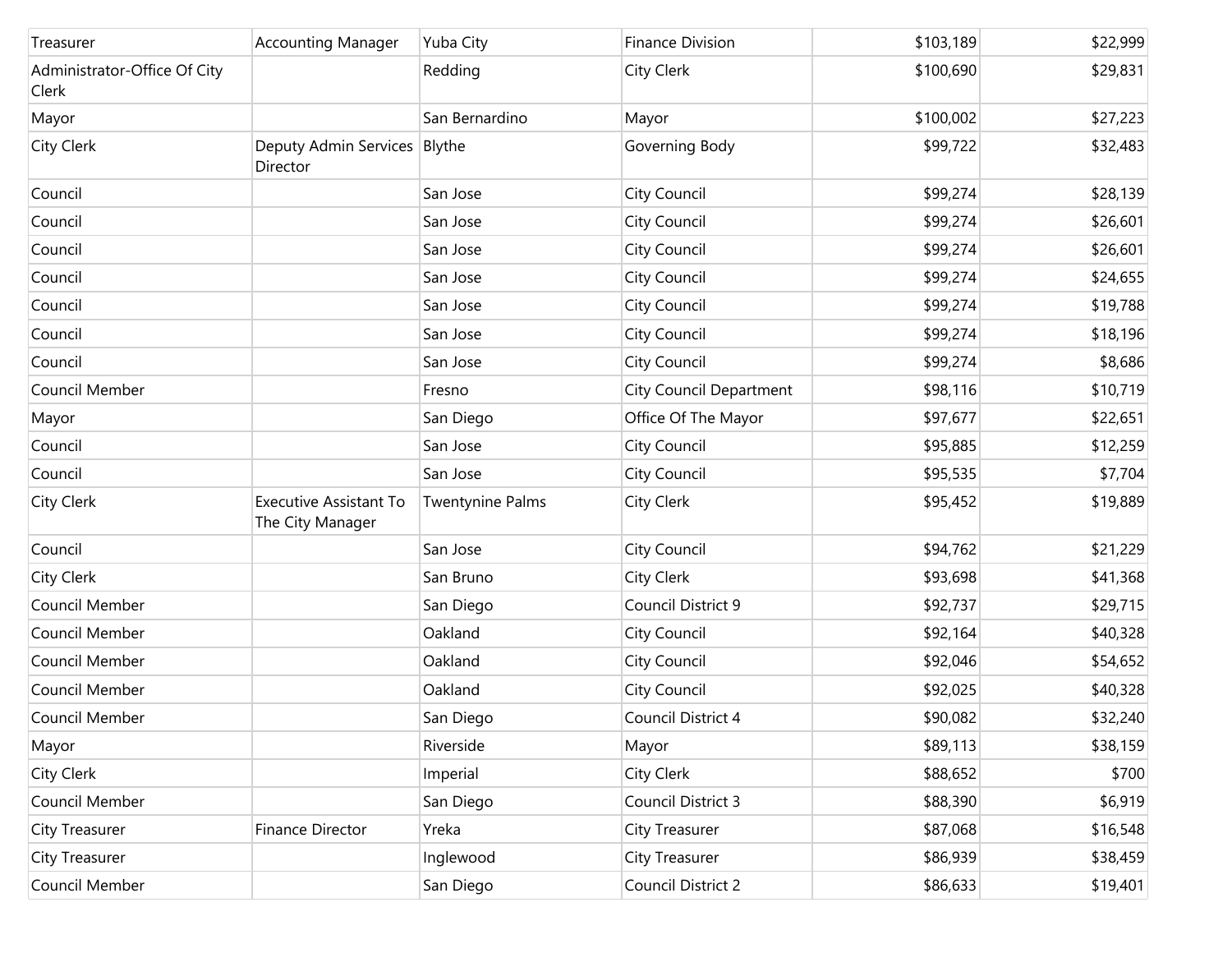| Council Member           |                               | Oakland             | City Council                   | \$86,331 | \$52,643 |
|--------------------------|-------------------------------|---------------------|--------------------------------|----------|----------|
| Council Member           |                               | Oakland             | City Council                   | \$86,277 | \$0      |
| Council Member           |                               | Oakland             | City Council                   | \$85,277 | \$38,373 |
| Council Member           |                               | Oakland             | City Council                   | \$84,874 | \$47,229 |
| Council Member           |                               | Oakland             | City Council                   | \$84,435 | \$46,845 |
| Council Member           |                               | San Diego           | Council District 6             | \$84,106 | \$7,766  |
| Council Member           |                               | San Diego           | Council District 1             | \$83,669 | \$8,029  |
| City Clerk               |                               | South San Francisco | City Clerk                     | \$81,506 | \$8,305  |
| Council Member           |                               | San Diego           | Council District 5             | \$81,410 | \$14,271 |
| Clerk                    |                               | Alturas             | <b>General Government</b>      | \$80,474 | \$28,441 |
| Council Member           |                               | San Diego           | Council District 7             | \$79,259 | \$18,298 |
| City Clerk               |                               | Redlands            | City Clerk                     | \$75,150 | \$14,655 |
| President of the Council |                               | Fresno              | <b>City Council Department</b> | \$75,110 | \$10,380 |
| City Clerk               |                               | Hermosa Beach       | City Clerk                     | \$74,933 | \$6,808  |
| Council Member           |                               | San Diego           | Council District 8             | \$74,050 | \$35,406 |
| Mayor                    |                               | Escondido           | City Council                   | \$73,310 | \$30,000 |
| City Clerk               |                               | Daly City           | City Clerk's Office            | \$72,396 | \$34,537 |
| City Clerk               | Admin Sec/Dep City<br>Clerk   | Santa Paula         | Administration                 | \$72,062 | \$7,467  |
| Council Member           |                               | Riverside           | City Council                   | \$71,779 | \$29,044 |
| City Clerk               | <b>Executive Assistant</b>    | Banning             | City Clerk                     | \$71,306 | \$26,118 |
| City Council             |                               | Sacramento          | <b>Council Acct District 7</b> | \$70,469 | \$19,669 |
| City Council             |                               | Sacramento          | Council Acct District 1        | \$70,030 | \$11,082 |
| City Council             |                               | Sacramento          | Council Acct District 6        | \$70,024 | \$11,082 |
| Councilperson            |                               | Chula Vista         | City Council                   | \$69,922 | \$5,826  |
| Councilperson            |                               | Chula Vista         | City Council                   | \$69,657 | \$480    |
| City Clerk               | <b>Assistant City Manager</b> | Yreka               | City Clerk                     | \$69,619 | \$24,921 |
| Council Member           |                               | Fresno              | <b>City Council Department</b> | \$69,605 | \$14,256 |
| Council Member           |                               | Fresno              | <b>City Council Department</b> | \$69,605 | \$14,256 |
| Council Member           |                               | Fresno              | <b>City Council Department</b> | \$69,605 | \$12,354 |
| City Council             |                               | Sacramento          | Council Acct District 4        | \$69,538 | \$17,522 |
| Mayor                    |                               | Stockton            | City Council                   | \$69,395 | \$0      |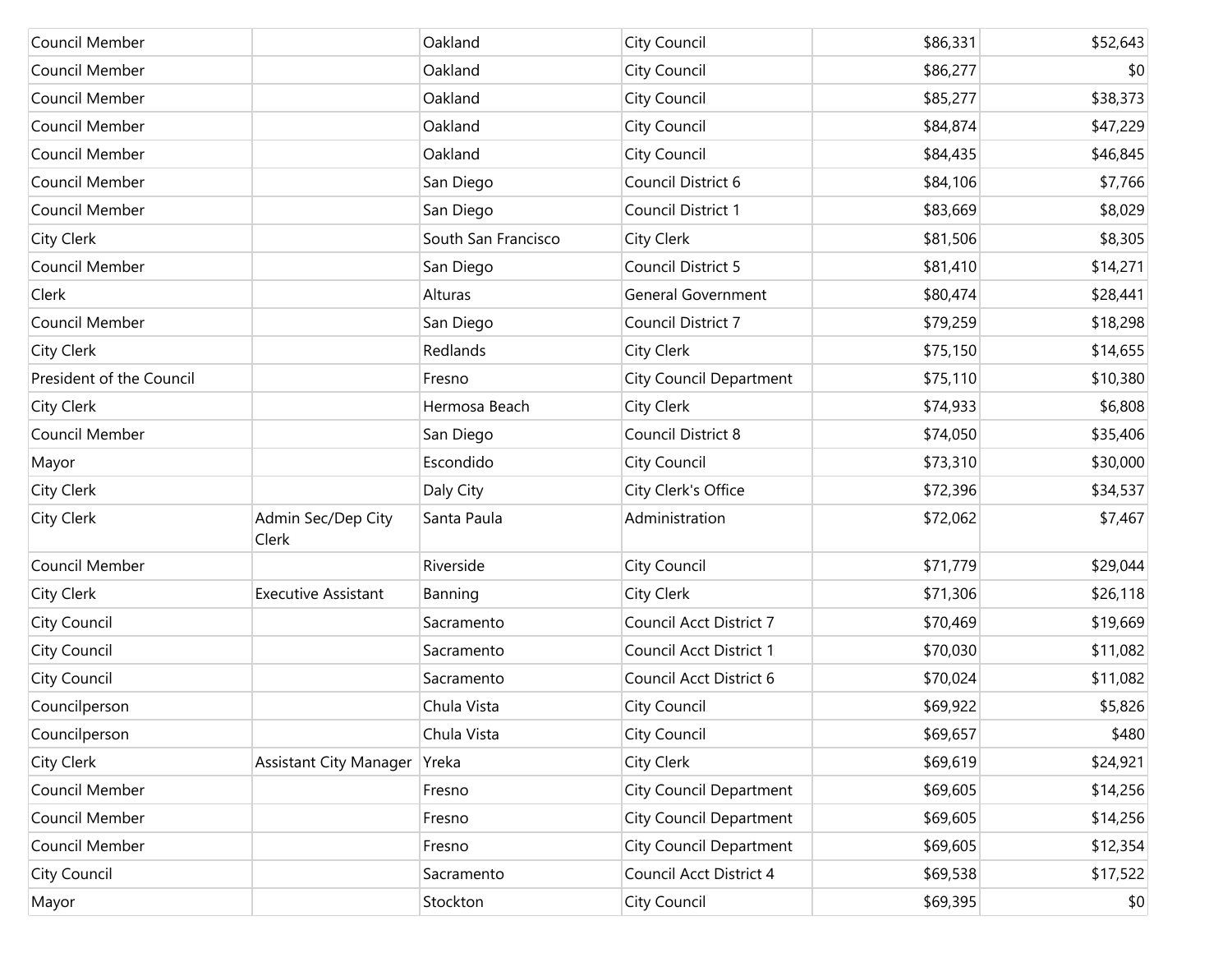| Council Member            |                                                     | Fresno               | <b>City Council Department</b> | \$69,340 | \$14,256 |
|---------------------------|-----------------------------------------------------|----------------------|--------------------------------|----------|----------|
| Councilperson             |                                                     | Chula Vista          | City Council                   | \$68,532 | \$7,266  |
| Council Member            |                                                     | Fresno               | <b>City Council Department</b> | \$67,845 | \$9,349  |
| City Clerk                |                                                     | McFarland            | City Council                   | \$66,776 | \$21,373 |
| City Clerk                | Administrative<br>Assistant                         | Corning              | <b>Elected Official</b>        | \$65,177 | \$5,835  |
| City Council              |                                                     | Sacramento           | Council Acct District 8        | \$64,667 | \$21,678 |
| Mayor                     |                                                     | <b>National City</b> | City Council                   | \$62,907 | \$24,049 |
| City Council              |                                                     | Sacramento           | Council Acct District 5        | \$62,716 | \$21,678 |
| Mayor                     |                                                     | Santa Barbara        | Mayor & City Council           | \$62,532 | \$22,176 |
| City Council              |                                                     | Sacramento           | Council Acct District 3        | \$61,982 | \$25,998 |
| Mayor                     | <b>Ontario Housing</b><br>Authority Board<br>Member | Ontario              | <b>Elected Officials</b>       | \$61,382 | \$21,592 |
| <b>Elected City Clerk</b> | Municipal Records<br>Admin                          | Taft                 | Administration                 | \$60,978 | \$4,812  |
| Council Member            |                                                     | Inglewood            | Mayor And City Council         | \$60,660 | \$48,061 |
| Council Member            |                                                     | Inglewood            | Mayor And City Council         | \$60,660 | \$33,892 |
| Council Member            |                                                     | Inglewood            | Mayor And City Council         | \$60,660 | \$29,792 |
| Council Member            |                                                     | Inglewood            | Mayor And City Council         | \$60,660 | \$12,836 |
| City Clerk                | Finance Officer                                     | Westmorland          | <b>Elected Official</b>        | \$59,926 | \$11,005 |
| Mayor/Council Person      |                                                     | Rialto               | City Administration            | \$59,301 | \$1,177  |
| City Council              |                                                     | Sacramento           | Council Acct District 2        | \$57,531 | \$25,287 |
| Councilperson             |                                                     | Chula Vista          | <b>City Council</b>            | \$56,305 | \$20,766 |
| Treasurer                 |                                                     | Alturas              | <b>General Government</b>      | \$54,739 | \$21,579 |
| City Treasurer            |                                                     | Huntington Beach     | City Treasurer                 | \$54,545 | \$31,034 |
| Mayor                     |                                                     | Berkeley             | Myr Counc/Mayor/Govt           | \$53,491 | \$10,377 |
| Treasurer                 | Administrative<br>Secretary                         | Corning              | <b>Elected Official</b>        | \$53,226 | \$12,646 |
| City Clerk                |                                                     | Fort Jones           | Admin Department               | \$52,962 | \$17,282 |
| City Clerk                | Customer<br>Service/Admin<br>Assistant              | Portola              | <b>Elected Official</b>        | \$52,440 | \$3,000  |
| Treasurer                 | Finance Technician                                  | Mt. Shasta           | Administration                 | \$51,661 | \$5,587  |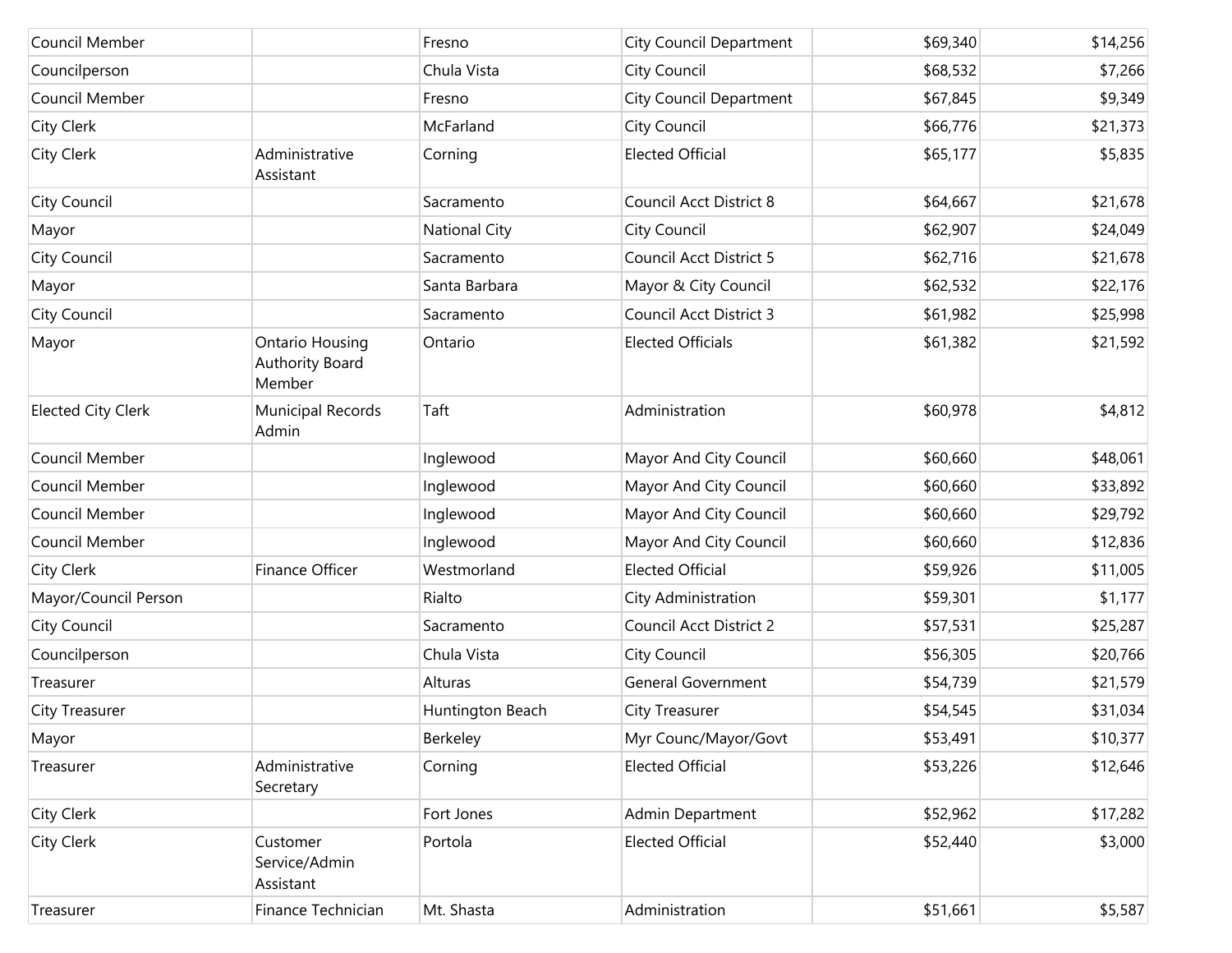| Mayor                      |                      | Richmond      | Mayor                                                | \$51,060 | \$28,021 |
|----------------------------|----------------------|---------------|------------------------------------------------------|----------|----------|
| Councilmember              |                      | Santa Barbara | Mayor & City Council                                 | \$48,952 | \$14,656 |
| Councilmember              |                      | Santa Barbara | Mayor & City Council                                 | \$48,940 | \$28,452 |
| Councilmember              |                      | Santa Barbara | Mayor & City Council                                 | \$48,940 | \$28,442 |
| Councilmember              |                      | Santa Barbara | Mayor & City Council                                 | \$48,940 | \$25,057 |
| Councilmember              |                      | Santa Barbara | Mayor & City Council                                 | \$48,940 | \$20,465 |
| Mayor                      |                      | Santa Barbara | Mayor & City Council                                 | \$48,940 | \$19,087 |
| Council Member             |                      | Riverside     | City Council                                         | \$48,560 | \$12,714 |
| Mayor Pro Tem              |                      | Riverside     | City Council                                         | \$48,376 | \$10,904 |
| Council Member             |                      | Riverside     | City Council                                         | \$47,925 | \$10,799 |
| Mayor                      |                      | Palm Springs  | City Council                                         | \$46,728 | \$12,152 |
| City Clerk                 | Senior Admin. Asst.  | Tehachapi     | City Clerk                                           | \$46,675 | \$17,876 |
| Council Member             |                      | Riverside     | City Council                                         | \$45,825 | \$28,669 |
| Council Member             |                      | Riverside     | City Council                                         | \$45,602 | \$23,553 |
| Town Treasurer             | Part-Time Accountant | Fairfax       | Administration                                       | \$45,526 | \$3,256  |
| Councilmember              |                      | Santa Cruz    | Cm - City Council                                    | \$45,071 | \$17,265 |
| <b>City Clerk</b>          |                      | Azusa         | City Clerk                                           | \$44,412 | \$13,789 |
| Mayor Pro Tem              |                      | Carson        | City Council                                         | \$44,346 | \$10,681 |
| Mayor                      |                      | Carson        | City Council                                         | \$42,614 | \$10,272 |
| <b>City Treasurer</b>      |                      | Colton        | <b>City Treasurer</b>                                | \$42,591 | \$17,270 |
| <b>City Council Member</b> |                      | Long Beach    | Legislative                                          | \$42,057 | \$16,488 |
| <b>City Council Member</b> |                      | Long Beach    | Legislative                                          | \$42,057 | \$13,772 |
| <b>City Council Member</b> |                      | Long Beach    | Legislative                                          | \$42,057 | \$7,967  |
| <b>City Council Member</b> |                      | Carson        | City Council                                         | \$42,029 | \$14,070 |
| <b>City Treasurer</b>      |                      | San Bruno     | <b>City Treasurer</b>                                | \$41,952 | \$7,554  |
| Mayor                      |                      | Hayward       | Mayor & Council                                      | \$41,688 | \$18,765 |
| <b>City Council Member</b> |                      | Long Beach    | Legislative                                          | \$41,247 | \$26,143 |
| <b>City Council Member</b> |                      | Long Beach    | Legislative                                          | \$41,147 | \$13,266 |
| <b>City Council Member</b> |                      | Long Beach    | Legislative                                          | \$41,097 | \$7,432  |
| Mayor                      |                      | Modesto       | City Council Of Modesto -<br>City Council Of Modesto | \$41,040 | \$1,539  |
| <b>City Council Member</b> |                      | Long Beach    | Legislative                                          | \$40,997 | \$7,757  |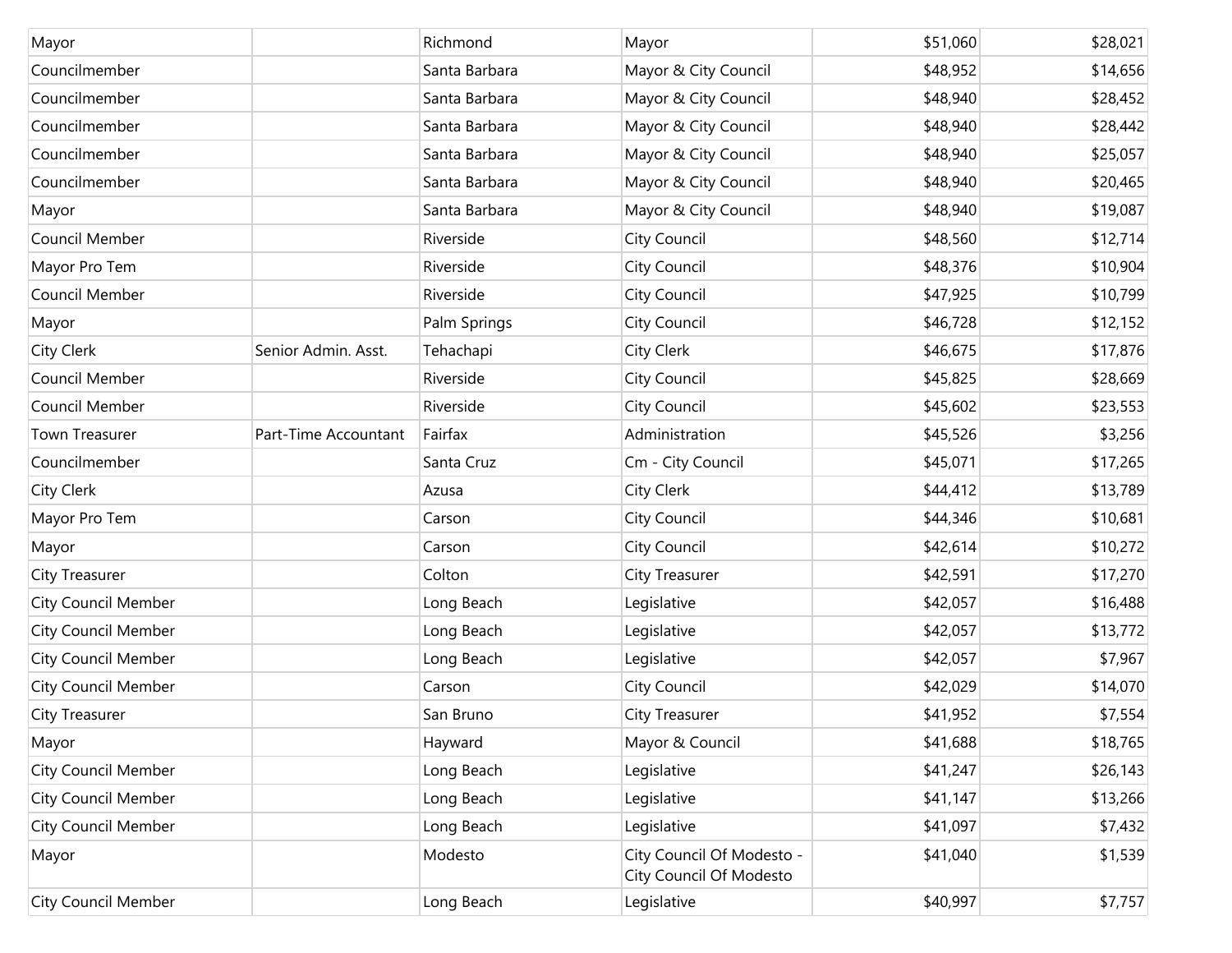| <b>City Council Member</b> |                                        | Long Beach    | Legislative            | \$40,897 | \$21,204 |
|----------------------------|----------------------------------------|---------------|------------------------|----------|----------|
| Mayor                      |                                        | Vallejo       | City Council           | \$40,500 | \$1,267  |
| <b>City Council Member</b> |                                        | Moreno Valley | City Council           | \$40,100 | \$112    |
| Councilmember              |                                        | Berkeley      | Myr Counc/Council/Govt | \$39,686 | \$17,942 |
| Mayor Elec                 |                                        | Napa          | Council                | \$39,007 | \$24,230 |
| Mayor                      |                                        | Santee        | City Council           | \$38,936 | \$15,459 |
| Mayor                      |                                        | Moreno Valley | City Council           | \$38,901 | \$5,311  |
| <b>City Council Member</b> |                                        | Santa Clarita | City Council           | \$38,203 | \$1,814  |
| <b>City Council Member</b> |                                        | Santa Clarita | City Council           | \$38,203 | \$1,814  |
| Mayor                      |                                        | Chino         | Administration         | \$37,688 | \$9,138  |
| Mayor                      |                                        | Union City    | City Manager           | \$37,564 | \$6,865  |
| <b>City Council Member</b> |                                        | Carson        | City Council           | \$37,357 | \$8,746  |
| <b>City Council Member</b> |                                        | Chino         | Administration         | \$37,169 | \$20,476 |
| Mayor                      |                                        | Sunnyvale     | City Council           | \$37,043 | \$9,908  |
| Mayor                      |                                        | Vista         | City Council           | \$36,694 | \$17,387 |
| Councilmember              |                                        | Berkeley      | Myr Counc/Council/Govt | \$36,663 | \$0      |
| <b>City Treasurer</b>      | Part Time Senior<br>Investment Officer | Rialto        | Treasury               | \$36,655 | \$17,420 |
| <b>City Council Member</b> |                                        | Palm Desert   | City Council           | \$36,323 | \$5,233  |
| <b>City Council Member</b> |                                        | Moreno Valley | City Council           | \$36,250 | \$162    |
| <b>City Council Member</b> |                                        | Palm Desert   | City Council           | \$36,067 | \$5,467  |
| <b>City Council Member</b> |                                        | Palm Desert   | City Council           | \$35,710 | \$6,016  |
| <b>City Council Member</b> |                                        | Long Beach    | Legislative            | \$35,647 | \$20,666 |
| City Council Member        |                                        | Palm Desert   | City Council           | \$35,562 | \$431    |
| Council Member             |                                        | Vista         | City Council           | \$35,494 | \$10,419 |
| Council Member             |                                        | Vista         | City Council           | \$35,263 | \$30,151 |
| Mayor                      |                                        |               |                        | \$35,188 | \$4,421  |
|                            |                                        | Rancho Mirage | City Council           |          |          |
| Councilmember              |                                        | Berkeley      | Myr Counc/Council/Govt | \$35,078 | \$34,533 |
| Councilmember              |                                        | Berkeley      | Myr Counc/Council/Govt | \$35,078 | \$11,212 |
| Mayor                      |                                        | San Leandro   | City Council           | \$34,740 | \$25,608 |
| Council Member             |                                        | Vista         | City Council           | \$34,562 | \$26,061 |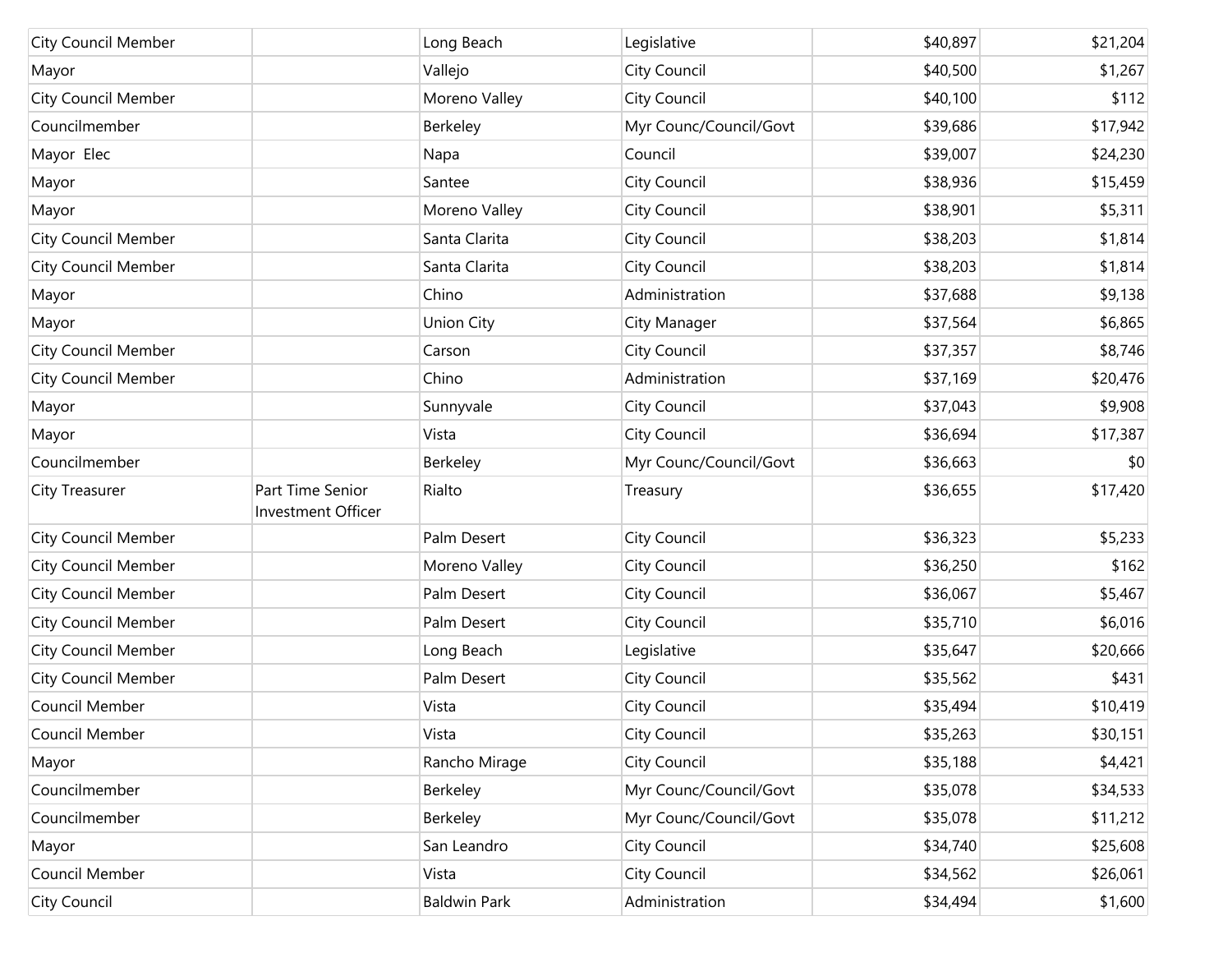| City Council               | <b>Baldwin Park</b> | Administration         | \$34,477 | \$3,038  |
|----------------------------|---------------------|------------------------|----------|----------|
|                            |                     |                        |          |          |
| Mayor                      | <b>Baldwin Park</b> | Administration         | \$34,438 | \$1,600  |
| Councilmember              | Berkeley            | Myr Counc/Council/Govt | \$34,339 | \$24,607 |
| Council Member             | Vista               | City Council           | \$34,266 | \$33,291 |
| Mayor                      | La Quinta           | 10 - City Manager      | \$34,250 | \$20,426 |
| City Council               | <b>Baldwin Park</b> | Administration         | \$34,126 | \$2,303  |
| City Council               | <b>Baldwin Park</b> | Administration         | \$34,115 | \$3,279  |
| Council Member             | Rancho Mirage       | City Council           | \$33,934 | \$21,606 |
| Councilmember              | Berkeley            | Myr Counc/Council/Govt | \$33,763 | \$10,377 |
| City Council               | Carlsbad            | City Council           | \$33,441 | \$5,087  |
| <b>City Council Member</b> | Escondido           | <b>City Council</b>    | \$33,263 | \$5,581  |
| Council Member             | Rancho Mirage       | City Council           | \$33,110 | \$22,560 |
| Council Member             | Rancho Mirage       | City Council           | \$33,110 | \$22,560 |
| Council Member             | Rancho Mirage       | City Council           | \$33,110 | \$22,560 |
| Vice Mayor                 | Chino Hills         | <b>City Council</b>    | \$33,096 | \$373    |
| Council Member             | Redondo Beach       | City Council           | \$32,743 | \$2,352  |
| <b>City Council Member</b> | Escondido           | <b>City Council</b>    | \$32,683 | \$5,061  |
| <b>City Council Member</b> | Escondido           | City Council           | \$32,683 | \$4,867  |
| Mayor                      | Oxnard              | Governing Body         | \$32,664 | \$5,588  |
| City Treasurer (U)         | San Bernardino      | Finance                | \$32,550 | \$15,674 |
| Mayor                      | Carlsbad            | <b>City Council</b>    | \$32,375 | \$18,798 |
| Mayor                      | Chino Hills         | City Council           | \$32,183 | \$4,240  |
| <b>Elected Official</b>    | Palm Springs        | City Council           | \$32,124 | \$8,129  |
| Council Member             | Rialto              | City Administration    | \$31,849 | \$1,177  |
| <b>City Council Member</b> | Escondido           | City Council           | \$31,783 | \$10,963 |
| City Council               | Daly City           | <b>City Council</b>    | \$31,633 | \$6,451  |
| Mayor                      | Daly City           | <b>City Council</b>    | \$31,633 | \$6,451  |
| City Treasurer             | El Segundo          | City Treasurer         | \$31,500 | \$3,835  |
| City Councilmember         | Oxnard              | Governing Body         | \$31,314 | \$2,483  |
| City Councilmember         | Oxnard              | Governing Body         | \$31,314 | \$0      |
| Mayor                      | Bakersfield         | Mayor                  | \$31,242 | \$10,594 |
| Council Member             | La Quinta           | 10 - City Manager      | \$31,150 | \$0      |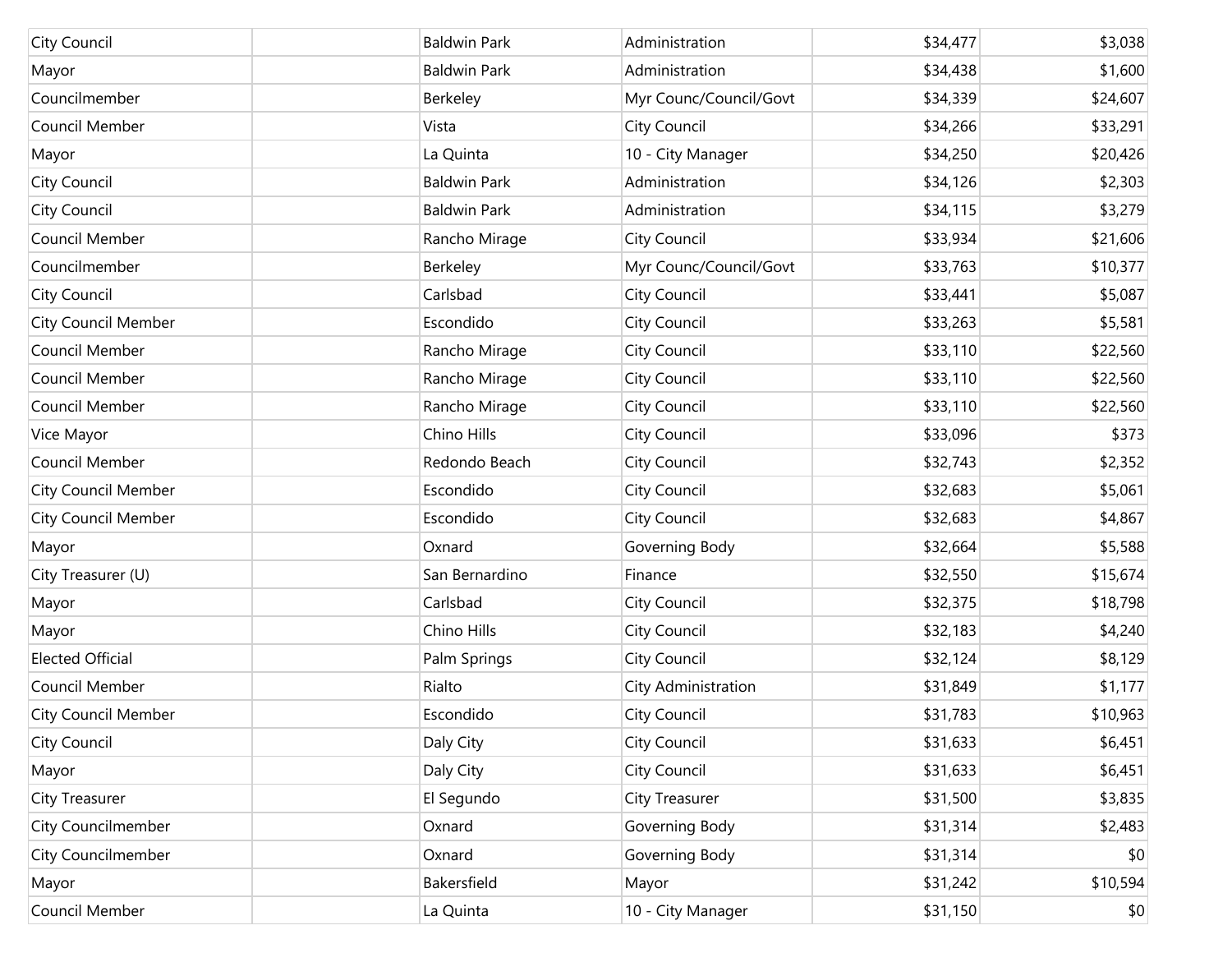| City Council                   | Water Authority Board<br>Member, East Valley<br>Reclamation<br>Commissioner | Indio         | City Council             | \$30,705 | \$894    |
|--------------------------------|-----------------------------------------------------------------------------|---------------|--------------------------|----------|----------|
| Mayor Pro Tem                  |                                                                             | Rosemead      | City Council             | \$30,700 | \$8,218  |
| Councilperson                  |                                                                             | Oceanside     | City Council             | \$30,621 | \$14,875 |
| Mayor                          |                                                                             | El Cajon      | City Council             | \$30,564 | \$20,393 |
| Council Member                 | <b>Ontario Housing</b><br><b>Authority Board</b><br>Member                  | Ontario       | <b>Elected Officials</b> | \$30,422 | \$20,034 |
| <b>Rent Board Commissioner</b> |                                                                             | Berkeley      | Rent Brd/Adm/Redev       | \$30,403 | \$30,255 |
| Mayor                          |                                                                             | Oceanside     | City Council             | \$30,205 | \$16,318 |
| City Treasurer                 |                                                                             | Redondo Beach | City Treasurer           | \$30,160 | \$22,444 |
| City Treasurer                 |                                                                             | Azusa         | Finance                  | \$30,093 | \$20,426 |
| City Council                   |                                                                             | Carlsbad      | City Council             | \$30,075 | \$18,551 |
| City Council                   |                                                                             | Carlsbad      | City Council             | \$30,075 | \$18,551 |
| City Council                   |                                                                             | Carlsbad      | City Council             | \$30,051 | \$14,591 |
| Mayor                          | Water Authority Board<br>Member, East Valley<br>Reclamation<br>Commissioner | Indio         | City Council             | \$30,007 | \$0      |
| <b>City Clerk</b>              |                                                                             | Colusa        | City Clerk               | \$30,000 | \$2,670  |
| <b>City Council Member</b>     |                                                                             | Moreno Valley | City Council             | \$29,986 | \$15,086 |
| Councilmember                  |                                                                             | Santa Cruz    | Cm - City Council        | \$29,882 | \$0      |
| City Council                   |                                                                             | Daly City     | City Council             | \$29,833 | \$1,808  |
| City Council                   |                                                                             | Daly City     | City Council             | \$29,833 | \$1,808  |
| Mayor Pro Tem                  |                                                                             | Riverside     | City Council             | \$29,786 | \$15,840 |
| Mayor                          |                                                                             | Newark        | City Council             | \$29,748 | \$9,893  |
| Council Person                 | Ocqp Board Member                                                           | Irvine        | City Manager             | \$29,700 | \$19,388 |
| Council Person                 | Ocqp Board Member                                                           | Irvine        | City Manager             | \$29,700 | \$11,939 |
| Council Person                 | Ocgp Board Member                                                           | Irvine        | City Manager             | \$29,700 | \$8,717  |
| Council Person                 | Ocgp Board Member                                                           | Irvine        | City Manager             | \$29,700 | \$0      |
| Mayor                          | Ocgp Board Member                                                           | Irvine        | City Manager             | \$29,700 | \$2,198  |
| City Council                   |                                                                             | Aliso Viejo   | City Council             | \$29,575 | \$961    |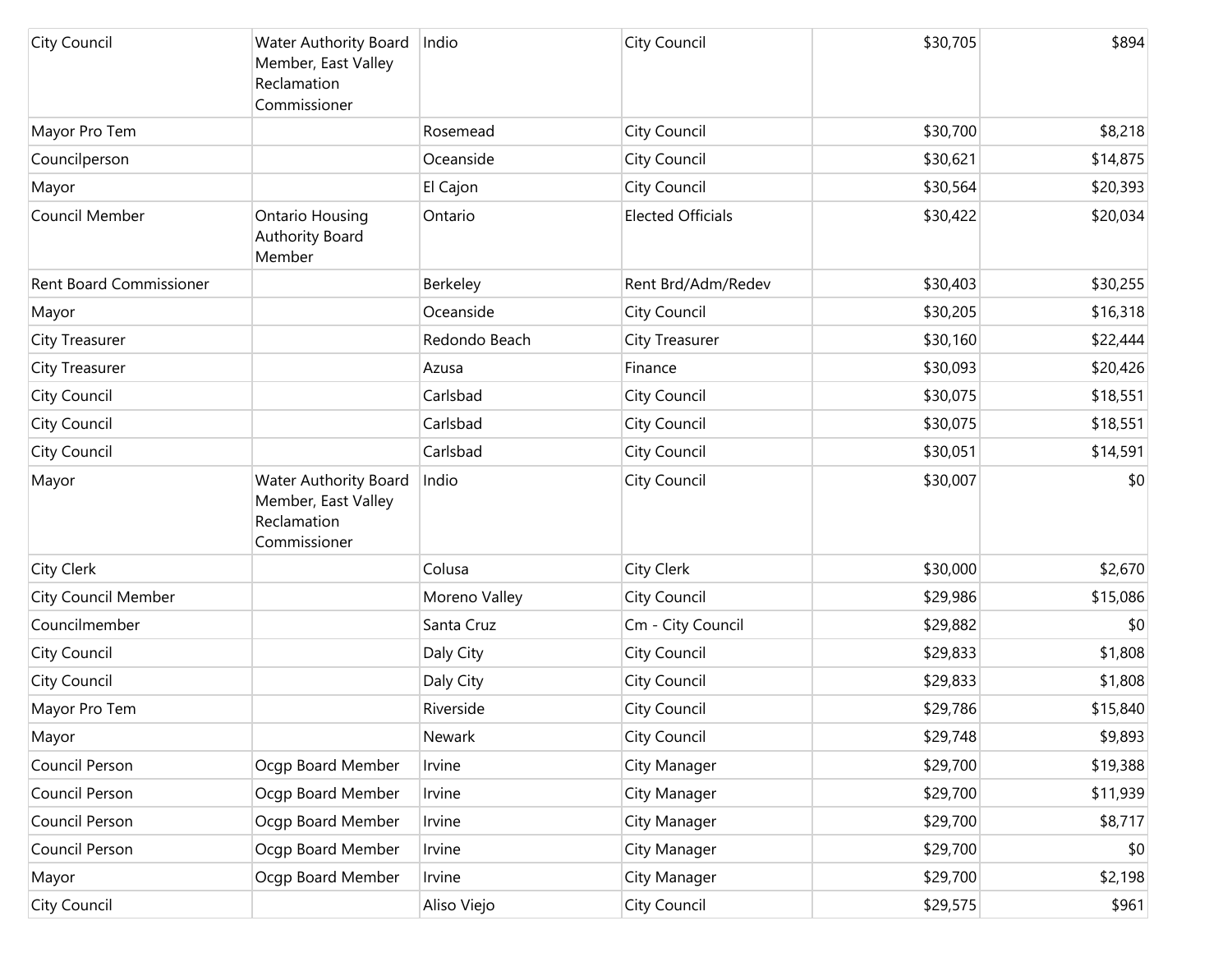| City Council-Mayor         |                                              | Aliso Viejo          | City Council                   | \$29,575 | \$961    |
|----------------------------|----------------------------------------------|----------------------|--------------------------------|----------|----------|
| City Council-Mayor Pro-Tem |                                              | Aliso Viejo          | City Council                   | \$29,575 | \$961    |
| Councilperson              |                                              | Oceanside            | City Council                   | \$29,521 | \$14,888 |
| <b>Elected Official</b>    |                                              | Palm Springs         | City Council                   | \$29,196 | \$16,853 |
| <b>City Council Member</b> |                                              | Carson               | City Council                   | \$29,143 | \$24,731 |
| City Council               | Water Authority Board<br>Member              | Indio                | City Council                   | \$29,118 | \$1,272  |
| Councilmember              |                                              | <b>National City</b> | City Council                   | \$28,826 | \$2,533  |
| Councilmember              |                                              | <b>National City</b> | City Council                   | \$28,826 | \$2,533  |
| Mayor                      |                                              | La Mesa              | <b>Administrative Services</b> | \$28,803 | \$6,549  |
| City Clerk                 |                                              | <b>Baldwin Park</b>  | Administration                 | \$28,778 | \$2,086  |
| Council Member Elec        |                                              | Napa                 | Council                        | \$28,603 | \$4,678  |
| City Council               |                                              | Sunnyvale            | City Council                   | \$28,597 | \$0      |
| Vice-Mayor                 |                                              | Sunnyvale            | City Council                   | \$28,578 | \$15,735 |
| <b>Elected Official</b>    |                                              | Palm Springs         | City Council                   | \$28,410 | \$28,377 |
| <b>Elected Official</b>    |                                              | Palm Springs         | City Council                   | \$28,410 | \$28,377 |
| <b>City Council Member</b> |                                              | Commerce             | Administration                 | \$28,389 | \$21,877 |
| Council Member             |                                              | La Quinta            | 10 - City Manager              | \$28,250 | \$20,779 |
| Council Member             |                                              | La Quinta            | 10 - City Manager              | \$28,250 | \$12,110 |
| Councilmember              |                                              | Santa Cruz           | Cm - City Council              | \$28,162 | \$4,091  |
| Councilperson              |                                              | Oceanside            | City Council                   | \$28,154 | \$21,389 |
| Council Member             |                                              | La Quinta            | 10 - City Manager              | \$28,150 | \$10,062 |
| Councilmember              |                                              | Solana Beach         | City Council                   | \$28,085 | \$594    |
| Mayor                      |                                              | Santa Clarita        | City Council                   | \$27,993 | \$3,497  |
| Mayor                      |                                              | Westminster          | City Council                   | \$27,961 | \$2,009  |
| Council Member             |                                              | Emeryville           | City Council                   | \$27,938 | \$0      |
| Council Member - Mayor     |                                              | Emeryville           | City Council                   | \$27,938 | \$1,937  |
| <b>City Council</b>        |                                              | Burbank              | City Council Office            | \$27,892 | \$2,812  |
| Council Member             |                                              | Anaheim              | City Council                   | \$27,875 | \$3,024  |
| Council Member             | Ontario Housing<br>Authority Board<br>Member | Ontario              | <b>Elected Officials</b>       | \$27,873 | \$19,527 |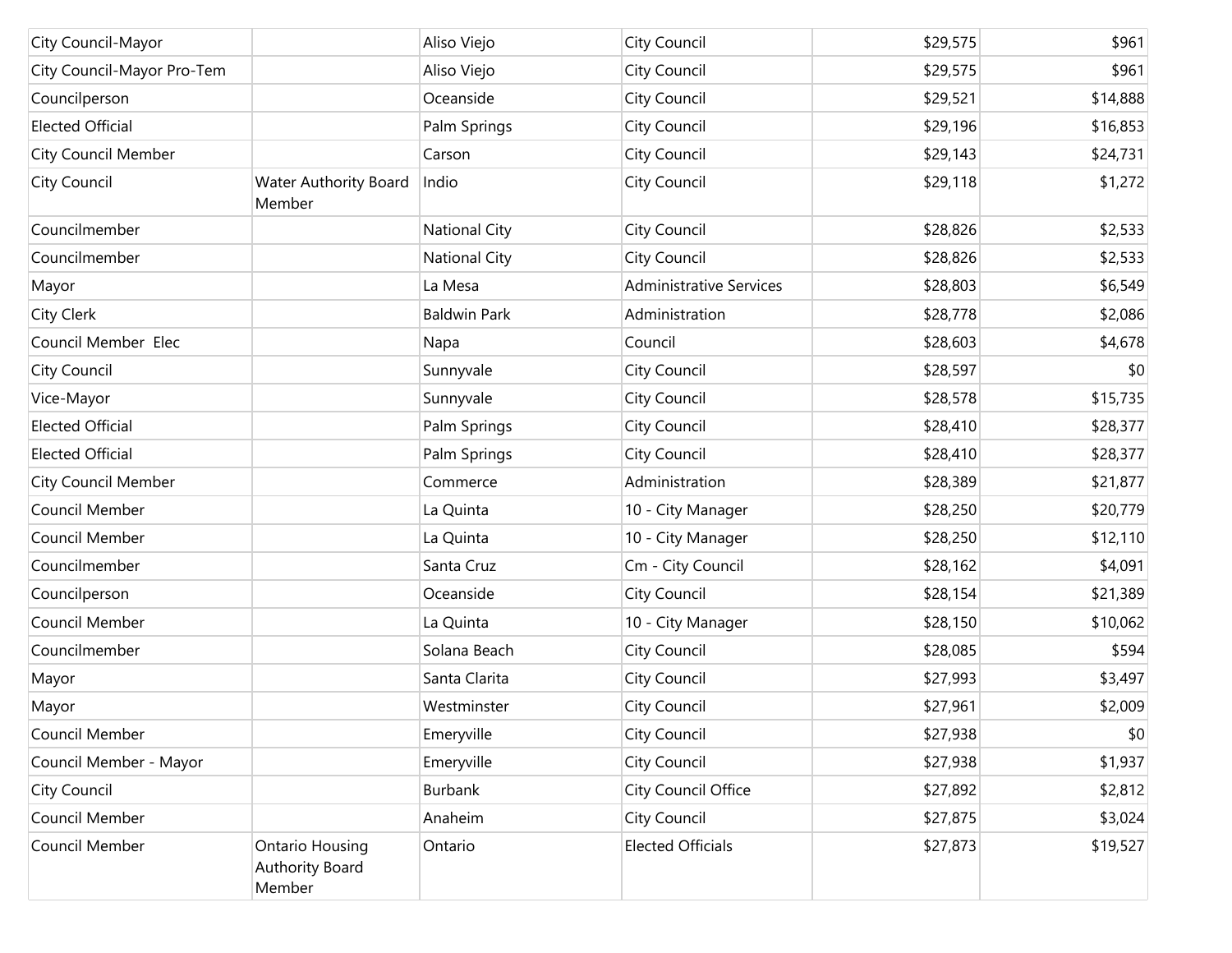| Mayor                     |                                                            | Santa Cruz        | Cm - City Council          | \$27,865 | \$4,113  |
|---------------------------|------------------------------------------------------------|-------------------|----------------------------|----------|----------|
| Council Member            |                                                            | Diamond Bar       | City Council               | \$27,852 | \$519    |
| Council Member            |                                                            | Anaheim           | City Council               | \$27,850 | \$1,375  |
| Council Member            |                                                            | Diamond Bar       | City Council               | \$27,828 | \$2,179  |
| Council Member-Mayor      |                                                            | Diamond Bar       | City Council               | \$27,828 | \$2,040  |
| Council Member            | <b>Ontario Housing</b><br><b>Authority Board</b><br>Member | Ontario           | <b>Elected Officials</b>   | \$27,817 | \$21,650 |
| Councilmember             |                                                            | Glendale          | <b>Management Services</b> | \$27,783 | \$37,154 |
| Council Member            | <b>Ontario Housing</b><br><b>Authority Board</b><br>Member | Ontario           | <b>Elected Officials</b>   | \$27,733 | \$20,034 |
| Mayor                     |                                                            | Pomona            | Mayor-Council              | \$27,725 | \$3,252  |
| Councilmember-Mayor       |                                                            | Glendale          | <b>Management Services</b> | \$27,602 | \$1,364  |
| Councilmember - Mayor     |                                                            | Temecula          | Council                    | \$27,533 | \$2,662  |
| Councilmember             |                                                            | <b>Buena Park</b> | City Council               | \$27,461 | \$3,460  |
| Councilmember-Mayor       |                                                            | <b>Buena Park</b> | City Council               | \$27,461 | \$3,693  |
| Councilmember-Mayor       |                                                            | Glendale          | <b>Management Services</b> | \$27,376 | \$37,154 |
| Councilmember             |                                                            | Santa Cruz        | Cm - City Council          | \$27,322 | \$5,703  |
| City Council              |                                                            | Aliso Viejo       | City Council               | \$27,256 | \$3,280  |
| Council Member            |                                                            | Santa Maria       | Mayor & Council            | \$27,198 | \$4,195  |
| Council Member            |                                                            | Santa Maria       | Mayor & Council            | \$27,198 | \$4,195  |
| City Council Member-Mayor |                                                            | Commerce          | Administration             | \$26,879 | \$23,081 |
| City Council              |                                                            | Sunnyvale         | City Council               | \$26,821 | \$15,398 |
| City Council              |                                                            | Sunnyvale         | City Council               | \$26,821 | \$0      |
| Mayor                     |                                                            | Santa Ana         | Council                    | \$26,814 | \$435    |
| City Council              |                                                            | Westminster       | City Council               | \$26,806 | \$1,789  |
| City Council              |                                                            | Westminster       | City Council               | \$26,806 | \$0      |
| Council Member            |                                                            | Santa Maria       | Mayor & Council            | \$26,802 | \$4,195  |
| Council Member            |                                                            | Union City        | City Manager               | \$26,779 | \$3,096  |
| Council Member            |                                                            | Union City        | City Manager               | \$26,709 | \$2,738  |
| Council Member            |                                                            | Union City        | City Manager               | \$26,709 | \$2,738  |
| Council Member            |                                                            | Rialto            | City Administration        | \$26,637 | \$3,102  |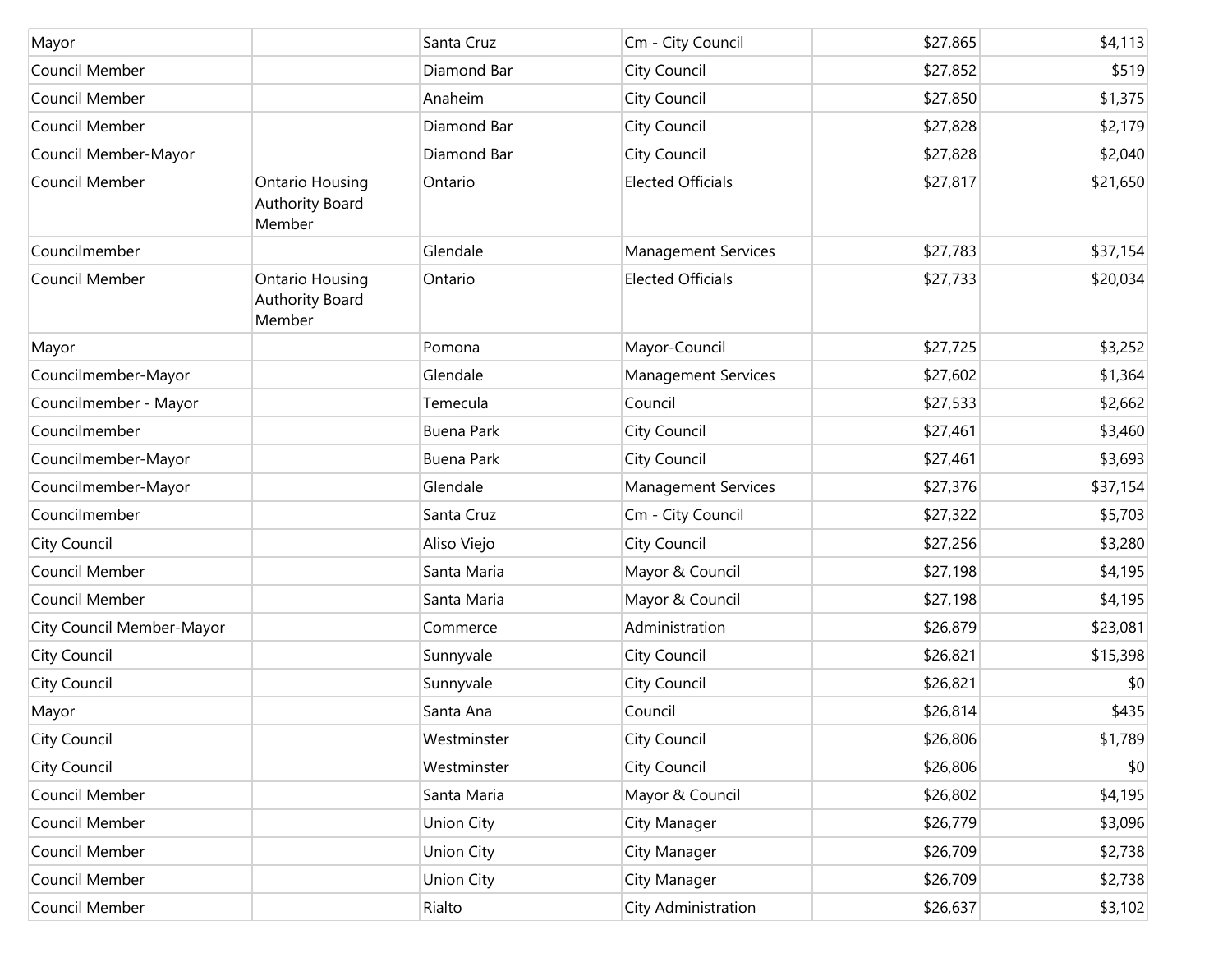| Council Member             |                                     | Simi Valley          | City Manager           | \$26,616 | \$2,314  |
|----------------------------|-------------------------------------|----------------------|------------------------|----------|----------|
| Council Member             |                                     | Simi Valley          | City Manager           | \$26,616 | \$2,314  |
| Council Member             | <b>Board Member</b>                 | Industry             | City Council           | \$26,609 | \$27,705 |
| Council Member             | <b>Board Member</b>                 | Industry             | City Council           | \$26,609 | \$12,435 |
| Mayor                      | <b>Board Member</b>                 | Industry             | City Council           | \$26,609 | \$27,705 |
| Mayor Pro Tem              | <b>Board Member</b>                 | Industry             | City Council           | \$26,609 | \$27,458 |
| Councilmember              |                                     | Santa Cruz           | Cm - City Council      | \$26,575 | \$5,731  |
| Council Member             |                                     | Anaheim              | City Council           | \$26,500 | \$12,456 |
| Council Member             |                                     | Vernon               | City Council           | \$26,490 | \$7,090  |
| Council Member             |                                     | Vernon               | City Council           | \$26,490 | \$7,090  |
| Council Member             |                                     | Vernon               | City Council           | \$26,490 | \$4,484  |
| Council Member             |                                     | Anaheim              | City Council           | \$26,450 | \$13,298 |
| Mayor                      |                                     | Pasadena             | City Council           | \$26,426 | \$22,088 |
| Council Member             |                                     | Anaheim              | City Council           | \$26,425 | \$22,814 |
| Council Member             |                                     | Santa Maria          | Mayor & Council        | \$26,386 | \$659    |
| Mayor                      |                                     | Suisun City          | Eo Elected Officials   | \$26,260 | \$9,316  |
| Councilmember              |                                     | <b>National City</b> | City Council           | \$26,184 | \$6,842  |
| Mayor                      |                                     | Solana Beach         | City Council           | \$26,087 | \$809    |
| Council Member             | Fire Commission,<br>Council Housing | Fontana              | Council                | \$26,060 | \$2,487  |
| Mayor                      |                                     | Antioch              | City Council           | \$25,990 | \$350    |
| Mayor                      |                                     | Palm Desert          | City Council           | \$25,963 | \$15,833 |
| Council Member Elec        |                                     | Napa                 | Council                | \$25,942 | \$9,240  |
| Councilperson              |                                     | Oceanside            | City Council           | \$25,854 | \$21,389 |
| Councilmember              |                                     | Santa Ana            | Council                | \$25,826 | \$3,924  |
| City Council - Mayor       |                                     | Rancho Cucamonga     | City Council           | \$25,716 | \$1,445  |
| <b>City Council Member</b> |                                     | Santa Clarita        | City Council           | \$25,697 | \$2,668  |
| <b>City Treasurer</b>      | Administrative<br>Assistant         | Maricopa             | Governing Official     | \$25,691 | \$10,521 |
| Mayor                      |                                     | Santa Clara          | City Council           | \$25,656 | \$8,155  |
| Councilmember              |                                     | Berkeley             | Myr Counc/Council/Govt | \$25,645 | \$0      |
| Mayor                      |                                     | Vernon               | City Council           | \$25,610 | \$4,484  |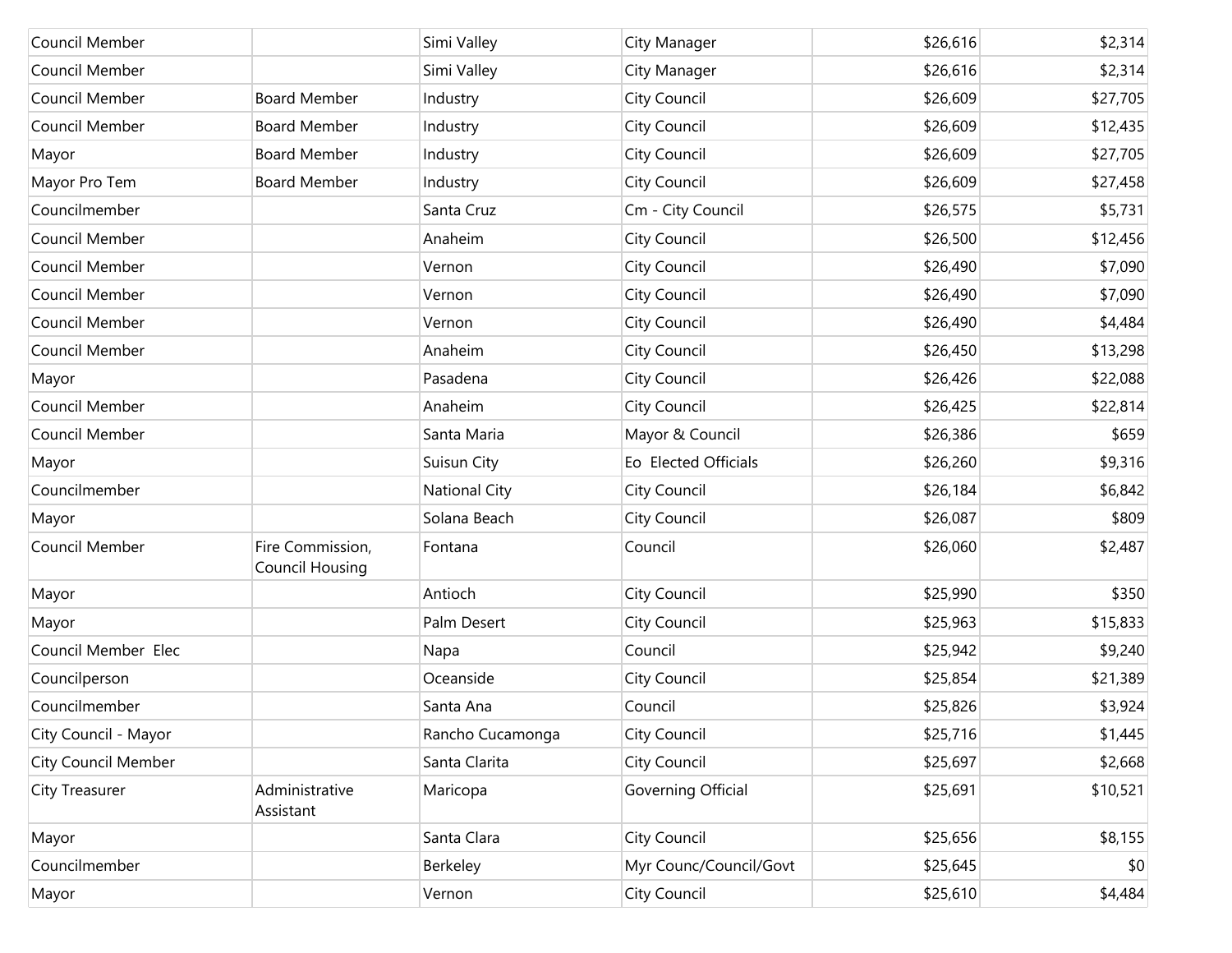| <b>City Council Member</b> | Vice Chair                                 | South Lake Tahoe | City Council         | \$25,581 | \$0      |
|----------------------------|--------------------------------------------|------------------|----------------------|----------|----------|
| Councilmember              |                                            | Solana Beach     | City Council         | \$25,554 | \$1,780  |
| <b>City Councilmember</b>  |                                            | Oxnard           | Governing Body       | \$25,450 | \$4,019  |
| <b>City Council Member</b> |                                            | Fremont          | Mayor/Council        | \$25,372 | \$4,825  |
| <b>City Council Member</b> |                                            | Fremont          | Mayor/Council        | \$25,372 | \$1,859  |
| Council Member             | Fire Commission,<br><b>Council Housing</b> | Fontana          | Council              | \$25,360 | \$50     |
| City Council               |                                            | Sunnyvale        | City Council         | \$25,183 | \$33,427 |
| Councilmember              |                                            | Azusa            | Council              | \$25,165 | \$671    |
| Councilmember              |                                            | Azusa            | Council              | \$25,160 | \$767    |
| Councilmember              |                                            | Azusa            | Council              | \$25,157 | \$0      |
| Council Member             |                                            | Rosemead         | City Council         | \$25,113 | \$10,409 |
| Council Member             |                                            | Santee           | City Council         | \$25,096 | \$1,322  |
| Councilmember              |                                            | Solana Beach     | City Council         | \$25,004 | \$2,330  |
| City Council               |                                            | Hayward          | Mayor & Council      | \$24,975 | \$24,812 |
| City Council               |                                            | Hayward          | Mayor & Council      | \$24,975 | \$22,669 |
| City Council               |                                            | Hayward          | Mayor & Council      | \$24,975 | \$6,868  |
| City Council               |                                            | Hayward          | Mayor & Council      | \$24,975 | \$6,652  |
| City Council               |                                            | Hayward          | Mayor & Council      | \$24,975 | \$942    |
| City Council               |                                            | Hayward          | Mayor & Council      | \$24,975 | \$216    |
| Council Member             |                                            | Santee           | City Council         | \$24,972 | \$12,631 |
| Councilmember              |                                            | Santa Cruz       | Cm - City Council    | \$24,866 | \$13,040 |
| <b>City Council Member</b> |                                            | Santa Clarita    | City Council         | \$24,832 | \$18,611 |
| Councilmember              |                                            | Suisun City      | Eo Elected Officials | \$24,666 | \$10,733 |
| Council Member             |                                            | Emeryville       | City Council         | \$24,629 | \$0      |
| Councilmember              |                                            | Santa Ana        | Council              | \$24,621 | \$5,134  |
| City Council               |                                            | Rancho Cucamonga | City Council         | \$24,577 | \$5,390  |
| City Council               |                                            | Rancho Cucamonga | City Council         | \$24,577 | \$0      |
| City Treasurer             |                                            | Oceanside        | City Treasurer       | \$24,546 | \$6,548  |
| Mayor                      |                                            | Anaheim          | City Council         | \$24,450 | \$0      |
| City Council Member        |                                            | Commerce         | Administration       | \$24,412 | \$18,299 |
| Council Member             |                                            | Rosemead         | City Council         | \$24,388 | \$17,272 |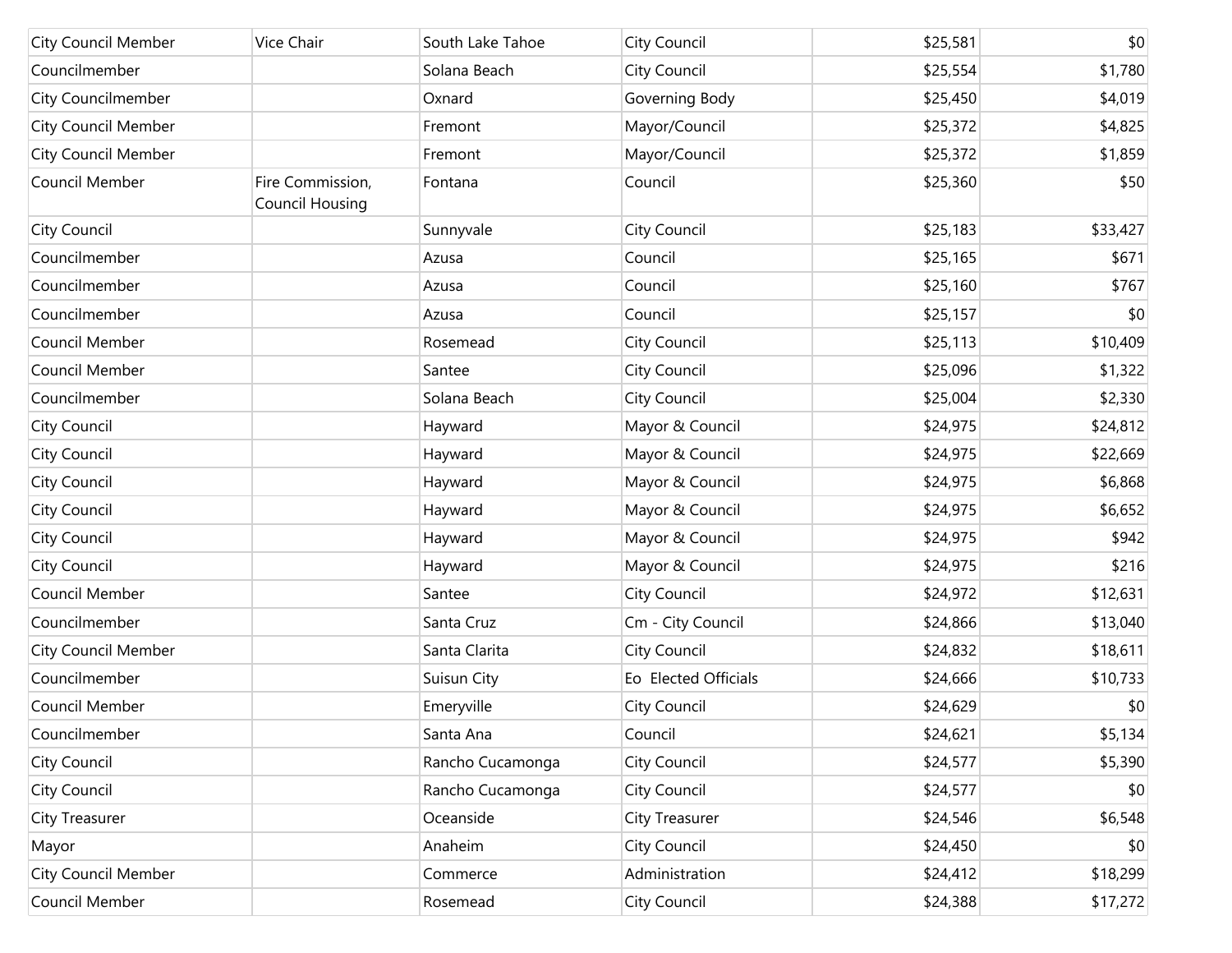| Council Member             | Riverside        | City Council                                         | \$24,386 | \$16,057 |
|----------------------------|------------------|------------------------------------------------------|----------|----------|
| Council Member             | Santee           | City Council                                         | \$24,370 | \$25,095 |
| Councilperson              | Huntington Beach | City Council                                         | \$24,365 | \$10,682 |
| City Council               | Bellflower       | City Council                                         | \$24,159 | \$1,151  |
| City Clerk                 | Oceanside        | City Clerk                                           | \$24,124 | \$19,661 |
| City Council               | Rancho Cucamonga | City Council                                         | \$24,117 | \$1,445  |
| Council Member             | Jurupa Valley    | Council Member                                       | \$24,000 | \$540    |
| Council Member             | Jurupa Valley    | Council Member                                       | \$24,000 | \$540    |
| Council Member             | Modesto          | City Council Of Modesto -<br>City Council Of Modesto | \$24,000 | \$900    |
| Council Member             | Modesto          | City Council Of Modesto -<br>City Council Of Modesto | \$24,000 | \$900    |
| Council Member             | Modesto          | City Council Of Modesto -<br>City Council Of Modesto | \$24,000 | \$900    |
| Councilmember              | Solana Beach     | City Council                                         | \$23,965 | \$632    |
| Vice Mayor                 | Lakewood         | Legislative                                          | \$23,892 | \$2,503  |
| Council Member             | Santa Fe Springs | City Council                                         | \$23,838 | \$7,527  |
| <b>City Council Member</b> | Belmont          | City Council                                         | \$23,748 | \$1,707  |
| Council Member             | Hesperia         | City Council/City<br>Council/General                 | \$23,669 | \$8,452  |
| Council Member             | Highland         | City Council                                         | \$23,627 | \$0      |
| Council Member             | Highland         | City Council                                         | \$23,627 | \$0      |
| <b>City Council Member</b> | Chino            | Administration                                       | \$23,560 | \$18,872 |
| Mayor                      | Santa Fe Springs | City Council                                         | \$23,521 | \$7,527  |
| Council Member             | Modesto          | City Council Of Modesto -<br>City Council Of Modesto | \$23,500 | \$881    |
| Council Member             | Modesto          | City Council Of Modesto -<br>City Council Of Modesto | \$23,500 | \$0      |
| Mayor                      | Lakewood         | Legislative                                          | \$23,418 | \$2,454  |
| Councilmember              | Glendale         | <b>Management Services</b>                           | \$23,376 | \$36,981 |
| Council Member             | Redondo Beach    | City Council                                         | \$23,316 | \$2,225  |
| Council Member             | Modesto          | City Council Of Modesto -<br>City Council Of Modesto | \$23,000 | \$863    |
| Council Member             | Lakewood         | Legislative                                          | \$22,914 | \$2,454  |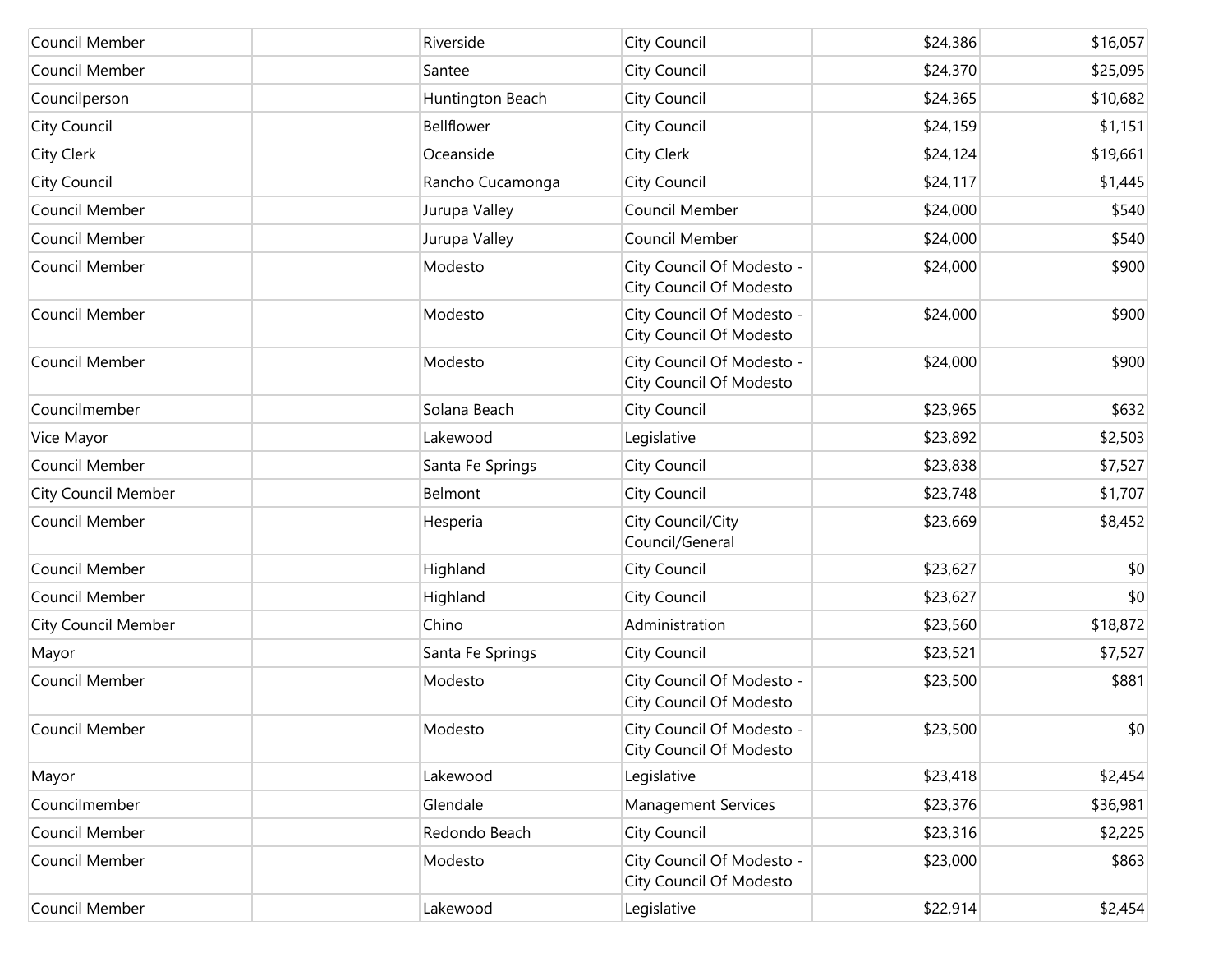| Council Member             |                                     | Lakewood            | Legislative              | \$22,914 | \$2,454  |
|----------------------------|-------------------------------------|---------------------|--------------------------|----------|----------|
| Mayor                      |                                     | Norwalk             | Mayor & Council          | \$22,888 | \$8,704  |
| Vice Mayor                 |                                     | <b>Norwalk</b>      | Mayor & Council          | \$22,888 | \$8,699  |
| Mayor Pro-Tem              |                                     | Antioch             | City Council             | \$22,842 | \$340    |
| Mayor                      |                                     | Perris              | <b>Elected Officials</b> | \$22,799 | \$0      |
| Council Member             |                                     | Lakewood            | Legislative              | \$22,794 | \$500    |
| Mayor                      | Fire Commission,<br>Council Housing | Fontana             | Council                  | \$22,740 | \$24,200 |
| City Council               |                                     | Sunnyvale           | <b>City Council</b>      | \$22,734 | \$0      |
| City Treasurer             |                                     | South San Francisco | <b>City Treasurer</b>    | \$22,658 | \$850    |
| <b>City Council Member</b> |                                     | Chino               | Administration           | \$22,647 | \$21,991 |
| Council Member             |                                     | Perris              | <b>Elected Officials</b> | \$22,609 | \$1,000  |
| <b>City Council Member</b> |                                     | El Cajon            | City Council             | \$22,608 | \$7,108  |
| Council Member Elec        |                                     | Napa                | Council                  | \$22,603 | \$32,217 |
| Council Member Elec        |                                     | Napa                | Council                  | \$22,603 | \$24,742 |
| Council Member             |                                     | Perris              | <b>Elected Officials</b> | \$22,597 | \$0      |
| Mayor                      |                                     | Fremont             | Mayor/Council            | \$22,596 | \$13,719 |
| City Council               |                                     | Pico Rivera         | <b>City Council</b>      | \$22,428 | \$5,093  |
| <b>City Council Member</b> |                                     | Fremont             | Mayor/Council            | \$22,395 | \$3,989  |
| Council Member             |                                     | Antioch             | <b>City Council</b>      | \$22,325 | \$326    |
| <b>City Council Member</b> |                                     | Newport Beach       | City Council             | \$22,300 | \$18,982 |
| Mayor                      |                                     | Highland            | <b>City Council</b>      | \$22,229 | \$1,398  |
| Council Member             |                                     | Vernon              | City Council             | \$22,156 | \$15,732 |
| City Councilmember         |                                     | Oxnard              | Governing Body           | \$22,129 | \$7,124  |
| Mayor                      |                                     | Redondo Beach       | City Council             | \$22,014 | \$2,934  |
| City Council- Mayor        |                                     | Milpitas            | <b>City Council</b>      | \$22,011 | \$318    |
| <b>City Council Member</b> |                                     | Fremont             | Mayor/Council            | \$21,971 | \$10,082 |
| Councilmember              |                                     | Colton              | <b>City Council</b>      | \$21,876 | \$13,200 |
| City Council               |                                     | San Leandro         | City Council             | \$21,720 | \$4,795  |
| City Council               |                                     | San Leandro         | <b>City Council</b>      | \$21,720 | \$4,795  |
| <b>City Council Member</b> |                                     | El Cajon            | <b>City Council</b>      | \$21,715 | \$18,837 |
| City Treasurer             |                                     | National City       | City Treasurer           | \$21,711 | \$2,023  |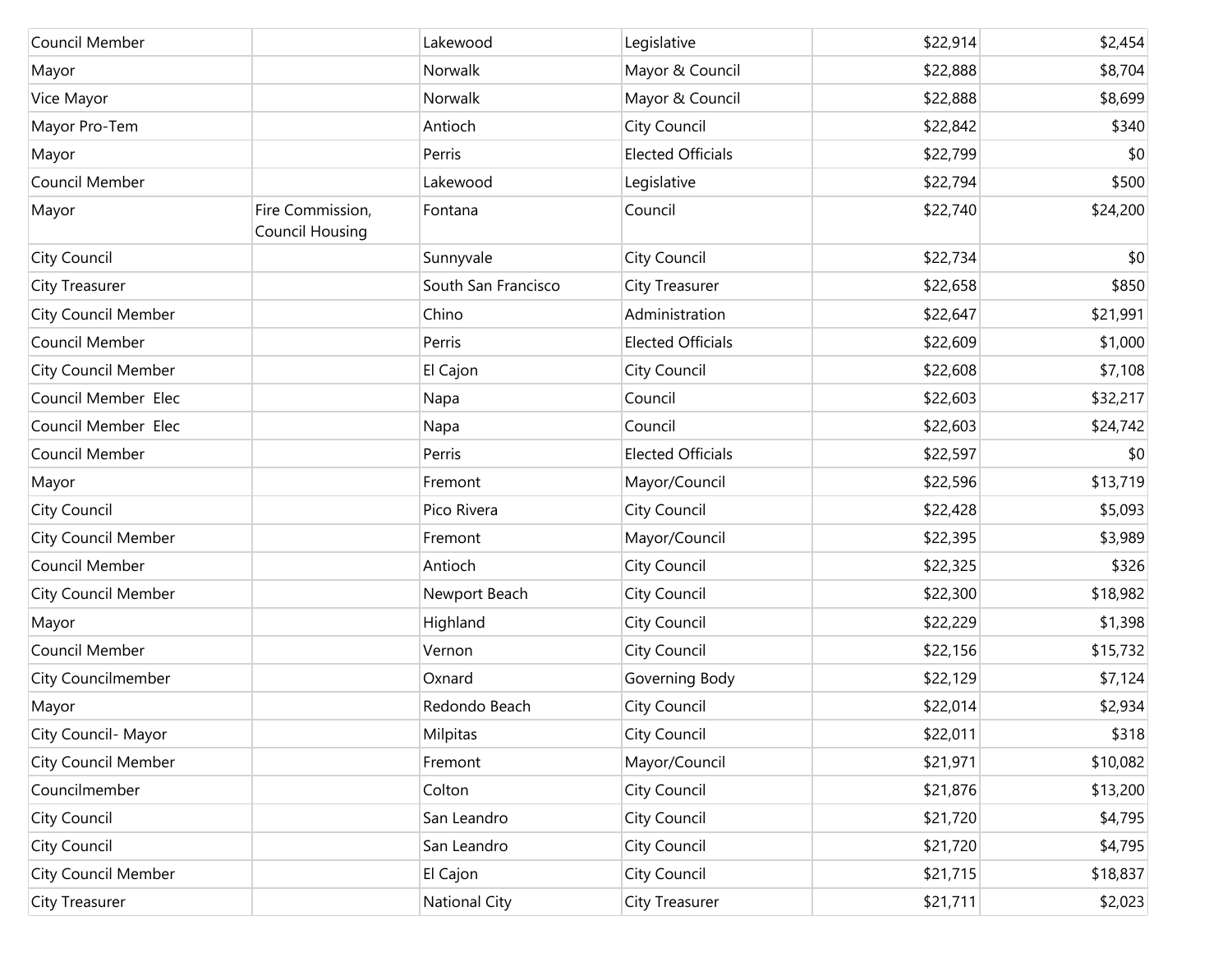| <b>City Clerk</b>          |                                                      | lone                 | City Clerk               | \$21,600 | \$0      |
|----------------------------|------------------------------------------------------|----------------------|--------------------------|----------|----------|
| Councilmember              |                                                      | Colton               | City Council             | \$21,402 | \$13,200 |
| Council Member             |                                                      | Santee               | City Council             | \$21,358 | \$8,446  |
| Councilmember              |                                                      | Richmond             | City Council             | \$21,330 | \$3,106  |
| Clerk                      | Office Clerk                                         | Dorris               | City Clerk               | \$21,269 | \$7,055  |
| City Council               |                                                      | Camarillo            | City Council             | \$21,243 | \$27,132 |
| City Council               |                                                      | Camarillo            | City Council             | \$21,243 | \$20,879 |
| City Council               |                                                      | Camarillo            | City Council             | \$21,243 | \$16,878 |
| City Council               |                                                      | Camarillo            | City Council             | \$21,243 | \$9,228  |
| Mayor                      |                                                      | Gilroy               | Administration           | \$21,241 | \$5,234  |
| City Clerk                 |                                                      | Colton               | City Clerk               | \$21,217 | \$13,200 |
| <b>City Council Member</b> |                                                      | Encinitas            | City Council             | \$21,192 | \$8,696  |
| Councilmember              |                                                      | Temecula             | Council                  | \$21,127 | \$12,354 |
| Council Member             |                                                      | Antioch              | City Council             | \$21,101 | \$3,361  |
| Councilmember              |                                                      | Colton               | City Council             | \$21,036 | \$13,932 |
| Councilmember              |                                                      | Colton               | City Council             | \$21,036 | \$13,932 |
| <b>City Council Member</b> |                                                      | <b>Thousand Oaks</b> | City Council             | \$21,000 | \$28,148 |
| <b>City Council Member</b> |                                                      | <b>Thousand Oaks</b> | City Council             | \$21,000 | \$25,647 |
| <b>City Council Member</b> |                                                      | <b>Thousand Oaks</b> | City Council             | \$21,000 | \$5,218  |
| City Council Member- Mayor |                                                      | <b>Thousand Oaks</b> | City Council             | \$21,000 | \$5,218  |
| City Council - Mayor       |                                                      | Camarillo            | City Council             | \$20,998 | \$17,729 |
| City Treasurer             |                                                      | Antioch              | <b>City Treasurer</b>    | \$20,978 | \$1,801  |
| City Clerk                 |                                                      | Antioch              | City Clerk               | \$20,917 | \$1,923  |
| <b>City Treasurer</b>      | <b>Ontario Housing</b><br><b>Authority Treasurer</b> | Ontario              | <b>Elected Officials</b> | \$20,904 | \$20,223 |
| Councilmember              |                                                      | Colton               | <b>City Council</b>      | \$20,898 | \$13,932 |
| Councilmember              |                                                      | Richmond             | City Council             | \$20,820 | \$0      |
| Councilmember              |                                                      | Richmond             | City Council             | \$20,790 | \$3,106  |
| Mayor                      |                                                      | Colton               | City Council             | \$20,778 | \$13,200 |
| City Clerk                 | Ontario Housing<br><b>Authority Secretary</b>        | Ontario              | <b>Elected Officials</b> | \$20,688 | \$18,973 |
| Mayor                      |                                                      | Encinitas            | City Council             | \$20,582 | \$12,024 |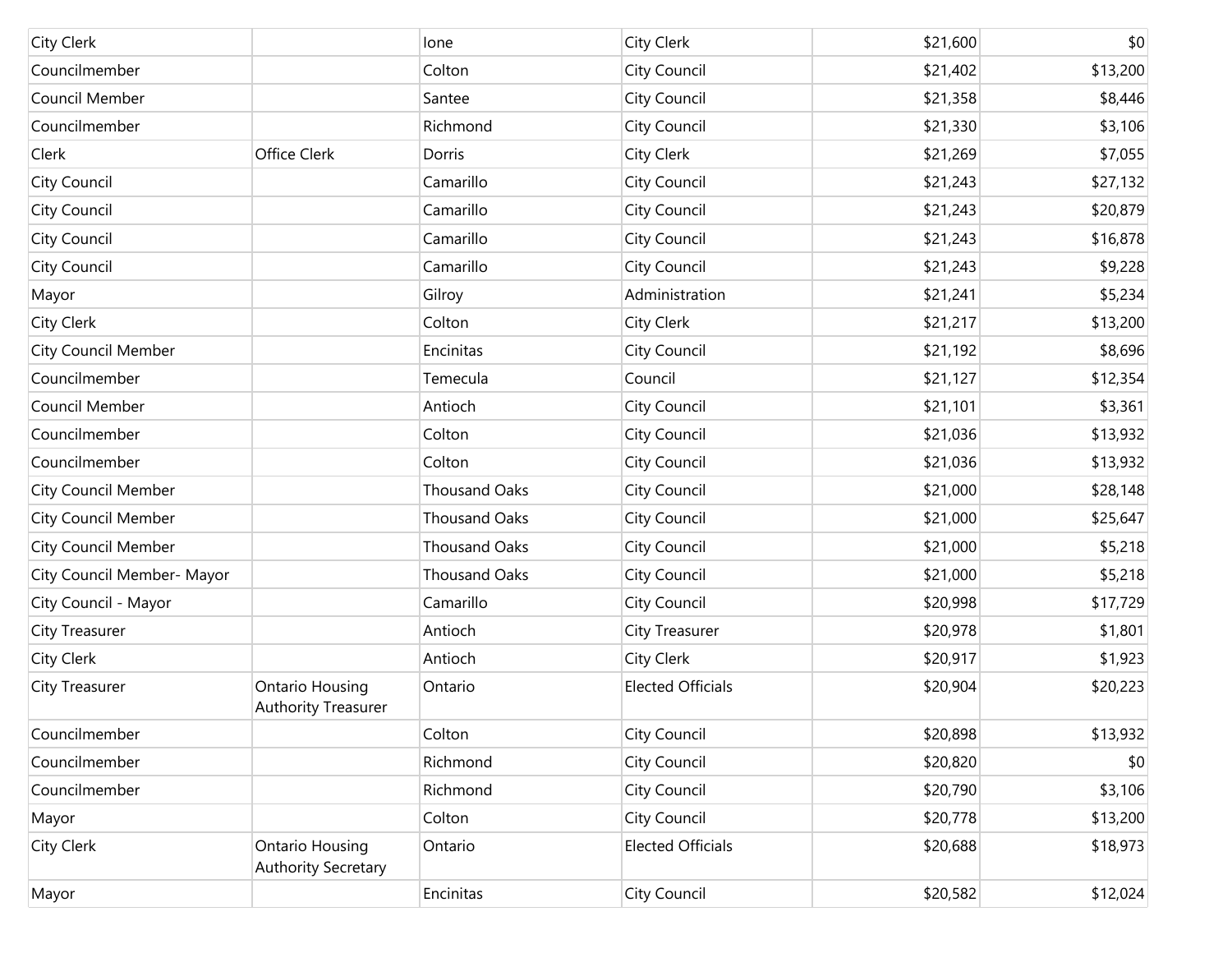| City Mayor                 |                                        | Paramount           | City Mayor                        | \$20,551 | \$3,644  |
|----------------------------|----------------------------------------|---------------------|-----------------------------------|----------|----------|
| Council Member             |                                        | Paramount           | City Council                      | \$20,551 | \$2,978  |
| Council Member             |                                        | Paramount           | City Council                      | \$20,551 | \$2,385  |
| City Council               |                                        | San Leandro         | City Council                      | \$20,540 | \$4,594  |
| City Council               |                                        | Rancho Cucamonga    | City Council                      | \$20,417 | \$11,911 |
| Mayor                      |                                        | Santa Monica        | City Council                      | \$20,399 | \$36,037 |
| <b>City Treasurer</b>      |                                        | South Gate          | City Council                      | \$20,392 | \$4,299  |
| Council Member             |                                        | Emeryville          | City Council                      | \$20,327 | \$15,884 |
| Council Member             |                                        | Emeryville          | City Council                      | \$20,327 | \$3,923  |
| Councilmember              |                                        | Richmond            | City Council                      | \$20,299 | \$11,124 |
| Councilmember              |                                        | Richmond            | City Council                      | \$20,299 | \$2,985  |
| Councilmember              |                                        | <b>Buena Park</b>   | City Council                      | \$20,199 | \$10,955 |
| Councilmember-Mayor        |                                        | San Fernando        | Council                           | \$20,120 | \$1,479  |
| City Council               | <b>Water Authority Board</b><br>Member | Indio               | City Council                      | \$19,881 | \$10,409 |
| <b>City Council Member</b> |                                        | Encinitas           | City Council                      | \$19,854 | \$9,536  |
| City Council               |                                        | <b>Bell Gardens</b> | City Council                      | \$19,676 | \$32,350 |
| City Council               |                                        | <b>Bell Gardens</b> | City Council                      | \$19,676 | \$32,350 |
| City Council               |                                        | <b>Bell Gardens</b> | City Council                      | \$19,676 | \$29,397 |
| City Council               |                                        | <b>Bell Gardens</b> | City Council                      | \$19,676 | \$7,126  |
| City Council-Mayor         |                                        | <b>Bell Gardens</b> | City Council                      | \$19,676 | \$6,705  |
| Councilmember              |                                        | San Fernando        | Council                           | \$19,576 | \$1,886  |
| Mayor                      |                                        | Lawndale            | City Council                      | \$19,564 | \$0      |
| Councilmember              |                                        | Poway               | Legislative And<br>Administrative | \$19,515 | \$14,685 |
| City Council Member        |                                        | Encinitas           | City Council                      | \$19,382 | \$14,832 |
| <b>City Council Member</b> |                                        | Encinitas           | City Council                      | \$19,382 | \$4,597  |
| Councilperson              |                                        | Gardena             | City Council                      | \$19,337 | \$0      |
| Council Member             |                                        | Lancaster           | City Council                      | \$19,332 | \$25,422 |
| Mayor                      |                                        | Lancaster           | City Council                      | \$19,332 | \$1,879  |
| Council Member             |                                        | Simi Valley         | City Manager                      | \$19,233 | \$0      |
| Councilmember              |                                        | Suisun City         | Eo Elected Officials              | \$19,194 | \$6,925  |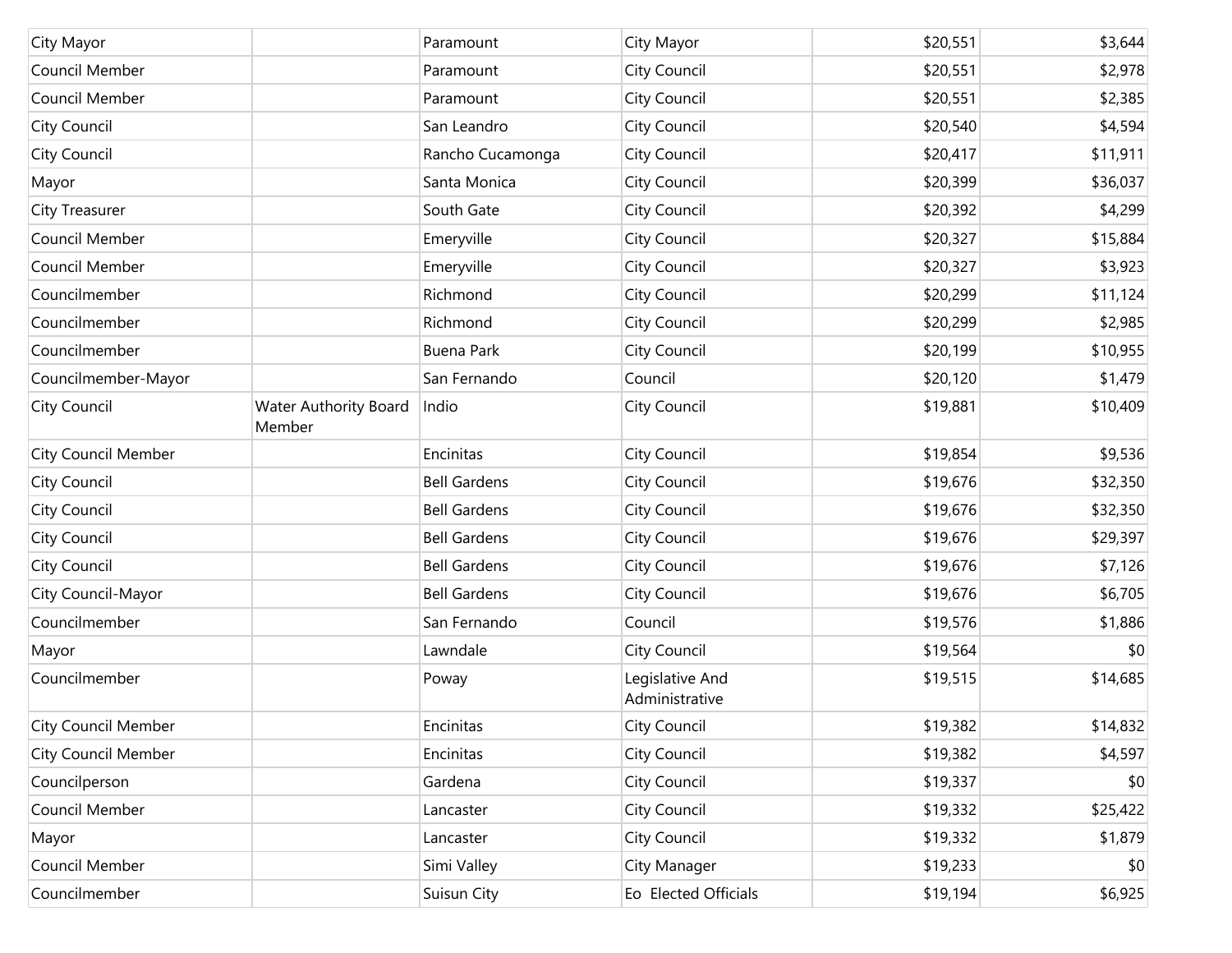| Mayor                      | Lemon Grove      | City Council                            | \$19,138 | \$1,238  |
|----------------------------|------------------|-----------------------------------------|----------|----------|
| <b>City Council Member</b> | Santa Clara      | City Council                            | \$19,126 | \$6,072  |
| <b>City Council Member</b> | Santa Clara      | City Council                            | \$19,126 | \$0      |
| Council Member             | Lawndale         | City Council                            | \$19,069 | \$848    |
| <b>City Council Member</b> | Santa Clara      | City Council                            | \$19,066 | \$6,053  |
| Council Member             | Lawndale         | City Council                            | \$19,050 | \$868    |
| Council Member             | Lancaster        | City Council                            | \$18,996 | \$27,061 |
| <b>City Council Member</b> | Santa Clara      | City Council                            | \$18,976 | \$6,037  |
| <b>City Council Member</b> | Santa Clara      | City Council                            | \$18,946 | \$6,012  |
| Mayor                      | Indian Wells     | <b>Council Members</b>                  | \$18,921 | \$0      |
| <b>City Council Member</b> | Santa Clara      | City Council                            | \$18,916 | \$0      |
| <b>City Council Member</b> | Santa Monica     | City Council                            | \$18,912 | \$13,512 |
| Mayor                      | Santa Maria      | Mayor & Council                         | \$18,800 | \$15,268 |
| Council Member             | Lancaster        | City Council                            | \$18,738 | \$28,574 |
| City Council-Mayor         | San Ramon        | City Council                            | \$18,733 | \$21,787 |
| <b>City Council Member</b> | Santa Monica     | City Council                            | \$18,675 | \$17,533 |
| Council Member             | Lancaster        | City Council                            | \$18,660 | \$22,128 |
| Council Member             | Hawaiian Gardens | Council                                 | \$18,610 | \$8,634  |
| Council Member             | Jurupa Valley    | Council Member                          | \$18,603 | \$5,937  |
| <b>City Council Member</b> | Elk Grove        | City Council                            | \$18,600 | \$9,823  |
| <b>City Council Member</b> | Elk Grove        | City Council                            | \$18,600 | \$9,375  |
| City Mayor                 | Elk Grove        | City Council                            | \$18,600 | \$8,256  |
| City Mayor                 | Salinas          | 10 City Council/10-1000<br>City Council | \$18,600 | \$47     |
| City Council               | Milpitas         | City Council                            | \$18,592 | \$29,362 |
| City Council               | Milpitas         | City Council                            | \$18,592 | \$3,080  |
| Mayor                      | Sand City        | Council                                 | \$18,581 | \$3,489  |
| Mayor                      | Huntington Beach | City Council                            | \$18,456 | \$652    |
| Mayor                      | San Dimas        | <b>Administrative Services</b>          | \$18,420 | \$10,496 |
| <b>City Council Member</b> | Elk Grove        | City Council                            | \$18,411 | \$1,591  |
| City Council               | Daly City        | City Council                            | \$18,382 | \$17,903 |
| <b>City Council</b>        | San Leandro      | City Council                            | \$18,349 | \$8,575  |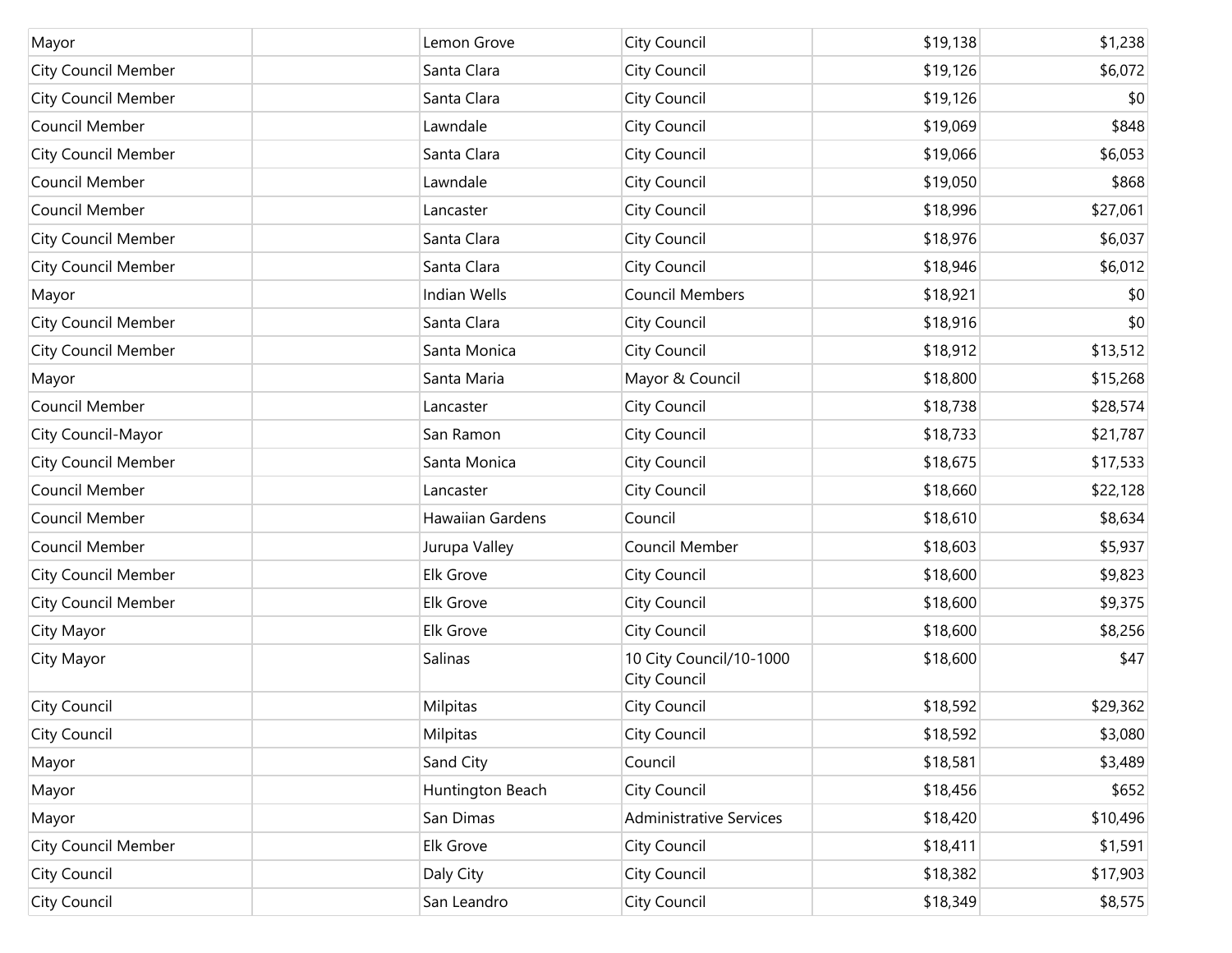| Councilmember              | Santa Ana          | Council                           | \$18,263 | \$19,708 |
|----------------------------|--------------------|-----------------------------------|----------|----------|
| Councilmember              | Santa Ana          | Council                           | \$18,263 | \$11,730 |
| Council Member             | Santa Fe Springs   | City Council                      | \$18,250 | \$11,359 |
| Councilperson              | Huntington Beach   | City Council                      | \$18,241 | \$1,310  |
| Councilperson              | Huntington Beach   | City Council                      | \$18,241 | \$652    |
| Councilperson              | Huntington Beach   | City Council                      | \$18,241 | \$652    |
| City Council               | Montebello         | Electoral                         | \$18,204 | \$3,224  |
| <b>City Council Member</b> | <b>Foster City</b> | City Council                      | \$18,171 | \$0      |
| Councilmember              | Santa Ana          | Council                           | \$18,163 | \$20,460 |
| Mayor                      | Poway              | Legislative And<br>Administrative | \$18,134 | \$21,407 |
| City Council               | Milpitas           | City Council                      | \$18,115 | \$16,151 |
| Councilmember              | Santa Ana          | Council                           | \$18,113 | \$20,460 |
| Councilperson              | Huntington Beach   | City Council                      | \$18,109 | \$4,244  |
| Mayor                      | San Luis Obispo    | Administration                    | \$18,018 | \$10,342 |
| City Treasurer             | Lynwood            | <b>City Treasurer</b>             | \$18,000 | \$22     |
| Mayor                      | Azusa              | Council                           | \$17,966 | \$7,954  |
| <b>City Council Member</b> | Santa Monica       | City Council                      | \$17,963 | \$29,514 |
| <b>City Council Member</b> | Santa Monica       | City Council                      | \$17,963 | \$29,514 |
| Council Member             | Santa Fe Springs   | City Council                      | \$17,950 | \$20,578 |
| Council Member             | Suisun City        | Eo Elected Officials              | \$17,944 | \$22,658 |
| Councilmember              | Pomona             | Mayor-Council                     | \$17,897 | \$1,500  |
| Council Member             | Lawndale           | City Council                      | \$17,844 | \$480    |
| Councilperson              | Huntington Beach   | City Council                      | \$17,815 | \$10,322 |
| City Council               | Vallejo            | City Council                      | \$17,700 | \$6,169  |
| City Council               | Vallejo            | <b>City Council</b>               | \$17,700 | \$4,902  |
| Mayor                      | Palmdale           | City Council                      | \$17,700 | \$21,837 |
| Council Member             | Cathedral City     | City Council                      | \$17,686 | \$20,462 |
| Council Member             | Cathedral City     | City Council                      | \$17,686 | \$19,262 |
| Council Member             | Cathedral City     | City Council                      | \$17,686 | \$12,209 |
| Mayor                      | Cathedral City     | City Council                      | \$17,686 | \$1,200  |
| Council Member             | Pasadena           | City Council                      | \$17,619 | \$41,387 |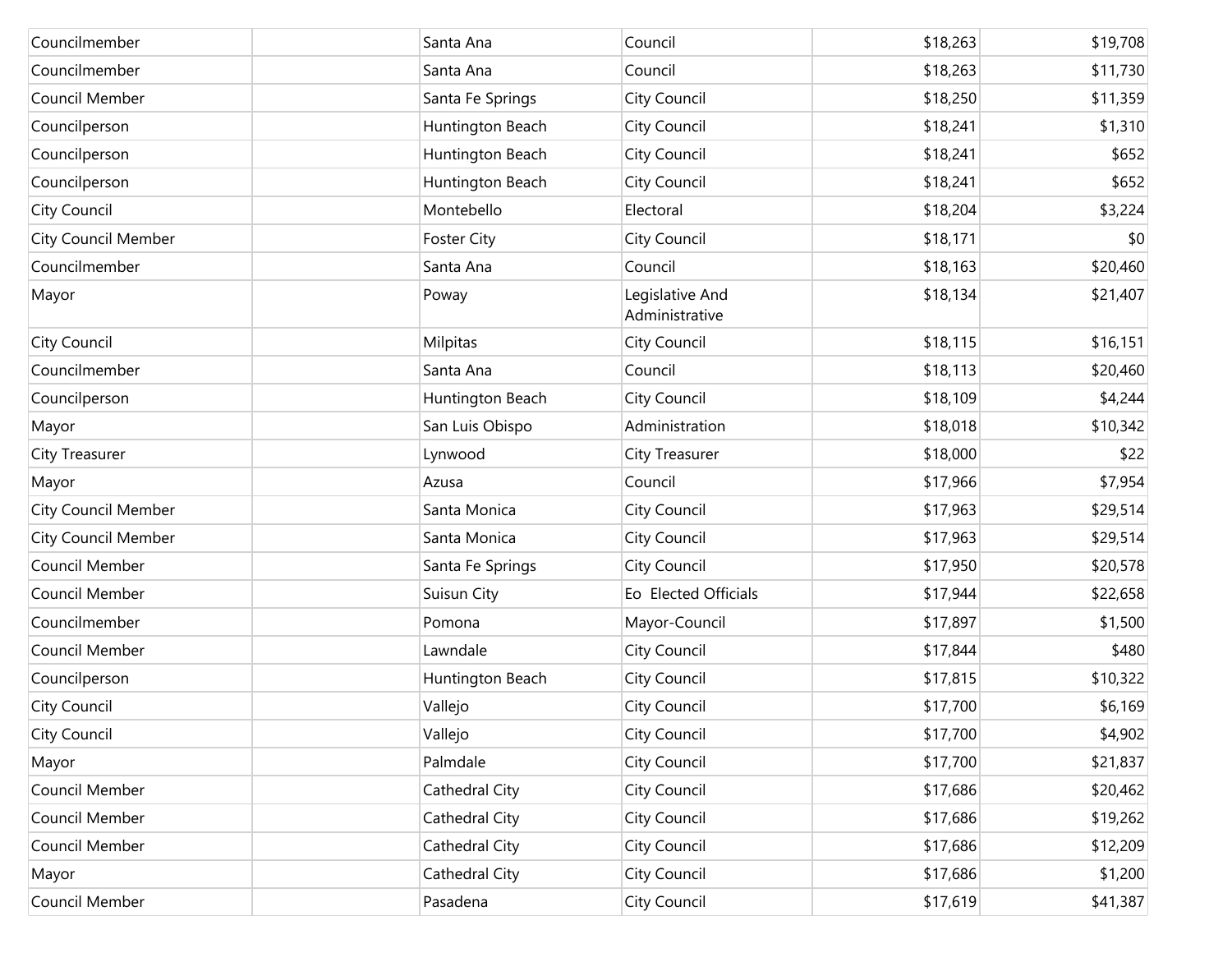| Council Member               |                                            | Pasadena         | City Council                                             | \$17,619 | \$23,516 |
|------------------------------|--------------------------------------------|------------------|----------------------------------------------------------|----------|----------|
| Council Member               |                                            | Pasadena         | City Council                                             | \$17,619 | \$20,004 |
| Council Member               |                                            | Pasadena         | City Council                                             | \$17,619 | \$19,532 |
| Council Member               |                                            | Pasadena         | City Council                                             | \$17,619 | \$19,037 |
| Council Member               |                                            | Pasadena         | City Council                                             | \$17,619 | \$17,609 |
| Council Member               |                                            | Pasadena         | City Council                                             | \$17,619 | \$8,968  |
| Councilmember                |                                            | Cerritos         | City Council                                             | \$17,543 | \$2,621  |
| Councilmember                |                                            | Cerritos         | City Council                                             | \$17,535 | \$0      |
| Council Member               | Fire Commission,<br><b>Council Housing</b> | Fontana          | Council                                                  | \$17,519 | \$13,997 |
| <b>City Council Member</b>   |                                            | Santa Monica     | City Council                                             | \$17,507 | \$35,456 |
| <b>City Council Member</b>   |                                            | El Cajon         | City Council                                             | \$17,462 | \$19,108 |
| City Treasurer               |                                            | Carlsbad         | City Clerk                                               | \$17,459 | \$3,836  |
| Councilmember                |                                            | Glendale         | <b>Management Services</b>                               | \$17,458 | \$20,791 |
| <b>City Council Member</b>   |                                            | San Dimas        | <b>Administrative Services</b>                           | \$17,400 | \$10,285 |
| <b>City Council Member</b>   |                                            | San Dimas        | <b>Administrative Services</b>                           | \$17,400 | \$10,285 |
| <b>City Council Member</b>   |                                            | San Dimas        | <b>Administrative Services</b>                           | \$17,400 | \$10,285 |
| <b>School Board Director</b> |                                            | Berkeley         | Misc. & Fixed<br>E/Operational<br>Ove/General Government | \$17,325 | \$0      |
| <b>School Board Director</b> |                                            | Berkeley         | Misc. & Fixed<br>E/Operational<br>Ove/General Government | \$17,325 | \$0      |
| <b>School Board Director</b> |                                            | Berkeley         | Misc. & Fixed<br>E/Operational<br>Ove/General Government | \$17,325 | \$0      |
| Mayor                        |                                            | Hawaiian Gardens | Council                                                  | \$17,300 | \$3,086  |
| Councilmember                |                                            | Cerritos         | City Council                                             | \$17,285 | \$19,351 |
| Mayor                        |                                            | Lynwood          | City Council                                             | \$17,186 | \$5,292  |
| Councilperson                |                                            | Yuba City        | City Council                                             | \$17,166 | \$4,409  |
| <b>City Council Member</b>   |                                            | Chino Hills      | City Council                                             | \$17,159 | \$31,075 |
| Councilmember/Mayor          |                                            | West Hollywood   | City Council                                             | \$17,156 | \$12,018 |
| City Council                 |                                            | Vallejo          | City Council                                             | \$17,111 | \$4,675  |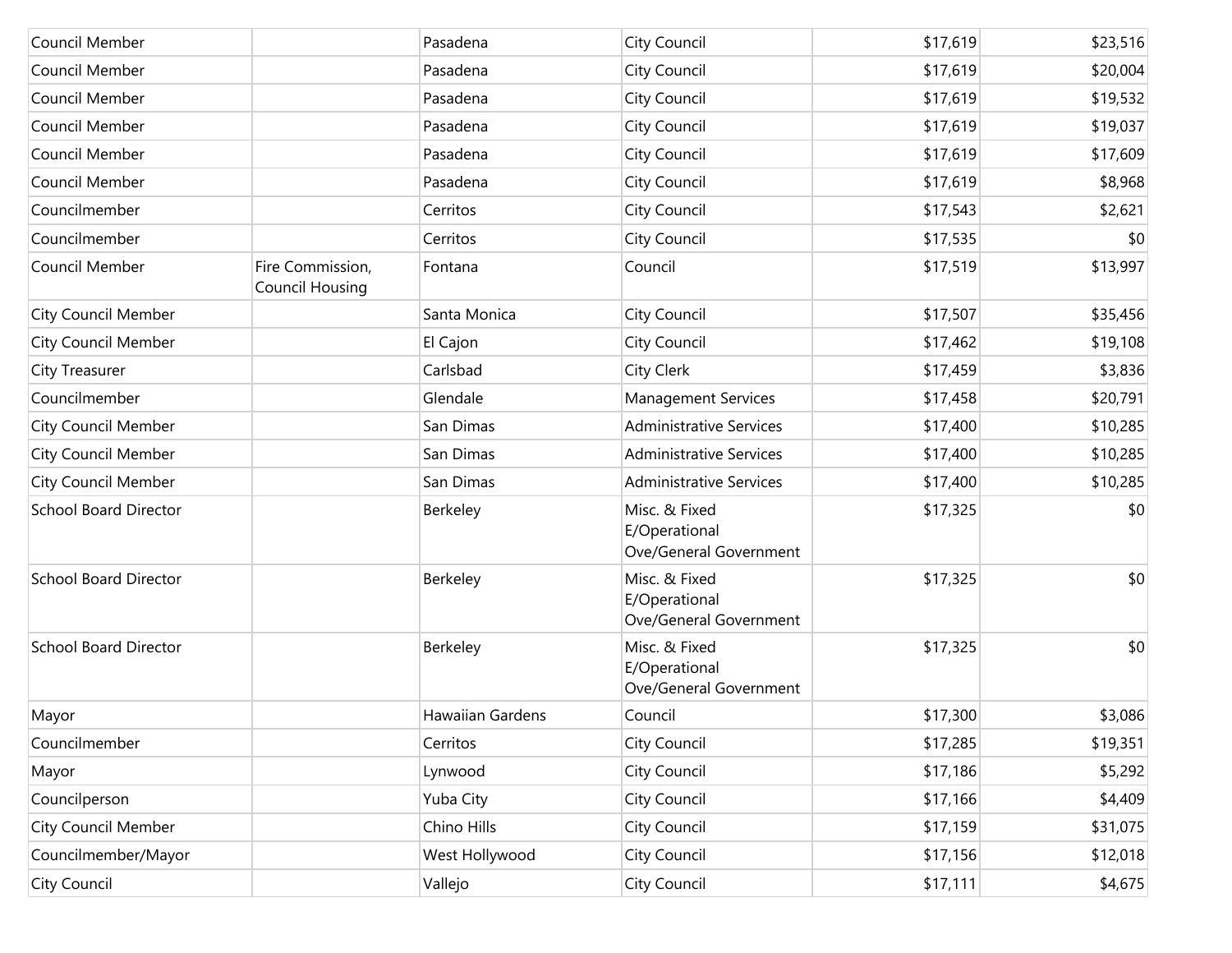| Councilmember                |                                            | <b>National City</b> | City Council                                             | \$17,085 | \$14,591 |
|------------------------------|--------------------------------------------|----------------------|----------------------------------------------------------|----------|----------|
| <b>City Council Member</b>   |                                            | Elk Grove            | City Council                                             | \$17,050 | \$1,952  |
| <b>City Council Member</b>   |                                            | San Dimas            | <b>Administrative Services</b>                           | \$17,011 | \$337    |
| Mayor                        |                                            | Livermore            | City Council                                             | \$17,004 | \$232    |
| <b>School Board Director</b> |                                            | Berkeley             | Misc. & Fixed<br>E/Operational<br>Ove/General Government | \$16,991 | \$0      |
| <b>School Board Director</b> |                                            | Berkeley             | Misc. & Fixed<br>E/Operational<br>Ove/General Government | \$16,991 | \$0      |
| <b>City Council Member</b>   |                                            | <b>Foster City</b>   | City Council                                             | \$16,986 | \$2,200  |
| City Council                 |                                            | Salinas              | 10 City Council/10-1000<br>City Council                  | \$16,950 | \$9,434  |
| City Clerk                   |                                            | El Segundo           | City Clerk                                               | \$16,905 | \$13,863 |
| Councilmember                |                                            | Azusa                | Council                                                  | \$16,856 | \$9,071  |
| City Council                 |                                            | <b>Burbank</b>       | City Council Office                                      | \$16,818 | \$12,775 |
| Council Member               | Fire Commission,<br><b>Council Housing</b> | Fontana              | Council                                                  | \$16,784 | \$22,927 |
| Councilmember                |                                            | Gilroy               | Administration                                           | \$16,729 | \$2,905  |
| City Council                 |                                            | San Ramon            | City Council                                             | \$16,721 | \$22,655 |
| City Council                 |                                            | San Ramon            | City Council                                             | \$16,721 | \$3,316  |
| City Council                 |                                            | Salinas              | 10 City Council/10-1000<br>City Council                  | \$16,700 | \$18,869 |
| Mayor                        |                                            | Montclair            | City Council                                             | \$16,671 | \$18,615 |
| Vice Mayor                   |                                            | Sand City            | Council                                                  | \$16,621 | \$2,408  |
| Council Member               |                                            | Rosemead             | City Council                                             | \$16,607 | \$25,898 |
| Councilmember                |                                            | <b>Buena Park</b>    | City Council                                             | \$16,557 | \$17,109 |
| Council Member               |                                            | Cathedral City       | City Council                                             | \$16,555 | \$739    |
| <b>City Council Member</b>   |                                            | Stockton             | City Council                                             | \$16,529 | \$0      |
| <b>City Council Member</b>   |                                            | Stockton             | City Council                                             | \$16,529 | \$0      |
| <b>City Council Member</b>   |                                            | Stockton             | City Council                                             | \$16,529 | \$0      |
| <b>City Council Member</b>   |                                            | Stockton             | City Council                                             | \$16,529 | \$0      |
| City Council                 |                                            | Bellflower           | City Council                                             | \$16,495 | \$16,392 |
| City Council                 |                                            | Westminster          | City Council                                             | \$16,440 | \$10,366 |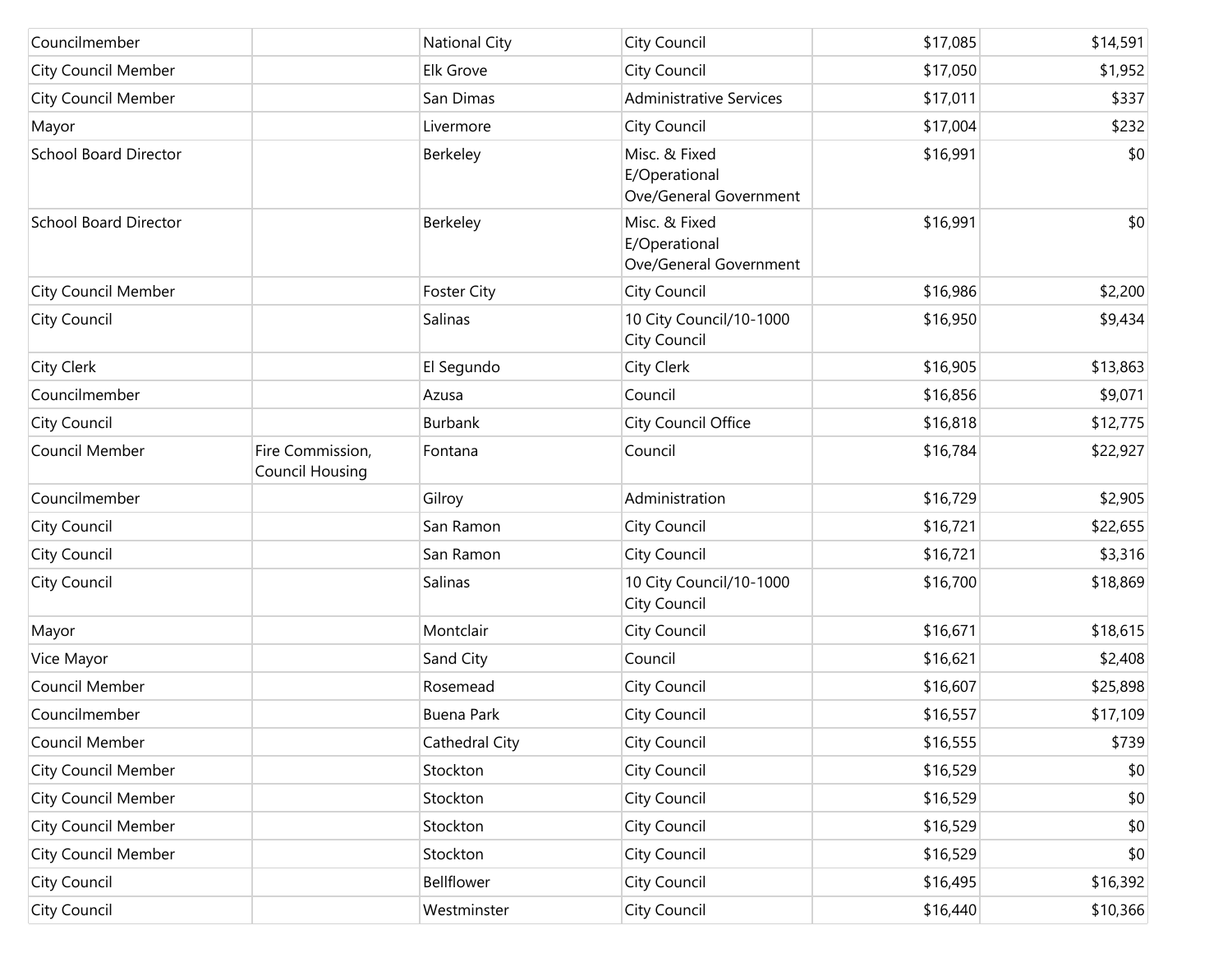| Mayor                      | Brentwood      | Legislative                             | \$16,428 | \$21,148 |
|----------------------------|----------------|-----------------------------------------|----------|----------|
| Councilmember              | Clovis         | Administration                          | \$16,419 | \$22,462 |
| <b>City Council</b>        | Bellflower     | City Council                            | \$16,351 | \$17,702 |
| Councilmember/Mayor        | West Hollywood | City Council                            | \$16,348 | \$12,182 |
| <b>City Council Member</b> | El Cajon       | City Council                            | \$16,343 | \$15,063 |
| City Council               | Pico Rivera    | City Council                            | \$16,335 | \$4,743  |
| Councilmember              | West Hollywood | City Council                            | \$16,323 | \$22,760 |
| Councilmember              | West Hollywood | City Council                            | \$16,323 | \$22,628 |
| Councilmember              | West Hollywood | City Council                            | \$16,323 | \$12,555 |
| <b>City Council Member</b> | Newport Beach  | City Council                            | \$16,307 | \$589    |
| Council Member             | Sand City      | Council                                 | \$16,261 | \$3,730  |
| Mayor                      | Vacaville      | Council                                 | \$16,248 | \$707    |
| City Council               | Burbank        | City Council Office                     | \$16,242 | \$1,612  |
| City Councilmember         | La Mesa        | <b>Administrative Services</b>          | \$16,202 | \$15,057 |
| City Councilmember         | La Mesa        | <b>Administrative Services</b>          | \$16,202 | \$9,602  |
| City Councilmember         | La Mesa        | <b>Administrative Services</b>          | \$16,202 | \$3,868  |
| City Council               | Salinas        | 10 City Council/10-1000<br>City Council | \$16,200 | \$17,286 |
| City Council               | Salinas        | 10 City Council/10-1000<br>City Council | \$16,200 | \$15,998 |
| City Council               | Salinas        | 10 City Council/10-1000<br>City Council | \$16,200 | \$10,312 |
| City Council               | Salinas        | 10 City Council/10-1000<br>City Council | \$16,200 | \$0      |
| Councilmember              | Clovis         | Administration                          | \$16,161 | \$23,203 |
| Councilmember- Mayor       | Clovis         | Administration                          | \$16,161 | \$23,265 |
| Mayor                      | La Puente      | City Council                            | \$16,141 | \$22,914 |
| City Council               | San Ramon      | City Council                            | \$16,120 | \$13,854 |
| Councilmember              | Dixon          | City Council                            | \$16,120 | \$16,020 |
| Council Member             | Antioch        | City Council                            | \$16,094 | \$8,543  |
| Mayor                      | Brisbane       | City Council                            | \$16,090 | \$7,044  |
| Council Member             | Highland       | City Council                            | \$16,063 | \$7,564  |
| Council Member             | Highland       | City Council                            | \$16,063 | \$7,564  |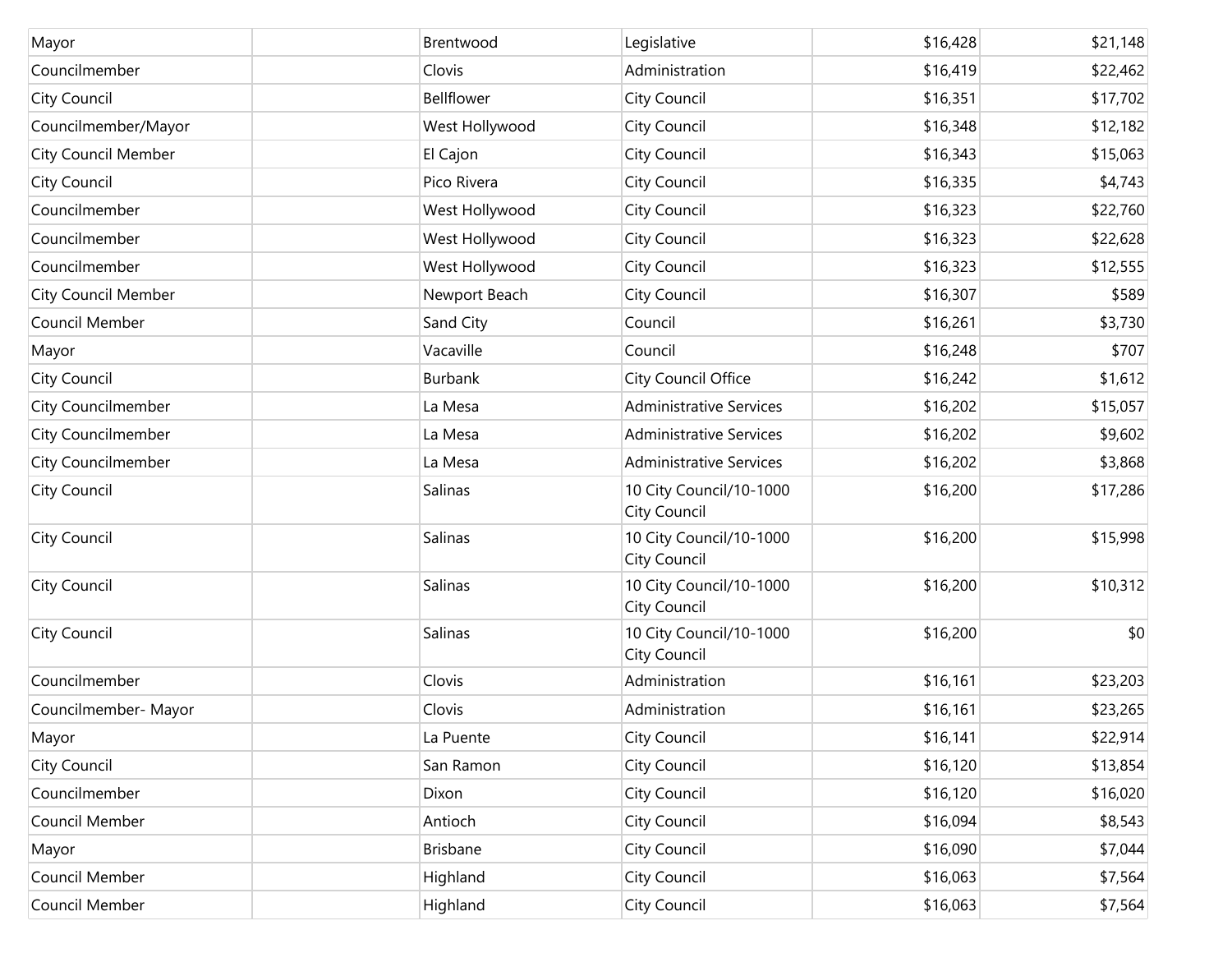| <b>City Council Member</b> | Chino Hills             | City Council                         | \$16,061 | \$34,678 |
|----------------------------|-------------------------|--------------------------------------|----------|----------|
| <b>City Council Member</b> | Moreno Valley           | City Council                         | \$16,009 | \$6,371  |
| Council Member             | Santa Fe Springs        | City Council                         | \$16,000 | \$16,945 |
| Councilmember              | Pomona                  | Mayor-Council                        | \$16,000 | \$2,940  |
| <b>Elected City Clerk</b>  | Cathedral City          | <b>Elected Official</b>              | \$15,908 | \$1,063  |
| <b>Elected Treasurer</b>   | Cathedral City          | <b>Elected Official</b>              | \$15,908 | \$21,320 |
| <b>City Council Member</b> | South Lake Tahoe        | City Council                         | \$15,876 | \$2,618  |
| <b>City Council Member</b> | South Lake Tahoe        | City Council                         | \$15,876 | \$0      |
| <b>City Council Member</b> | Stockton                | City Council                         | \$15,840 | \$0      |
| <b>City Council Member</b> | Stockton                | City Council                         | \$15,840 | \$0      |
| Councilmember              | La Puente               | City Council                         | \$15,808 | \$17,253 |
| Councilmember              | Temecula                | Council                              | \$15,772 | \$18,194 |
| Mayor Pro Tem              | Indian Wells            | <b>Council Members</b>               | \$15,767 | \$0      |
| Councilmember              | Pacifica                | City Council                         | \$15,761 | \$39,837 |
| City Council - Mayor       | Burbank                 | City Council Office                  | \$15,744 | \$1,612  |
| <b>City Council Member</b> | Newport Beach           | City Council                         | \$15,718 | \$1,294  |
| Councilmember              | Irwindale               | Council & Commissioner               | \$15,700 | \$1,657  |
| <b>City Council Member</b> | Ridgecrest              | General Government /<br>Legislative  | \$15,690 | \$498    |
| City Council               | <b>Brisbane</b>         | City Council                         | \$15,631 | \$8,607  |
| Council Member             | Redondo Beach           | City Council                         | \$15,628 | \$18,859 |
| Council Member             | Hesperia                | City Council/City<br>Council/General | \$15,621 | \$1,867  |
| Council Member             | Concord                 | City Management                      | \$15,600 | \$484    |
| Council Member             | <b>Hawaiian Gardens</b> | Council                              | \$15,600 | \$17,724 |
| Vice Mayor                 | Concord                 | City Management                      | \$15,600 | \$443    |
| Mayor                      | San Carlos              | City Council                         | \$15,599 | \$1,870  |
| Councilmember              | Norwalk                 | Mayor & Council                      | \$15,552 | \$6,810  |
| Councilmember              | Norwalk                 | Mayor & Council                      | \$15,552 | \$5,888  |
| Councilmember              | Norwalk                 | Mayor & Council                      | \$15,552 | \$3,590  |
| Councilmember              | Gilroy                  | Administration                       | \$15,507 | \$3,427  |
| Council Member             | <b>Hawaiian Gardens</b> | Council                              | \$15,500 | \$24,357 |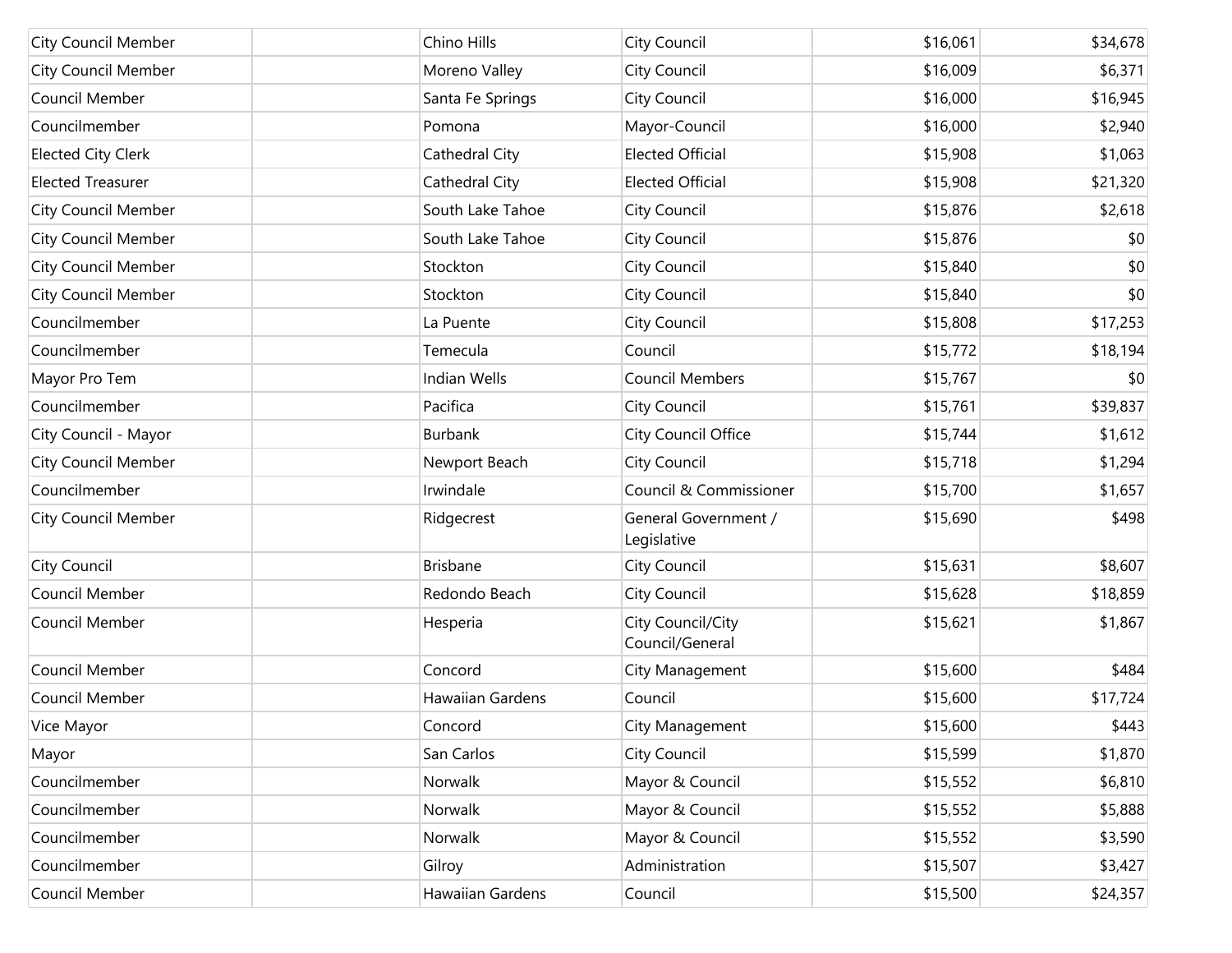| Council Member             | Hawaiian Gardens | Council                              | \$15,500 | \$1,410  |
|----------------------------|------------------|--------------------------------------|----------|----------|
| Councilmember              | La Puente        | City Council                         | \$15,465 | \$9,790  |
| Mayor                      | Gardena          | City Council                         | \$15,456 | \$14,286 |
| Councilmember              | La Puente        | City Council                         | \$15,442 | \$1,155  |
| Councilmember              | La Puente        | City Council                         | \$15,441 | \$21,001 |
| Mayor                      | Benicia          | <b>Elected Officials</b>             | \$15,385 | \$1,020  |
| City Council               | Bellflower       | City Council                         | \$15,355 | \$17,702 |
| City Council               | Westminster      | City Council                         | \$15,355 | \$13,135 |
| Council Member             | Hesperia         | City Council/City<br>Council/General | \$15,346 | \$2,022  |
| Councilmember              | Santa Paula      | Administration                       | \$15,337 | \$613    |
| Councilmember              | Santa Paula      | Administration                       | \$15,337 | \$0      |
| Councilmember - Mayor      | Santa Paula      | Administration                       | \$15,337 | \$613    |
| Councilmember              | Temecula         | Council                              | \$15,316 | \$17,091 |
| City Clerk                 | Carlsbad         | City Clerk                           | \$15,264 | \$16,128 |
| <b>City Council Member</b> | Chino Hills      | City Council                         | \$15,187 | \$13,635 |
| City Clerk                 | Gardena          | City Clerk                           | \$15,153 | \$14,485 |
| Councilmember              | Gilroy           | Administration                       | \$15,151 | \$3,696  |
| Mayor                      | San Pablo        | City Council                         | \$15,144 | \$2,011  |
| Council Person             | Lynwood          | City Council                         | \$15,100 | \$112    |
| Mayor                      | Dixon            | City Council                         | \$15,100 | \$7,200  |
| <b>City Council Member</b> | Ridgecrest       | General Government /<br>Legislative  | \$15,098 | \$1,090  |
| Council                    | San Pablo        | City Council                         | \$15,094 | \$2,011  |
| Council Member             | Barstow          | City Council                         | \$15,078 | \$1,460  |
| City Council Member        | Newport Beach    | City Council                         | \$15,010 | \$10,921 |
| Council Member             | Compton          | City Council                         | \$15,000 | \$15,576 |
| Council Member             | Compton          | City Council                         | \$15,000 | \$8,689  |
| Council Member             | Compton          | City Council                         | \$15,000 | \$8,603  |
| Council Member             | Compton          | City Council                         | \$15,000 | \$1,716  |
| Mayor                      | Compton          | City Council                         | \$15,000 | \$18,026 |
| Councilperson              | Yuba City        | City Council                         | \$14,961 | \$5,976  |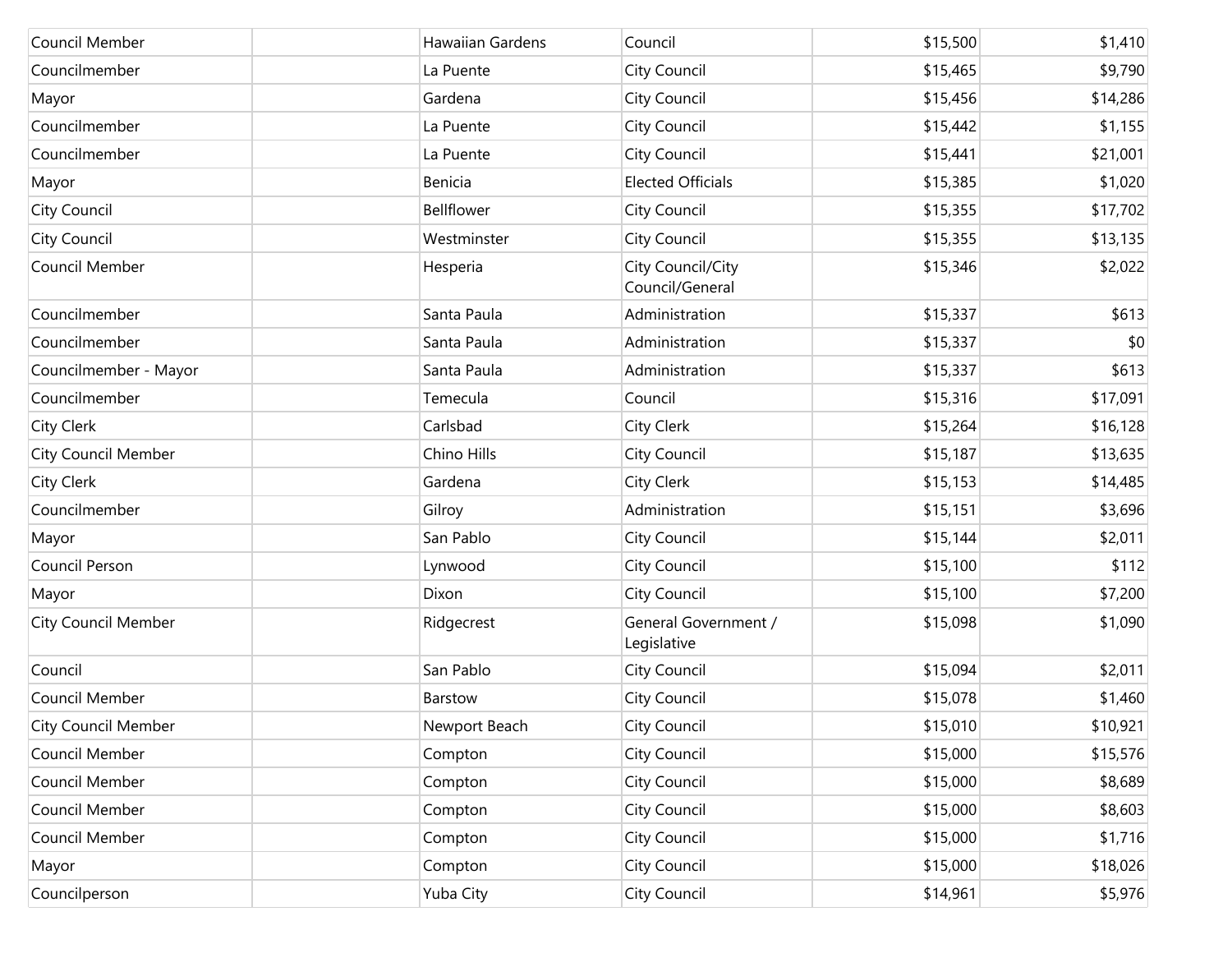| Council Member - Mayor     |                                       | Simi Valley        | City Manager                        | \$14,941 | \$16,620 |
|----------------------------|---------------------------------------|--------------------|-------------------------------------|----------|----------|
| Council Member             |                                       | Redondo Beach      | City Council                        | \$14,928 | \$1,005  |
| Council Member             |                                       | Benicia            | <b>Elected Officials</b>            | \$14,922 | \$1,788  |
| <b>City Council Member</b> |                                       | Ridgecrest         | General Government /<br>Legislative | \$14,885 | \$1,303  |
| City Clerk                 | City Administrator,<br>Water Operator | Tehama             | Administration                      | \$14,870 | \$6,181  |
| Councilmember-Vice Mayor   |                                       | San Fernando       | Council                             | \$14,860 | \$21,852 |
| Council Member             |                                       | Barstow            | City Council                        | \$14,832 | \$1,631  |
| Council Member             | <b>Board Member</b>                   | Industry           | City Council                        | \$14,758 | \$14,015 |
| Council Member             |                                       | Huntington Park    | Council                             | \$14,743 | \$8,667  |
| Council Member             |                                       | Huntington Park    | Council                             | \$14,743 | \$8,411  |
| Mayor                      |                                       | Huntington Park    | Council                             | \$14,743 | \$8,667  |
| Vice Mayor                 |                                       | Huntington Park    | Council                             | \$14,743 | \$18,670 |
| City Council               |                                       | Vallejo            | City Council                        | \$14,700 | \$18,428 |
| City Council               |                                       | Vallejo            | City Council                        | \$14,700 | \$18,127 |
| City Council               |                                       | Vallejo            | City Council                        | \$14,700 | \$11,502 |
| Council Member             |                                       | Desert Hot Springs | City Council                        | \$14,664 | \$0      |
| <b>City Council Member</b> |                                       | Ridgecrest         | General Government /<br>Legislative | \$14,604 | \$1,584  |
| Mayor                      |                                       | Ridgecrest         | General Government /<br>Legislative | \$14,574 | \$722    |
| Mayor                      |                                       | La Mirada          | City Council                        | \$14,514 | \$1,593  |
| City Council               |                                       | San Leandro        | City Council                        | \$14,490 | \$15,977 |
| City Council-Mayor         |                                       | Monrovia           | Mayor                               | \$14,465 | \$2,336  |
| Council Member             |                                       | Davis              | City Manager                        | \$14,436 | \$31,993 |
| Council Member             |                                       | Davis              | City Manager                        | \$14,436 | \$27,919 |
| Council Member             |                                       | Davis              | City Manager                        | \$14,436 | \$8,418  |
| Mayor                      |                                       | Davis              | City Manager                        | \$14,436 | \$5,750  |
| Council Memb/Normal Rate   |                                       | San Luis Obispo    | Administration                      | \$14,404 | \$10,097 |
| Council Memb/Normal Rate   |                                       | San Luis Obispo    | Administration                      | \$14,404 | \$9,594  |
| Council Memb/Normal Rate   |                                       | San Luis Obispo    | Administration                      | \$14,404 | \$9,280  |
| Council Memb/Normal Rate   |                                       | San Luis Obispo    | Administration                      | \$14,404 | \$4,775  |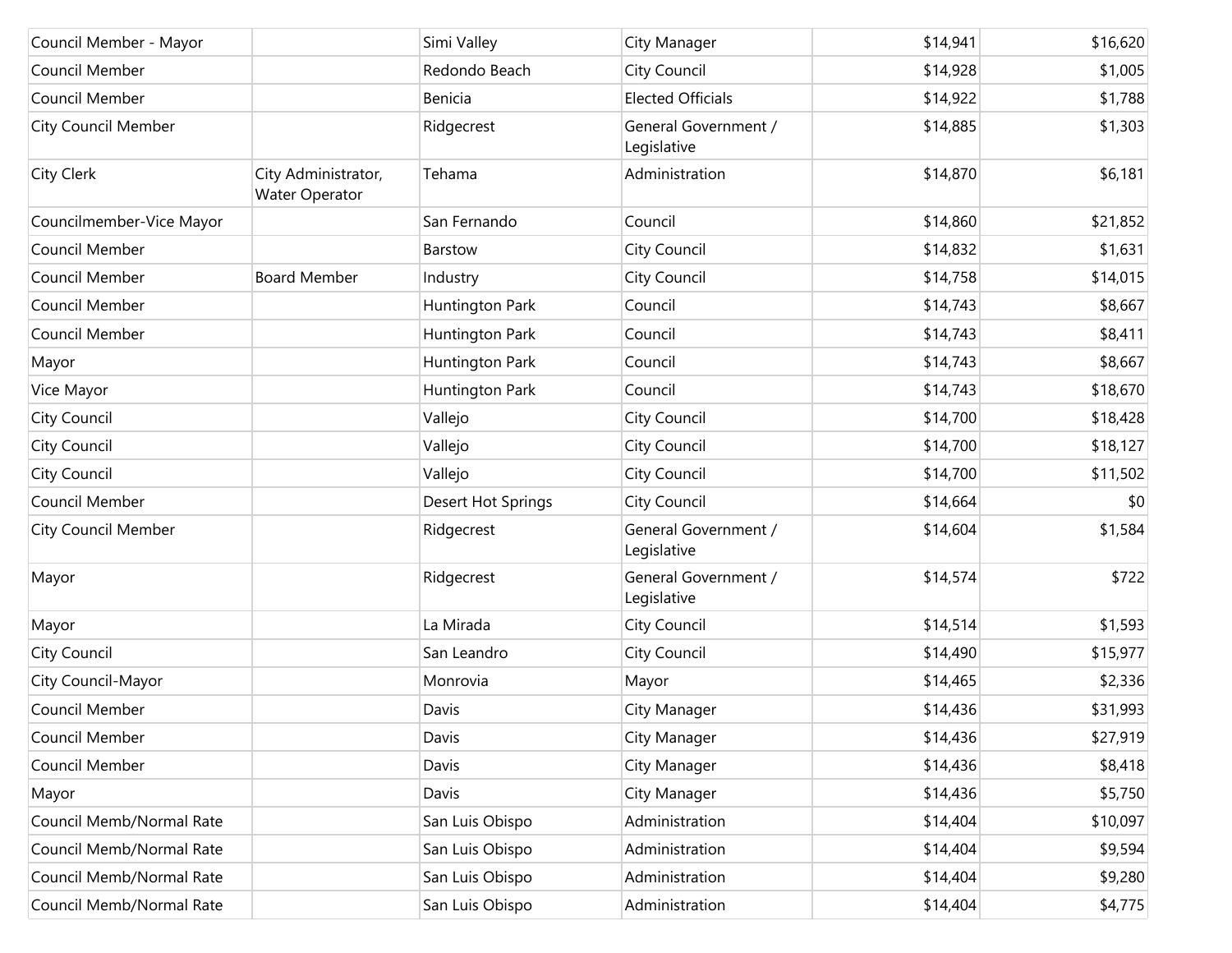| Mayor                      |                                    | Citrus Heights    | City Council   | \$14,400 | \$8,038  |
|----------------------------|------------------------------------|-------------------|----------------|----------|----------|
| Mayor                      |                                    | Dublin            | City Council   | \$14,385 | \$23,164 |
| <b>City Council</b>        |                                    | Monrovia          | City Council   | \$14,350 | \$2,452  |
| <b>City Council</b>        |                                    | Monrovia          | City Council   | \$14,350 | \$1,322  |
| City Councilperson         |                                    | Palo Alto         | COU            | \$14,347 | \$4,731  |
| <b>City Council Member</b> |                                    | Commerce          | Administration | \$14,317 | \$7,094  |
| Mayor                      |                                    | Newport Beach     | City Council   | \$14,288 | \$20,548 |
| <b>City Council Member</b> |                                    | Commerce          | Administration | \$14,234 | \$1,631  |
| City Council Member        | Painting & Graffiti<br>Crew Leader | Commerce          | Administration | \$14,210 | \$2,187  |
| <b>City Council Member</b> |                                    | Chino             | Administration | \$14,184 | \$9,541  |
| <b>City Clerk</b>          |                                    | Montebello        | Electoral      | \$14,160 | \$0      |
| Council Member             |                                    | Colma             | City Council   | \$14,088 | \$2,619  |
| Councilmember              |                                    | San Carlos        | City Council   | \$14,088 | \$1,438  |
| <b>City Council</b>        |                                    | Pico Rivera       | City Council   | \$14,066 | \$26,805 |
| <b>City Council</b>        |                                    | Pico Rivera       | City Council   | \$14,066 | \$13,202 |
| <b>City Council</b>        |                                    | Monrovia          | City Council   | \$14,012 | \$3,358  |
| <b>City Council</b>        |                                    | Montebello        | Electoral      | \$14,004 | \$12,559 |
| <b>City Council</b>        |                                    | Montebello        | Electoral      | \$14,004 | \$12,234 |
| <b>City Council</b>        |                                    | Montebello        | Electoral      | \$14,004 | \$12,234 |
| Mayor                      |                                    | Montebello        | Electoral      | \$14,004 | \$13,304 |
| Council Member             |                                    | Pinole            | City Council   | \$13,950 | \$0      |
| Council Member             |                                    | Pinole            | City Council   | \$13,950 | \$0      |
| City Treasurer             |                                    | Montebello        | Electoral      | \$13,887 | \$2,171  |
| Council Member             |                                    | <b>Union City</b> | City Manager   | \$13,881 | \$27,290 |
| Council                    |                                    | San Pablo         | City Council   | \$13,869 | \$12,775 |
| Council Member             |                                    | Montclair         | City Council   | \$13,860 | \$17,574 |
| Council Member             |                                    | Montclair         | City Council   | \$13,860 | \$15,000 |
| Council Member             |                                    | Montclair         | City Council   | \$13,860 | \$15,000 |
| Council Member             |                                    | Montclair         | City Council   | \$13,860 | \$15,000 |
| Council Member             |                                    | Vacaville         | Council        | \$13,848 | \$1,575  |
| Mayor                      |                                    | Pleasanton        | City Council   | \$13,835 | \$2,064  |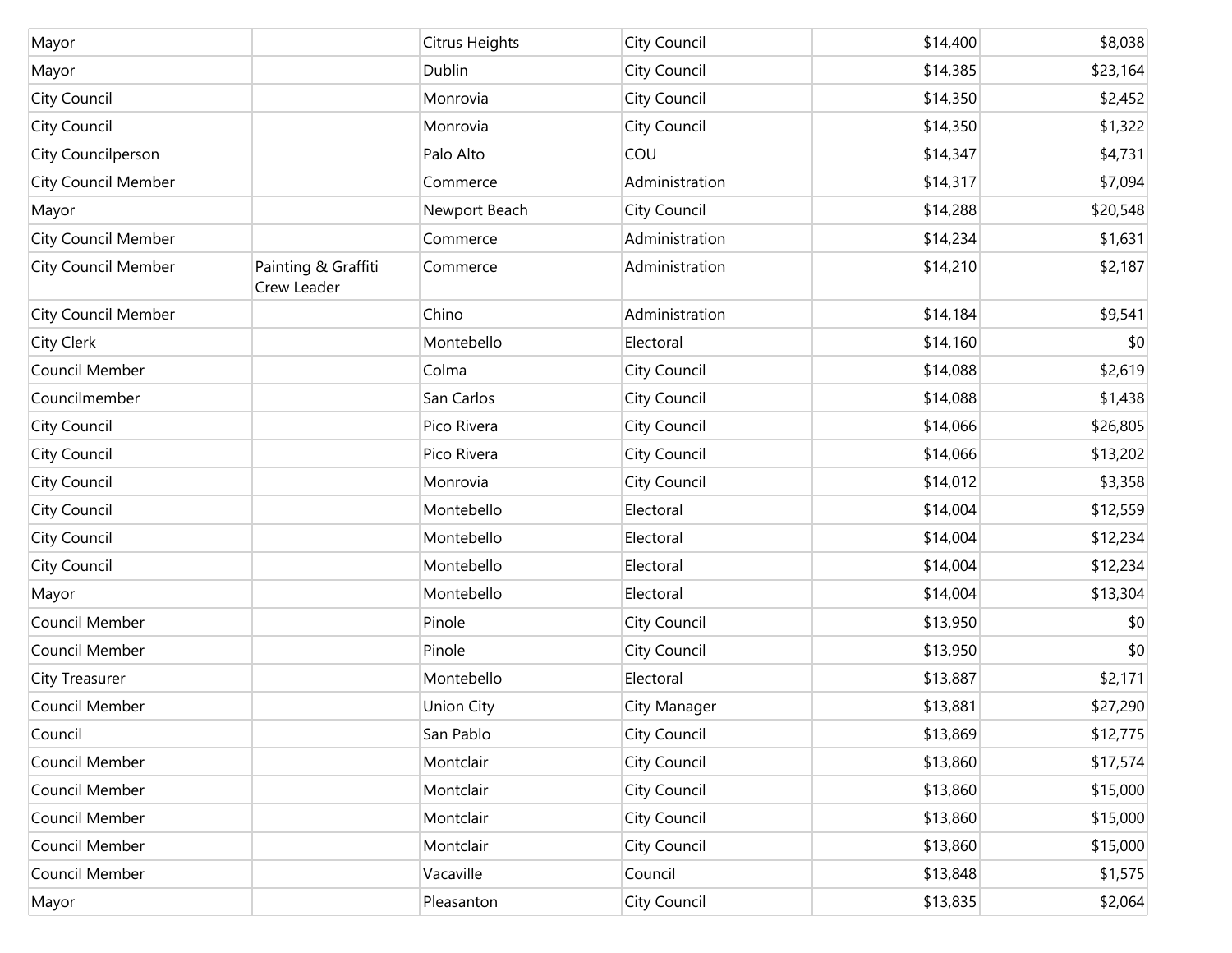| Council Member             | Benicia             | <b>Elected Officials</b> | \$13,807 | \$1,549  |
|----------------------------|---------------------|--------------------------|----------|----------|
| City Council               | Citrus Heights      | City Council             | \$13,800 | \$7,235  |
| Council Member             | Desert Hot Springs  | City Council             | \$13,800 | \$0      |
| Mayor                      | Imperial Beach      | Mayor/City Council       | \$13,800 | \$0      |
| City Clerk                 | Suisun City         | Eo Elected Officials     | \$13,764 | \$5,844  |
| City Clerk                 | Perris              | <b>Elected Officials</b> | \$13,734 | \$19,871 |
| Council Member             | Colma               | <b>City Council</b>      | \$13,730 | \$4,462  |
| Mayor                      | Palo Alto           | COU                      | \$13,719 | \$30,366 |
| Councilmember              | Temecula            | Council                  | \$13,716 | \$19,492 |
| City Council               | Citrus Heights      | City Council             | \$13,713 | \$8,803  |
| Councilmember              | <b>Buena Park</b>   | City Council             | \$13,694 | \$17,109 |
| Council Member             | Concord             | City Management          | \$13,683 | \$20,062 |
| <b>City Council Member</b> | Newport Beach       | City Council             | \$13,666 | \$23,530 |
| Council Member             | Davis               | City Manager             | \$13,656 | \$6,918  |
| City Council               | Newark              | City Council             | \$13,608 | \$10,488 |
| City Council               | Newark              | City Council             | \$13,608 | \$10,488 |
| City Council               | Newark              | City Council             | \$13,608 | \$6,252  |
| City Council               | Newark              | City Council             | \$13,608 | \$2,327  |
| Councilmember              | Pomona              | Mayor-Council            | \$13,608 | \$7,270  |
| City Council Person        | El Monte            | City Council             | \$13,584 | \$24,295 |
| City Council Person        | El Monte            | City Council             | \$13,584 | \$20,405 |
| City Council Person        | El Monte            | City Council             | \$13,584 | \$19,910 |
| City Council Person        | El Monte            | City Council             | \$13,584 | \$19,161 |
| Mayor                      | El Monte            | City Council             | \$13,584 | \$18,535 |
| <b>City Council Member</b> | Commerce            | Administration           | \$13,583 | \$13,521 |
| Councilperson              | Yuba City           | City Council             | \$13,560 | \$22,547 |
| City Council - Elected     | West Covina         | City Council             | \$13,542 | \$1,521  |
| Councilperson              | Yuba City           | City Council             | \$13,530 | \$11,500 |
| Councilmember              | Mountain View       | City Council             | \$13,491 | \$18,170 |
| Member                     | <b>Yucca Valley</b> | <b>Town Council</b>      | \$13,471 | \$7,960  |
| Mayor                      | Santa Rosa          | City Council             | \$13,436 | \$11,316 |
| Mayor                      | Desert Hot Springs  | City Council             | \$13,430 | \$17,666 |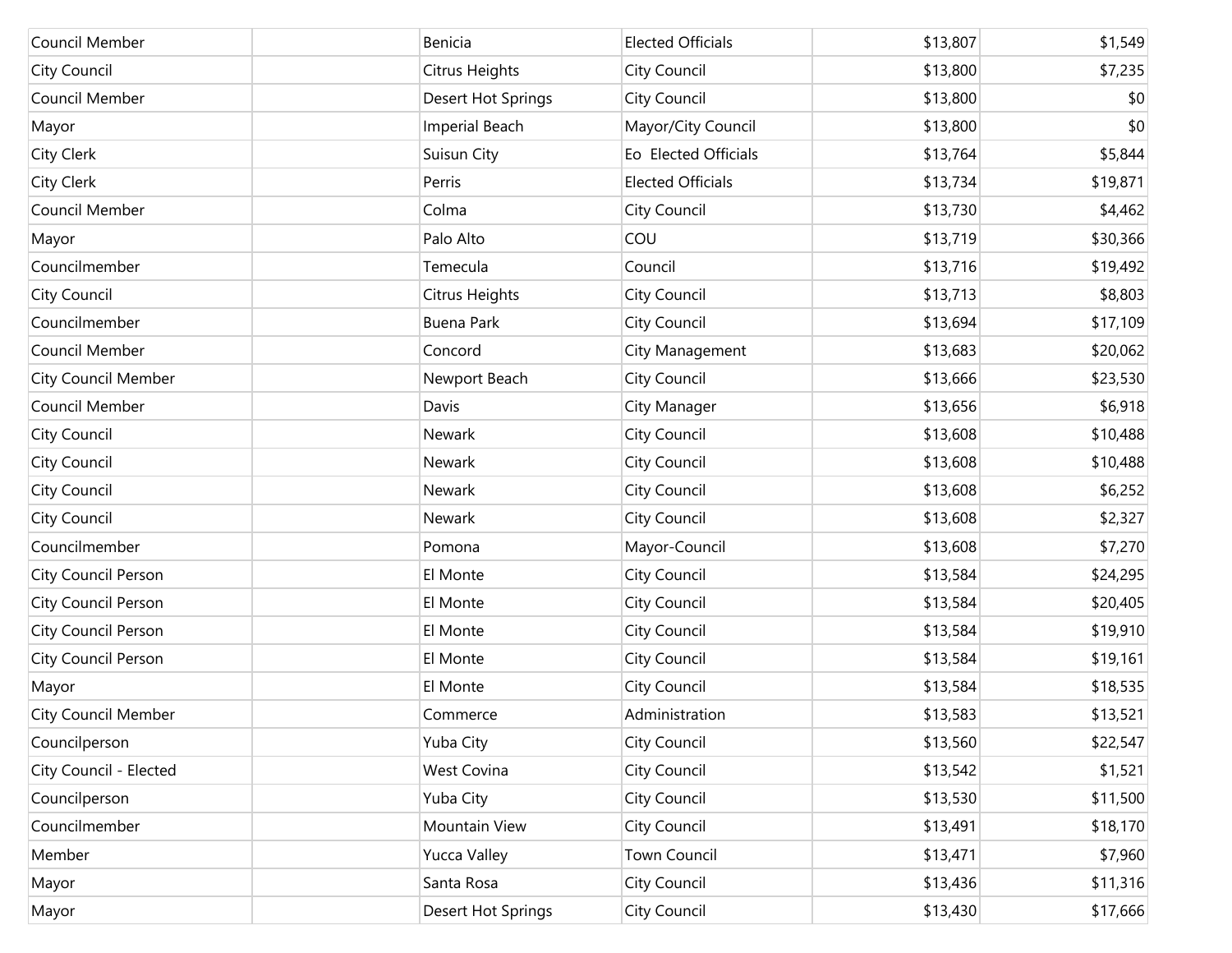| Councilmember                  |                                                          | Dixon                | City Council          | \$13,420 | \$7,200  |
|--------------------------------|----------------------------------------------------------|----------------------|-----------------------|----------|----------|
| <b>Rent Board Commissioner</b> |                                                          | Berkeley             | Rent Brd/Adm/Redev    | \$13,379 | \$0      |
| Council Member                 |                                                          | Rialto               | City Administration   | \$13,374 | \$2,832  |
| Council Member                 |                                                          | Rialto               | City Administration   | \$13,361 | \$2,832  |
| Mayor                          |                                                          | Concord              | City Management       | \$13,343 | \$25,456 |
| City Council                   |                                                          | South Gate           | City Council          | \$13,290 | \$23,126 |
| City Mayor                     |                                                          | South Gate           | City Council          | \$13,290 | \$20,526 |
| Council Member                 |                                                          | Desert Hot Springs   | City Council          | \$13,289 | \$6,313  |
| <b>City Council Member</b>     |                                                          | Cypress              | Legislative           | \$13,284 | \$10,262 |
| City Council Member - Mayor    |                                                          | Cypress              | Legislative           | \$13,284 | \$782    |
| Councilmember                  |                                                          | Suisun City          | Eo Elected Officials  | \$13,270 | \$18,484 |
| Councilmember                  |                                                          | San Rafael           | City Manager          | \$13,250 | \$3,775  |
| Councilmember                  |                                                          | San Rafael           | City Manager          | \$13,250 | \$0      |
| Councilmember                  |                                                          | San Rafael           | City Manager          | \$13,250 | \$0      |
| Councilperson                  |                                                          | Gardena              | City Council          | \$13,247 | \$0      |
| Treasurer                      | <b>Accounting Supervisor</b><br><b>Retired Annuitant</b> | Placerville          | Finance               | \$13,241 | \$2,074  |
| Councilmember                  |                                                          | <b>Beverly Hills</b> | Policy And Management | \$13,240 | \$21,642 |
| Mayor                          |                                                          | Yuba City            | City Council          | \$13,230 | \$16,959 |
| Councilmember                  |                                                          | Calabasas            | City Council          | \$13,188 | \$22,425 |
| Councilmember                  |                                                          | Calabasas            | City Council          | \$13,188 | \$9,117  |
| Councilmember                  |                                                          | Calabasas            | City Council          | \$13,188 | \$2,976  |
| Mayor                          |                                                          | Calabasas            | City Council          | \$13,188 | \$23,313 |
| Mayor Pro Tem                  |                                                          | Calabasas            | City Council          | \$13,188 | \$23,517 |
| <b>City Council Member</b>     |                                                          | Dublin               | City Council          | \$13,185 | \$22,377 |
| <b>City Council Member</b>     |                                                          | Dublin               | City Council          | \$13,185 | \$20,610 |
| <b>City Council Member</b>     |                                                          | Dublin               | City Council          | \$13,185 | \$13,834 |
| <b>City Council Member</b>     |                                                          | Dublin               | City Council          | \$13,185 | \$1,565  |
| <b>City Council Member</b>     |                                                          | South San Francisco  | City Council          | \$13,150 | \$0      |
| Vice Mayor                     |                                                          | Palo Alto            | COU                   | \$13,119 | \$1,673  |
| <b>City Council Member</b>     |                                                          | Victorville          | City Council          | \$13,114 | \$5,145  |
| <b>City Council Member</b>     |                                                          | Victorville          | City Council          | \$13,114 | \$3,600  |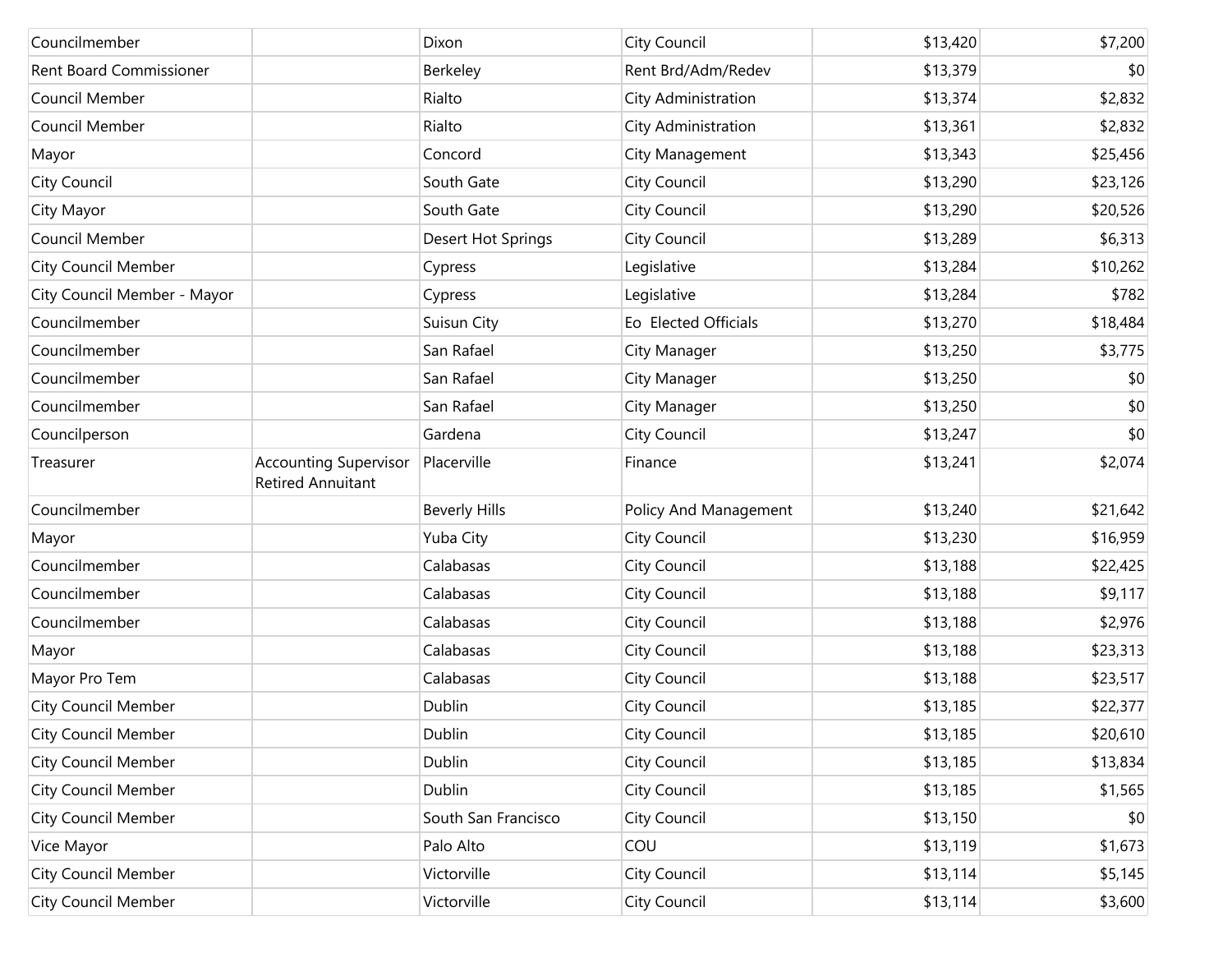| <b>City Council Member</b>     | Victorville         | City Council                      | \$13,114 | \$3,600  |
|--------------------------------|---------------------|-----------------------------------|----------|----------|
| Mayor                          | Victorville         | City Council                      | \$13,114 | \$5,145  |
| City Council                   | South Gate          | City Council                      | \$13,080 | \$20,526 |
| Councilmember                  | Poway               | Legislative And<br>Administrative | \$13,031 | \$19,087 |
| <b>Rent Board Commissioner</b> | Berkeley            | Rent Brd/Adm/Redev                | \$12,995 | \$0      |
| Councilmember                  | Mountain View       | <b>City Council</b>               | \$12,962 | \$6,799  |
| Council Member                 | Vacaville           | Council                           | \$12,948 | \$5,134  |
| Council Member                 | Vacaville           | Council                           | \$12,948 | \$1,573  |
| Vice Mayor                     | Vacaville           | Council                           | \$12,948 | \$0      |
| Council Member                 | Murrieta            | Council Member                    | \$12,911 | \$168    |
| Council Member                 | Murrieta            | Council Member                    | \$12,911 | \$168    |
| Council Member                 | Murrieta            | Council Member                    | \$12,911 | \$168    |
| Council Member                 | Murrieta            | Council Member                    | \$12,911 | \$168    |
| Mayor                          | Murrieta            | Council Member                    | \$12,911 | \$168    |
| City Council - Elected         | <b>West Covina</b>  | <b>City Council</b>               | \$12,870 | \$0      |
| City Council-Mayor             | Pico Rivera         | <b>City Council</b>               | \$12,866 | \$20,024 |
| City Council Member - Mayor    | Rancho Palos Verdes | <b>City Council</b>               | \$12,864 | \$0      |
| Member                         | <b>Yucca Valley</b> | <b>Town Council</b>               | \$12,858 | \$7,416  |
| Council Member                 | Paramount           | <b>City Council</b>               | \$12,855 | \$16,900 |
| Councilmember                  | Livermore           | <b>City Council</b>               | \$12,840 | \$2,395  |
| Councilperson                  | Gardena             | <b>City Council</b>               | \$12,840 | \$13,990 |
| Member                         | <b>Yucca Valley</b> | Town Council                      | \$12,828 | \$7,612  |
| Member - Mayor                 | <b>Yucca Valley</b> | <b>Town Council</b>               | \$12,828 | \$7,612  |
| <b>City Councilmember</b>      | Loma Linda          | <b>City Council</b>               | \$12,801 | \$1,139  |
| City Councilmember             | Loma Linda          | <b>City Council</b>               | \$12,801 | \$1,139  |
| <b>City Councilmember</b>      | Loma Linda          | <b>City Council</b>               | \$12,801 | \$1,139  |
| <b>City Councilmember</b>      | Loma Linda          | <b>City Council</b>               | \$12,801 | \$1,139  |
| Mayor                          | Loma Linda          | <b>City Council</b>               | \$12,801 | \$1,139  |
| Mayor                          | San Marcos          | Council                           | \$12,797 | \$17,025 |
| <b>City Council Member</b>     | Cypress             | Legislative                       | \$12,727 | \$20,431 |
| <b>City Council Member</b>     | Cypress             | Legislative                       | \$12,727 | \$17,852 |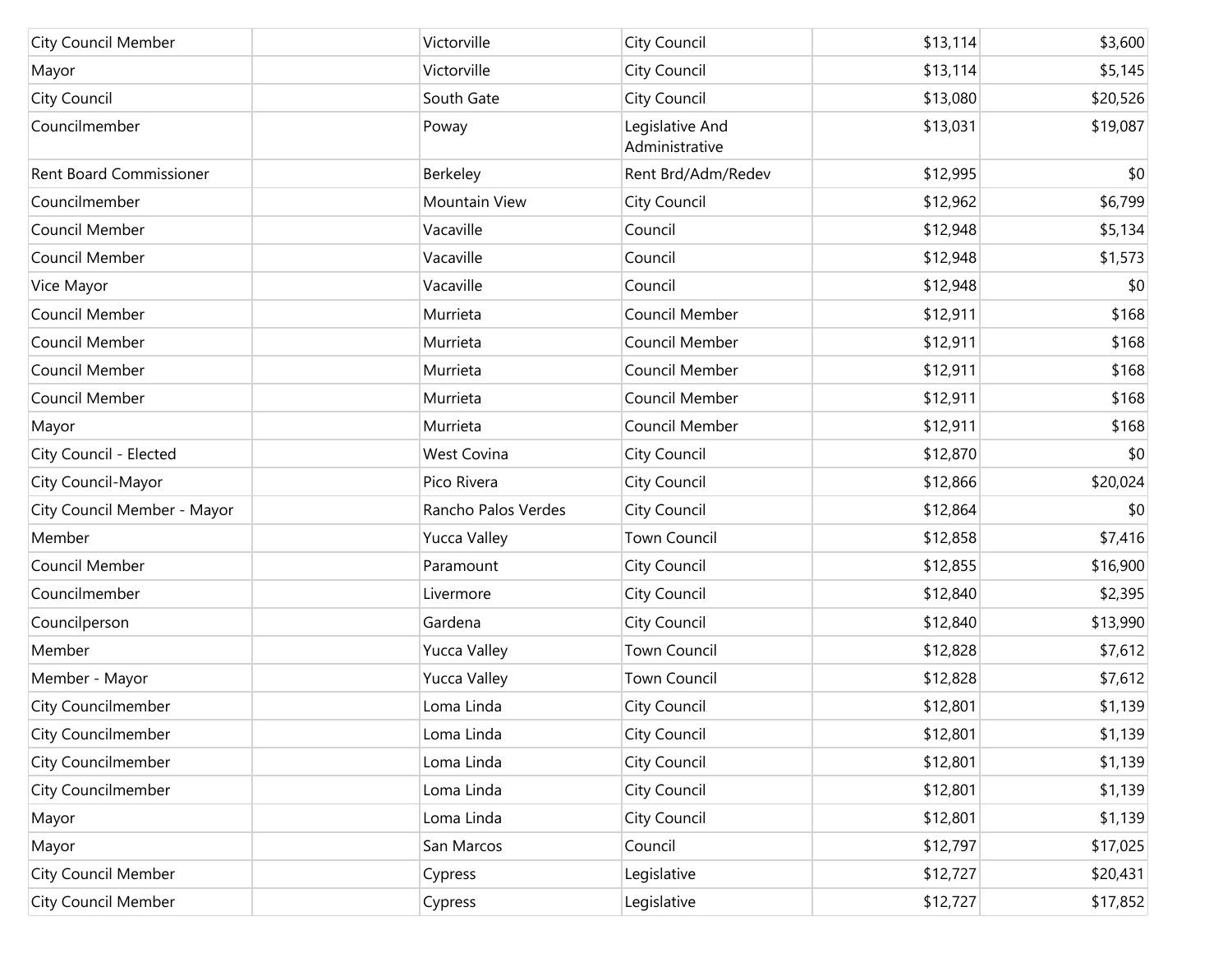| <b>City Council Member</b>     | Cypress              | Legislative                          | \$12,727 | \$17,024 |
|--------------------------------|----------------------|--------------------------------------|----------|----------|
| Mayor                          | Pismo Beach          | City Council                         | \$12,718 | \$1,218  |
| Council Member                 | <b>Crescent City</b> | Governing Body                       | \$12,706 | \$102    |
| City Council                   | El Centro            | City Council                         | \$12,696 | \$332    |
| Council Member                 | Desert Hot Springs   | City Council                         | \$12,672 | \$11,726 |
| City Clerk                     | South Lake Tahoe     | <b>General Government</b>            | \$12,648 | \$6,673  |
| Councilmember                  | Pleasanton           | City Council                         | \$12,635 | \$32,796 |
| Councilmember                  | Pleasanton           | City Council                         | \$12,635 | \$31,512 |
| Councilmember                  | Pleasanton           | City Council                         | \$12,635 | \$20,297 |
| Councilmember                  | Pleasanton           | City Council                         | \$12,635 | \$1,885  |
| City Council                   | <b>Indian Wells</b>  | <b>Council Members</b>               | \$12,614 | \$0      |
| City Council                   | <b>Indian Wells</b>  | <b>Council Members</b>               | \$12,614 | \$0      |
| City Council                   | <b>Indian Wells</b>  | <b>Council Members</b>               | \$12,614 | \$0      |
| Councilmember                  | Mountain View        | City Council                         | \$12,598 | \$1,961  |
| <b>City Council Member</b>     | Manhattan Beach      | <b>Management Services</b>           | \$12,540 | \$21,231 |
| City Mayor                     | Manhattan Beach      | <b>Management Services</b>           | \$12,540 | \$21,231 |
| <b>City Council Member</b>     | Santa Monica         | City Council                         | \$12,507 | \$36,703 |
| City Clerk - Part Time         | Calipatria           | Administration                       | \$12,480 | \$0      |
| <b>Rent Board Commissioner</b> | Berkeley             | Rent Brd/Adm/Redev                   | \$12,427 | \$1,957  |
| City Treasurer                 | South Lake Tahoe     | City Council                         | \$12,426 | \$0      |
| City Council                   | Duarte               | City Manager's Office                | \$12,421 | \$715    |
| Mayor                          | Duarte               | City Manager's Office                | \$12,421 | \$2,000  |
| Councilmember                  | San Fernando         | Council                              | \$12,341 | \$9,245  |
| Councilmember                  | Dixon                | City Council                         | \$12,282 | \$6,062  |
| Council Member                 | Crescent City        | Governing Body                       | \$12,231 | \$32     |
| Councilmember                  | Livermore            | City Council                         | \$12,211 | \$167    |
| Councilmember                  | Livermore            | City Council                         | \$12,211 | \$167    |
| Councilmember                  | Livermore            | City Council                         | \$12,211 | \$167    |
| Councilmember                  | San Bruno            | City Council                         | \$12,183 | \$22,675 |
| City Councilmember             | Palmdale             | City Council                         | \$12,178 | \$346    |
| Council Member                 | Hesperia             | City Council/City<br>Council/General | \$12,164 | \$11,356 |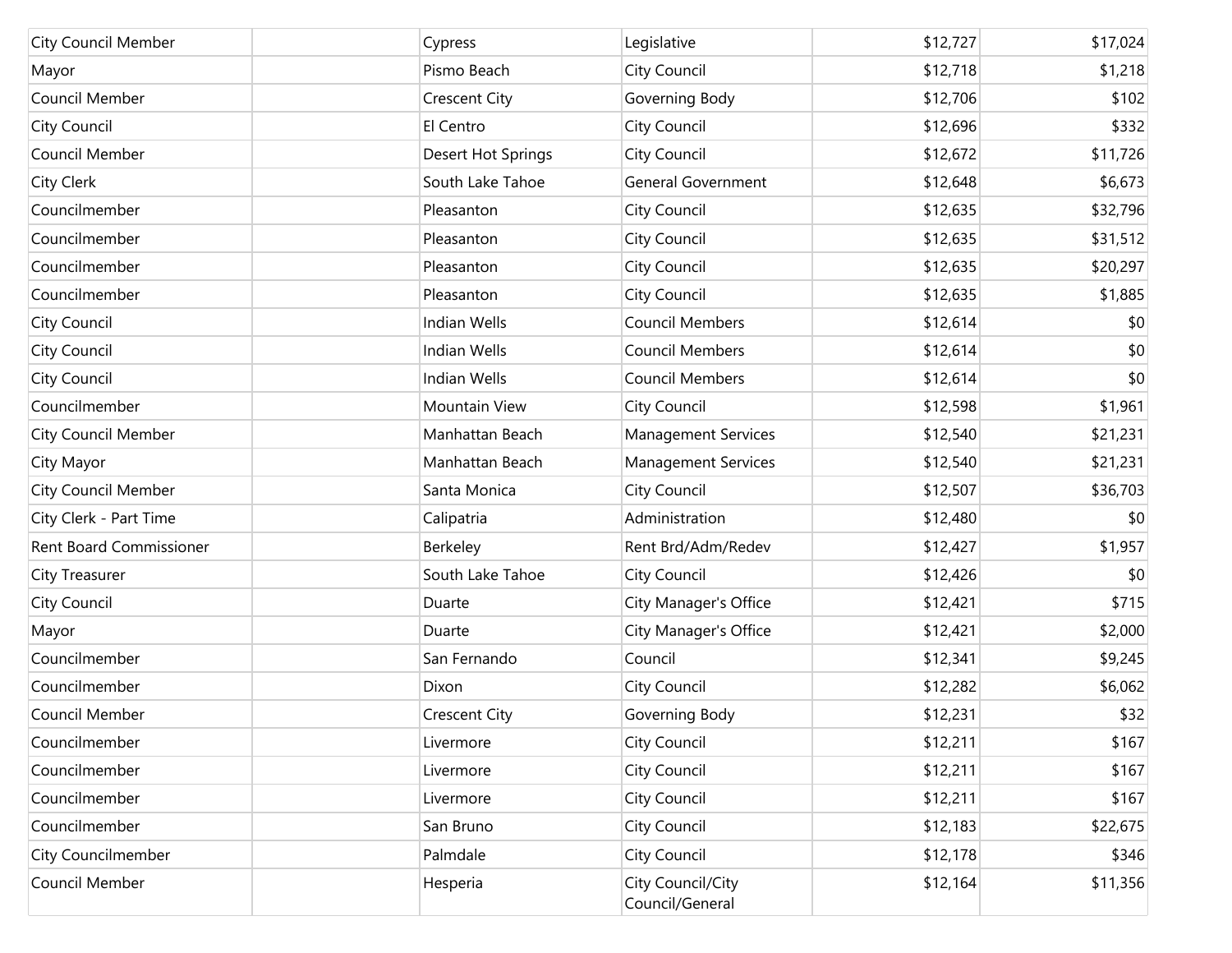| Council Member             | Pinole              | City Council                   | \$12,150 | \$1,943  |
|----------------------------|---------------------|--------------------------------|----------|----------|
| Mayor                      | Pinole              | City Council                   | \$12,150 | \$1,943  |
| Councilmember-Mayor        | Cerritos            | City Council                   | \$12,146 | \$0      |
| City Council               | La Mirada           | City Council                   | \$12,114 | \$22,371 |
| City Council               | La Mirada           | City Council                   | \$12,114 | \$21,477 |
| City Council               | La Mirada           | City Council                   | \$12,114 | \$18,478 |
| <b>City Council Member</b> | Rancho Palos Verdes | City Council                   | \$12,099 | \$1,625  |
| Mayor                      | Bellflower          | City Council                   | \$12,071 | \$15,604 |
| Councilmember              | Colton              | City Council                   | \$12,024 | \$7,700  |
| Councilmember              | Pomona              | Mayor-Council                  | \$12,008 | \$9,182  |
| City Councilmember         | La Mesa             | <b>Administrative Services</b> | \$12,002 | \$12,621 |
| <b>City Council Member</b> | Mission Viejo       | City Council                   | \$12,000 | \$16,373 |
| <b>City Council Member</b> | Mission Viejo       | City Council                   | \$12,000 | \$16,373 |
| <b>City Council Member</b> | Mission Viejo       | City Council                   | \$12,000 | \$8,489  |
| <b>City Council Member</b> | Mission Viejo       | City Council                   | \$12,000 | \$6,600  |
| Mayor                      | Mission Viejo       | City Council                   | \$12,000 | \$6,600  |
| Councilmember              | Mountain View       | City Council                   | \$11,969 | \$4,240  |
| City Council               | El Centro           | City Council                   | \$11,956 | \$8,014  |
| Council Member             | Dana Point          | City Council                   | \$11,920 | \$647    |
| Council Member             | Dana Point          | City Council                   | \$11,920 | \$647    |
| Council Member             | Dana Point          | City Council                   | \$11,920 | \$647    |
| Council Member             | Dana Point          | City Council                   | \$11,920 | \$647    |
| Council Member-Mayor       | Dana Point          | City Council                   | \$11,920 | \$647    |
| City Councilmember         | Lemon Grove         | City Council                   | \$11,911 | \$659    |
| Councilmember              | Lemon Grove         | City Council                   | \$11,911 | \$659    |
| Councilmember              | Lemon Grove         | City Council                   | \$11,911 | \$659    |
| Councilmember              | Clovis              | Administration                 | \$11,896 | \$12,337 |
| Councilmember              | Clovis              | Administration                 | \$11,896 | \$6,114  |
| Council Member             | Visalia             | Council                        | \$11,892 | \$20,443 |
| Council Member             | Visalia             | Council                        | \$11,892 | \$18,315 |
| City Councilperson         | Palo Alto           | COU                            | \$11,891 | \$30,358 |
| City Councilperson         | Palo Alto           | COU                            | \$11,891 | \$13,335 |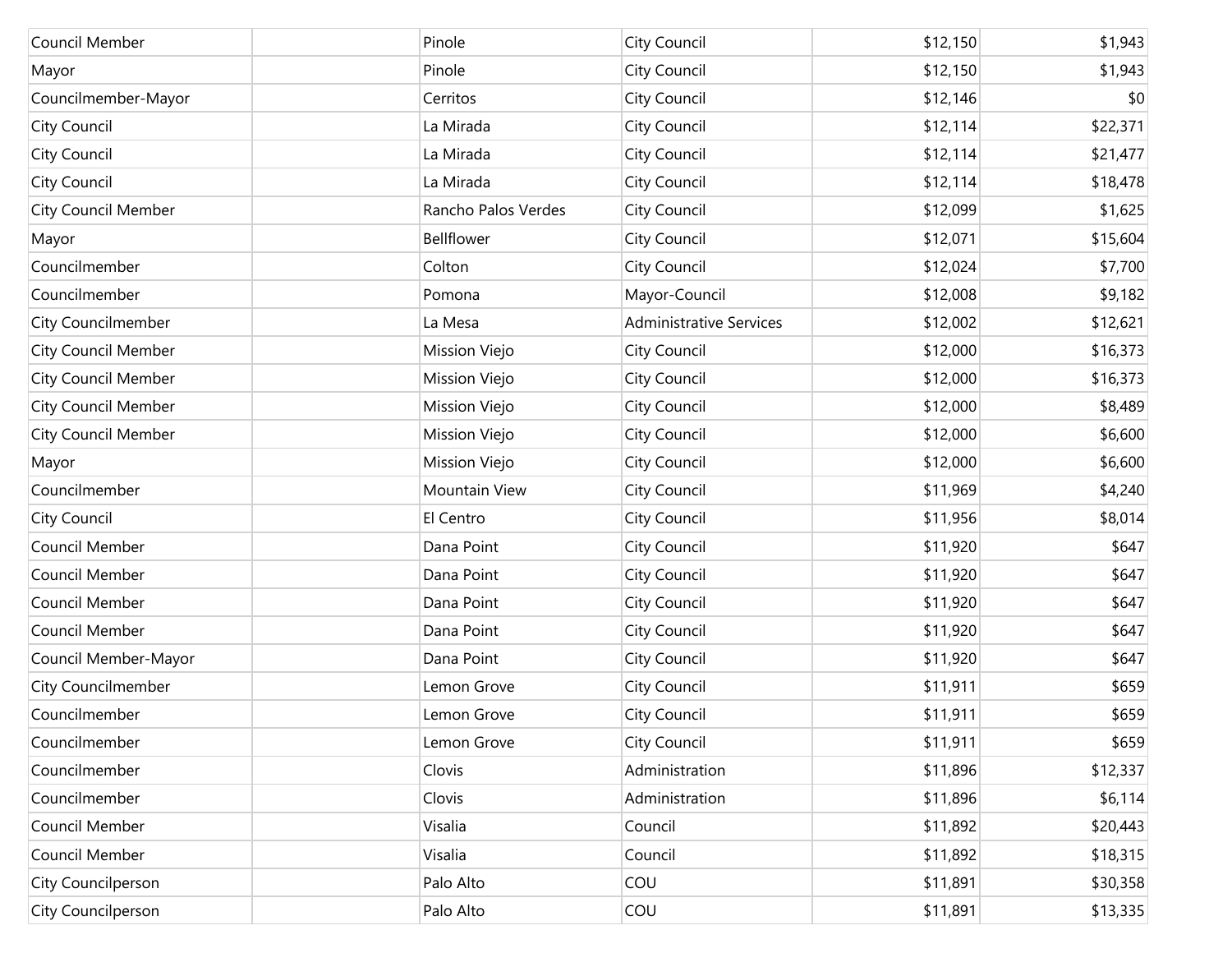| City Councilperson              |                     | Palo Alto        | COU                            | \$11,891 | \$9,821  |
|---------------------------------|---------------------|------------------|--------------------------------|----------|----------|
| City Councilperson              |                     | Palo Alto        | COU                            | \$11,891 | \$3,547  |
| Vice-Mayor                      |                     | San Marcos       | Council                        | \$11,856 | \$25,489 |
| Council Member                  | <b>Board Member</b> | Industry         | City Council                   | \$11,851 | \$11,640 |
| Council Member                  |                     | Perris           | <b>Elected Officials</b>       | \$11,851 | \$8,262  |
| Council Member                  |                     | Perris           | <b>Elected Officials</b>       | \$11,851 | \$8,262  |
| Councilmember                   |                     | Lemon Grove      | City Council                   | \$11,824 | \$1,000  |
| City Council                    |                     | El Centro        | City Council                   | \$11,796 | \$332    |
| <b>City Council Member</b>      |                     | Auburn           | Council                        | \$11,765 | \$0      |
| <b>City Council Member</b>      |                     | Auburn           | Council                        | \$11,765 | \$0      |
| City Council Member-Mayor       |                     | Auburn           | Council                        | \$11,765 | \$0      |
| Treasurer                       |                     | Auburn           | <b>Administrative Services</b> | \$11,765 | \$0      |
| <b>City Council</b>             |                     | <b>Brisbane</b>  | City Council                   | \$11,755 | \$9,206  |
| <b>City Council Member</b>      |                     | Auburn           | Council                        | \$11,741 | \$348    |
| City Councilperson              |                     | Palo Alto        | COU                            | \$11,725 | \$27,124 |
| City Councilperson              |                     | Palo Alto        | COU                            | \$11,725 | \$1,550  |
| Council                         |                     | San Marcos       | Council                        | \$11,691 | \$25,489 |
| Council Member                  |                     | Concord          | City Management                | \$11,690 | \$22,294 |
| Councilmember                   |                     | San Buenaventura | <b>City Council Department</b> | \$11,670 | \$1,493  |
| Councilperson                   |                     | Alhambra         | City Council                   | \$11,670 | \$21,306 |
| Councilperson                   |                     | San Bernardino   | Common Council                 | \$11,650 | \$2,665  |
| Councilperson                   |                     | San Bernardino   | Common Council                 | \$11,650 | \$2,500  |
| Councilperson                   |                     | San Bernardino   | Common Council                 | \$11,650 | \$2,500  |
| Councilmember                   |                     | Irwindale        | Council & Commissioner         | \$11,646 | \$3,087  |
| Council                         |                     | San Marcos       | Council                        | \$11,639 | \$16,758 |
| City Council Member             |                     | Fullerton        | City Council                   | \$11,637 | \$1,183  |
| City Councilmember              |                     | Palmdale         | City Council                   | \$11,628 | \$17,207 |
| City Councilmember              |                     | Palmdale         | City Council                   | \$11,628 | \$11,797 |
| City Councilmember              |                     | Palmdale         | City Council                   | \$11,628 | \$9,927  |
| Council Member-Mayor Pro<br>Tem |                     | Diamond Bar      | City Council                   | \$11,614 | \$19,228 |
| Mayor                           |                     | Fullerton        | City Council                   | \$11,599 | \$603    |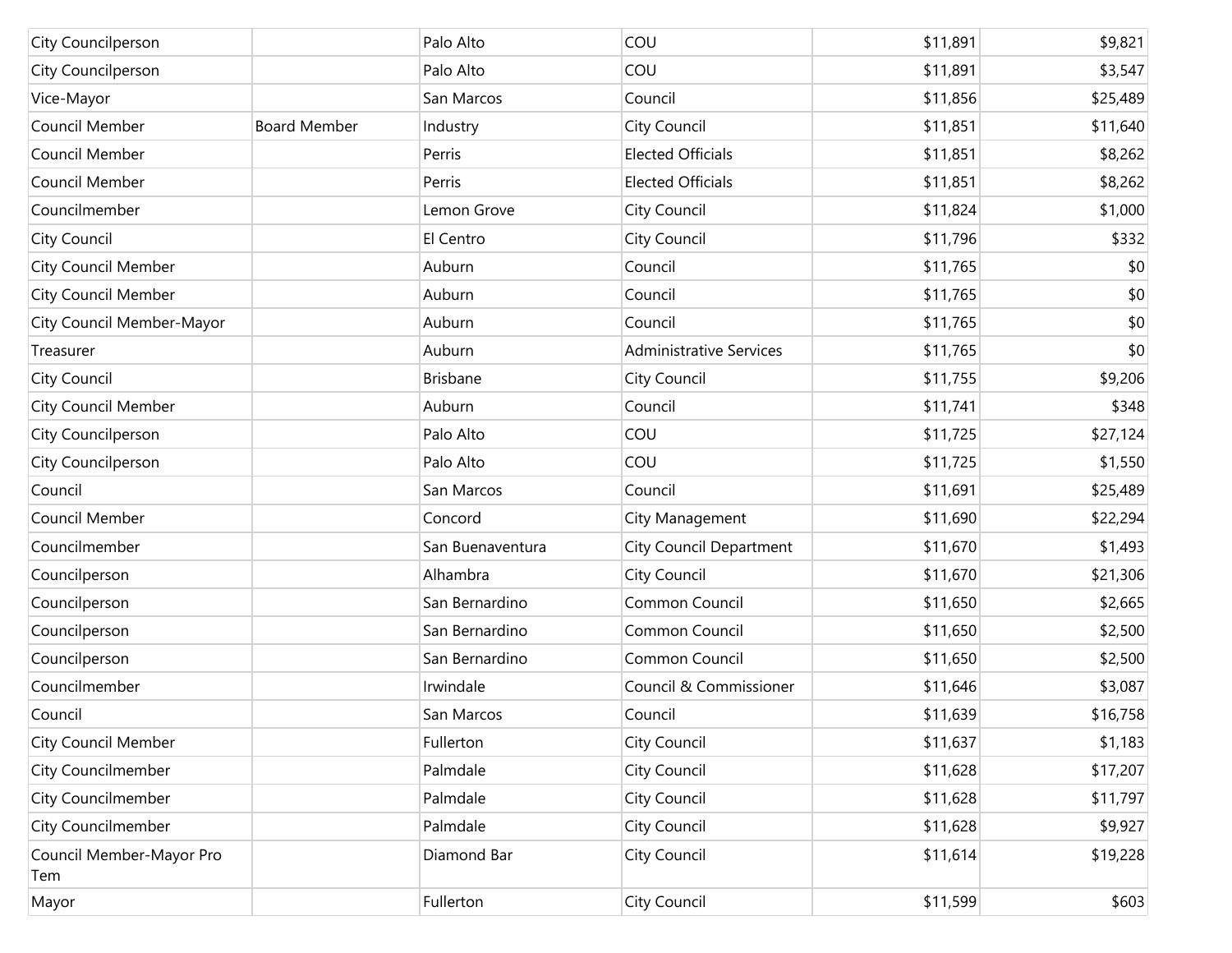| Mayor Pro Tem              |                                        | Fullerton       | City Council           | \$11,599 | \$2,584  |
|----------------------------|----------------------------------------|-----------------|------------------------|----------|----------|
| Councilmember              |                                        | Irwindale       | Council & Commissioner | \$11,596 | \$11,578 |
| City Council               |                                        | Milpitas        | City Council           | \$11,577 | \$19,773 |
| <b>City Council Member</b> |                                        | Chino           | Administration         | \$11,544 | \$12,601 |
| Mayor                      |                                        | Irwindale       | Council & Commissioner | \$11,496 | \$11,321 |
| Council Member             |                                        | Riverside       | City Council           | \$11,437 | \$5,649  |
| Councilmember              |                                        | Richmond        | City Council           | \$11,436 | \$15,075 |
| Council Member             |                                        | Burlingame      | City Council           | \$11,424 | \$5,867  |
| Councilmember              |                                        | Cerritos        | City Council           | \$11,422 | \$0      |
| Council Member             |                                        | Visalia         | Council                | \$11,403 | \$10,500 |
| Council Member- Mayor      |                                        | Visalia         | Council                | \$11,403 | \$17,161 |
| A000 City Council Member   |                                        | Redwood City    | City Council           | \$11,400 | \$3,663  |
| A000 City Council Member   |                                        | Redwood City    | City Council           | \$11,400 | \$3,116  |
| Council Member             |                                        | Redondo Beach   | City Council           | \$11,353 | \$10,992 |
| Councilmember              |                                        | Irwindale       | Council & Commissioner | \$11,346 | \$23,809 |
| <b>City Council Member</b> |                                        | Victorville     | City Council           | \$11,314 | \$5,145  |
| Mayor                      |                                        | Barstow         | City Council           | \$11,284 | \$9,665  |
| City Council               |                                        | Brentwood       | Legislative            | \$11,271 | \$3,544  |
| Mayor                      |                                        | Alhambra        | City Council           | \$11,249 | \$26,614 |
| Council Person             |                                        | Lynwood         | City Council           | \$11,248 | \$5,295  |
| Councilmember              |                                        | American Canyon | City Council           | \$11,232 | \$687    |
| Councilmember-Mayor        |                                        | American Canyon | City Council           | \$11,232 | \$619    |
| City Council               | <b>Water Authority Board</b><br>Member | Indio           | City Council           | \$11,228 | \$11,062 |
| City Clerk                 |                                        | Lynwood         | City Clerk             | \$11,194 | \$4,943  |
| Council Member             |                                        | Huntington Park | Council                | \$11,141 | \$10,794 |
| Council Member             |                                        | Colma           | City Council           | \$11,088 | \$29,474 |
| Council Member             |                                        | Colma           | City Council           | \$11,088 | \$14,858 |
| Council Member - Mayor     |                                        | Colma           | City Council           | \$11,088 | \$27,759 |
| <b>City Council Member</b> |                                        | Downey          | City Council           | \$11,083 | \$0      |
| Council                    |                                        | San Marcos      | Council                | \$11,069 | \$25,489 |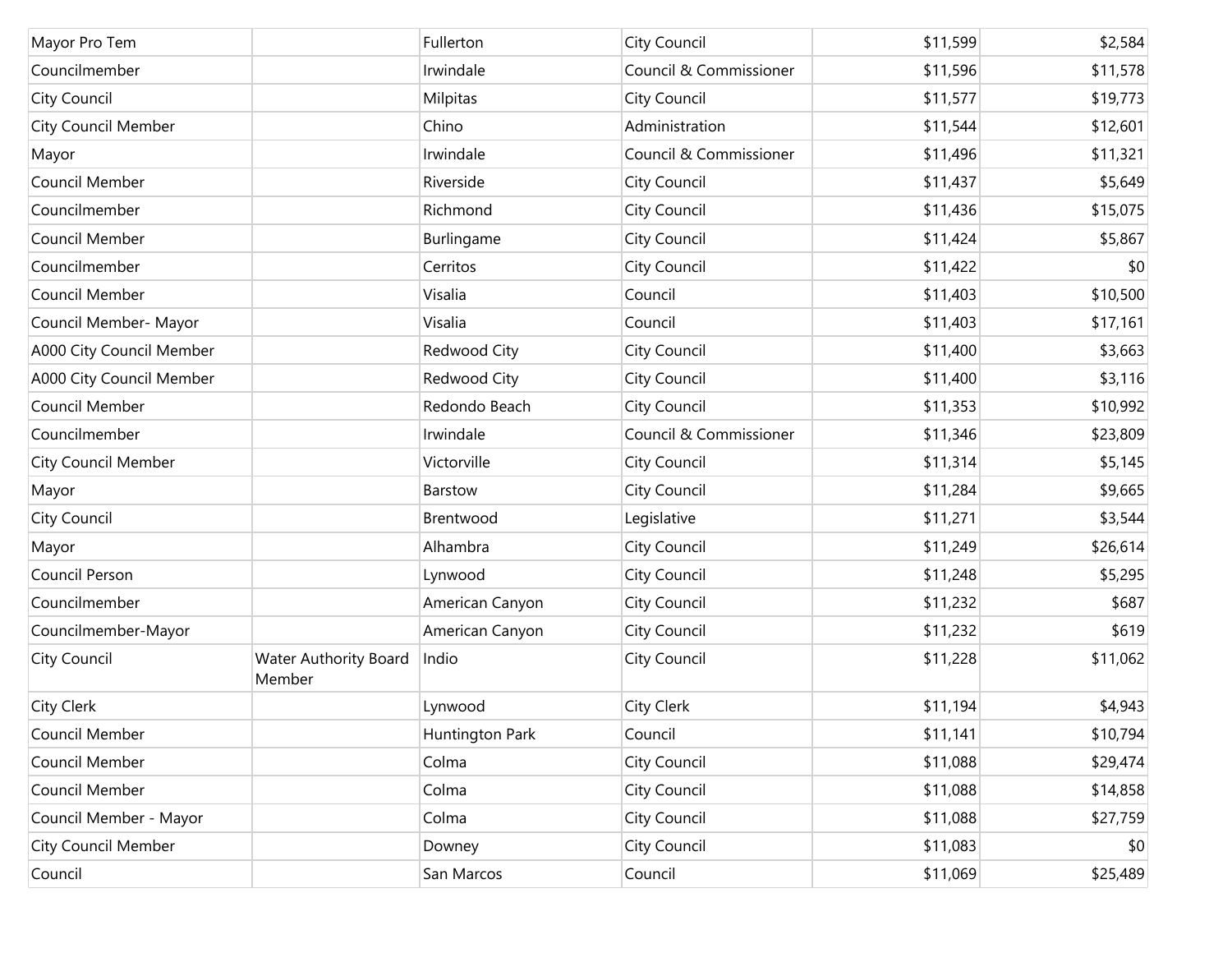| Mayor                      | Fairfield         | Council, City Clerk,<br>Treasurer | \$11,046 | \$14,755 |
|----------------------------|-------------------|-----------------------------------|----------|----------|
| Council Person             | Lynwood           | City Council                      | \$11,014 | \$5,295  |
| Council Person             | Lynwood           | City Council                      | \$11,014 | \$4,854  |
| Councilperson              | Alhambra          | City Council                      | \$11,003 | \$25,266 |
| Councilperson              | Alhambra          | City Council                      | \$11,003 | \$11,492 |
| Vice Mayor                 | Alhambra          | City Council                      | \$11,003 | \$2,123  |
| <b>City Council Member</b> | Petaluma          | City Council                      | \$10,998 | \$2,022  |
| <b>City Council Member</b> | Petaluma          | City Council                      | \$10,998 | \$2,022  |
| <b>City Council Member</b> | Laguna Beach      | <b>General Government</b>         | \$10,872 | \$1,465  |
| <b>City Council Member</b> | Laguna Beach      | <b>General Government</b>         | \$10,872 | \$372    |
| <b>City Council Member</b> | Laguna Beach      | <b>General Government</b>         | \$10,872 | \$372    |
| <b>City Council Member</b> | Laguna Beach      | <b>General Government</b>         | \$10,872 | \$372    |
| Mayor                      | Laguna Beach      | <b>General Government</b>         | \$10,872 | \$372    |
| <b>City Council Member</b> | Costa Mesa        | Council                           | \$10,853 | \$30,353 |
| <b>City Council Member</b> | Costa Mesa        | Council                           | \$10,853 | \$30,353 |
| <b>City Council Member</b> | Costa Mesa        | Council                           | \$10,853 | \$25,632 |
| <b>City Council Member</b> | Costa Mesa        | Council                           | \$10,853 | \$25,632 |
| City Mayor                 | Costa Mesa        | Council                           | \$10,853 | \$30,244 |
| Mayor                      | Rosemead          | City Council                      | \$10,853 | \$30,675 |
| <b>City Council Member</b> | Newport Beach     | City Council                      | \$10,829 | \$23,530 |
| Councilmember              | American Canyon   | City Council                      | \$10,812 | \$11,294 |
| Councilmember              | American Canyon   | City Council                      | \$10,812 | \$8,735  |
| Council Member             | El Paso De Robles | City Council                      | \$10,800 | \$1,481  |
| Council Member             | El Segundo        | City Council                      | \$10,800 | \$13,590 |
| Council Member             | El Segundo        | City Council                      | \$10,800 | \$172    |
| Council Member             | El Segundo        | City Council                      | \$10,800 | \$0      |
| Council Member-Mayor       | El Segundo        | City Council                      | \$10,800 | \$11,157 |
| Mayor                      | Arvin             | Council                           | \$10,800 | \$0      |
| Council Member             | San Gabriel       | Administration                    | \$10,724 | \$24,022 |
| Council Member             | San Gabriel       | Administration                    | \$10,724 | \$15,617 |
| Council Member             | San Gabriel       | Administration                    | \$10,724 | \$3,524  |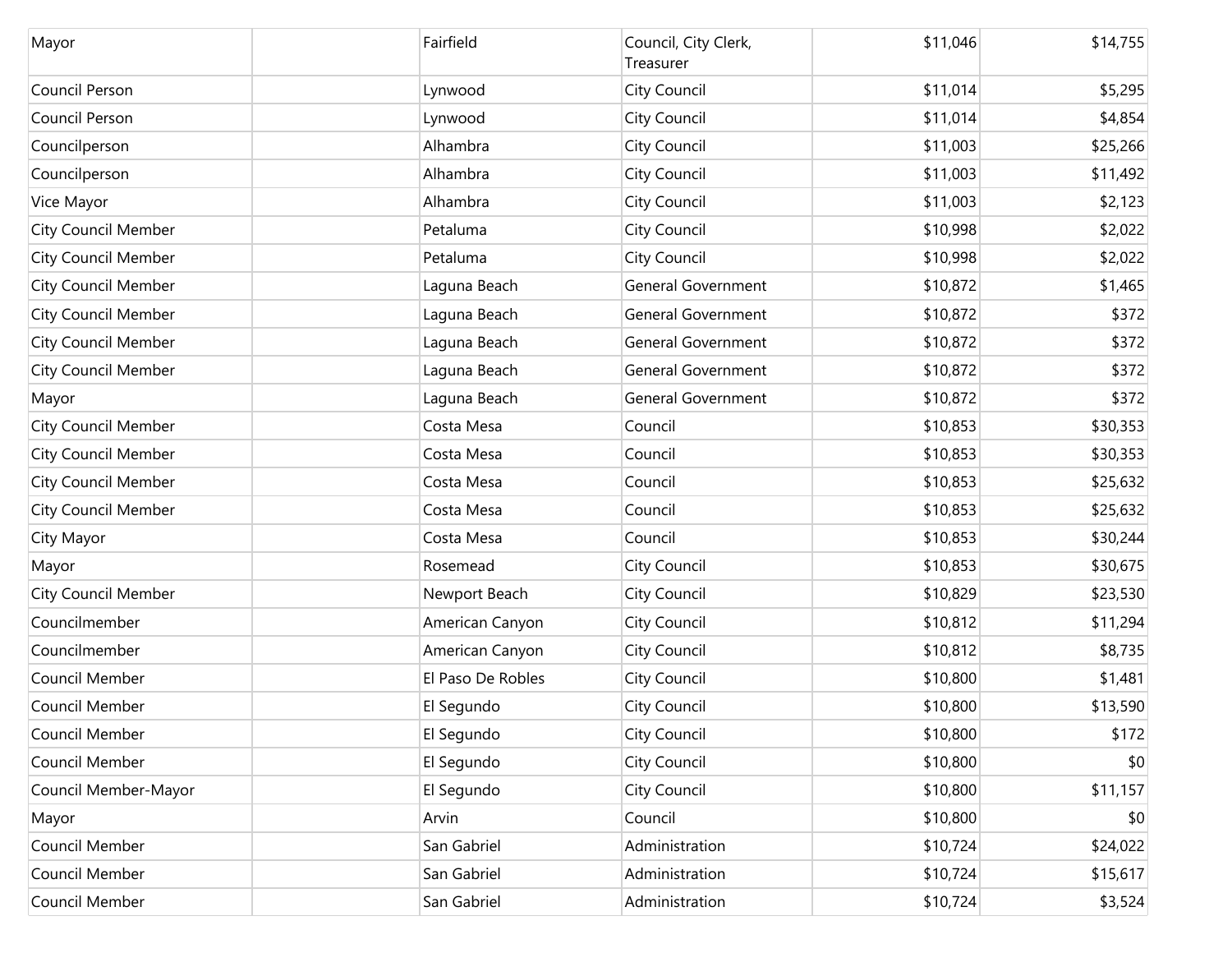| Council Member-Mayor        | San Gabriel          | Administration                    | \$10,724 | \$19,823 |
|-----------------------------|----------------------|-----------------------------------|----------|----------|
| Councilmember-Mayor         | <b>Beverly Hills</b> | Policy And Management             | \$10,720 | \$2,151  |
| A000 City Council Member    | Redwood City         | City Council                      | \$10,703 | \$6,308  |
| Council Member              | Visalia              | Council                           | \$10,683 | \$20,340 |
| City Treasurer              | Fontana              | Management Serv                   | \$10,682 | \$1,645  |
| City Council-Mayor- Elected | <b>West Covina</b>   | City Council                      | \$10,648 | \$20,986 |
| Council Member              | Arcata               | Council                           | \$10,578 | \$1,655  |
| Councilmember               | Mountain View        | City Council                      | \$10,569 | \$28,811 |
| Mayor                       | Alameda              | City Council                      | \$10,560 | \$2,236  |
| City Council                | South El Monte       | City Council                      | \$10,472 | \$3,332  |
| City Council-Mayor          | South El Monte       | City Council                      | \$10,472 | \$20,683 |
| Council Member              | Stanton              | Council                           | \$10,440 | \$0      |
| Council Member              | Stanton              | Council                           | \$10,440 | \$0      |
| Council Member              | Stanton              | Council                           | \$10,440 | \$0      |
| Mayor                       | Stanton              | Council                           | \$10,440 | \$0      |
| Mayor Pro Tem               | Stanton              | Council                           | \$10,440 | \$0      |
| Mayor                       | Lodi                 | City Clerk                        | \$10,321 | \$29,400 |
| PT - City Councilmember     | Lodi                 | City Clerk                        | \$10,321 | \$28,764 |
| PT - City Councilmember     | Lodi                 | City Clerk                        | \$10,321 | \$20,441 |
| PT - City Councilmember     | Lodi                 | City Clerk                        | \$10,321 | \$16,756 |
| PT - City Councilmember     | Lodi                 | City Clerk                        | \$10,321 | \$15,770 |
| Councilman                  | Cudahy               | City Council                      | \$10,303 | \$14,004 |
| Councilman                  | Cudahy               | City Council                      | \$10,303 | \$7,485  |
| Councilman                  | Cudahy               | City Council                      | \$10,303 | \$7,255  |
| Mayor                       | Cudahy               | City Council                      | \$10,303 | \$8,144  |
| Mayor                       | Cudahy               | City Council                      | \$10,303 | \$7,530  |
| Councilmember               | Poway                | Legislative And<br>Administrative | \$10,302 | \$23,384 |
| Mayor Pro Tem               | Pacifica             | City Council                      | \$10,274 | \$11,290 |
| City Mayor                  | Torrance             | City Council (elected)            | \$10,260 | \$1,193  |
| City Clerk                  | Benicia              | City Clerk                        | \$10,251 | \$26,933 |
| Councilmember               | Pacifica             | City Council                      | \$10,178 | \$25,913 |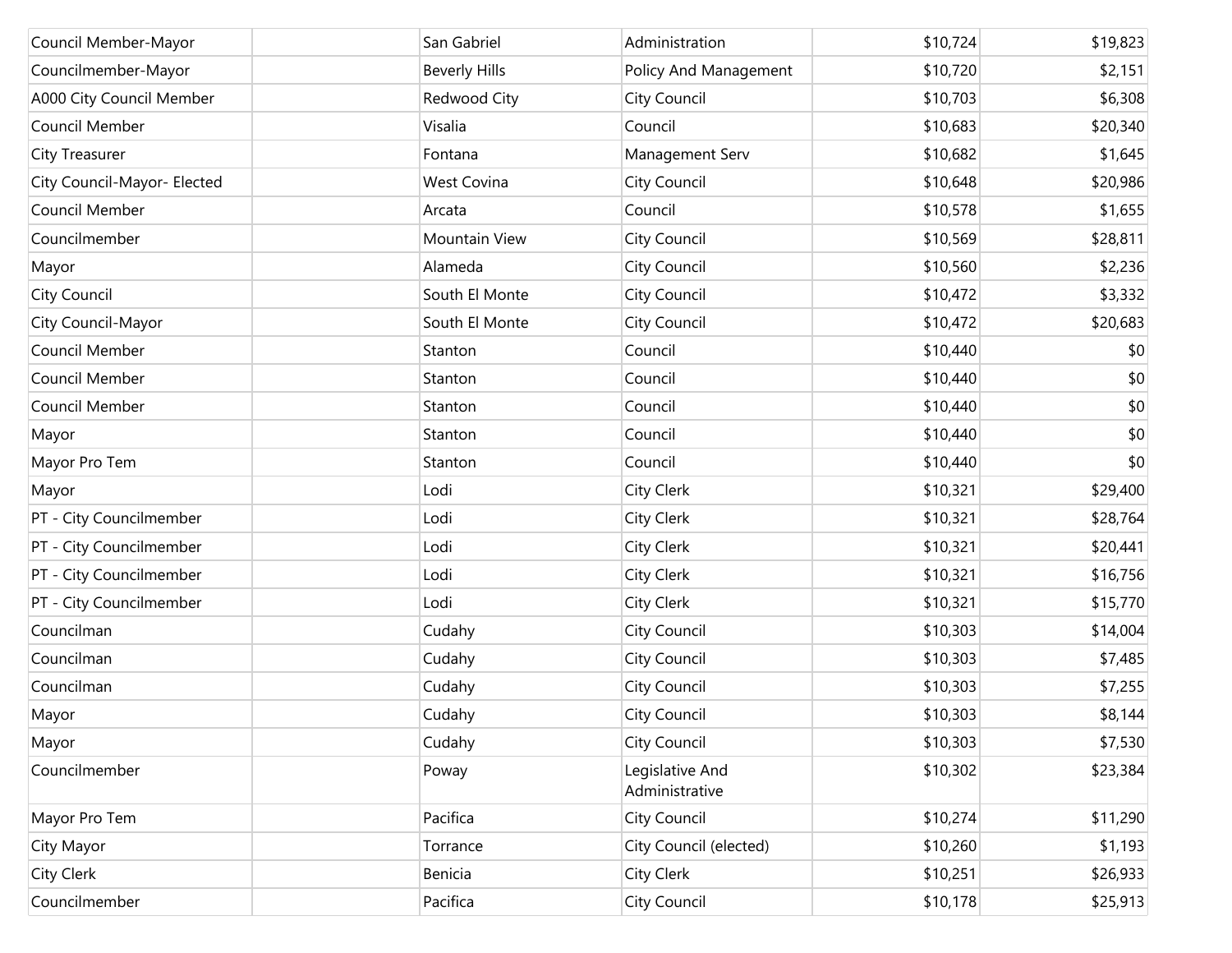| Mayor                      | Pacifica             | City Council               | \$10,178 | \$9,930  |
|----------------------------|----------------------|----------------------------|----------|----------|
| City Council               | Hawthorne            | City Council               | \$10,175 | \$11,214 |
| City Council               | Hawthorne            | City Council               | \$10,175 | \$10,884 |
| City Council               | Hawthorne            | City Council               | \$10,175 | \$2,624  |
| City Council-Mayor         | Hawthorne            | City Council               | \$10,175 | \$10,735 |
| City Council               | Corona               | City Council               | \$10,171 | \$17,687 |
| Councilmember              | Mountain View        | City Council               | \$10,165 | \$16,968 |
| Councilmember              | <b>Beverly Hills</b> | Policy And Management      | \$10,120 | \$21,372 |
| Councilmember              | Campbell             | City Council               | \$10,092 | \$15,323 |
| Councilmember              | Campbell             | City Council               | \$10,092 | \$13,883 |
| Councilmember - Mayor      | Campbell             | City Council               | \$10,092 | \$3,599  |
| Councilmember              | Campbell             | City Council               | \$10,059 | \$19,472 |
| <b>City Council Member</b> | Diamond Bar          | City Council               | \$10,055 | \$19,137 |
| Councilmember              | Pomona               | Mayor-Council              | \$10,048 | \$9,182  |
| City Clerk                 | Lawndale             | City Clerk                 | \$10,024 | \$8,614  |
| <b>City Treasurer</b>      | Hawthorne            | City Treasurer             | \$9,999  | \$11,436 |
| <b>City Council Member</b> | Hercules             | City Council               | \$9,979  | \$0      |
| <b>City Council Member</b> | <b>Hercules</b>      | City Council               | \$9,979  | \$0      |
| <b>City Council Member</b> | Hercules             | City Council               | \$9,979  | \$0      |
| City Council Member        | <b>Hercules</b>      | City Council               | \$9,979  | \$0      |
| Mayor                      | Hercules             | City Council               | \$9,979  | \$0      |
| Mayor                      | Garden Grove         | City Manager               | \$9,958  | \$18,984 |
| City Council               | <b>Burbank</b>       | <b>City Council Office</b> | \$9,957  | \$7,653  |
| City Council               | Corona               | City Council               | \$9,954  | \$20,786 |
| City Council - Elected     | <b>West Covina</b>   | City Council               | \$9,942  | \$1,436  |
| City Council               | Madera               | City Council               | \$9,930  | \$237    |
| City Council               | Madera               | City Council               | \$9,930  | \$237    |
| City Council               | Madera               | City Council               | \$9,930  | \$237    |
| City Council               | Madera               | City Council               | \$9,930  | \$237    |
| Councilmember              | American Canyon      | City Council               | \$9,896  | \$18,151 |
| City Council               | Corona               | City Council               | \$9,878  | \$13,455 |
| Mayor                      | Corona               | City Council               | \$9,878  | \$13,455 |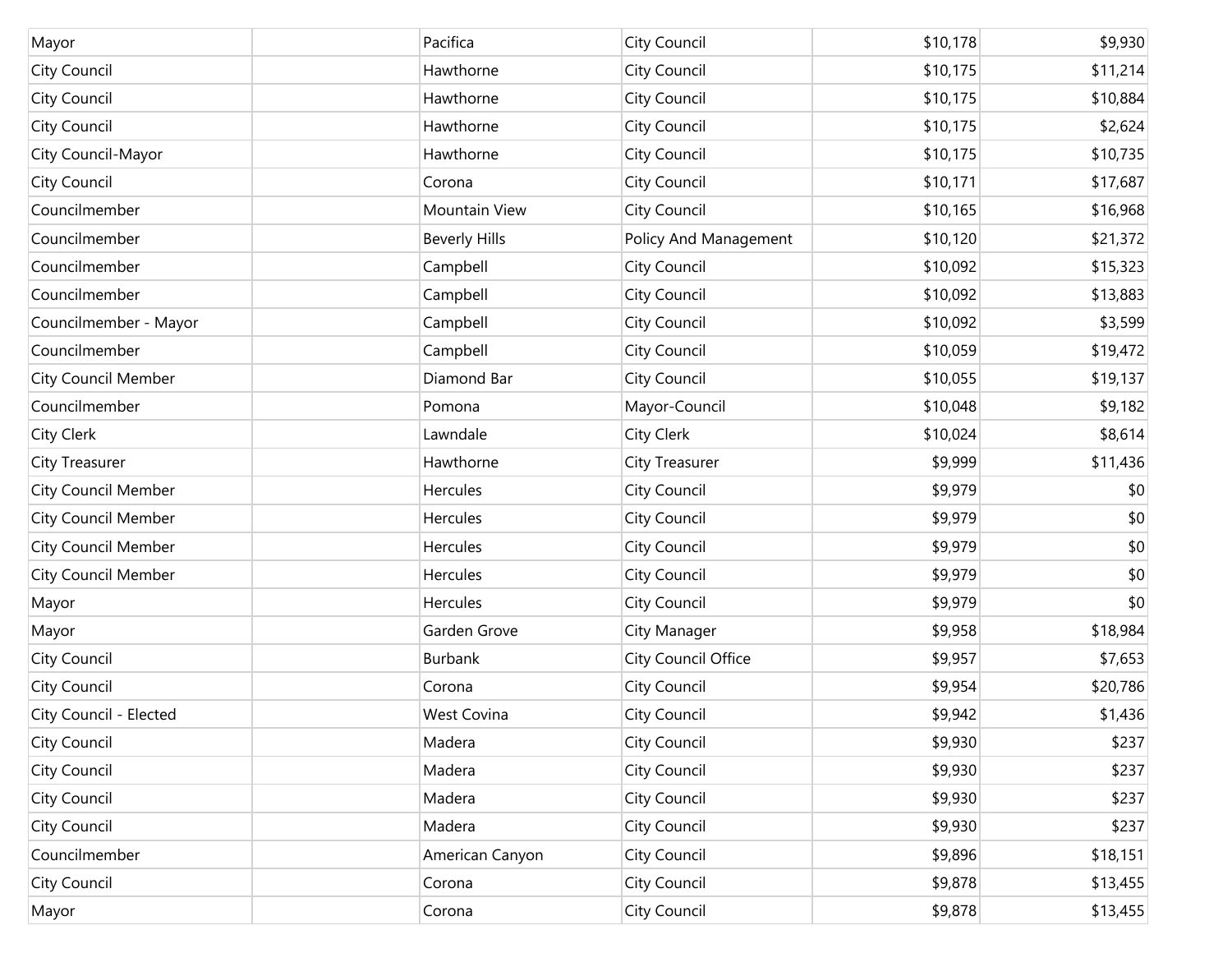| City Council                   |       | Madera               | City Council                             | \$9,870 | \$235    |
|--------------------------------|-------|----------------------|------------------------------------------|---------|----------|
| Councilmember                  |       | Pomona               | Mayor-Council                            | \$9,851 | \$1,177  |
| <b>City Councilmember</b>      | Mayor | Signal Hill          | City Council                             | \$9,850 | \$16,553 |
| <b>City Councilmember</b>      |       | Signal Hill          | City Council                             | \$9,850 | \$16,075 |
| <b>City Councilmember</b>      | Mayor | Signal Hill          | City Council                             | \$9,850 | \$15,899 |
| <b>City Councilmember</b>      |       | Signal Hill          | City Council                             | \$9,850 | \$6,455  |
| Treasurer                      |       | Barstow              | City Treasurer                           | \$9,849 | \$9,175  |
| Councilmember                  |       | <b>Beverly Hills</b> | Policy And Management                    | \$9,820 | \$13,595 |
| Council Member                 |       | Half Moon Bay        | Administration                           | \$9,753 | \$0      |
| Mayor                          |       | Half Moon Bay        | Administration                           | \$9,753 | \$0      |
| Vice Mayor                     |       | Half Moon Bay        | Administration                           | \$9,753 | \$0      |
| City Council                   |       | Corona               | City Council                             | \$9,743 | \$19,283 |
| City Council                   |       | South El Monte       | City Council                             | \$9,666 | \$8,439  |
| City Council                   |       | South El Monte       | City Council                             | \$9,666 | \$3,194  |
| City Council                   |       | <b>Walnut Creek</b>  | City Manager's/City<br>Attorney's Office | \$9,660 | \$7,859  |
| City Council                   |       | <b>Walnut Creek</b>  | City Manager's/City<br>Attorney's Office | \$9,660 | \$5,760  |
| City Council                   |       | <b>Walnut Creek</b>  | City Manager's/City<br>Attorney's Office | \$9,660 | \$4,442  |
| Council Member                 |       | Mendota              | City Council                             | \$9,600 | \$0      |
| Councilmember                  |       | San Buenaventura     | City Council Department                  | \$9,600 | \$0      |
| Councilmember                  |       | San Buenaventura     | City Council Department                  | \$9,600 | \$0      |
| Councilmember                  |       | San Buenaventura     | <b>City Council Department</b>           | \$9,600 | \$0      |
| Mayor                          |       | Petaluma             | City Council                             | \$9,522 | \$155    |
| City Council                   |       | South Gate           | City Council                             | \$9,518 | \$6,817  |
| City Council                   |       | South Gate           | City Council                             | \$9,518 | \$679    |
| Council Member                 |       | Half Moon Bay        | Administration                           | \$9,509 | \$0      |
| Council Member                 |       | Half Moon Bay        | Administration                           | \$9,509 | \$0      |
| Councilmember                  |       | San Fernando         | Council                                  | \$9,474 | \$23,638 |
| <b>Rent Board Commissioner</b> |       | Berkeley             | Rent Brd/Adm/Redev                       | \$9,467 | \$14,433 |
| Elected Official-Mayor         |       | Coachella            | City Council                             | \$9,454 | \$1,174  |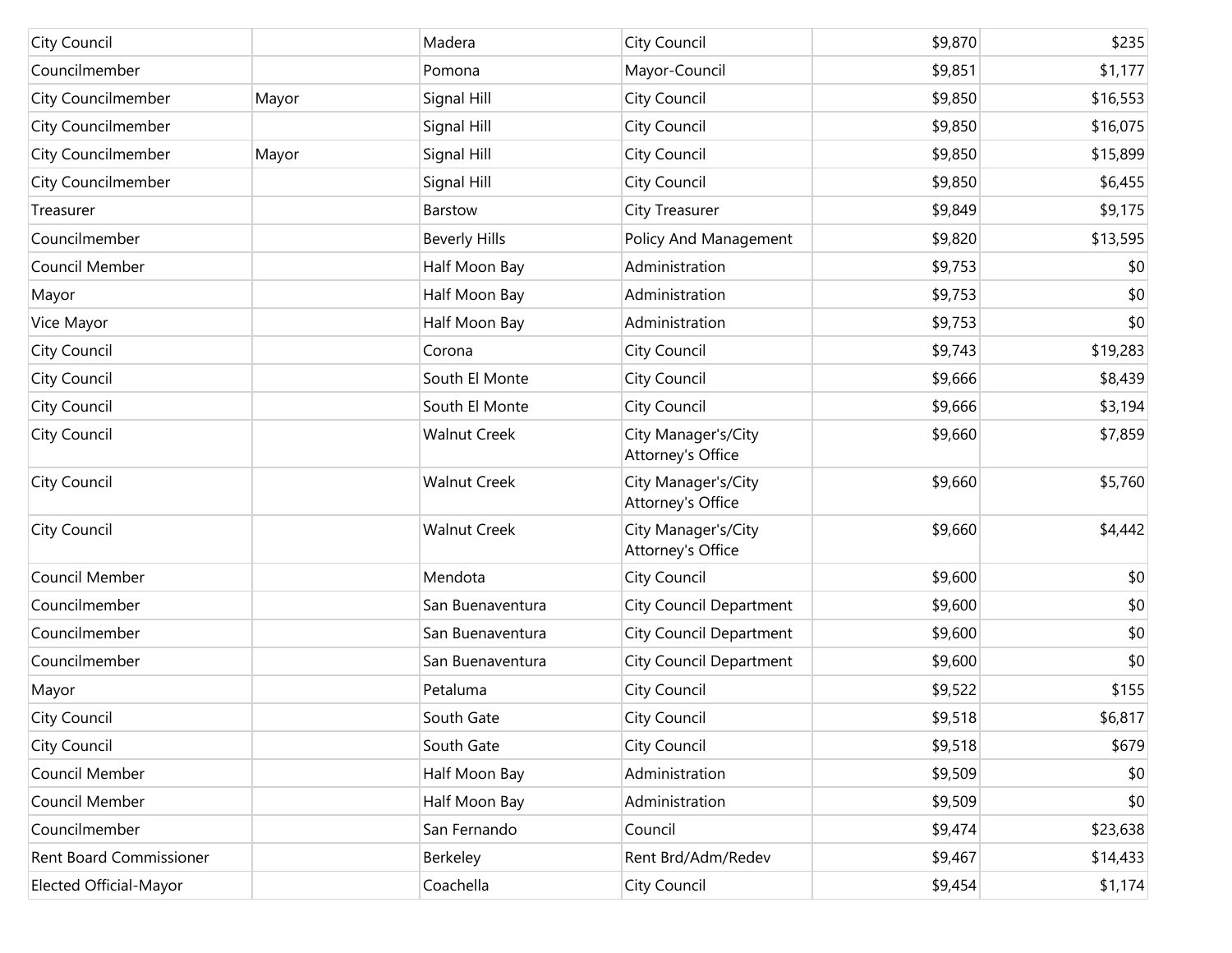| Council Member                            | Paramount     | <b>City Council</b>                                         | \$9,442 | \$3,091  |
|-------------------------------------------|---------------|-------------------------------------------------------------|---------|----------|
| City Council - Elected                    | West Covina   | City Council                                                | \$9,438 | \$0      |
| Council Member                            | Apple Valley  | Council                                                     | \$9,430 | \$9,319  |
| City Council                              | Cupertino     | City Manager-City Council<br>- City Manager/City<br>Council | \$9,424 | \$15,874 |
| City Council                              | Cupertino     | City Manager-City Council<br>- City Manager/City<br>Council | \$9,424 | \$12,209 |
| City Council                              | Cupertino     | City Manager-City Council<br>- City Manager/City<br>Council | \$9,424 | \$12,176 |
| City Council                              | Cupertino     | City Manager-City Council<br>- City Manager/City<br>Council | \$9,424 | \$12,176 |
| City Council - Mayor                      | Cupertino     | City Manager-City Council<br>- City Manager/City<br>Council | \$9,424 | \$16,795 |
| City Treasurer                            | Pleasant Hill | <b>City Treasurer</b>                                       | \$9,420 | \$625    |
| Council Member                            | Pleasant Hill | City Council                                                | \$9,420 | \$459    |
| Council Member                            | Pleasant Hill | City Council                                                | \$9,420 | \$0      |
| Council Member                            | Pleasant Hill | City Council                                                | \$9,420 | \$0      |
| <b>City Council Member</b>                | Downey        | City Council                                                | \$9,406 | \$0      |
| <b>City Council Member</b>                | Downey        | City Council                                                | \$9,406 | \$0      |
| <b>City Council Member</b>                | Downey        | City Council                                                | \$9,406 | \$0      |
| City Mayor                                | Downey        | City Council                                                | \$9,406 | \$0      |
| <b>Elected Official-Council</b><br>Member | Coachella     | City Council                                                | \$9,394 | \$19,939 |
| <b>City Council Member</b>                | Petaluma      | City Council                                                | \$9,392 | \$0      |
| Council Member                            | Santa Rosa    | City Council                                                | \$9,387 | \$9,974  |
| Council Member                            | Santa Rosa    | City Council                                                | \$9,387 | \$8,165  |
| <b>City Council Member</b>                | Petaluma      | City Council                                                | \$9,377 | \$29     |
| Councilmember                             | Bakersfield   | Administration                                              | \$9,363 | \$21,372 |
| Councilmember                             | Bakersfield   | Administration                                              | \$9,363 | \$14,656 |
| Councilmember                             | Bakersfield   | Administration                                              | \$9,363 | \$7,159  |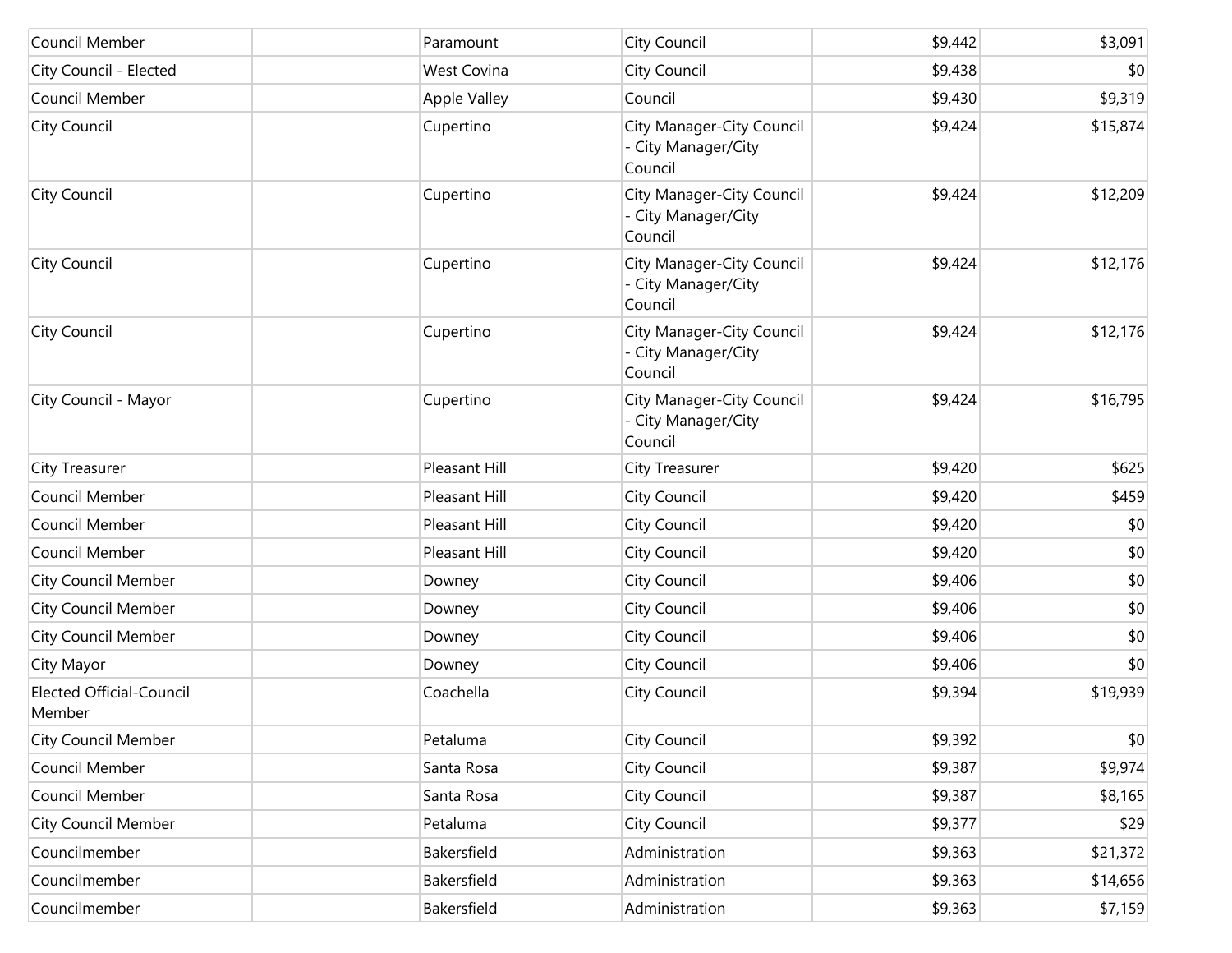| Councilmember              | Bakersfield      | Administration           | \$9,363 | \$7,154  |
|----------------------------|------------------|--------------------------|---------|----------|
| Councilmember              | Bakersfield      | Administration           | \$9,363 | \$0      |
| Mayor                      | San Buenaventura | City Council Department  | \$9,362 | \$0      |
| Council Member             | Coronado         | <b>City Clerk</b>        | \$9,357 | \$19,344 |
| Councilmember              | Bakersfield      | Administration           | \$9,343 | \$7,159  |
| Councilmember (Elected)    | Sausalito        | Administration           | \$9,313 | \$0      |
| Councilmember              | San Buenaventura | City Council Department  | \$9,270 | \$0      |
| <b>City Council Member</b> | Lompoc           | City Council             | \$9,264 | \$1,257  |
| <b>City Council Member</b> | Lompoc           | City Council             | \$9,264 | \$1,257  |
| City Council               | La Mirada        | City Council             | \$9,216 | \$18,824 |
| Councilmember              | Pittsburg        | City Council             | \$9,180 | \$2,625  |
| <b>City Council</b>        | <b>Brisbane</b>  | City Council             | \$9,177 | \$26,121 |
| Councilperson              | San Bernardino   | Common Council           | \$9,150 | \$13,549 |
| Councilperson              | San Bernardino   | Common Council           | \$9,150 | \$13,273 |
| Councilperson              | San Bernardino   | Common Council           | \$9,150 | \$12,112 |
| Councilperson              | San Bernardino   | Common Council           | \$9,150 | \$12,104 |
| City Council Member        | Chino Hills      | City Council             | \$9,146 | \$5,003  |
| Council                    | San Pablo        | City Council             | \$9,144 | \$18,452 |
| City Council               | <b>Brisbane</b>  | City Council             | \$9,124 | \$25,928 |
| <b>City Treasurer</b>      | Gardena          | City Treasurer           | \$9,120 | \$12,995 |
| Council Member             | Sanger           | City Council             | \$9,120 | \$19,271 |
| Council Member             | Sanger           | City Council             | \$9,120 | \$6,505  |
| Council Member             | Pismo Beach      | City Council             | \$9,118 | \$19,665 |
| Council Member             | Pismo Beach      | City Council             | \$9,118 | \$10,262 |
| Mayor Pro Tempore          | Pismo Beach      | City Council             | \$9,118 | \$21,449 |
| Mayor                      | Hemet            | <b>Elected Officials</b> | \$9,084 | \$3,561  |
| Council                    | San Pablo        | City Council             | \$9,080 | \$9,071  |
| Council Member             | Apple Valley     | Council                  | \$9,077 | \$8,313  |
| <b>City Treasurer</b>      | Tracy            | Finance Department       | \$9,072 | \$29,140 |
| Mayor                      | Chico            | City Council             | \$9,072 | \$18,423 |
| Mayor                      | Mountain View    | City Council             | \$9,049 | \$40,618 |
| <b>City Council Member</b> | Belmont          | City Council             | \$9,033 | \$763    |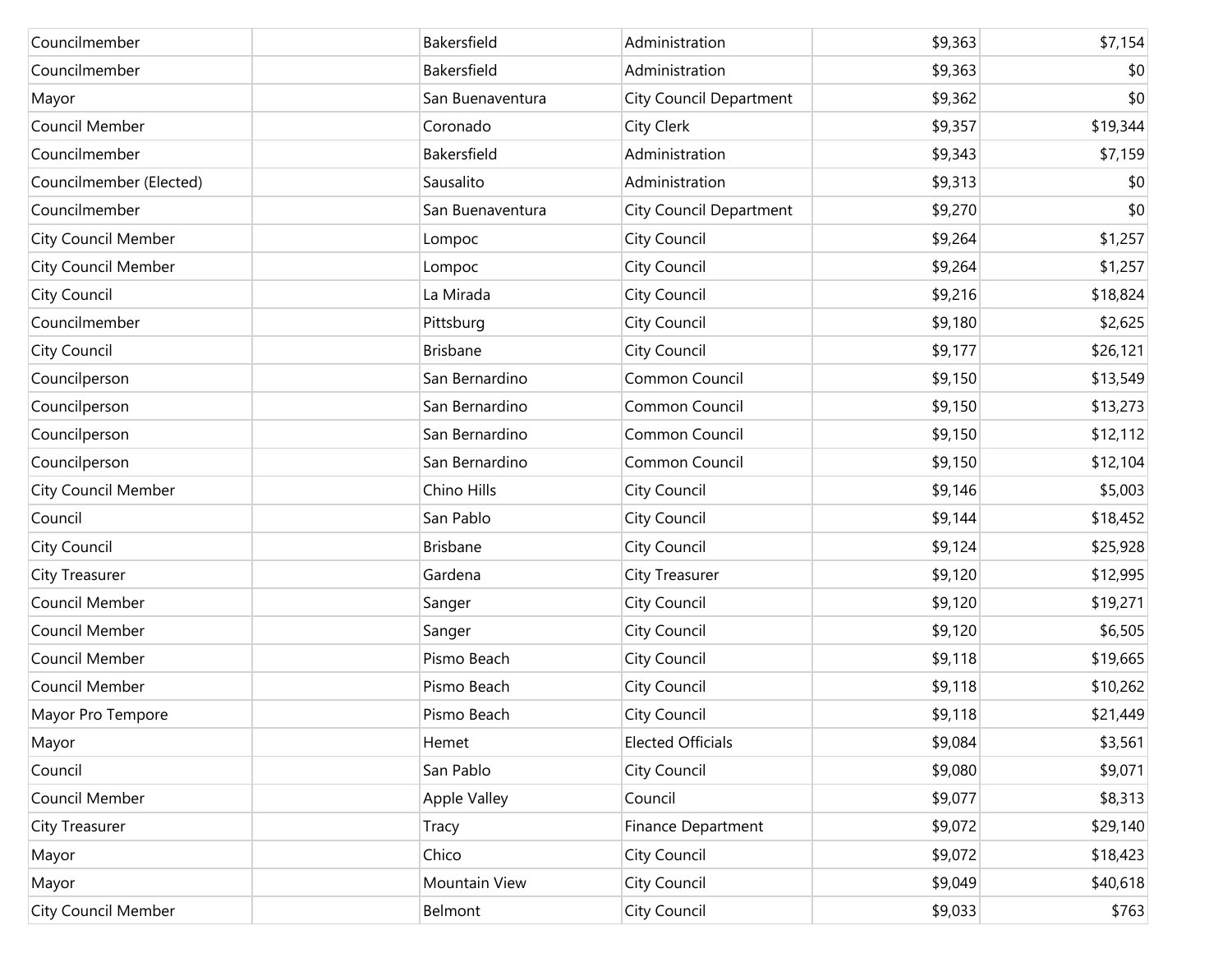| Councilmember              |            | Pittsburg            | <b>City Council</b>                      | \$9,024 | \$4,523  |
|----------------------------|------------|----------------------|------------------------------------------|---------|----------|
| City Clerk                 |            | Sierra Madre         | <b>Elected Officials</b>                 | \$9,000 | \$0      |
| Mayor                      |            | Folsom               | <b>City Council</b>                      | \$9,000 | \$585    |
| Mayor                      |            | Menifee              | City Council                             | \$9,000 | \$0      |
| <b>City Council Member</b> |            | Fullerton            | <b>City Council</b>                      | \$8,999 | \$468    |
| City Treasurer             |            | Hemet                | <b>Elected Officials</b>                 | \$8,984 | \$3,516  |
| Council Member             |            | Redondo Beach        | <b>City Council</b>                      | \$8,980 | \$1,307  |
| Councilman                 |            | Clearlake            | Administration                           | \$8,960 | \$0      |
| Mayor                      |            | Adelanto             | <b>City Council</b>                      | \$8,960 | \$1,361  |
| Mayor                      |            | Atascadero           | City Council                             | \$8,881 | \$8,000  |
| <b>City Council Member</b> |            | Manhattan Beach      | <b>Management Services</b>               | \$8,860 | \$605    |
| City Councilperson         |            | Torrance             | City Council (elected)                   | \$8,838 | \$5,869  |
| City Councilperson         |            | Torrance             | City Council (elected)                   | \$8,838 | \$1,163  |
| City Councilperson         |            | Torrance             | City Council (elected)                   | \$8,838 | \$957    |
| Councilmember              |            | <b>Mammoth Lakes</b> | <b>Town Council</b>                      | \$8,820 | \$22,582 |
| Councilmember              |            | Mammoth Lakes        | <b>Town Council</b>                      | \$8,820 | \$12,744 |
| Councilmember              |            | Mammoth Lakes        | <b>Town Council</b>                      | \$8,820 | \$12,744 |
| Councilmember              |            | Mammoth Lakes        | <b>Town Council</b>                      | \$8,820 | \$2,906  |
| Mayor                      |            | Mammoth Lakes        | <b>Town Council</b>                      | \$8,820 | \$22,582 |
| <b>City Council Member</b> |            | Manhattan Beach      | <b>Management Services</b>               | \$8,815 | \$6,214  |
| <b>City Council Member</b> |            | Manhattan Beach      | <b>Management Services</b>               | \$8,815 | \$423    |
| Mayor                      |            | Monterey             | Mayor /Council                           | \$8,799 | \$2,764  |
| Council Member             |            | Los Banos            | Administration                           | \$8,793 | \$1,002  |
| <b>City Councilmember</b>  | City Clerk | Signal Hill          | <b>City Council</b>                      | \$8,758 | \$4,407  |
| Mayor                      |            | Morgan Hill          | City Council                             | \$8,745 | \$19,973 |
| Council Member             |            | Redondo Beach        | <b>City Council</b>                      | \$8,732 | \$4,573  |
| City Council               |            | <b>Walnut Creek</b>  | City Manager's/City<br>Attorney's Office | \$8,700 | \$3,494  |
| City Council               |            | Temple City          | <b>Management Services</b>               | \$8,640 | \$957    |
| City Council               |            | Temple City          | <b>Management Services</b>               | \$8,640 | \$619    |
| City Council               |            | Temple City          | <b>Management Services</b>               | \$8,640 | \$598    |
| <b>City Council Member</b> |            | Fullerton            | <b>City Council</b>                      | \$8,622 | \$448    |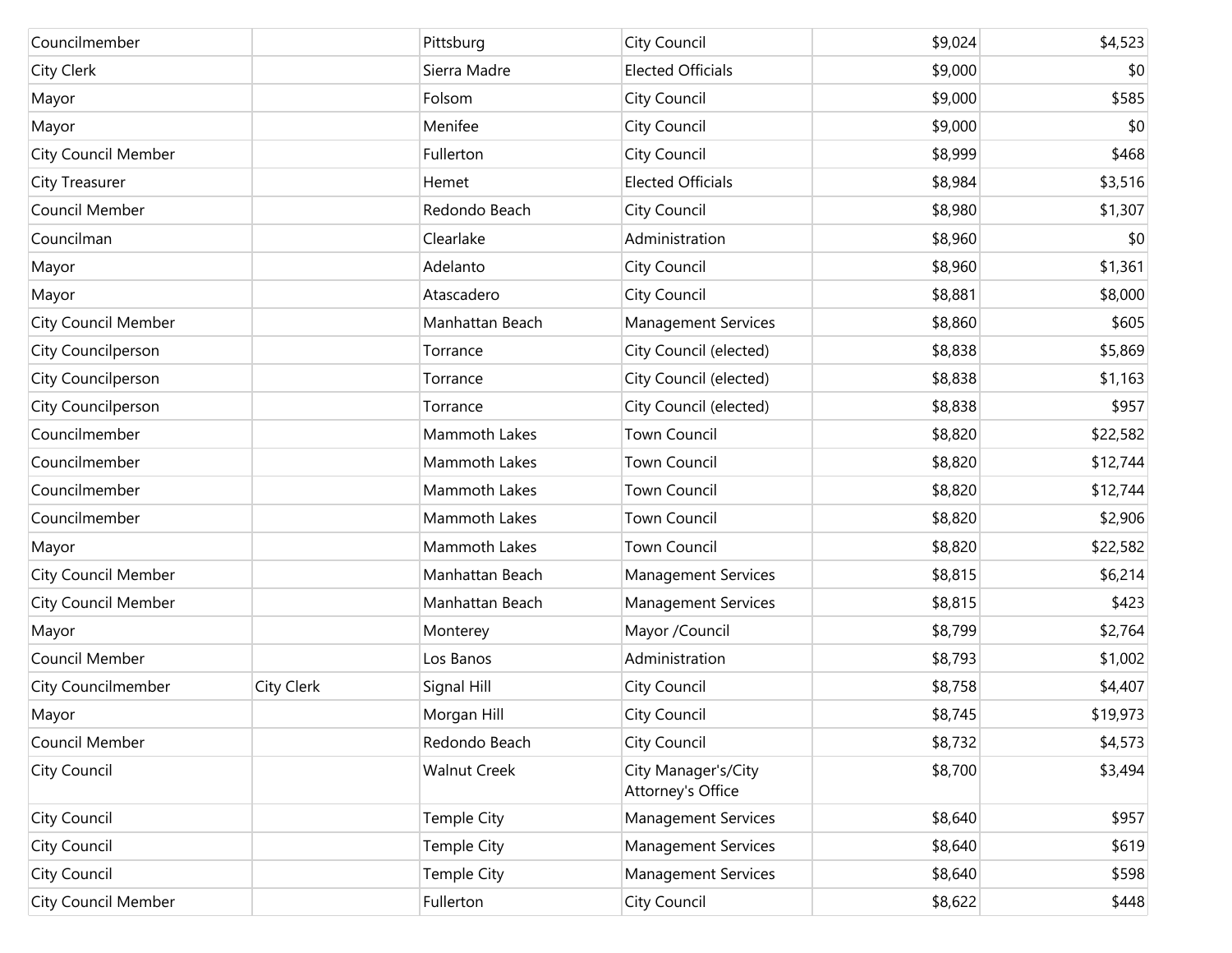| <b>City Councilmember</b>  |                     | Hemet                | <b>Elected Officials</b>       | \$8,610 | \$589    |
|----------------------------|---------------------|----------------------|--------------------------------|---------|----------|
| Council Member             |                     | Sanger               | City Council                   | \$8,600 | \$6,505  |
| Mayor                      |                     | Sanger               | City Council                   | \$8,600 | \$6,505  |
| Councilman                 |                     | Garden Grove         | City Manager                   | \$8,591 | \$17,337 |
| Councilman                 |                     | Garden Grove         | City Manager                   | \$8,591 | \$2,051  |
| Councilman                 |                     | Garden Grove         | City Manager                   | \$8,591 | \$2,051  |
| Councilman                 |                     | Garden Grove         | City Manager                   | \$8,591 | \$2,051  |
| City Council               |                     | Aliso Viejo          | City Council                   | \$8,551 | \$21,985 |
| Councilmember              |                     | Gilroy               | Administration                 | \$8,551 | \$19,979 |
| Councilmember              |                     | San Buenaventura     | <b>City Council Department</b> | \$8,544 | \$0      |
| Councilmember              |                     | <b>Beverly Hills</b> | Policy And Management          | \$8,483 | \$13,595 |
| <b>WUA Board/Council</b>   |                     | Whittier             | City Manager                   | \$8,478 | \$1,312  |
| Council Member             |                     | Anaheim              | City Council                   | \$8,475 | \$0      |
| Treasurer                  |                     | South Pasadena       | <b>City Treasurer</b>          | \$8,472 | \$0      |
| <b>City Treasurer</b>      |                     | Manhattan Beach      | Finance                        | \$8,465 | \$21,231 |
| Councilmember/Mayor        |                     | Lincoln              | City Council                   | \$8,453 | \$7,092  |
| <b>City Council Member</b> | <b>Board Member</b> | Lake Forest          | City Council                   | \$8,448 | \$110    |
| <b>City Council Member</b> | <b>Board Member</b> | Lake Forest          | City Council                   | \$8,448 | \$110    |
| <b>City Council Member</b> | <b>Board Member</b> | Lake Forest          | City Council                   | \$8,448 | \$0      |
| Mayor                      | Chair               | Lake Forest          | City Council                   | \$8,448 | \$752    |
| Mayor Pro Tem              | Vice Chair          | Lake Forest          | City Council                   | \$8,448 | \$553    |
| Councilman                 |                     | Garden Grove         | City Manager                   | \$8,441 | \$2,010  |
| Council Member             |                     | Placerville          | <b>Elected Officials</b>       | \$8,436 | \$2,492  |
| Council Member             |                     | Placerville          | <b>Elected Officials</b>       | \$8,436 | \$1,254  |
| Council Member- Mayor      |                     | Placerville          | <b>Elected Officials</b>       | \$8,436 | \$836    |
| Mayor                      |                     | San Rafael           | City Manager                   | \$8,424 | \$1,574  |
| City Council               |                     | Citrus Heights       | City Council                   | \$8,400 | \$4,200  |
| <b>City Council</b>        |                     | Glendora             | City Council                   | \$8,400 | \$12,959 |
| City Council               |                     | Glendora             | City Council                   | \$8,400 | \$315    |
| City Treasurer             |                     | Colusa               | <b>City Treasurer</b>          | \$8,400 | \$0      |
| Mayor                      |                     | Ceres                | City Council                   | \$8,400 | \$25,004 |
| Mayor                      |                     | Glendora             | City Council                   | \$8,400 | \$12,951 |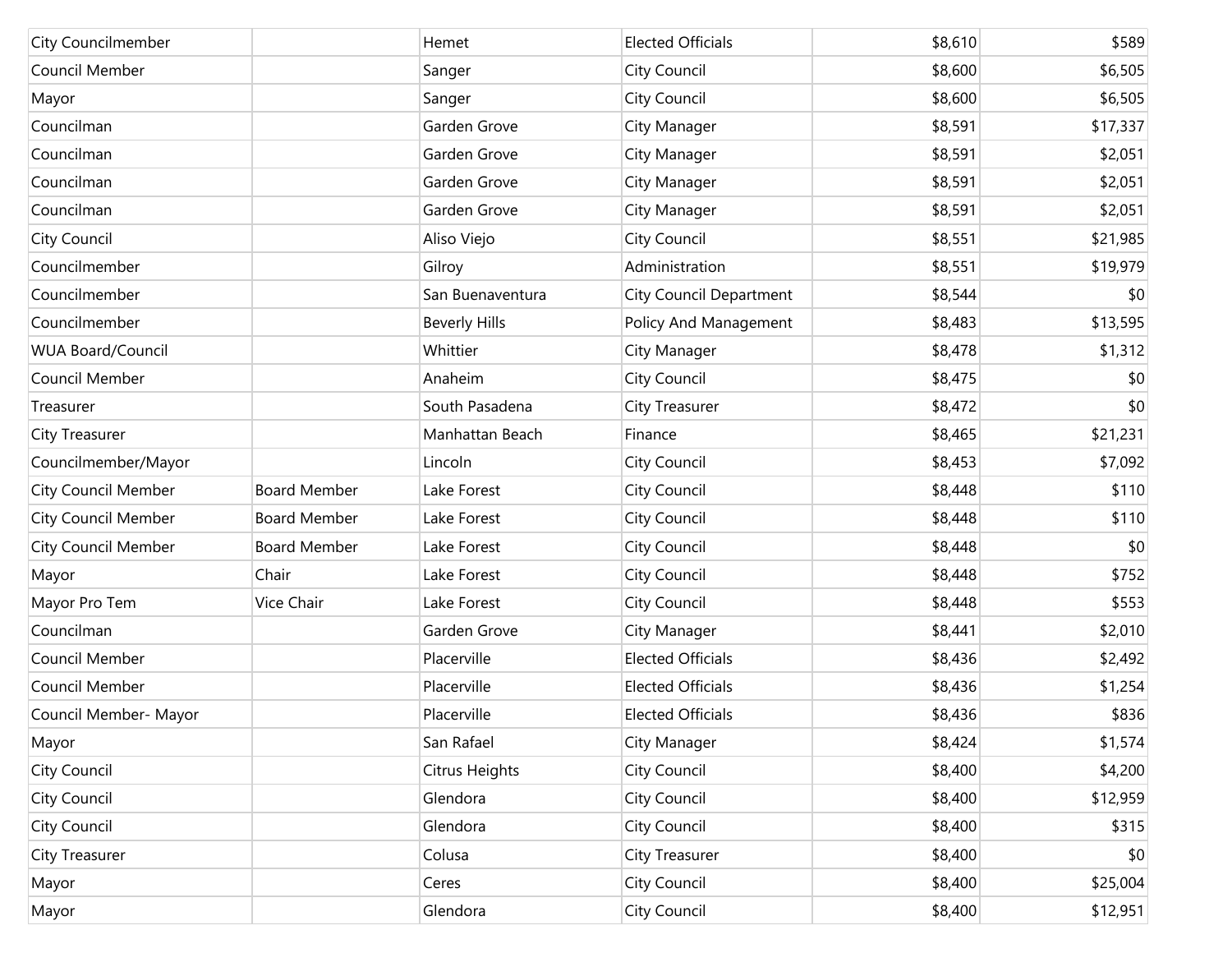| Mayor                                     | Morro Bay     | Council                    | \$8,400 | \$9,763  |
|-------------------------------------------|---------------|----------------------------|---------|----------|
| Mayor                                     | Pacific Grove | Elected                    | \$8,400 | \$0      |
| Mayor                                     | Solvang       | Offi - Officials           | \$8,400 | \$0      |
| Mayor Pro-Tem                             | Glendora      | City Council               | \$8,400 | \$11,220 |
| Councilman                                | Garden Grove  | City Manager               | \$8,391 | \$18,554 |
| <b>Elected Official-Council</b><br>Member | Coachella     | <b>City Council</b>        | \$8,328 | \$0      |
| Council Member                            | Sanger        | City Council               | \$8,323 | \$6,505  |
| <b>Elected Official-Council</b><br>Member | Coachella     | City Council               | \$8,304 | \$8,884  |
| <b>City Council Member</b>                | Watsonville   | <b>City Council</b>        | \$8,294 | \$0      |
| <b>City Council Member</b>                | Lompoc        | City Council               | \$8,281 | \$14,809 |
| <b>City Council Member</b>                | Adelanto      | City Council               | \$8,240 | \$1,051  |
| Councilmember                             | Rocklin       | Legislative                | \$8,220 | \$0      |
| Councilmember                             | Rocklin       | Legislative                | \$8,220 | \$0      |
| Councilmember                             | Rocklin       | Legislative                | \$8,220 | \$0      |
| Councilmember                             | Rocklin       | Legislative                | \$8,220 | \$0      |
| Mayor                                     | Rocklin       | Legislative                | \$8,220 | \$0      |
| Mayor                                     | <b>Tracy</b>  | City Council               | \$8,220 | \$0      |
| Councilmember                             | Pittsburg     | City Council               | \$8,198 | \$1,314  |
| City Council                              | <b>Brea</b>   | <b>Management Services</b> | \$8,168 | \$0      |
| City Council                              | <b>Brea</b>   | <b>Management Services</b> | \$8,168 | \$0      |
| City Council                              | <b>Brea</b>   | <b>Management Services</b> | \$8,168 | \$0      |
| City Council-Mayor                        | <b>Brea</b>   | <b>Management Services</b> | \$8,168 | \$0      |
| City Council-Mayor                        | <b>Brea</b>   | <b>Management Services</b> | \$8,168 | \$0      |
| Mayor                                     | Belmont       | City Council               | \$8,164 | \$0      |
| Councilmember                             | Alameda       | <b>City Council</b>        | \$8,160 | \$1,840  |
| Councilmember                             | Alameda       | <b>City Council</b>        | \$8,160 | \$1,817  |
| Councilmember                             | Alameda       | <b>City Council</b>        | \$8,160 | \$1,781  |
| Councilmember                             | Campbell      | <b>City Council</b>        | \$8,108 | \$14,341 |
| Council Member                            | Danville      | Council                    | \$8,100 | \$304    |
| Council Member                            | Danville      | Council                    | \$8,100 | \$304    |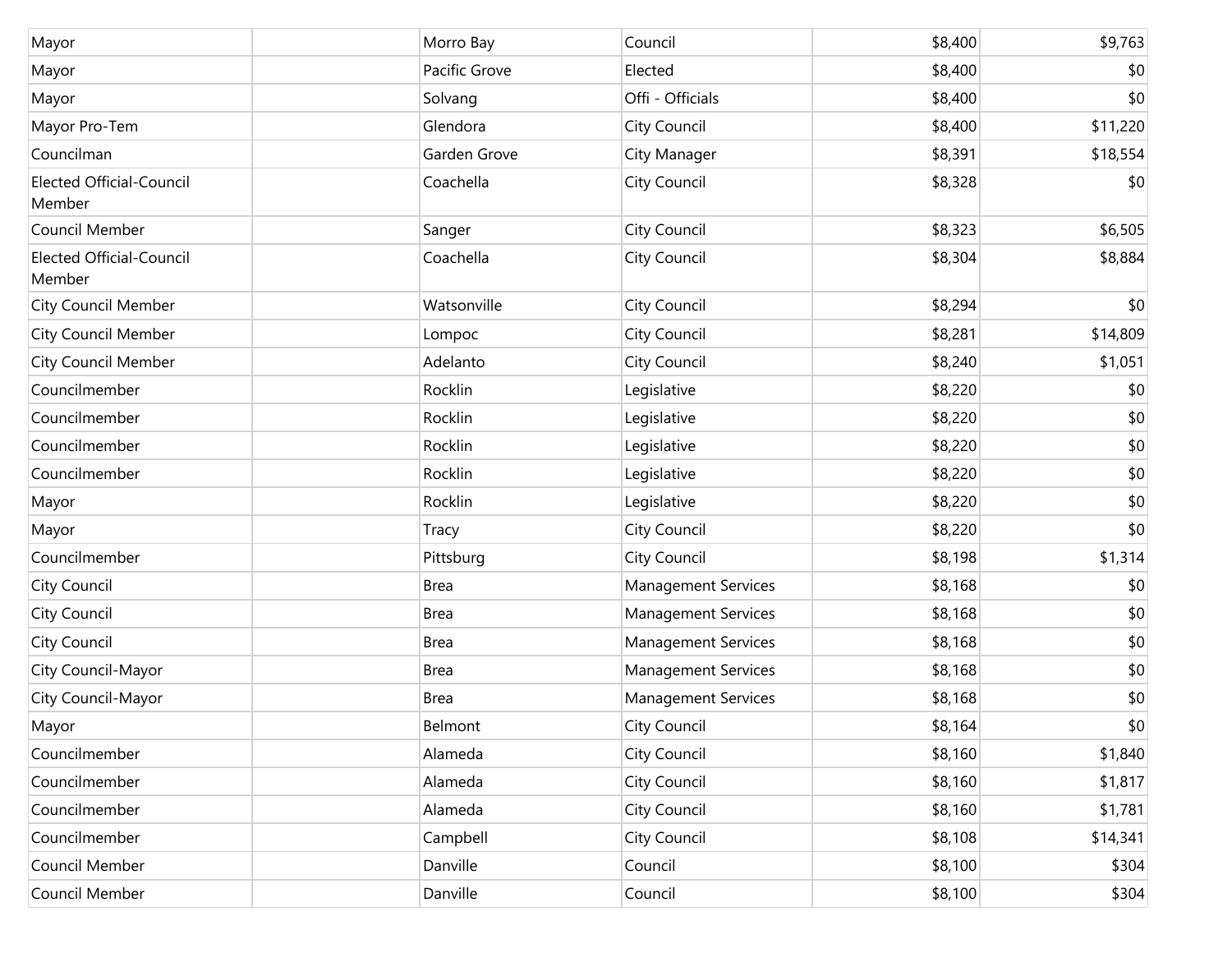| Council Member             | Danville             | Council                           | \$8,100 | \$304    |
|----------------------------|----------------------|-----------------------------------|---------|----------|
| Mayor                      | Danville             | Council                           | \$8,100 | \$304    |
| Vice Mayor                 | Danville             | Council                           | \$8,100 | \$304    |
| City Council               | San Leandro          | City Council                      | \$8,095 | \$22,073 |
| <b>City Council Member</b> | Lompoc               | City Council                      | \$8,092 | \$11,928 |
| City Council               | Bell                 | City Council                      | \$8,076 | \$20,568 |
| City Council               | Bell                 | City Council                      | \$8,076 | \$20,568 |
| City Council               | Bell                 | City Council                      | \$8,076 | \$9,645  |
| City Council               | Bell                 | City Council                      | \$8,076 | \$1,048  |
| Mayor                      | Bell                 | City Council                      | \$8,076 | \$577    |
| Mayor                      | Norwalk              | Mayor & Council                   | \$8,076 | \$79     |
| City Council               | Woodland             | City Council                      | \$8,069 | \$649    |
| Mayor                      | Eureka               | Mayor                             | \$8,063 | \$15,361 |
| Councilmember              | Fairfield            | Council, City Clerk,<br>Treasurer | \$8,046 | \$19,449 |
| Mayor                      | <b>Big Bear Lake</b> | City Council                      | \$8,031 | \$27,150 |
| City Councilmember         | Hemet                | <b>Elected Officials</b>          | \$8,030 | \$2,705  |
| Council Member             | <b>Culver City</b>   | Administration                    | \$8,011 | \$19,888 |
| Council Member             | <b>Culver City</b>   | Administration                    | \$8,011 | \$19,888 |
| Council Member             | <b>Culver City</b>   | Administration                    | \$8,011 | \$0      |
| Councilmember              | Fairfield            | Council, City Clerk,<br>Treasurer | \$8,011 | \$14,132 |
| Councilmember              | Fairfield            | Council, City Clerk,<br>Treasurer | \$8,011 | \$13,517 |
| Mayor                      | <b>Culver City</b>   | Administration                    | \$8,011 | \$9,664  |
| <b>City Council Member</b> | Belmont              | City Council                      | \$7,995 | \$6,102  |
| Council Member             | Pismo Beach          | City Council                      | \$7,978 | \$0      |
| Councilmember              | Fairfield            | Council, City Clerk,<br>Treasurer | \$7,976 | \$21,126 |
| Council Member             | San Gabriel          | Administration                    | \$7,954 | \$16,854 |
| Council Member             | <b>Culver City</b>   | Administration                    | \$7,951 | \$18,949 |
| City Councilmember         | Hemet                | <b>Elected Officials</b>          | \$7,938 | \$2,669  |
| City Council               | San Ramon            | City Council                      | \$7,912 | \$28,023 |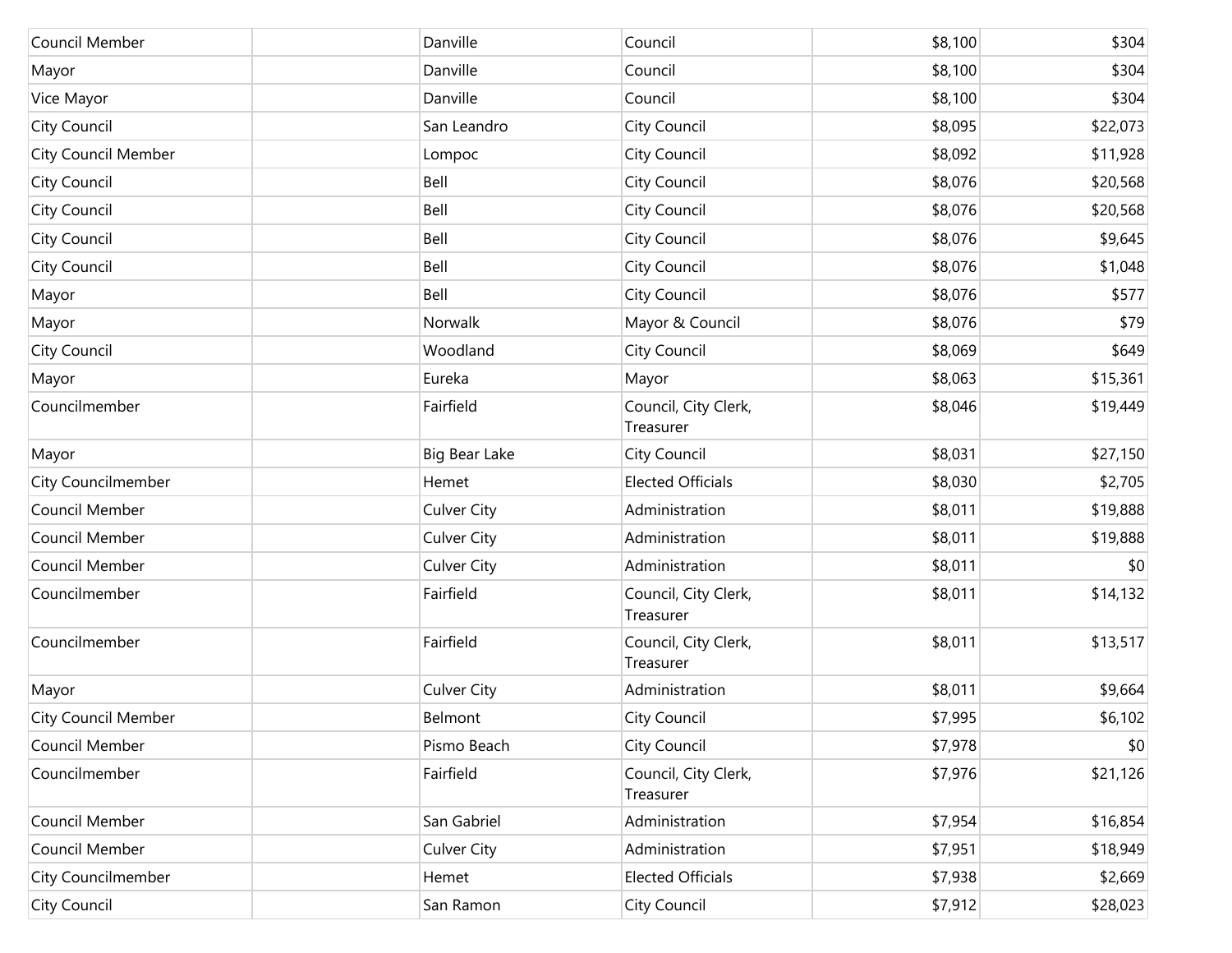| <b>City Council Member</b> | Chico              | City Council           | \$7,900 | \$15,829 |
|----------------------------|--------------------|------------------------|---------|----------|
| Mayor                      | <b>Foster City</b> | City Council           | \$7,879 | \$23,032 |
| City Council               | Woodland           | City Council           | \$7,860 | \$0      |
| Councilmember              | Lincoln            | City Council           | \$7,860 | \$13,813 |
| Councilmember              | Lincoln            | City Council           | \$7,860 | \$1,557  |
| Councilmember              | Lincoln            | City Council           | \$7,860 | \$0      |
| City Council Member        | Chico              | City Council           | \$7,812 | \$7,765  |
| Councilmember              | Gilroy             | Administration         | \$7,812 | \$24,932 |
| City Council               | Yorba Linda        | Administration         | \$7,800 | \$0      |
| City Council               | Yorba Linda        | Administration         | \$7,800 | \$0      |
| City Council Member        | Seal Beach         | City Council           | \$7,800 | \$0      |
| <b>City Council Member</b> | Seal Beach         | City Council           | \$7,800 | \$0      |
| Council Member             | Menifee            | City Council           | \$7,800 | \$2,064  |
| Council Member             | Menifee            | City Council           | \$7,800 | \$971    |
| Council Member             | Menifee            | City Council           | \$7,800 | \$540    |
| Council Member             | Menifee            | City Council           | \$7,800 | \$0      |
| Council Member             | Solvang            | Offi - Officials       | \$7,800 | \$0      |
| Council Member             | Yucaipa            | City Council           | \$7,800 | \$0      |
| Council Member             | Yucaipa            | City Council           | \$7,800 | \$0      |
| Council Member             | Yucaipa            | City Council           | \$7,800 | \$0      |
| Council Member             | Yucaipa            | City Council           | \$7,800 | \$0      |
| Council Member - Mayor     | Yucaipa            | City Council           | \$7,800 | \$0      |
| Mayor                      | Roseville          | City Council           | \$7,800 | \$1,396  |
| Council Member             | Yountville         | Council                | \$7,776 | \$9,557  |
| Council Member-Mayor       | Yountville         | Council                | \$7,776 | \$0      |
| Councilmember              | Yountville         | Council                | \$7,776 | \$2,429  |
| <b>City Council Member</b> | Chico              | City Council           | \$7,756 | \$15,673 |
| <b>City Council Member</b> | Chico              | City Council           | \$7,756 | \$15,673 |
| City Councilperson         | Torrance           | City Council (elected) | \$7,740 | \$1,658  |
| Council Member             | Truckee            | Town Manager/Admin     | \$7,740 | \$0      |
| Council Member             | Truckee            | Town Manager/Admin     | \$7,740 | \$0      |
| Council Member             | Truckee            | Town Manager/Admin     | \$7,740 | \$0      |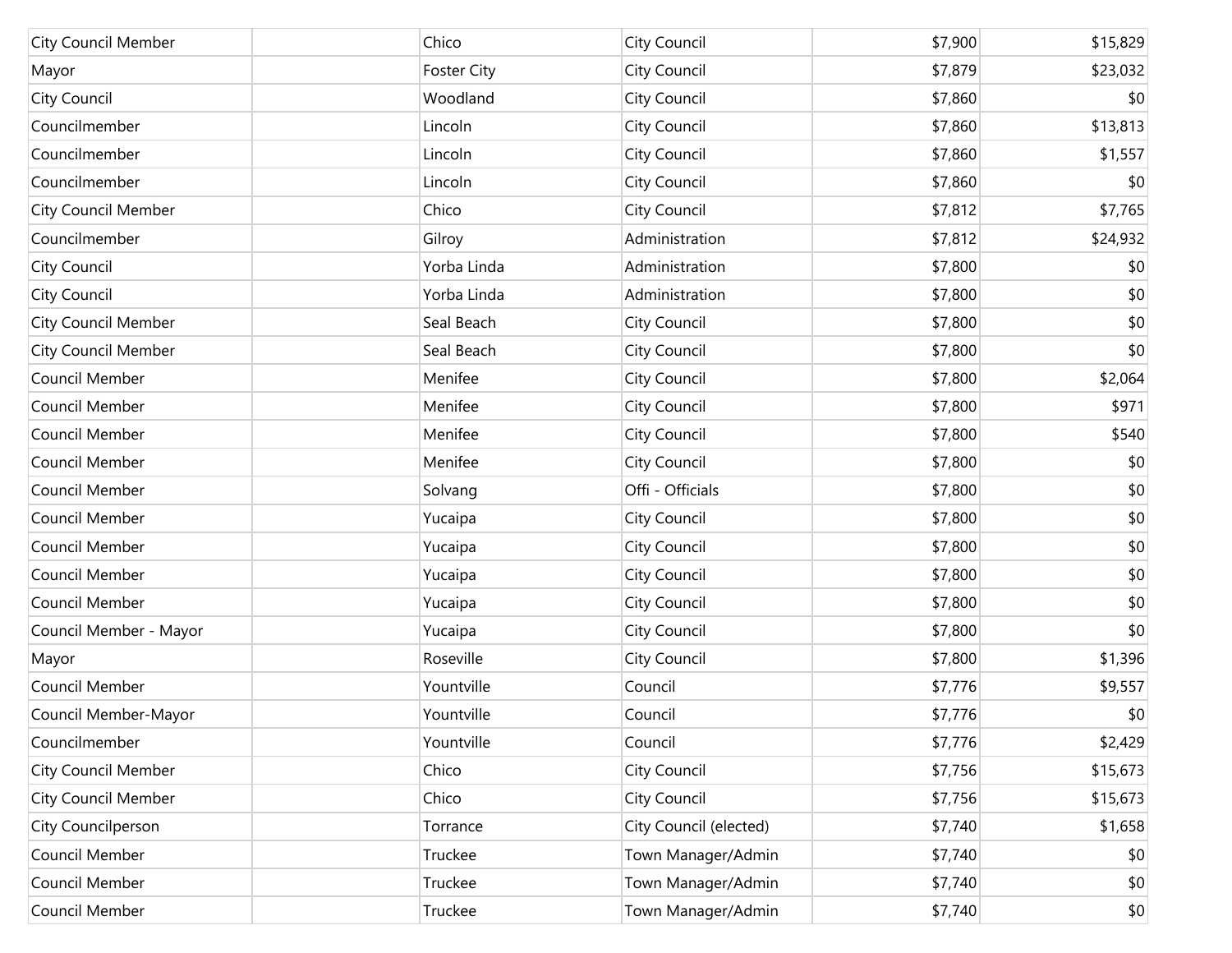| Council Member             |                  | Truckee             | Town Manager/Admin         | \$7,740 | \$0          |
|----------------------------|------------------|---------------------|----------------------------|---------|--------------|
| Mayor                      |                  | Truckee             | Town Manager/Admin         | \$7,740 | \$0          |
| <b>City Council Member</b> |                  | Chico               | City Council               | \$7,689 | \$19,957     |
| <b>City Council Member</b> |                  | Chico               | City Council               | \$7,689 | \$19,957     |
| City Councilmember         |                  | Menlo Park          | City Council               | \$7,680 | \$36,332     |
| City Councilmember         |                  | Menlo Park          | City Council               | \$7,680 | \$33,718     |
| City Councilmember         |                  | Menlo Park          | City Council               | \$7,680 | \$33,552     |
| City Councilmember         |                  | Menlo Park          | City Council               | \$7,680 | \$30,456     |
| Mayor                      |                  | Menlo Park          | City Council               | \$7,680 | \$2,432      |
| City Treasurer             | Office Assistant | lone                | City Treasurer             | \$7,635 | \$0          |
| Council Member             |                  | Barstow             | City Council               | \$7,577 | \$0          |
| Councilmember              |                  | Pacifica            | City Council               | \$7,560 | \$2,360      |
| Mayor                      |                  | Temple City         | <b>Management Services</b> | \$7,559 | \$1,676      |
| Council Member             |                  | Calexico            | City Council               | \$7,557 | \$6,260      |
| Council Member             |                  | Santa Rosa          | City Council               | \$7,548 | \$17,857     |
| Mayor                      |                  | El Paso De Robles   | City Council               | \$7,538 | \$16,325     |
| <b>City Council Member</b> |                  | San Juan Capistrano | City Council               | \$7,500 | \$1,912      |
| <b>City Council Member</b> |                  | San Juan Capistrano | City Council               | \$7,500 | \$135        |
| City Councilmember         |                  | Redding             | City Council               | \$7,500 | \$19,995     |
| <b>City Council Member</b> |                  | Laguna Hills        | <b>General Government</b>  | \$7,484 | \$22,767     |
| <b>City Council Member</b> |                  | Laguna Hills        | <b>General Government</b>  | \$7,484 | \$17,334     |
| <b>City Council Member</b> |                  | Laguna Hills        | <b>General Government</b>  | \$7,484 | \$9,531      |
| <b>City Council Member</b> |                  | Laguna Hills        | <b>General Government</b>  | \$7,484 | \$1,616      |
| Mayor                      |                  | Laguna Hills        | <b>General Government</b>  | \$7,484 | \$23,004     |
| Mayor                      |                  | Watsonville         | City Council               | \$7,453 | \$0          |
| Council Member/Mayor       |                  | <b>Apple Valley</b> | Council                    | \$7,452 | \$11,301     |
| Council Member             |                  | Big Bear Lake       | City Council               | \$7,431 | \$25,175     |
| Council Member             |                  | Big Bear Lake       | City Council               | \$7,431 | \$23,334     |
| Council Member             |                  | Big Bear Lake       | City Council               | \$7,431 | \$12,195     |
| Council Member             |                  | Big Bear Lake       | City Council               | \$7,431 | \$1,713      |
| City Council Member        |                  | Watsonville         | City Council               | \$7,404 | \$0          |
| <b>City Councilmember</b>  |                  | Hemet               | <b>Elected Officials</b>   | \$7,392 | $ 10\rangle$ |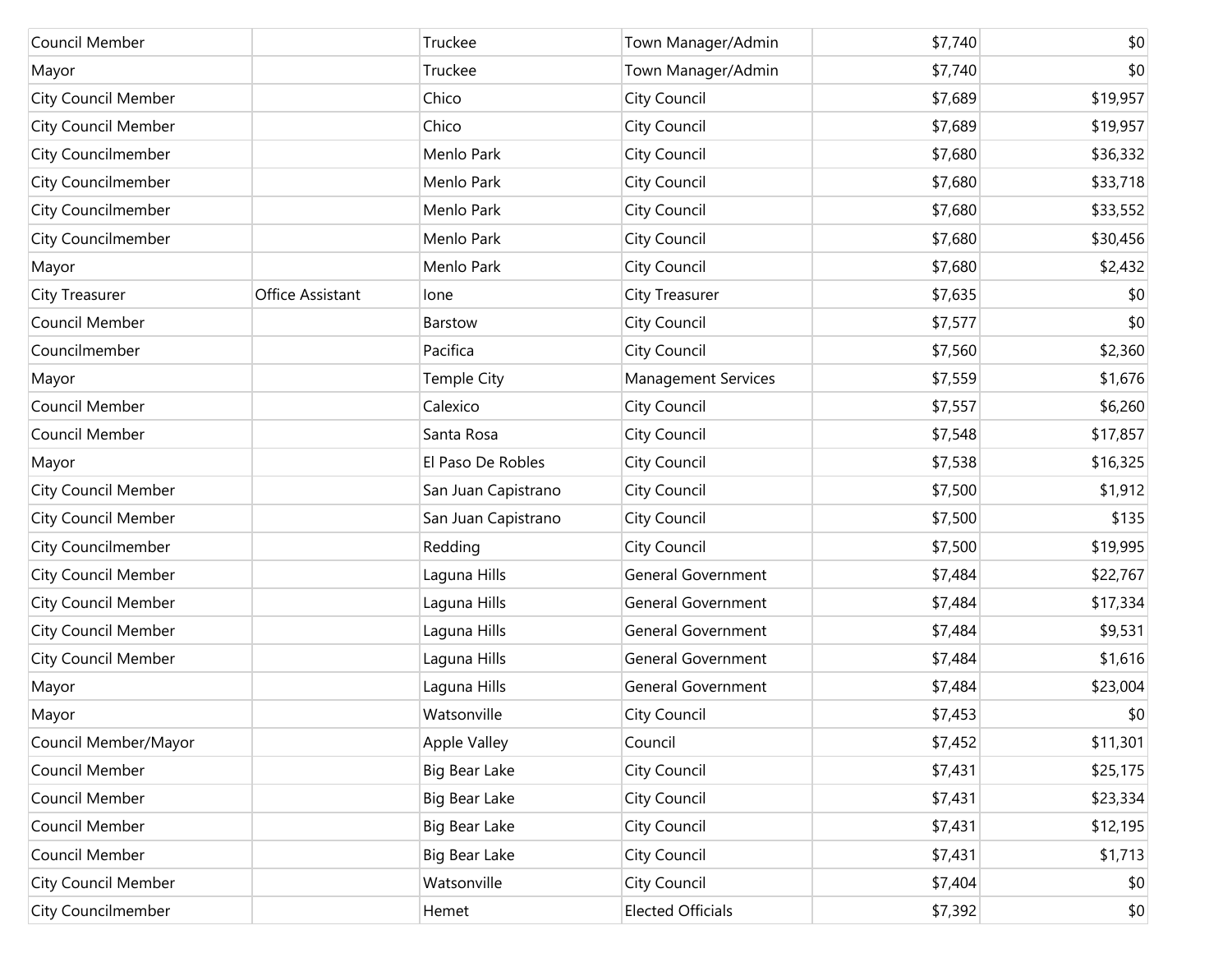| Vice Mayor                 |                                              | Norwalk              | Mayor & Council                | \$7,377 | \$6,172  |
|----------------------------|----------------------------------------------|----------------------|--------------------------------|---------|----------|
| Council Member             |                                              | Apple Valley         | Council                        | \$7,376 | \$11,339 |
| Council Member             |                                              | Sand City            | Council                        | \$7,376 | \$1,101  |
| Council Member             |                                              | Sand City            | Council                        | \$7,376 | \$732    |
| Councilmember              |                                              | Pittsburg            | City Council                   | \$7,353 | \$2,119  |
| Mayor                      |                                              | Soledad              | City Council                   | \$7,344 | \$0      |
| Council Member             |                                              | Burlingame           | City Council                   | \$7,341 | \$24,625 |
| Council Member             |                                              | <b>Crescent City</b> | Governing Body                 | \$7,331 | \$1,535  |
| Council Member             |                                              | <b>Crescent City</b> | Governing Body                 | \$7,331 | \$480    |
| Council Member Mayor       |                                              | <b>Crescent City</b> | Governing Body                 | \$7,331 | \$18,306 |
| <b>City Councilperson</b>  |                                              | Torrance             | City Council (elected)         | \$7,326 | \$5,411  |
| Council Member             |                                              | Calexico             | City Council                   | \$7,311 | \$6,978  |
| <b>City Council Member</b> |                                              | South San Francisco  | City Council                   | \$7,282 | \$7,616  |
| Council Member             | Authority Member,<br><b>Authority Member</b> | Walnut               | Council                        | \$7,250 | \$8,719  |
| Mayor                      | Authority Member,<br><b>Authority Member</b> | Walnut               | Council                        | \$7,250 | \$9,076  |
| Mayor Pro Tem              |                                              | Norco                | City Council                   | \$7,237 | \$165    |
| City Council               |                                              | Yorba Linda          | Administration                 | \$7,236 | \$950    |
| Mayor                      |                                              | Yorba Linda          | Administration                 | \$7,236 | \$0      |
| City Treasurer             |                                              | La Mesa              | <b>Administrative Services</b> | \$7,225 | \$14,028 |
| City Clerk                 |                                              | El Monte             | City Clerk                     | \$7,224 | \$9,696  |
| City Treasurer             |                                              | El Monte             | Treasury                       | \$7,224 | \$1,256  |
| Mayor                      |                                              | Upland               | Council                        | \$7,224 | \$0      |
| City Council               |                                              | Imperial Beach       | Mayor/City Council             | \$7,200 | \$11,477 |
| City Council               |                                              | Yorba Linda          | Administration                 | \$7,200 | \$0      |
| <b>City Council Member</b> |                                              | Adelanto             | City Council                   | \$7,200 | \$11,332 |
| <b>City Council Member</b> |                                              | San Mateo            | City Council                   | \$7,200 | \$25,788 |
| City Council Member        |                                              | San Mateo            | City Council                   | \$7,200 | \$15,185 |
| City Council Member        |                                              | San Mateo            | City Council                   | \$7,200 | \$3,391  |
| City Council Member        |                                              | Seal Beach           | City Council                   | \$7,200 | \$0      |
| <b>City Council Member</b> |                                              | Seal Beach           | City Council                   | \$7,200 | \$0      |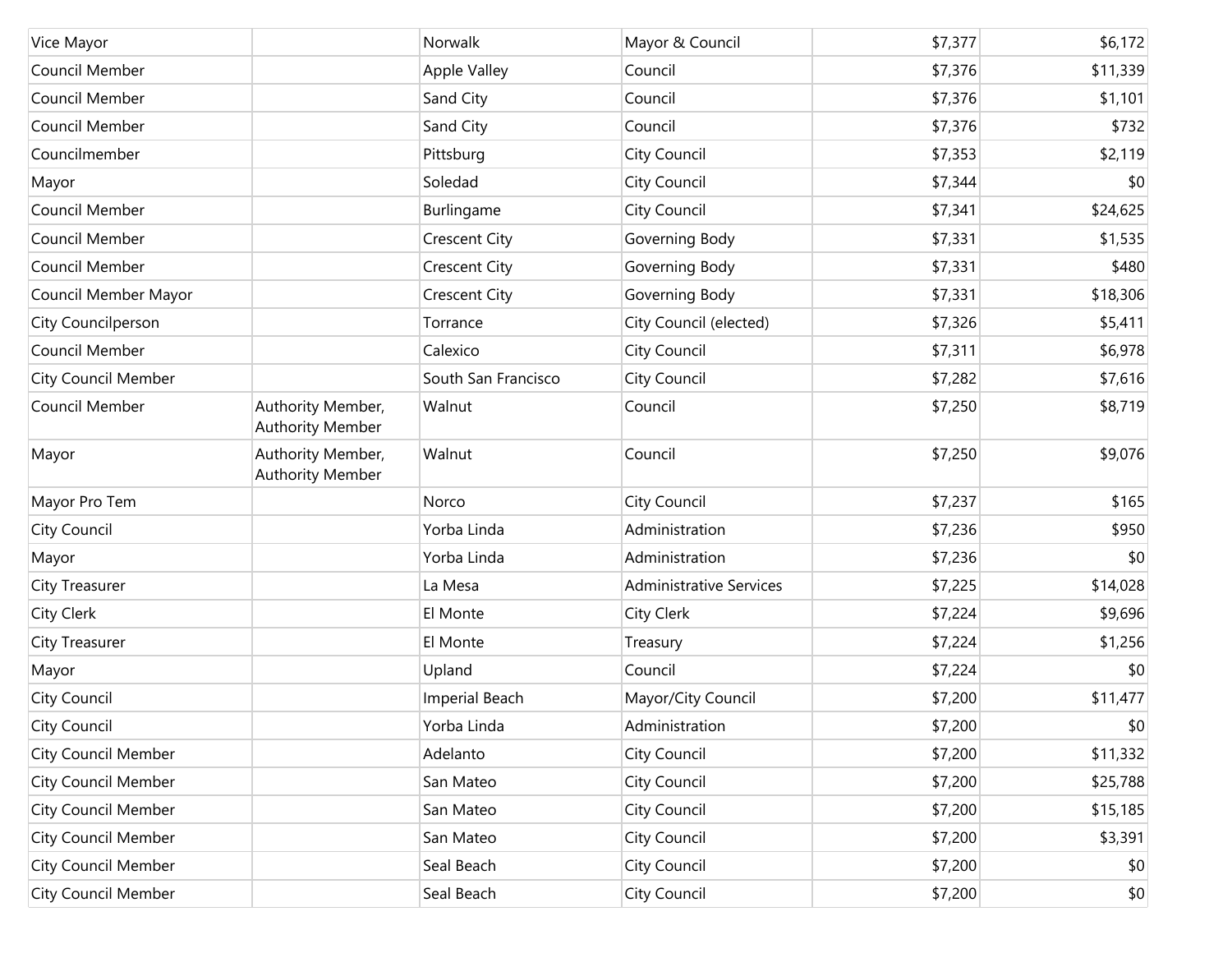| City Councilmember                  |                                       | Redding              | City Council          | \$7,200 | \$0      |
|-------------------------------------|---------------------------------------|----------------------|-----------------------|---------|----------|
| City Treasurer                      |                                       | Galt                 | <b>City Treasurer</b> | \$7,200 | \$20,063 |
| Council Member                      |                                       | Folsom               | City Council          | \$7,200 | \$15,180 |
| Council Member                      |                                       | Folsom               | City Council          | \$7,200 | \$2,803  |
| Council Member                      |                                       | Jurupa Valley        | Council Member        | \$7,200 | \$0      |
| Council Member                      |                                       | Moorpark             | City Council          | \$7,200 | \$20,424 |
| Council Member                      |                                       | Moorpark             | City Council          | \$7,200 | \$19,845 |
| Council Member                      |                                       | Moorpark             | City Council          | \$7,200 | \$10,583 |
| Council Member                      |                                       | Moorpark             | City Council          | \$7,200 | \$1,454  |
| Council Member                      |                                       | Solvang              | Offi - Officials      | \$7,200 | \$0      |
| Council Member                      |                                       | Solvang              | Offi - Officials      | \$7,200 | \$0      |
| Council Member                      | Authority Member,<br>Authority Member | Walnut               | Council               | \$7,200 | \$9,068  |
| Council Member                      | Authority Member,<br>Authority Member | Walnut               | Council               | \$7,200 | \$382    |
| Mayor                               |                                       | Jurupa Valley        | Council Member        | \$7,200 | \$540    |
| Mayor                               |                                       | Moorpark             | City Council          | \$7,200 | \$17,964 |
| Mayor                               |                                       | San Mateo            | City Council          | \$7,200 | \$3,391  |
| Mayor                               |                                       | Seal Beach           | City Council          | \$7,200 | \$0      |
| Vice Mayor                          |                                       | Folsom               | City Council          | \$7,200 | \$9,867  |
| City Council                        |                                       | Hawthorne            | City Council          | \$7,199 | \$4,692  |
| Council Member                      |                                       | <b>Scotts Valley</b> | Legislative           | \$7,189 | \$1,608  |
| Council Member                      |                                       | Apple Valley         | Council               | \$7,186 | \$9,253  |
| City Council Member - Mayor         |                                       | South Lake Tahoe     | City Council          | \$7,183 | \$21,502 |
| Council Member                      |                                       | Calexico             | City Council          | \$7,161 | \$1,495  |
| Mayor                               |                                       | Coronado             | City Clerk            | \$7,159 | \$19,344 |
| Council Member                      | Authority Member,<br>Authority Member | Walnut               | Council               | \$7,150 | \$9,060  |
| Council Member                      |                                       | Burlingame           | City Council          | \$7,146 | \$24,625 |
| City Council Member- Def<br>Control |                                       | Atascadero           | City Council          | \$7,121 | \$1,125  |
| City Council Member- Def<br>Control |                                       | Atascadero           | City Council          | \$7,121 | \$695    |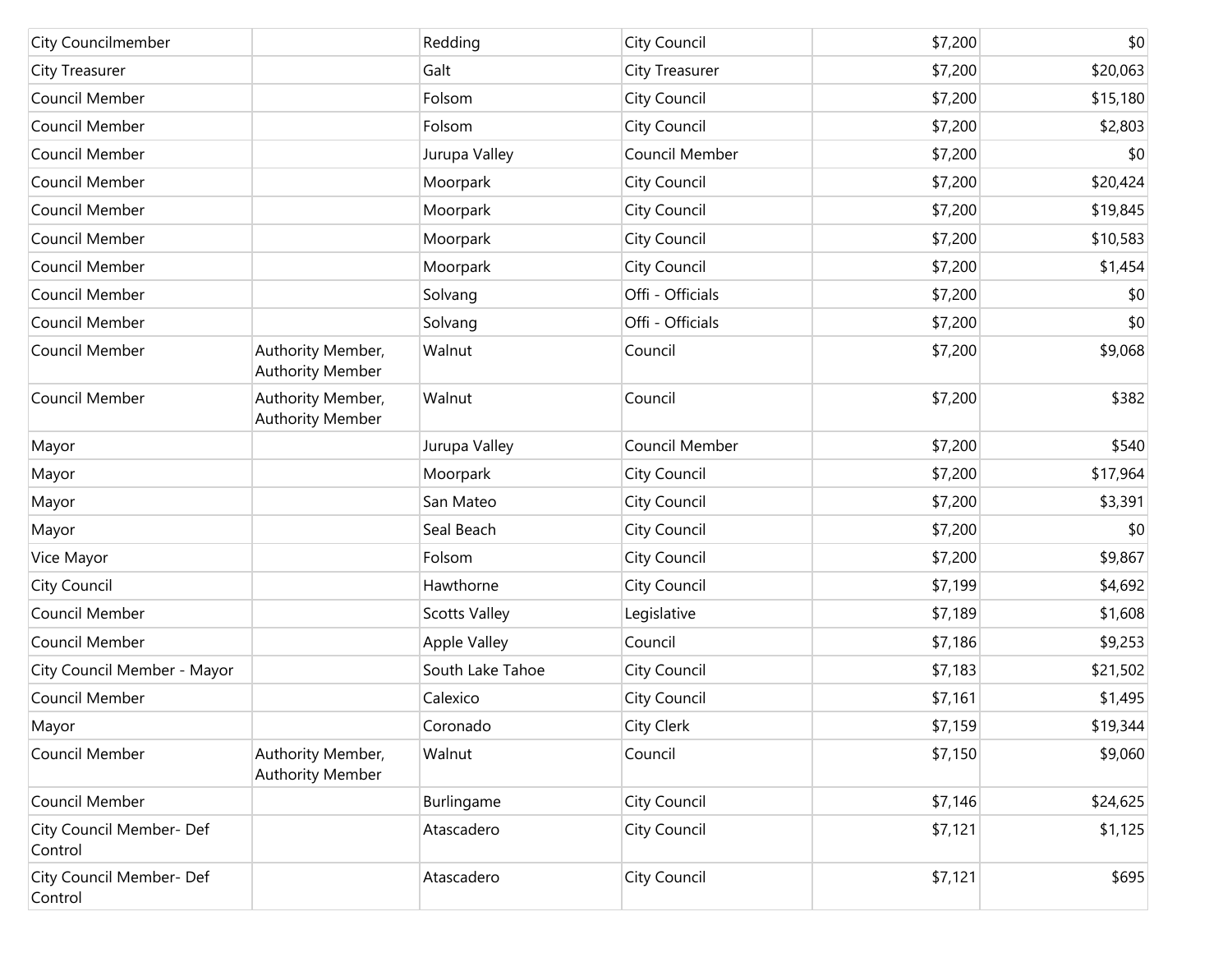| City Council Member- Def<br>Control | Atascadero            | City Council              | \$7,121 | \$493    |
|-------------------------------------|-----------------------|---------------------------|---------|----------|
| City Council Member- Def<br>Control | Atascadero            | City Council              | \$7,121 | \$178    |
| City Clerk - Elected                | Santa Maria           | City Manager's Office     | \$7,116 | \$659    |
| City Treasurer - Elected            | Santa Maria           | Finance                   | \$7,116 | \$1,506  |
| <b>City Council Member</b>          | Adelanto              | City Council              | \$7,106 | \$7,462  |
| City Council                        | <b>Imperial Beach</b> | Mayor/City Council        | \$7,050 | \$3,858  |
| City Council                        | Duarte                | City Manager's Office     | \$7,040 | \$14,266 |
| <b>City Council Member</b>          | Martinez              | <b>General Government</b> | \$7,020 | \$11,573 |
| <b>City Council Member</b>          | Martinez              | <b>General Government</b> | \$7,020 | \$11,341 |
| <b>City Council Member</b>          | Martinez              | <b>General Government</b> | \$7,020 | \$10,847 |
| <b>City Council Member</b>          | Martinez              | <b>General Government</b> | \$7,020 | \$10,327 |
| City Council Member- Mayor          | Martinez              | <b>General Government</b> | \$7,020 | \$29,225 |
| Council Member                      | Pleasant Hill         | City Council              | \$7,020 | \$14,809 |
| Council Member                      | <b>Tracy</b>          | City Council              | \$7,020 | \$22,212 |
| Council Member                      | Tracy                 | City Council              | \$7,020 | \$15,868 |
| Council Member                      | Tracy                 | City Council              | \$7,020 | \$0      |
| Council Member                      | <b>Tracy</b>          | City Council              | \$7,020 | \$0      |
| Council Member-Mayor                | Pleasant Hill         | City Council              | \$7,020 | \$625    |
| Council Member                      | Mendota               | City Council              | \$7,000 | \$222    |
| Mayor                               | Rio Vista             | City Council              | \$7,000 | \$0      |
| Council Member                      | Goleta                | <b>General Government</b> | \$6,996 | \$577    |
| Council Member                      | Goleta                | General Government        | \$6,996 | \$424    |
| Council Member                      | Goleta                | <b>General Government</b> | \$6,996 | \$0      |
| City Council Member                 | San Mateo             | City Council              | \$6,951 | \$2,845  |
| City Council                        | Brentwood             | Legislative               | \$6,926 | \$16,353 |
| A000 City Council Member            | Redwood City          | City Council              | \$6,916 | \$23,409 |
| A000 City Council Member            | Redwood City          | City Council              | \$6,865 | \$24,410 |
| A000 Mayor                          | Redwood City          | City Council              | \$6,865 | \$23,863 |
| <b>City Council Member</b>          | Watsonville           | City Council              | \$6,864 | \$0      |
| City Council                        | Monrovia              | City Council              | \$6,862 | \$9,387  |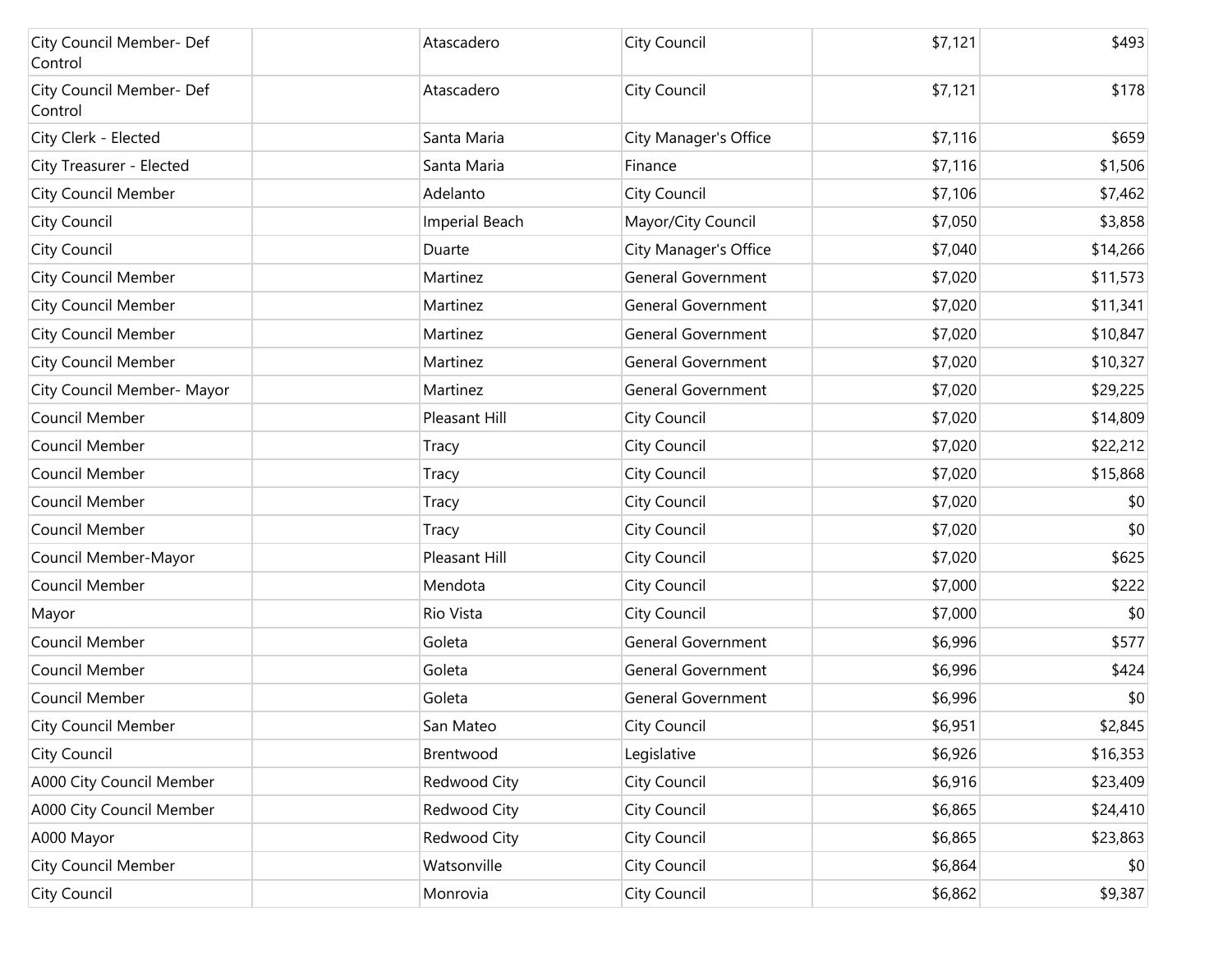| Council Member               | Santa Rosa    | City Council                | \$6,834 | \$19,172 |
|------------------------------|---------------|-----------------------------|---------|----------|
| Mayor                        | Norco         | City Council                | \$6,818 | \$8,987  |
| Councilmember                | Malibu        | City Council                | \$6,788 | \$19,552 |
| Councilmember                | Malibu        | City Council                | \$6,788 | \$15,187 |
| Councilmember                | Malibu        | City Council                | \$6,788 | \$470    |
| Mayor                        | Malibu        | City Council                | \$6,788 | \$19,834 |
| Mayor Pro Tem                | Malibu        | City Council                | \$6,788 | \$23,266 |
| <b>City Council Member</b>   | Watsonville   | City Council                | \$6,786 | \$0      |
| Member, Board Of Supervisors | San Francisco | <b>Board Of Supervisors</b> | \$6,779 | \$2,868  |
| Member, Board Of Supervisors | San Francisco | <b>Board Of Supervisors</b> | \$6,779 | \$2,401  |
| Member, Board Of Supervisors | San Francisco | <b>Board Of Supervisors</b> | \$6,779 | \$2,306  |
| Council Member               | Sand City     | Council                     | \$6,776 | \$415    |
| <b>City Council Member</b>   | Norco         | City Council                | \$6,765 | \$165    |
| Council Member               | Monterey Park | City Council                | \$6,752 | \$10,972 |
| Council Member               | Pinole        | City Council                | \$6,750 | \$25,118 |
| Council Member               | Santa Rosa    | City Council                | \$6,737 | \$21,963 |
| Councilmember                | Colton        | City Council                | \$6,735 | \$4,537  |
| <b>City Council Member</b>   | Maywood       | City Council                | \$6,732 | \$9,229  |
| <b>City Council Member</b>   | Maywood       | City Council                | \$6,732 | \$1,166  |
| <b>City Council Member</b>   | Norco         | City Council                | \$6,732 | \$10,079 |
| City Mayor                   | Maywood       | City Council                | \$6,732 | \$20,205 |
| City Councilperson           | Torrance      | City Council (elected)      | \$6,714 | \$1,157  |
| Councilmember                | Yountville    | Council                     | \$6,689 | \$9,587  |
| City Treasurer               | Belmont       | Finance                     | \$6,682 | \$24,975 |
| <b>City Council Member</b>   | Cloverdale    | City Council                | \$6,660 | \$19,424 |
| <b>City Council Member</b>   | Cloverdale    | City Council                | \$6,660 | \$19,424 |
| <b>City Council Member</b>   | Cloverdale    | City Council                | \$6,660 | \$19,424 |
| City Council Member/Mayor    | Cloverdale    | City Council                | \$6,660 | \$0      |
| Councilmember                | Santa Paula   | Administration              | \$6,623 | \$9,034  |
| Council Member               | Artesia       | Council                     | \$6,613 | \$7,824  |
| Council Member               | Artesia       | Council                     | \$6,613 | \$0      |
| Council Member               | Artesia       | Council                     | \$6,613 | \$0      |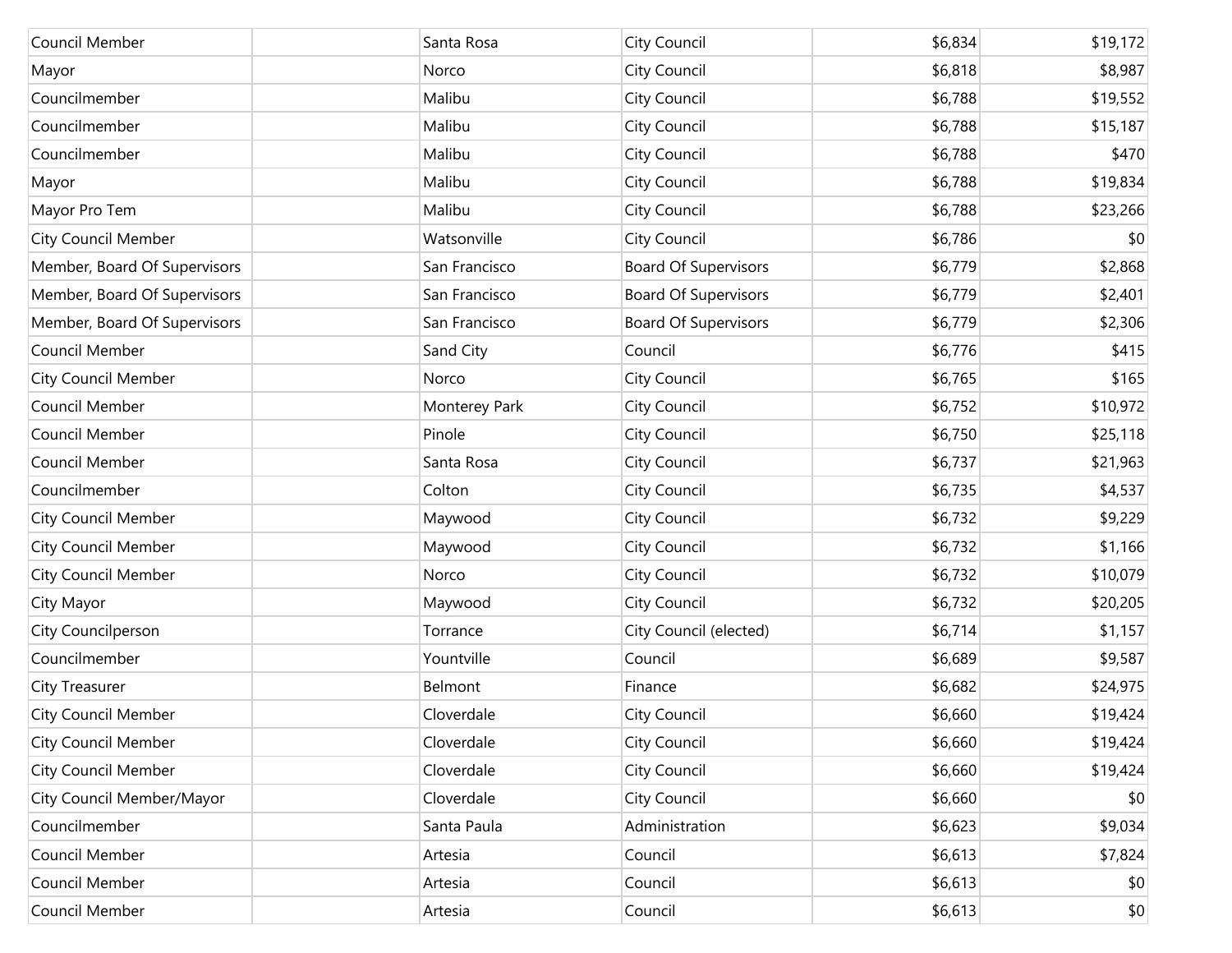| Mayor                      | Artesia            | Council                 | \$6,613 | \$9,291      |
|----------------------------|--------------------|-------------------------|---------|--------------|
| Mayor Pro-Tem              | Artesia            | Council                 | \$6,613 | \$9,178      |
| <b>City Council Member</b> | <b>Foster City</b> | City Council            | \$6,602 | \$21,410     |
| <b>City Council Member</b> | Alturas            | Governing Body          | \$6,600 | \$0          |
| <b>City Council Member</b> | Alturas            | Governing Body          | \$6,600 | \$0          |
| <b>City Council Member</b> | Alturas            | Governing Body          | \$6,600 | \$0          |
| <b>City Council Member</b> | Alturas            | Governing Body          | \$6,600 | \$0          |
| Mayor                      | Alturas            | Governing Body          | \$6,600 | \$0          |
| Councilmember              | Bishop             | <b>Elected Official</b> | \$6,558 | \$21,246     |
| Councilmember              | Bishop             | <b>Elected Official</b> | \$6,558 | \$15,983     |
| Councilmember              | Bishop             | <b>Elected Official</b> | \$6,558 | \$1,863      |
| Councilmember              | Bishop             | <b>Elected Official</b> | \$6,558 | \$1,220      |
| Mayor                      | Bishop             | <b>Elected Official</b> | \$6,558 | \$1,220      |
| Council Member             | Calexico           | City Council            | \$6,538 | \$8,572      |
| <b>City Council Member</b> | Maywood            | City Council            | \$6,535 | \$0          |
| <b>City Council Member</b> | <b>Foster City</b> | City Council            | \$6,527 | \$25,903     |
| Councilmember              | Yountville         | Council                 | \$6,515 | \$10,194     |
| <b>City Council Member</b> | Norco              | City Council            | \$6,492 | \$15,798     |
| Councilmember              | Eureka             | City Council            | \$6,450 | \$19,843     |
| Councilmember              | Eureka             | City Council            | \$6,450 | \$7,770      |
| Council Member - Mayor     | Calexico           | City Council            | \$6,441 | \$2,459      |
| City Treasurer             | Hermosa Beach      | <b>City Treasurer</b>   | \$6,360 | \$10,534     |
| Council Member             | Hermosa Beach      | City Council            | \$6,360 | \$32,875     |
| Council Member             | Hermosa Beach      | City Council            | \$6,360 | \$1,568      |
| Council Member             | Hermosa Beach      | City Council            | \$6,360 | \$0          |
| Council Member-Mayor       | Hermosa Beach      | City Council            | \$6,360 | \$1,021      |
| City Council               | Duarte             | City Manager's Office   | \$6,345 | \$7,194      |
| City Council (Mayor)       | Madera             | City Council            | \$6,330 | \$25,041     |
| <b>City Council Member</b> | Watsonville        | City Council            | \$6,324 | \$0          |
| <b>City Council Member</b> | Watsonville        | City Council            | \$6,324 | \$0          |
| City Council               | La Habra           | City Council            | \$6,300 | \$722        |
| City Council               | La Habra           | City Council            | \$6,300 | $ 10\rangle$ |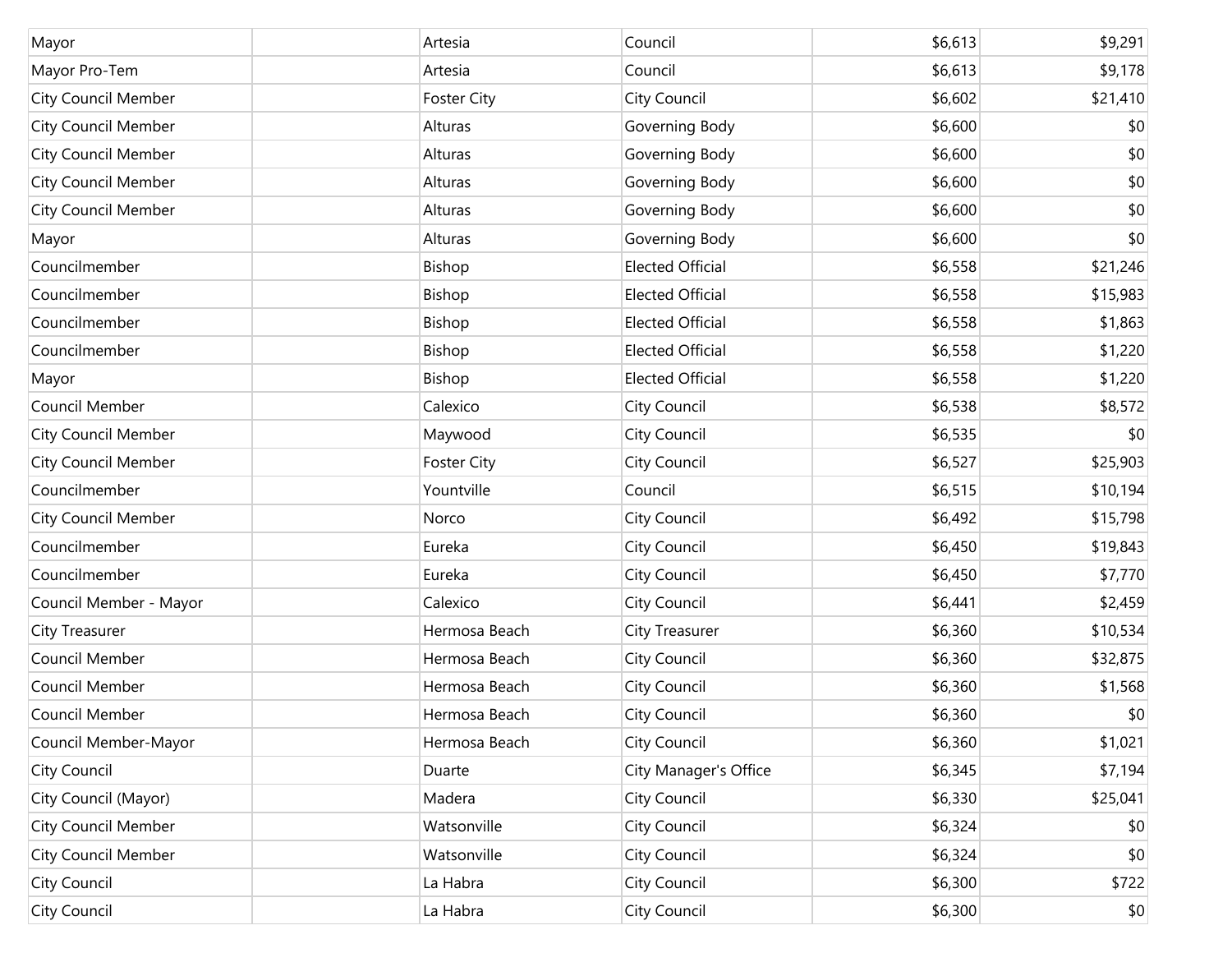| City Council               | La Habra        | City Council                      | \$6,300 | \$0          |
|----------------------------|-----------------|-----------------------------------|---------|--------------|
| City Council               | La Habra        | City Council                      | \$6,300 | \$0          |
| City Council               | Madera          | City Council                      | \$6,300 | \$22,999     |
| City Treasurer             | Martinez        | <b>General Government</b>         | \$6,300 | \$10,792     |
| Council Member             | Coronado        | City Clerk                        | \$6,294 | \$19,918     |
| Council Member             | Coronado        | City Clerk                        | \$6,294 | \$19,918     |
| City Treasurer             | Pittsburg       | Finance                           | \$6,257 | \$0          |
| City Council               | Citrus Heights  | City Council                      | \$6,254 | \$3,074      |
| Councilmember              | Windsor         | <b>Town Council</b>               | \$6,235 | \$24,615     |
| Councilmember-Mayor        | Windsor         | <b>Town Council</b>               | \$6,235 | \$9,286      |
| City Council               | La Verne        | City Council                      | \$6,228 | \$7,257      |
| City Council               | La Verne        | City Council                      | \$6,228 | \$1,965      |
| City Council-Mayor         | La Verne        | City Council                      | \$6,228 | \$18,465     |
| Mayor                      | Sand City       | Council                           | \$6,220 | \$937        |
| <b>City Council Member</b> | Maywood         | City Council                      | \$6,219 | \$14,453     |
| Councilmember              | Richmond        | City Council                      | \$6,200 | \$1,368      |
| Mayor                      | Patterson       | Administration                    | \$6,200 | \$0          |
| Councilmember- Mayor       | Pittsburg       | City Council                      | \$6,198 | \$1,314      |
| Council Member             | <b>Buellton</b> | Council                           | \$6,180 | \$2,091      |
| Council Member             | <b>Buellton</b> | Council                           | \$6,180 | \$1,928      |
| Council Member - Mayor     | <b>Buellton</b> | Council                           | \$6,180 | \$1,928      |
| Councilmember              | Poway           | Legislative And<br>Administrative | \$6,168 | \$27,042     |
| Council Member             | Ukiah           | City Council                      | \$6,151 | \$1,412      |
| Council Member             | Ukiah           | City Council                      | \$6,151 | \$1,412      |
| Council Member             | Ukiah           | <b>City Council</b>               | \$6,151 | \$0          |
| Council Member             | Ukiah           | City Council                      | \$6,151 | \$0          |
| Mayor                      | Ukiah           | City Council                      | \$6,151 | \$0          |
| <b>City Council Member</b> | Cloverdale      | City Council                      | \$6,150 | \$1,274      |
| City Council               | Duarte          | City Manager's Office             | \$6,144 | \$7,990      |
| Council Member             | Soledad         | City Council                      | \$6,144 | \$418        |
| Council Member             | Soledad         | City Council                      | \$6,144 | $ 10\rangle$ |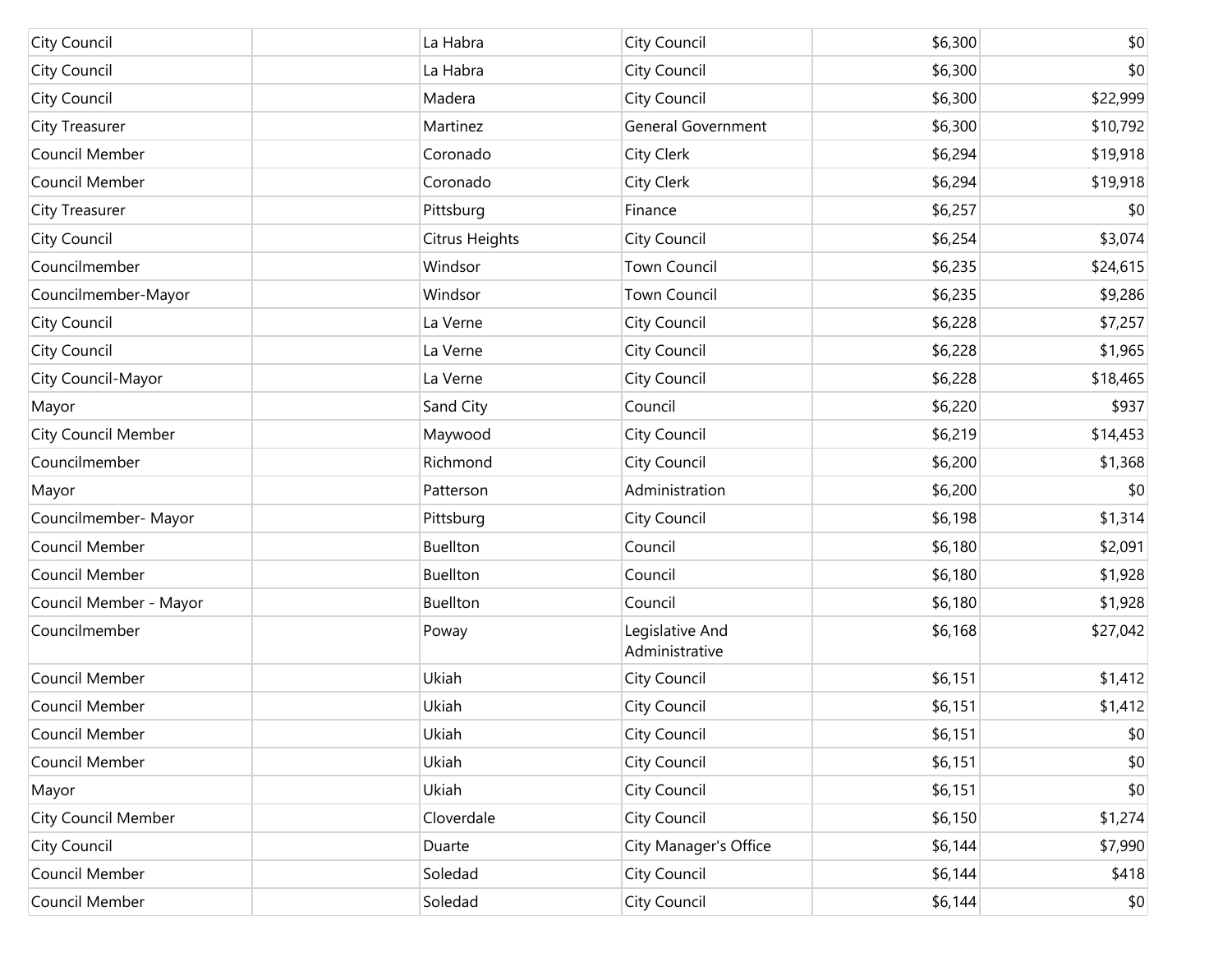| Council Member             |              | Soledad         | City Council           | \$6,144 | \$0      |
|----------------------------|--------------|-----------------|------------------------|---------|----------|
| Council Member             |              | Soledad         | City Council           | \$6,144 | \$0      |
| Mayor                      |              | Monterey Park   | City Council           | \$6,138 | \$1,606  |
| City Clerk                 |              | Monterey Park   | City Clerk             | \$6,128 | \$10,972 |
| Council Member             |              | Monterey Park   | City Council           | \$6,128 | \$10,972 |
| Rent Board Commissioner    |              | Berkeley        | Rent Brd/Adm/Redev     | \$6,111 | \$24,607 |
| <b>City Councilmember</b>  |              | Redding         | City Council           | \$6,108 | \$20,625 |
| Mayor                      |              | Redding         | City Council           | \$6,108 | \$20,625 |
| Vice Mayor                 |              | Citrus Heights  | City Council           | \$6,108 | \$8,803  |
| City Council               |              | Glendora        | City Council           | \$6,106 | \$8,997  |
| Council Member             |              | Hermosa Beach   | City Council           | \$6,095 | \$0      |
| <b>City Council Member</b> |              | Adelanto        | City Council           | \$6,072 | \$19,195 |
| Councilmember              |              | Windsor         | <b>Town Council</b>    | \$6,065 | \$10,131 |
| Mayor                      |              | La Habra        | City Council           | \$6,060 | \$0      |
| Treasurer                  | Office Clerk | Dorris          | City Treasurer         | \$6,025 | \$0      |
| <b>City Council Member</b> |              | Upland          | Council                | \$6,001 | \$0      |
| <b>City Council Member</b> |              | Upland          | Council                | \$6,001 | \$0      |
| <b>City Council Member</b> |              | Upland          | Council                | \$6,001 | \$0      |
| City Clerk                 |              | San Clemente    | City Clerk             | \$6,000 | \$0      |
| City Council               |              | Arcadia         | City Council           | \$6,000 | \$18,684 |
| City Council               |              | Arcadia         | City Council           | \$6,000 | \$13,982 |
| City Council               |              | Arcadia         | City Council           | \$6,000 | \$1,305  |
| City Council               |              | Fountain Valley | <b>Council Members</b> | \$6,000 | \$678    |
| City Council               |              | Fountain Valley | Council Members        | \$6,000 | \$29     |
| City Council               |              | Fountain Valley | Council Members        | \$6,000 | \$0      |
| <b>City Council Member</b> |              | Ceres           | City Council           | \$6,000 | \$24,996 |
| <b>City Council Member</b> |              | Ceres           | City Council           | \$6,000 | \$17,522 |
| <b>City Council Member</b> |              | Ceres           | City Council           | \$6,000 | \$17,522 |
| <b>City Council Member</b> |              | Ceres           | City Council           | \$6,000 | \$9,077  |
| <b>City Council Member</b> |              | Rancho Cordova  | City Council           | \$6,000 | \$18,397 |
| <b>City Council Member</b> |              | Rancho Cordova  | City Council           | \$6,000 | \$10,966 |
| <b>City Council Member</b> |              | Rancho Cordova  | City Council           | \$6,000 | \$956    |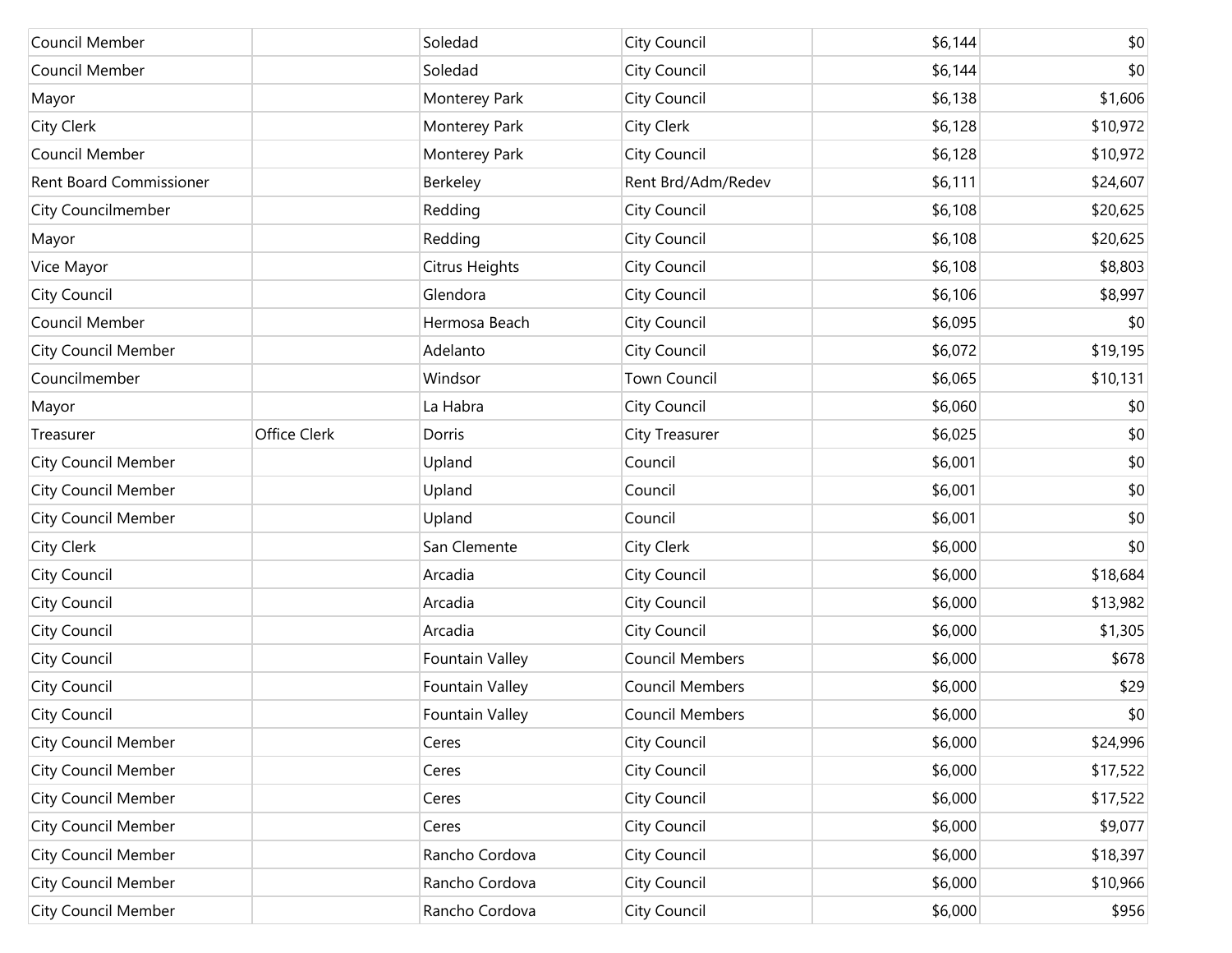| City Council/Mayor     | Arcadia              | City Council                     | \$6,000 | \$19,003 |
|------------------------|----------------------|----------------------------------|---------|----------|
| City Council/Mayor     | Arcadia              | City Council                     | \$6,000 | \$15,719 |
| City Council-Mayor     | Fountain Valley      | Council Members                  | \$6,000 | \$0      |
| City Councilmember     | Redlands             | City Council                     | \$6,000 | \$0      |
| City Councilmember     | Redlands             | City Council                     | \$6,000 | \$0      |
| City Treasurer         | Redlands             | Management Services /<br>Finance | \$6,000 | \$1,102  |
| City Treasurer         | San Clemente         | F A S - Administration           | \$6,000 | \$224    |
| Council Member         | Delano               | 100 City Council                 | \$6,000 | \$16,798 |
| Council Member         | Delano               | 100 City Council                 | \$6,000 | \$6,549  |
| Council Member         | <b>Grand Terrace</b> | City Council                     | \$6,000 | \$0      |
| Council Member         | <b>Grand Terrace</b> | City Council                     | \$6,000 | \$0      |
| Council Member         | Manteca              | City Clerk                       | \$6,000 | \$26,861 |
| Council Member         | Manteca              | City Clerk                       | \$6,000 | \$25,582 |
| Council Member         | Manteca              | City Clerk                       | \$6,000 | \$9,606  |
| Council Member         | Manteca              | City Clerk                       | \$6,000 | \$2,302  |
| Council Member         | Turlock              | Admin/Council                    | \$6,000 | \$500    |
| Council Member         | Turlock              | Admin/Council                    | \$6,000 | \$480    |
| Council Member         | Turlock              | Admin/Council                    | \$6,000 | \$480    |
| Council Member         | Turlock              | Admin/Council                    | \$6,000 | \$480    |
| Council Member - Mayor | Delano               | 100 City Council                 | \$6,000 | \$16,834 |
| Council Person         | Capitola             | City Council                     | \$6,000 | \$480    |
| Council Person         | Capitola             | City Council                     | \$6,000 | \$78     |
| Council Person         | Capitola             | City Council                     | \$6,000 | \$78     |
| Councilmember          | Agoura Hills         | City Council                     | \$6,000 | \$18,693 |
| Councilmember          | Agoura Hills         | City Council                     | \$6,000 | \$18,371 |
| Councilmember          | Agoura Hills         | City Council                     | \$6,000 | \$15,607 |
| Councilmember          | Eureka               | City Council                     | \$6,000 | \$20,316 |
| Councilmember          | Eureka               | City Council                     | \$6,000 | \$8,401  |
| Councilmember          | Eureka               | City Council                     | \$6,000 | \$4,711  |
| Councilmember          | Morro Bay            | Council                          | \$6,000 | \$9,727  |
| Councilmember          | Morro Bay            | Council                          | \$6,000 | \$923    |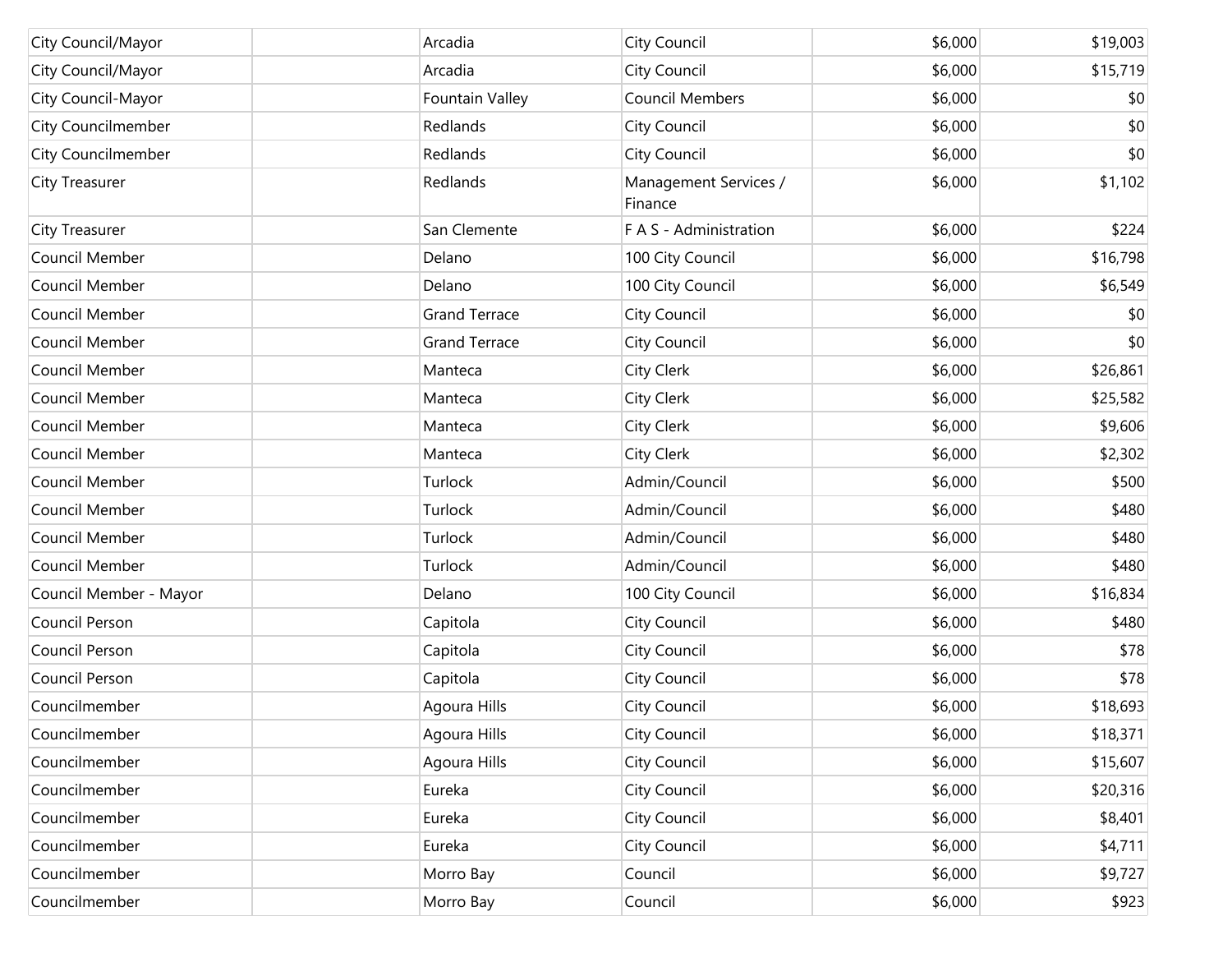| Councilmember              |                                | Morro Bay            | Council                 | \$6,000 | \$745    |
|----------------------------|--------------------------------|----------------------|-------------------------|---------|----------|
| Councilmember              |                                | Morro Bay            | Council                 | \$6,000 | \$151    |
| <b>Elected City Clerk</b>  |                                | Arcadia              | City Clerk              | \$6,000 | \$1,621  |
| Mayor                      |                                | California City      | Council                 | \$6,000 | \$0      |
| Mayor                      |                                | Capitola             | City Council            | \$6,000 | \$884    |
| Mayor                      |                                | <b>Grand Terrace</b> | City Council            | \$6,000 | \$0      |
| Mayor                      |                                | Manteca              | City Clerk              | \$6,000 | \$450    |
| Mayor                      |                                | Rancho Cordova       | City Council            | \$6,000 | \$21,705 |
| Mayor                      |                                | Redlands             | City Council            | \$6,000 | \$1,075  |
| Mayor                      |                                | Turlock              | Admin/Council           | \$6,000 | \$480    |
| Mayor Pro Tem              |                                | Agoura Hills         | City Council            | \$6,000 | \$17,134 |
| Mayor Pro Tem              |                                | <b>Grand Terrace</b> | City Council            | \$6,000 | \$0      |
| Councilmember              |                                | Windsor              | <b>Town Council</b>     | \$5,980 | \$9,264  |
| Councilmember              |                                | Windsor              | Town Council            | \$5,980 | \$1,894  |
| <b>City Council Member</b> |                                | Ojai                 | City Council            | \$5,938 | \$7,500  |
| Councilmember              |                                | Monterey             | Mayor /Council          | \$5,903 | \$19,921 |
| Councilmember              |                                | San Carlos           | City Council            | \$5,886 | \$18,183 |
| Council Member             |                                | <b>Scotts Valley</b> | Legislative             | \$5,864 | \$25,269 |
| Council Member             |                                | <b>Scotts Valley</b> | Legislative             | \$5,864 | \$1,508  |
| <b>City Clerk</b>          | Planning Commissioner Coalinga |                      | <b>Elected Official</b> | \$5,850 | \$7,005  |
| Councilmember              |                                | San Bruno            | City Council            | \$5,832 | \$24,978 |
| Councilmember              |                                | San Bruno            | City Council            | \$5,832 | \$10,301 |
| Councilmember              |                                | San Bruno            | City Council            | \$5,832 | \$0      |
| Councilmember              |                                | Monterey             | Mayor /Council          | \$5,821 | \$11,334 |
| City Councilmember         |                                | Redding              | City Council            | \$5,808 | \$19,995 |
| Council Member             |                                | Delano               | 100 City Council        | \$5,793 | \$19,276 |
| Council Member             |                                | Delano               | 100 City Council        | \$5,793 | \$17,041 |
| Council Member             |                                | Arcata               | Council                 | \$5,790 | \$9,133  |
| Council Member             |                                | Arcata               | Council                 | \$5,790 | \$8,320  |
| Rent Board Commissioner    |                                | Berkeley             | Rent Brd/Adm/Redev      | \$5,775 | \$18,949 |
| <b>City Council Member</b> |                                | Upland               | Council                 | \$5,770 | \$0      |
| City Council Member        |                                | South San Francisco  | City Council            | \$5,767 | \$16,297 |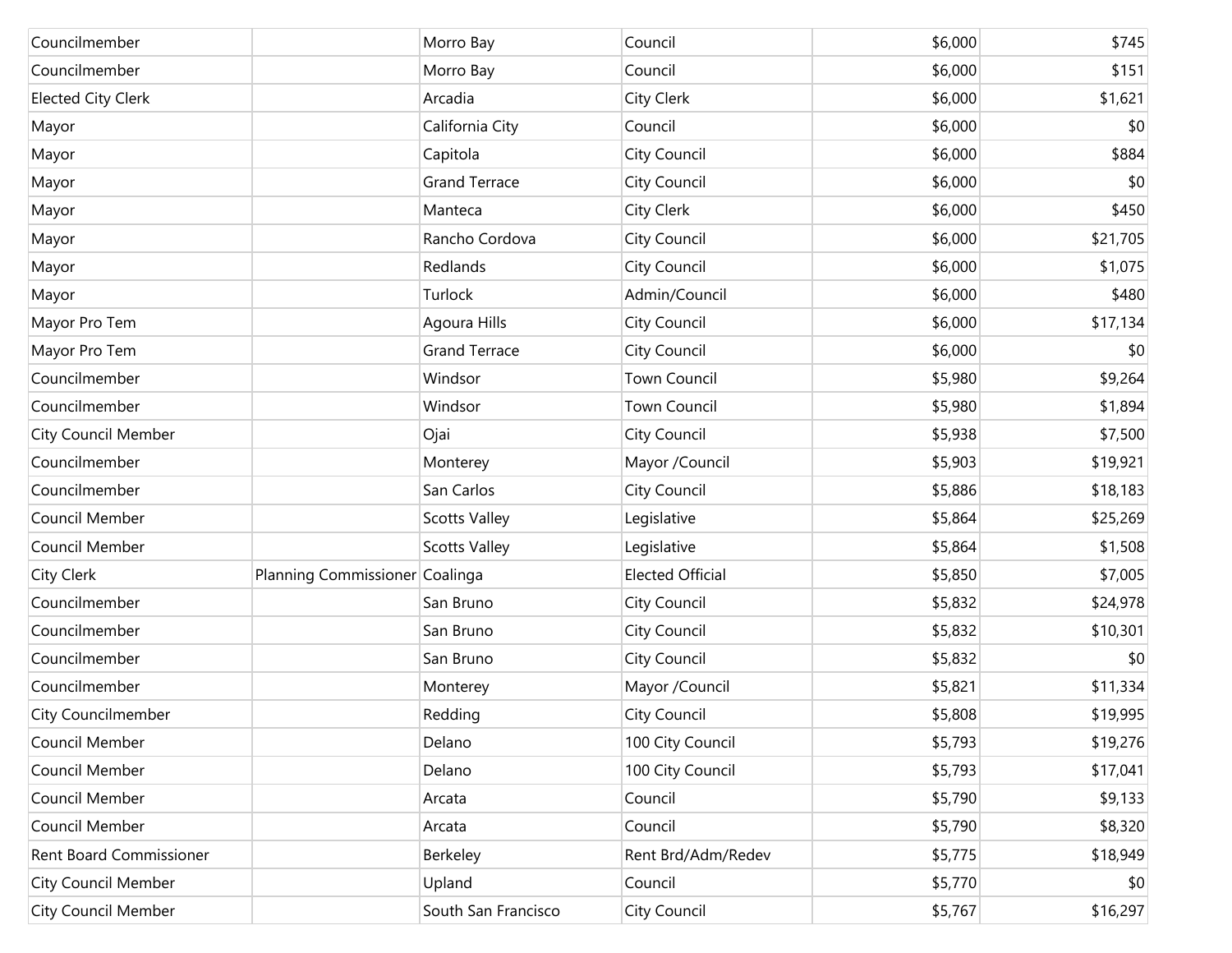| <b>Rent Board Commissioner</b>            | Berkeley                | Rent Brd/Adm/Redev        | \$5,750 | \$26,642 |
|-------------------------------------------|-------------------------|---------------------------|---------|----------|
| Council Member                            | Gonzales                | City Council              | \$5,700 | \$1,158  |
| Council Member                            | Gonzales                | City Council              | \$5,700 | \$1,158  |
| Council Member                            | Gonzales                | City Council              | \$5,700 | \$1,158  |
| Mayor                                     | Gonzales                | City Council              | \$5,700 | \$900    |
| Mayor                                     | Los Banos               | Administration            | \$5,700 | \$20,648 |
| Mayor Pro-Tem                             | Gonzales                | City Council              | \$5,700 | \$1,158  |
| City Council                              | Fountain Valley         | <b>Council Members</b>    | \$5,699 | \$29     |
| Mayor                                     | San Bruno               | City Council              | \$5,653 | \$1,018  |
| Councilmember                             | Clayton                 | City Council              | \$5,640 | \$795    |
| Councilmember                             | Clayton                 | City Council              | \$5,640 | \$400    |
| Councilmember                             | Clayton                 | City Council              | \$5,640 | \$0      |
| Councilmember                             | Clayton                 | City Council              | \$5,640 | \$0      |
| Councilmember, Mayor                      | Clayton                 | City Council              | \$5,640 | \$0      |
| City Council                              | South El Monte          | City Council              | \$5,639 | \$0      |
| <b>Elected Official-Council</b><br>Member | Coachella               | City Council              | \$5,607 | \$0      |
| <b>City Council Member</b>                | Ojai                    | City Council              | \$5,585 | \$1,276  |
| Council Member                            | <b>Twentynine Palms</b> | City Council              | \$5,580 | \$4,226  |
| Council Member                            | <b>Twentynine Palms</b> | City Council              | \$5,580 | \$561    |
| Council Member                            | <b>Twentynine Palms</b> | City Council              | \$5,580 | \$365    |
| Council Member-Mayor                      | <b>Twentynine Palms</b> | City Council              | \$5,580 | \$2,292  |
| City Councilmember                        | El Cerrito              | 1010 - City Council       | \$5,563 | \$267    |
| City Councilmember                        | El Cerrito              | 1010 - City Council       | \$5,563 | \$0      |
| <b>City Council Member</b>                | Rancho Santa Margarita  | <b>General Government</b> | \$5,562 | \$17,952 |
| City Council Member                       | Rancho Santa Margarita  | General Government        | \$5,562 | \$17,952 |
| City Council Member                       | Rancho Santa Margarita  | General Government        | \$5,562 | \$17,952 |
| <b>City Council Member</b>                | Rancho Santa Margarita  | General Government        | \$5,562 | \$17,952 |
| Mayor/City Council                        | Rancho Santa Margarita  | General Government        | \$5,562 | \$17,952 |
| Council Member                            | <b>Scotts Valley</b>    | Legislative               | \$5,500 | \$33,539 |
| Mayor                                     | <b>Scotts Valley</b>    | Legislative               | \$5,500 | \$33,539 |
| <b>City Council Member</b>                | Pacific Grove           | Elected                   | \$5,490 | \$0      |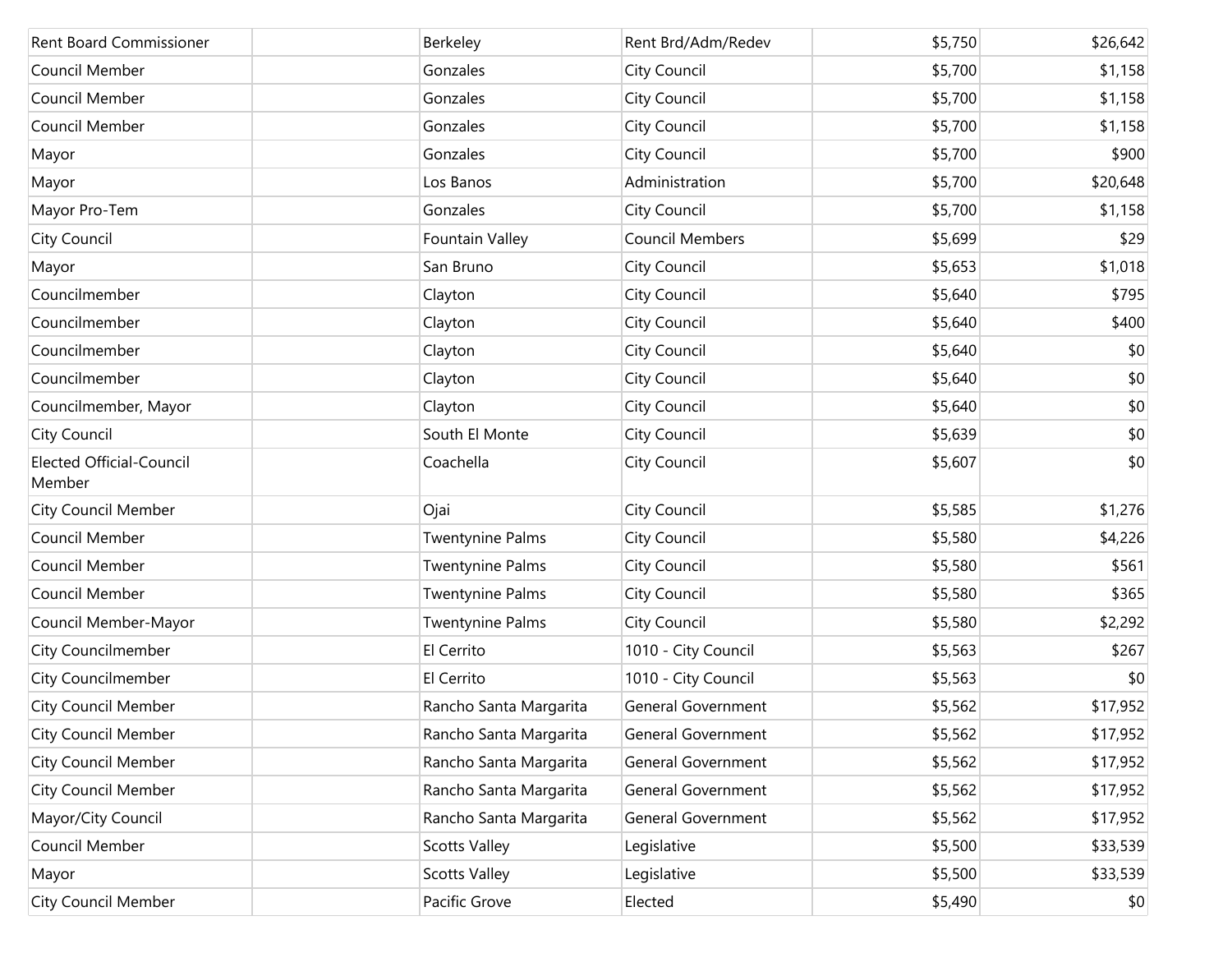| <b>City Council Member</b>  | Oakley               | City Council        | \$5,481 | \$882    |
|-----------------------------|----------------------|---------------------|---------|----------|
| <b>City Council Member</b>  | Oakley               | City Council        | \$5,481 | \$0      |
| <b>City Council Member</b>  | Oakley               | City Council        | \$5,481 | \$0      |
| <b>City Council Member</b>  | Oakley               | City Council        | \$5,481 | \$0      |
| City Council Member - Mayor | Oakley               | City Council        | \$5,481 | \$0      |
| Council Member              | Hanford              | City Council        | \$5,451 | \$92     |
| <b>City Council Member</b>  | Ojai                 | City Council        | \$5,448 | \$9,390  |
| Councilmember               | Monterey             | Mayor /Council      | \$5,443 | \$22,205 |
| Councilperson               | Gardena              | City Council        | \$5,434 | \$10,381 |
| Council Member              | Monterey Park        | City Council        | \$5,425 | \$2,446  |
| <b>WUA Board/Council</b>    | Whittier             | <b>City Manager</b> | \$5,408 | \$19,543 |
| Council Member              | Lawndale             | City Council        | \$5,400 | \$8,652  |
| Councilmember               | Alameda              | City Council        | \$5,400 | \$10,578 |
| Mayor                       | King City            | City Council        | \$5,400 | \$0      |
| Mayor                       | Orange Cove          | Elected             | \$5,400 | \$0      |
| Council Member              | Arcata               | Council             | \$5,369 | \$6,385  |
| City Councilmember          | El Cerrito           | 1010 - City Council | \$5,342 | \$256    |
| City Councilmember          | El Cerrito           | 1010 - City Council | \$5,342 | \$0      |
| City Councilmember - Mayor  | El Cerrito           | 1010 - City Council | \$5,342 | \$623    |
| Council Member              | <b>Grand Terrace</b> | City Council        | \$5,285 | \$0      |
| <b>City Council Member</b>  | Laguna Niguel        | City Council        | \$5,200 | \$0      |
| <b>City Council Member</b>  | Laguna Niguel        | City Council        | \$5,200 | \$0      |
| City Council Member         | Laguna Niguel        | City Council        | \$5,200 | \$0      |
| <b>City Council Member</b>  | Laguna Niguel        | City Council        | \$5,200 | \$0      |
| Mayor                       | Laguna Niguel        | City Council        | \$5,200 | \$0      |
| A000 City Council Member    | Redwood City         | City Council        | \$5,151 | \$23,863 |
| City Council                | Brentwood            | Legislative         | \$5,148 | \$21,141 |
| City Treasurer              | El Paso De Robles    | City Council        | \$5,138 | \$16,325 |
| Council Member              | El Paso De Robles    | City Council        | \$5,138 | \$16,325 |
| Council Member              | El Paso De Robles    | City Council        | \$5,138 | \$16,325 |
| Council Member              | El Paso De Robles    | City Council        | \$5,138 | \$16,325 |
| City Council                | Burbank              | City Council Office | \$5,132 | \$6,477  |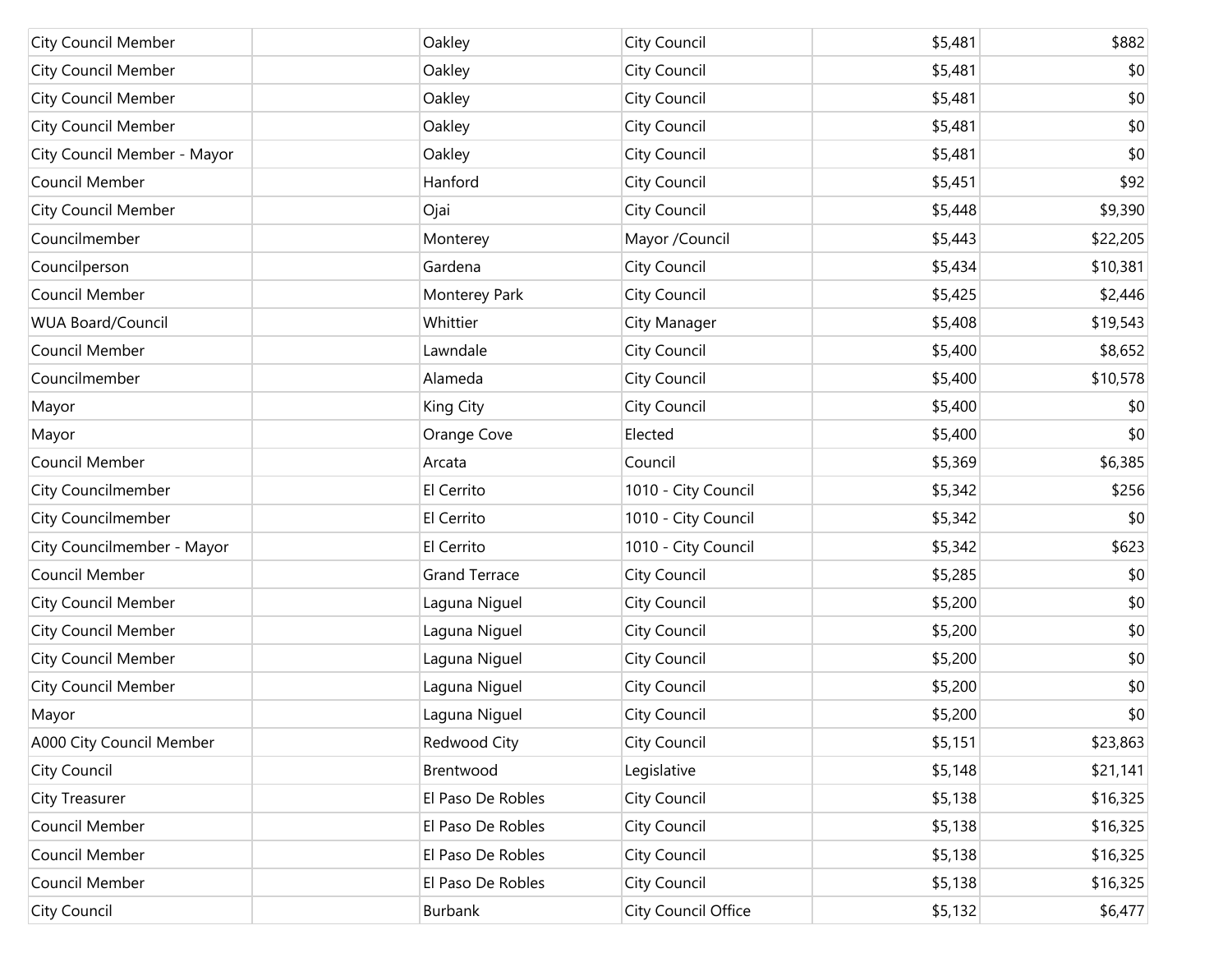| Mayor                              | Greenfield          | Mayor          | \$5,106 | \$0      |
|------------------------------------|---------------------|----------------|---------|----------|
| City Clerk                         | Maywood             | City Clerk     | \$5,100 | \$7,942  |
| <b>City Treasurer</b>              | Maywood             | City Treasurer | \$5,100 | \$492    |
| Councilmember                      | Monterey            | Mayor /Council | \$5,083 | \$3,082  |
| Council Member                     | Folsom              | City Council   | \$5,082 | \$18,759 |
| <b>City Council Member</b>         | Pacific Grove       | Elected        | \$5,040 | \$330    |
| <b>City Council Member</b>         | Pacific Grove       | Elected        | \$5,040 | \$0      |
| <b>City Council Member</b>         | Pacific Grove       | Elected        | \$5,040 | \$0      |
| <b>City Council Member</b>         | Pacific Grove       | Elected        | \$5,040 | \$0      |
| <b>City Council Member</b>         | Pacific Grove       | Elected        | \$5,040 | \$0      |
| Councilperson                      | Gardena             | City Council   | \$5,035 | \$342    |
| Council Member                     | Beaumont            | City Council   | \$5,034 | \$0      |
| Council Member                     | Beaumont            | City Council   | \$5,034 | \$0      |
| Mayor                              | Beaumont            | City Council   | \$5,034 | \$0      |
| <b>City Council Member</b>         | San Clemente        | City Council   | \$5,016 | \$179    |
| <b>City Council Member</b>         | San Clemente        | City Council   | \$5,016 | \$179    |
| <b>Elected Official-Treasurer</b>  | Coachella           | City Clerk     | \$5,016 | \$22,290 |
| Council Member                     | Arroyo Grande       | Council Member | \$5,006 | \$1,415  |
| Council Member                     | Seaside             | Mayor/Council  | \$5,000 | \$1,830  |
| <b>Elected Official-City Clerk</b> | Coachella           | City Clerk     | \$4,992 | \$18,706 |
| <b>City Council Member</b>         | Rohnert Park        | City Council   | \$4,934 | \$16,086 |
| <b>City Council Member</b>         | Rohnert Park        | City Council   | \$4,934 | \$7,014  |
| <b>City Council Member</b>         | Rohnert Park        | City Council   | \$4,934 | \$6,777  |
| City Council Member- Vice<br>Mayor | Rohnert Park        | City Council   | \$4,934 | \$8,049  |
| City Council Member-Mayor          | Rohnert Park        | City Council   | \$4,934 | \$8,286  |
| Council Member                     | Arroyo Grande       | Council Member | \$4,933 | \$18,676 |
| Council Member                     | Arroyo Grande       | Council Member | \$4,933 | \$7,908  |
| Council Member                     | Arroyo Grande       | Council Member | \$4,933 | \$1,415  |
| Mayor                              | Arroyo Grande       | Council Member | \$4,933 | \$1,090  |
| Mayor                              | South San Francisco | City Council   | \$4,931 | \$20,412 |
| Council Member                     | Monterey Park       | City Council   | \$4,930 | \$10,079 |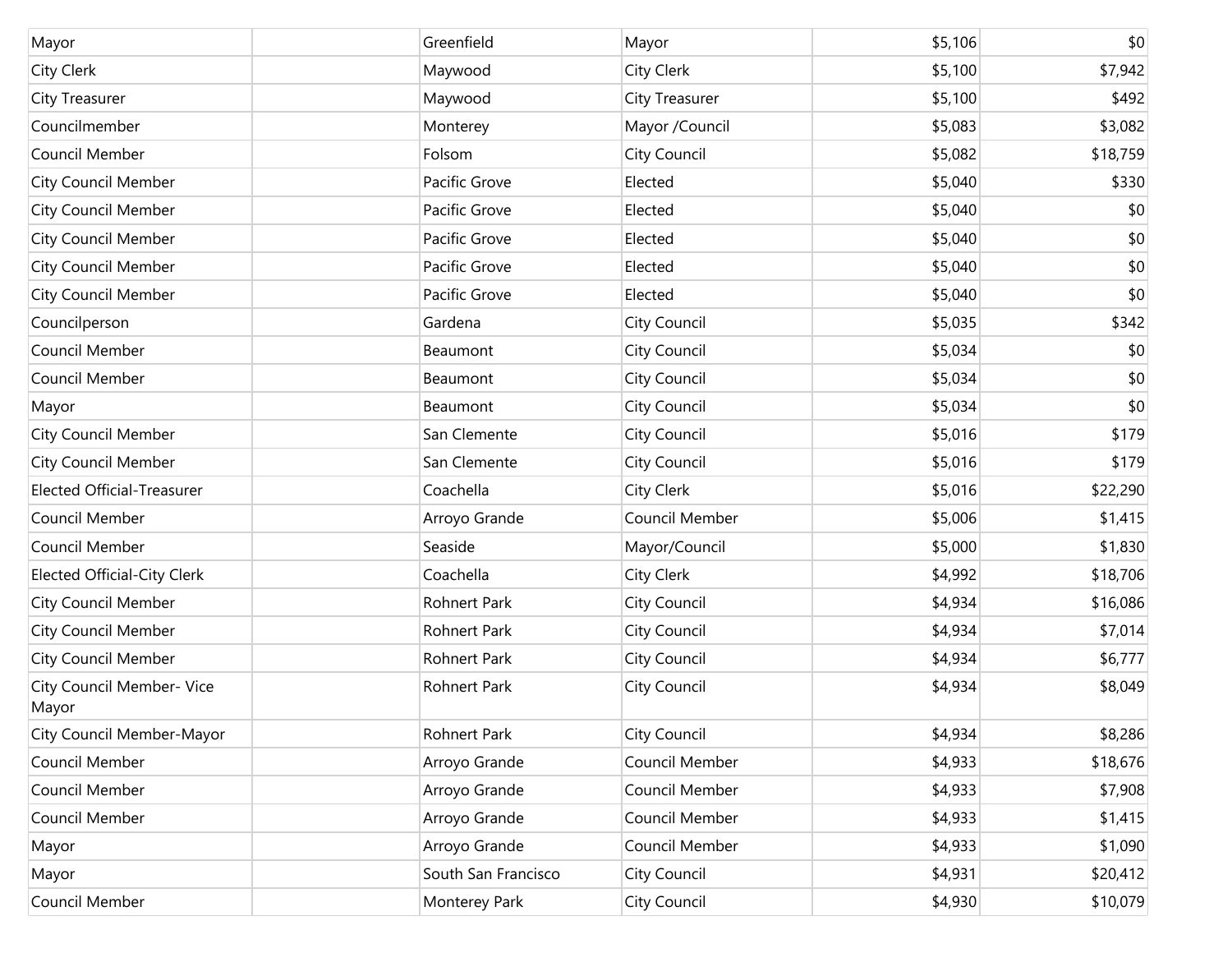| Council Person             |               | Capitola            | City Council                  | \$4,883 | \$884        |
|----------------------------|---------------|---------------------|-------------------------------|---------|--------------|
| Councilmember              |               | Cerritos            | City Council                  | \$4,882 | \$5,875      |
| Councilmember              |               | Cerritos            | City Council                  | \$4,882 | \$0          |
| City Council-Mayor         |               | El Centro           | City Council                  | \$4,871 | \$15,017     |
| Councilmember              |               | San Jacinto         | City Council                  | \$4,846 | \$317        |
| Council                    |               | Oroville            | Administration                | \$4,840 | \$18,360     |
| Council                    |               | Oroville            | Administration                | \$4,840 | \$0          |
| Council Member             |               | Beaumont            | City Council                  | \$4,840 | \$0          |
| Councilmember              |               | Fort Bragg          | City Council                  | \$4,840 | \$27,710     |
| Councilmember              |               | Fort Bragg          | City Council                  | \$4,840 | \$19,424     |
| Council                    |               | Oroville            | Administration                | \$4,835 | \$0          |
| Council                    |               | Oroville            | Administration                | \$4,835 | \$0          |
| Council                    |               | Oroville            | Administration                | \$4,830 | \$18,360     |
| City Treasurer             | Pt City Clerk | Westmorland         | <b>Elected Official</b>       | \$4,810 | \$0          |
| Council                    |               | Oroville            | Administration                | \$4,810 | \$0          |
| City Council               |               | Hollister           | City Council                  | \$4,805 | \$485        |
| City Council               |               | Hollister           | City Council                  | \$4,805 | \$0          |
| Council Member             |               | Hanford             | City Council                  | \$4,801 | \$5,573      |
| Mayor                      |               | Hanford             | City Council                  | \$4,801 | \$10,746     |
| City Clerk                 |               | Martinez            | General Government            | \$4,800 | \$20,453     |
| City Council               |               | Novato              | <b>Central Administration</b> | \$4,800 | \$18,924     |
| City Council               |               | Novato              | Central Administration        | \$4,800 | \$12,922     |
| City Council               |               | Novato              | Central Administration        | \$4,800 | \$1,417      |
| City Council               |               | Novato              | Central Administration        | \$4,800 | \$0          |
| <b>City Council Member</b> |               | Lake Elsinore       | City Council                  | \$4,800 | \$10,462     |
| <b>City Council Member</b> |               | Lake Elsinore       | City Council                  | \$4,800 | \$2,697      |
| <b>City Council Member</b> |               | Rancho Palos Verdes | City Council                  | \$4,800 | \$11,919     |
| <b>City Council Member</b> |               | San Clemente        | City Council                  | \$4,800 | \$179        |
| <b>City Council Member</b> |               | San Clemente        | City Council                  | \$4,800 | \$179        |
| City Council-Mayor         |               | Novato              | <b>Central Administration</b> | \$4,800 | \$0          |
| Council Member             |               | Covina              | City Council                  | \$4,800 | \$789        |
| Council Member             |               | Covina              | <b>City Council</b>           | \$4,800 | $ 10\rangle$ |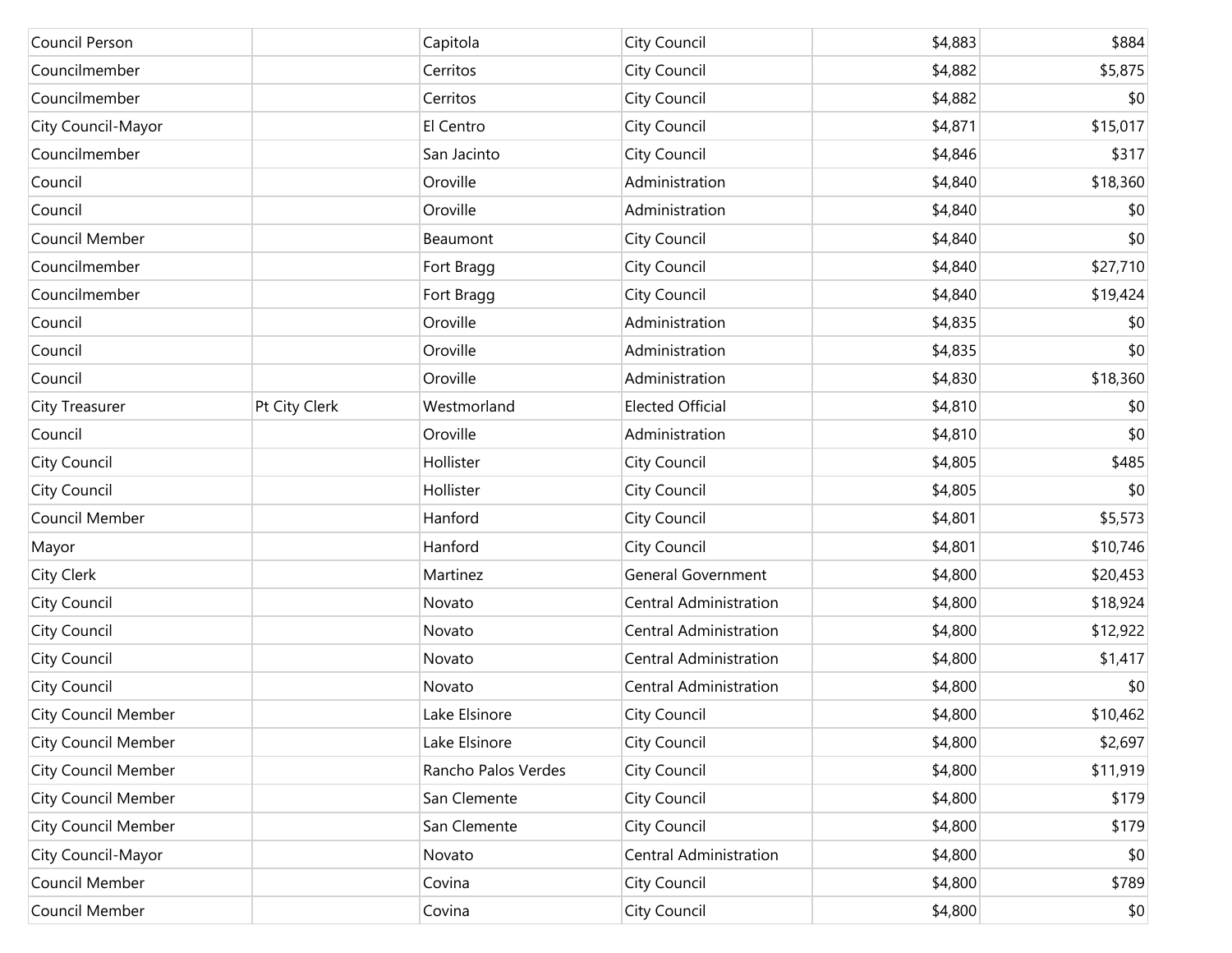| Council Member         | Covina       | City Council     | \$4,800 | \$0      |
|------------------------|--------------|------------------|---------|----------|
| Council Member         | Eastvale     | City Council     | \$4,800 | \$24,717 |
| Council Member         | Eastvale     | City Council     | \$4,800 | \$23,541 |
| Council Member         | Eastvale     | City Council     | \$4,800 | \$2,450  |
| Council Member         | Eastvale     | City Council     | \$4,800 | \$0      |
| Council Member         | Los Alamitos | City Council     | \$4,800 | \$0      |
| Council Member         | Los Alamitos | City Council     | \$4,800 | \$0      |
| Council Member         | Seaside      | Mayor/Council    | \$4,800 | \$11,379 |
| Council Member         | Seaside      | Mayor/Council    | \$4,800 | \$8,789  |
| Council Member         | Seaside      | Mayor/Council    | \$4,800 | \$0      |
| Council Member         | Solvang      | Offi - Officials | \$4,800 | \$0      |
| Council Member - Mayor | Albany       | City Hall        | \$4,800 | \$691    |
| Council Member-Mayor   | Covina       | City Council     | \$4,800 | \$789    |
| Council Member-Mayor   | Eastvale     | City Council     | \$4,800 | \$7,463  |
| Councilperson          | Claremont    | City Council     | \$4,800 | \$0      |
| Councilperson          | Claremont    | City Council     | \$4,800 | \$0      |
| Councilperson          | Claremont    | City Council     | \$4,800 | \$0      |
| Councilperson-Mayor    | Claremont    | City Council     | \$4,800 | \$0      |
| Councilperson-Mayor    | Claremont    | City Council     | \$4,800 | \$0      |
| Mayor                  | Lemoore      | City Council     | \$4,800 | \$4,314  |
| Mayor                  | Los Alamitos | City Council     | \$4,800 | \$0      |
| Mayor                  | Riverbank    | City Council     | \$4,800 | \$0      |
| Mayor                  | San Clemente | City Council     | \$4,800 | \$179    |
| Mayor                  | Seaside      | Mayor/Council    | \$4,800 | \$427    |
| Mayor                  | Williams     | City Council     | \$4,800 | \$600    |
| Mayor Pro Tem          | Los Alamitos | City Council     | \$4,800 | \$0      |
| Mayor                  | Agoura Hills | City Council     | \$4,755 | \$23,742 |
| City Councilmember     | Redlands     | City Council     | \$4,750 | \$857    |
| Mayor                  | Burlingame   | City Council     | \$4,750 | \$23,401 |
| <b>City Treasurer</b>  | Atascadero   | City Treasurer   | \$4,747 | \$985    |
| Councilmember          | Live Oak     | Council          | \$4,740 | \$9,870  |
| Treasurer              | Oroville     | Administration   | \$4,720 | \$18,828 |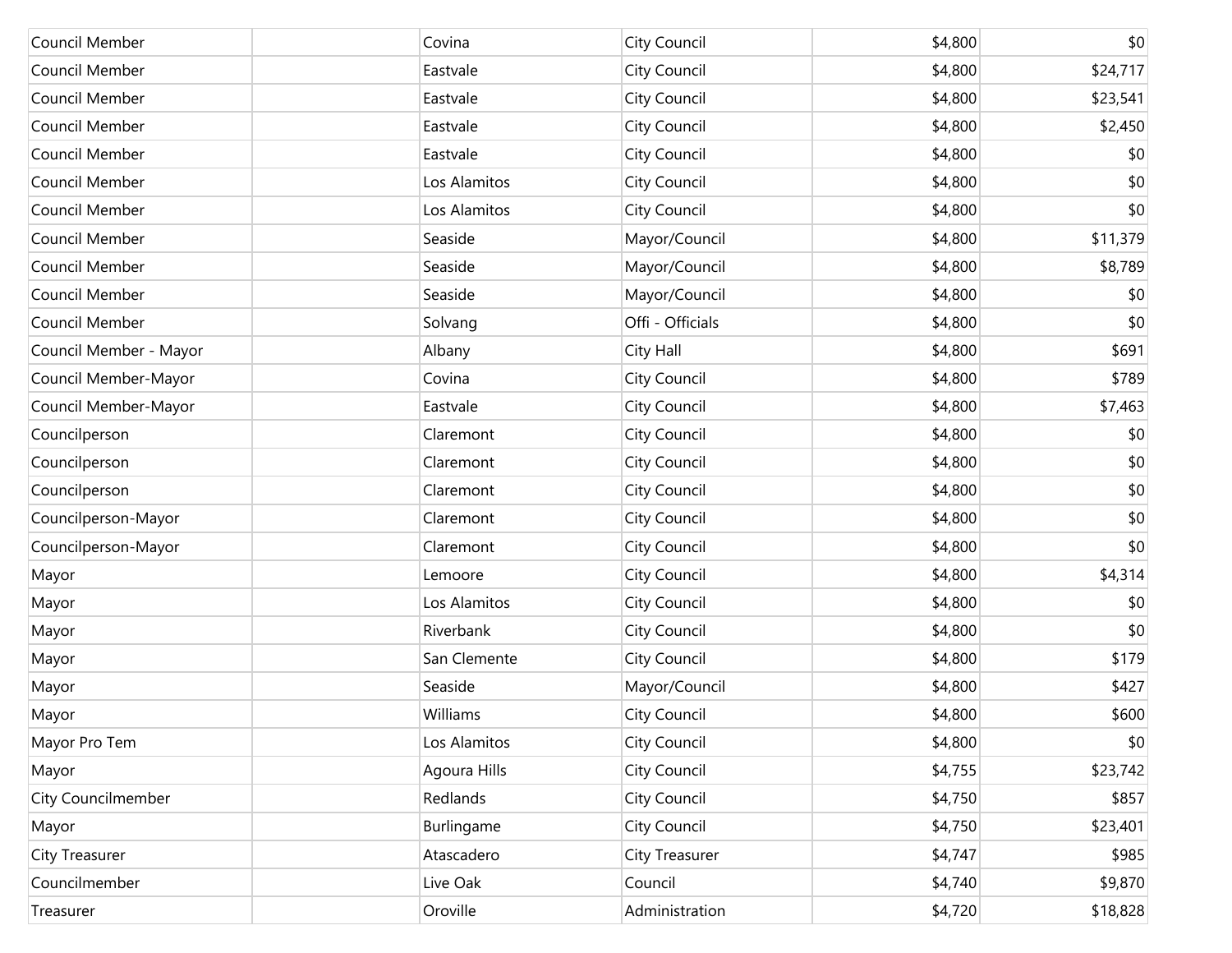| <b>City Council Member</b> | Belmont              | City Council                  | \$4,680 | \$0      |
|----------------------------|----------------------|-------------------------------|---------|----------|
| <b>City Councilmember</b>  | Lomita               | <b>General Administration</b> | \$4,680 | \$0      |
| <b>City Councilmember</b>  | Lomita               | <b>General Administration</b> | \$4,680 | \$0      |
| City Councilmember         | Lomita               | <b>General Administration</b> | \$4,680 | \$0      |
| City Councilmember / Mayor | Lomita               | <b>General Administration</b> | \$4,680 | \$0      |
| Council Member             | Banning              | City Council                  | \$4,680 | \$22,113 |
| Council Member             | Banning              | City Council                  | \$4,680 | \$13,572 |
| Council Member             | Banning              | City Council                  | \$4,680 | \$11,334 |
| Council Member             | Banning              | City Council                  | \$4,680 | \$1,424  |
| Council Member             | Paradise             | <b>Town Council</b>           | \$4,680 | \$0      |
| Council Member             | Paradise             | <b>Town Council</b>           | \$4,680 | \$0      |
| Council Member             | Paradise             | <b>Town Council</b>           | \$4,680 | \$0      |
| Council Member             | Paradise             | <b>Town Council</b>           | \$4,680 | \$0      |
| Mayor                      | Banning              | City Council                  | \$4,680 | \$1,424  |
| Mayor                      | Paradise             | <b>Town Council</b>           | \$4,680 | \$0      |
| Council Member             | Buellton             | Council                       | \$4,635 | \$1,273  |
| Councilmember              | Bakersfield          | Administration                | \$4,607 | \$610    |
| Councilmember              | Fort Bragg           | City Council                  | \$4,600 | \$9,506  |
| Councilmember              | Fort Bragg           | City Council                  | \$4,600 | \$1,274  |
| Mayor                      | Fort Bragg           | City Council                  | \$4,600 | \$27,710 |
| Council Member             | Loomis               | <b>Town Council</b>           | \$4,594 | \$0      |
| Council Member             | Loomis               | <b>Town Council</b>           | \$4,594 | \$0      |
| Council Member             | Loomis               | <b>Town Council</b>           | \$4,594 | \$0      |
| Mayor                      | Loomis               | <b>Town Council</b>           | \$4,594 | \$0      |
| City Clerk                 | El Paso De Robles    | City Council                  | \$4,590 | \$20,841 |
| Council Member - Mayor     | Goleta               | <b>General Government</b>     | \$4,586 | \$2,532  |
| City Treasurer             | <b>Beverly Hills</b> | Policy And Management         | \$4,575 | \$12,245 |
| City Clerk - P.T.          | South Pasadena       | City Clerk                    | \$4,560 | \$0      |
| Councilmember              | South Pasadena       | City Council                  | \$4,560 | \$0      |
| Councilmember              | South Pasadena       | City Council                  | \$4,560 | \$0      |
| Councilmember              | South Pasadena       | City Council                  | \$4,560 | \$0      |
| Councilmember              | South Pasadena       | City Council                  | \$4,560 | \$0      |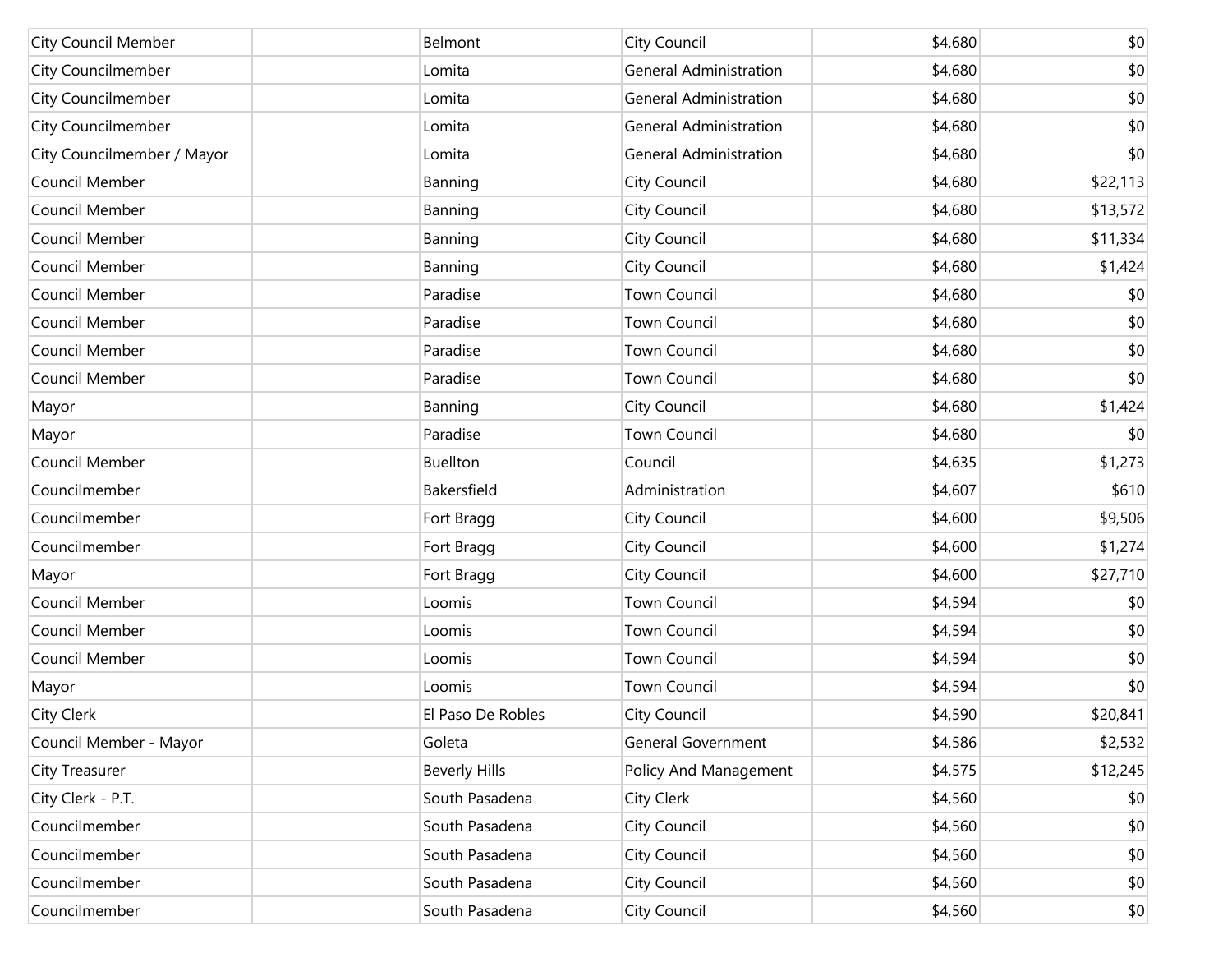| Council Member                  | Coronado               | <b>City Clerk</b>          | \$4,553 | \$19,918 |
|---------------------------------|------------------------|----------------------------|---------|----------|
| City Council                    | La Verne               | City Council               | \$4,551 | \$13,203 |
| Councilmember/Mayor             | Lincoln                | <b>City Council</b>        | \$4,541 | \$1,997  |
| <b>City Council Member</b>      | Manhattan Beach        | <b>Management Services</b> | \$4,534 | \$277    |
| City Treasurer                  | Signal Hill            | <b>City Treasurer</b>      | \$4,521 | \$59     |
| Council Member                  | West Sacramento        | City Council               | \$4,501 | \$12,061 |
| Council Member/Mayor Pro<br>Tem | <b>West Sacramento</b> | City Council               | \$4,501 | \$12,061 |
| Council Member                  | Dinuba                 | City Manager               | \$4,500 | \$0      |
| Council Member                  | Los Banos              | Administration             | \$4,500 | \$23,726 |
| Council Member                  | Los Banos              | Administration             | \$4,500 | \$767    |
| Councilmember                   | San Jacinto            | <b>City Council</b>        | \$4,500 | \$22,060 |
| Councilmember                   | San Jacinto            | <b>City Council</b>        | \$4,500 | \$21,987 |
| Councilmember                   | San Jacinto            | <b>City Council</b>        | \$4,500 | \$0      |
| Councilmember - Mayor           | San Jacinto            | <b>City Council</b>        | \$4,500 | \$11,791 |
| Mayor                           | Arcata                 | Council                    | \$4,494 | \$17,756 |
| City Clerk                      | Fontana                | <b>City Clerk</b>          | \$4,468 | \$14,592 |
| Council Member                  | Oakdale                | Council                    | \$4,455 | \$0      |
| Council Member                  | Oakdale                | Council                    | \$4,455 | \$0      |
| Council Member                  | Oakdale                | Council                    | \$4,455 | \$0      |
| Council Member                  | Oakdale                | Council                    | \$4,455 | \$0      |
| Council Member - Mayor          | Oakdale                | Council                    | \$4,455 | \$0      |
| <b>Council Members</b>          | Millbrae               | <b>City Council</b>        | \$4,422 | \$11,582 |
| Council Member                  | Rio Vista              | <b>City Council</b>        | \$4,400 | \$0      |
| Council Member                  | Wasco                  | Council                    | \$4,400 | \$0      |
| <b>Council Members</b>          | Millbrae               | <b>City Council</b>        | \$4,398 | \$286    |
| <b>Council Members</b>          | Millbrae               | <b>City Council</b>        | \$4,398 | \$0      |
| Councilmember                   | Live Oak               | Council                    | \$4,376 | \$25,778 |
| Councilmember                   | Live Oak               | Council                    | \$4,376 | \$19,170 |
| Councilmember                   | Live Oak               | Council                    | \$4,376 | \$860    |
| Mayor                           | Live Oak               | Council                    | \$4,376 | \$25,204 |
| City Treasurer                  | Monrovia               | City Treasurer             | \$4,356 | \$11,565 |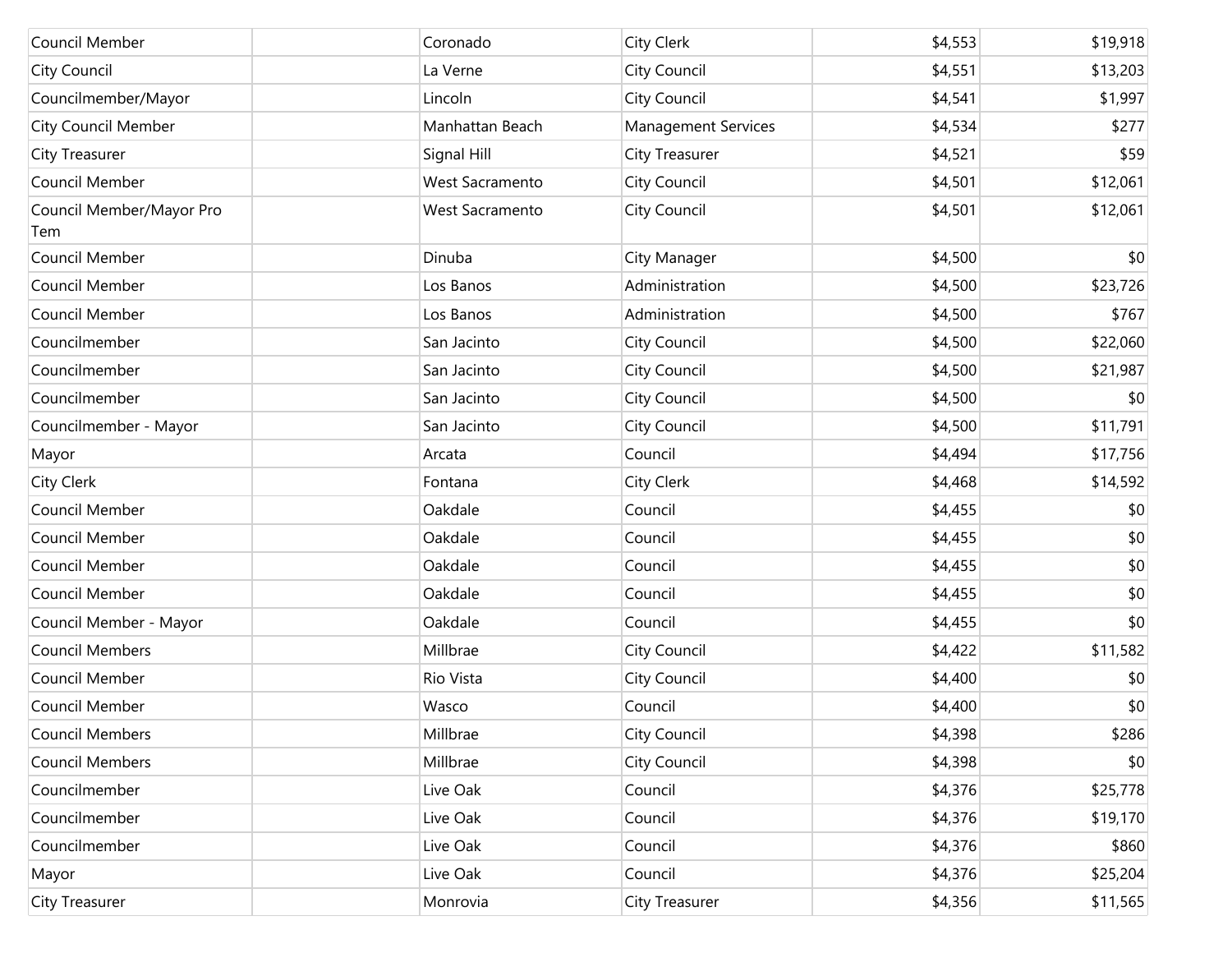| Mayor              | Redondo Beach         | City Council                  | \$4,343 | \$4,825  |
|--------------------|-----------------------|-------------------------------|---------|----------|
| City Council       | Imperial              | City Council                  | \$4,340 | \$0      |
| City Council       | Imperial              | City Council                  | \$4,340 | \$0      |
| City Council       | Imperial              | City Council                  | \$4,340 | \$0      |
| City Mayor         | Imperial              | City Major                    | \$4,340 | \$0      |
| Councilmember      | Greenfield            | City Council                  | \$4,332 | \$0      |
| Councilmember      | Greenfield            | City Council                  | \$4,332 | \$0      |
| Councilmember      | Greenfield            | City Council                  | \$4,332 | \$0      |
| Councilmember      | Greenfield            | City Council                  | \$4,332 | \$0      |
| City Council       | South Gate            | City Council                  | \$4,325 | \$871    |
| City Council       | Imperial              | City Council                  | \$4,320 | \$0      |
| City Councilmember | Lomita                | <b>General Administration</b> | \$4,318 | \$447    |
| Mayor              | Whittier              | City Manager                  | \$4,287 | \$11,456 |
| Council Members    | Millbrae              | City Council                  | \$4,278 | \$0      |
| City Council       | Temple City           | <b>Management Services</b>    | \$4,259 | \$1,957  |
| Council Member     | Los Alamitos          | City Council                  | \$4,247 | \$0      |
| City Council       | <b>Imperial Beach</b> | Mayor/City Council            | \$4,240 | \$13,226 |
| Council Member     | Placerville           | <b>Elected Officials</b>      | \$4,236 | \$24,850 |
| City Clerk         | Ojai                  | City Clerk/Rcds Mgr           | \$4,200 | \$0      |
| Council Member     | Holtville             | <b>Elected Official</b>       | \$4,200 | \$0      |
| Council Member     | Holtville             | <b>Elected Official</b>       | \$4,200 | \$0      |
| Council Member     | Holtville             | <b>Elected Official</b>       | \$4,200 | \$0      |
| Council Member     | Holtville             | <b>Elected Official</b>       | \$4,200 | \$0      |
| Council Member     | King City             | City Council                  | \$4,200 | \$0      |
| Council Member     | King City             | City Council                  | \$4,200 | \$0      |
| Council Member     | King City             | City Council                  | \$4,200 | \$0      |
| Council Member     | Wildomar              | Council                       | \$4,200 | \$11,053 |
| Council Member     | Wildomar              | Council                       | \$4,200 | \$8,378  |
| Councilmember      | Riverbank             | City Council                  | \$4,200 | \$302    |
| Councilmember      | Riverbank             | City Council                  | \$4,200 | \$275    |
| Councilmember      | Riverbank             | City Council                  | \$4,200 | \$275    |
| Councilmember      | Riverbank             | City Council                  | \$4,200 | \$0      |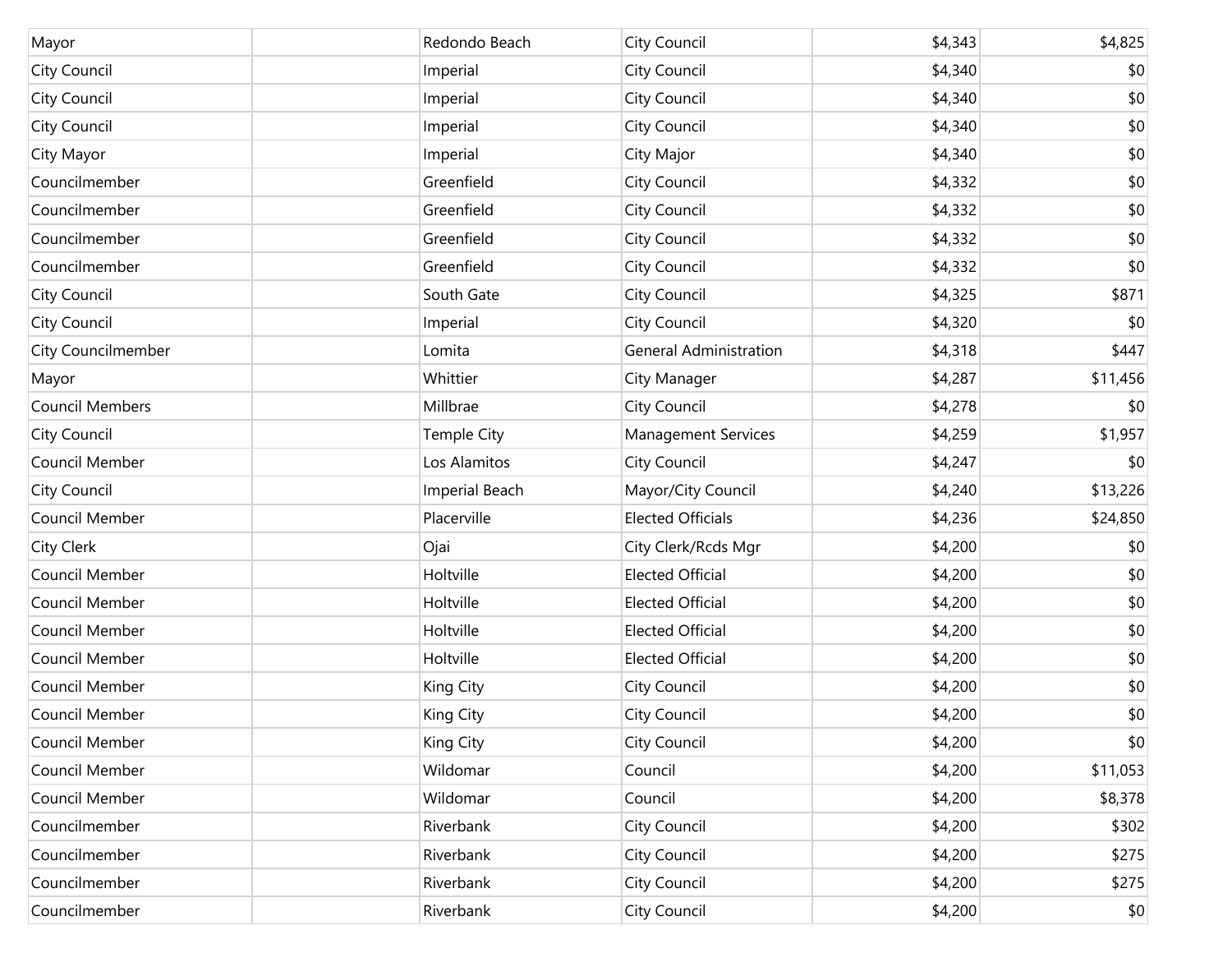| <b>Elected City Council</b> | Mill Valley          | Council                    | \$4,200 | \$0      |
|-----------------------------|----------------------|----------------------------|---------|----------|
| <b>Elected City Council</b> | Mill Valley          | Council                    | \$4,200 | \$0      |
| <b>Elected City Council</b> | Mill Valley          | Council                    | \$4,200 | \$0      |
| <b>Elected City Council</b> | Mill Valley          | Council                    | \$4,200 | \$0      |
| Mayor                       | Corte Madera         | Council                    | \$4,200 | \$389    |
| Mayor                       | Del Mar              | City Council               | \$4,200 | \$0      |
| Mayor                       | Holtville            | <b>Elected Official</b>    | \$4,200 | \$0      |
| Mayor                       | Mill Valley          | Council                    | \$4,200 | \$0      |
| Mayor Pro Tem               | King City            | City Council               | \$4,200 | \$0      |
| Council Member              | El Segundo           | City Council               | \$4,181 | \$17,860 |
| Council Member              | Wasco                | Council                    | \$4,175 | \$0      |
| Council Member              | Wasco                | Council                    | \$4,175 | \$0      |
| Councilmember               | <b>Beverly Hills</b> | Policy And Management      | \$4,094 | \$1,206  |
| Council Member              | East Palo Alto       | City Council               | \$4,080 | \$9,268  |
| Mayor                       | Millbrae             | City Council               | \$4,074 | \$9,234  |
| Council                     | San Jose             | City Council               | \$4,038 | \$805    |
| Council                     | San Jose             | City Council               | \$4,038 | \$574    |
| Council                     | San Jose             | City Council               | \$4,038 | \$525    |
| Councilmember               | Cotati               | City Council               | \$3,996 | \$1,056  |
| Mayor                       | Cotati               | City Council               | \$3,996 | \$23,833 |
| <b>City Council Member</b>  | Manhattan Beach      | <b>Management Services</b> | \$3,991 | \$5,389  |
| <b>City Council Member</b>  | Manhattan Beach      | <b>Management Services</b> | \$3,991 | \$2,981  |
| City Treasurer              | Ojai                 | <b>City Treasurer</b>      | \$3,975 | \$539    |
| Council Member              | Huntington Park      | Council                    | \$3,969 | \$299    |
| City Council                | Larkspur             | 30 - Council               | \$3,960 | \$259    |
| Council Member              | Selma                | City Council               | \$3,960 | \$16,352 |
| Mayor                       | Angels               | City Officials             | \$3,950 | \$23,574 |
| City Council                | Morgan Hill          | City Council               | \$3,914 | \$682    |
| City Councilmember          | Portola              | <b>Elected Official</b>    | \$3,900 | \$0      |
| Councilmember               | Canyon Lake          | <b>Elected Officials</b>   | \$3,900 | \$0      |
| City Council                | Morgan Hill          | City Council               | \$3,891 | \$1,880  |
| Council Member              | East Palo Alto       | <b>City Council</b>        | \$3,880 | \$9,268  |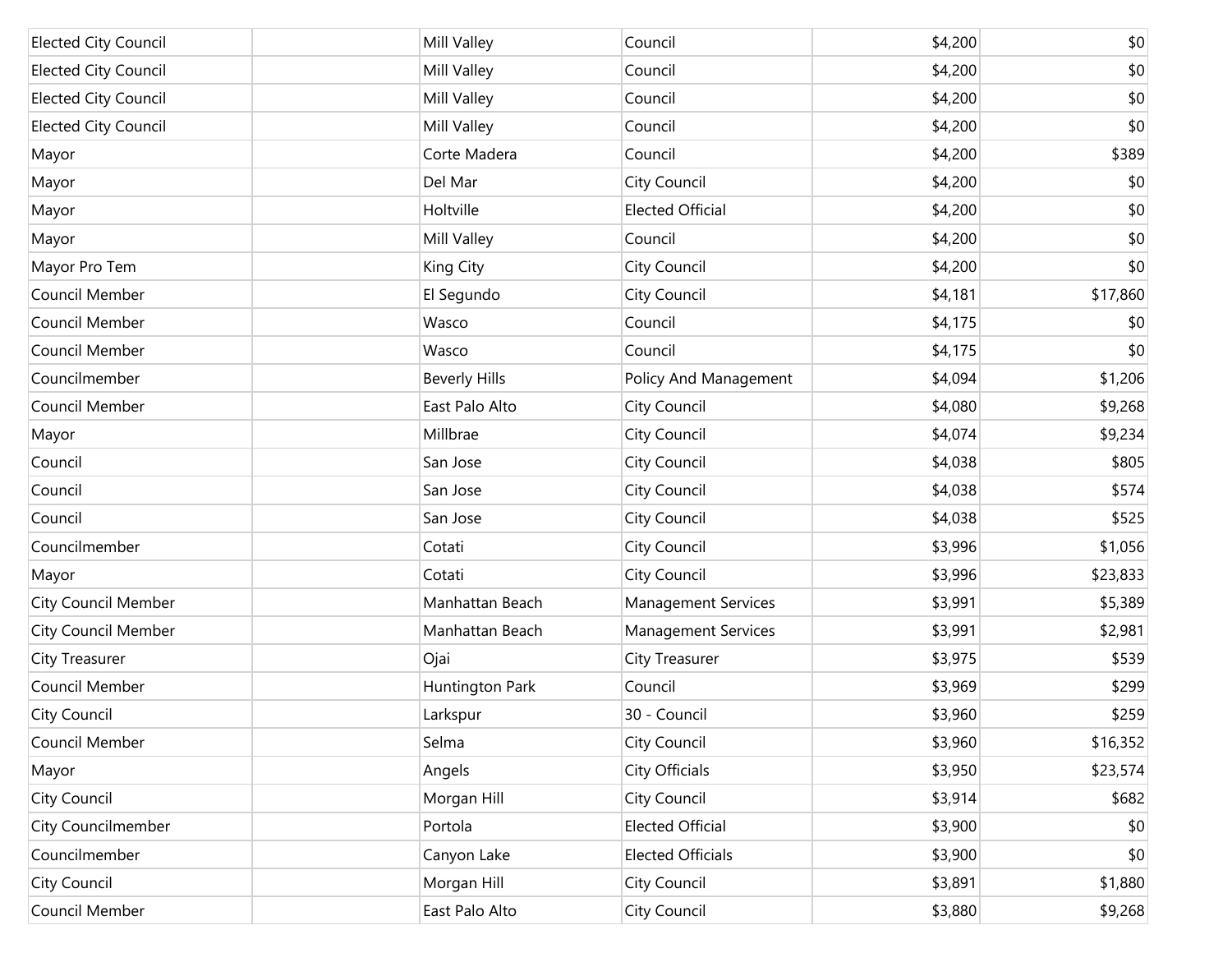| Vice Mayor                        | East Palo Alto        | City Council       | \$3,880 | \$9,268  |
|-----------------------------------|-----------------------|--------------------|---------|----------|
| City Council                      | South Gate            | City Council       | \$3,879 | \$1,274  |
| Council Member                    | Wasco                 | Council            | \$3,875 | \$270    |
| Mayor                             | Wasco                 | Council            | \$3,875 | \$15,269 |
| Council Member                    | Beaumont              | City Council       | \$3,872 | \$0      |
| Councilmember                     | Cotati                | City Council       | \$3,858 | \$16,585 |
| Councilmember                     | La Canada Flintridge  | City Council       | \$3,858 | \$236    |
| Council Member                    | Angels                | City Officials     | \$3,850 | \$0      |
| City Mayor                        | Lompoc                | City Council       | \$3,838 | \$12,347 |
| City Council                      | Morgan Hill           | City Council       | \$3,756 | \$0      |
| <b>City Council Member</b>        | Lakeport              | Administration     | \$3,750 | \$15,072 |
| <b>City Council Member</b>        | Lakeport              | Administration     | \$3,750 | \$0      |
| Mayor                             | La Canada Flintridge  | City Council       | \$3,738 | \$338    |
| Councilmember                     | Carpinteria           | Administration     | \$3,720 | \$1,303  |
| Councilmember                     | Carpinteria           | Administration     | \$3,720 | \$1,303  |
| Councilmember                     | Carpinteria           | Administration     | \$3,720 | \$1,303  |
| Councilmember                     | Carpinteria           | Administration     | \$3,720 | \$671    |
| Mayor                             | Carpinteria           | Administration     | \$3,720 | \$671    |
| <b>City Council Member</b>        | Patterson             | Administration     | \$3,700 | \$0      |
| Councilmember                     | Cotati                | City Council       | \$3,690 | \$7,257  |
| Council Member                    | East Palo Alto        | City Council       | \$3,680 | \$11,805 |
| Council Member - Mayor Pro<br>Tem | Simi Valley           | City Manager       | \$3,677 | \$15,556 |
| Council Member                    | Santa Rosa            | City Council       | \$3,650 | \$26,402 |
| Council Member                    | Wildomar              | Council            | \$3,610 | \$16,744 |
| City Auditor                      | Alameda               | Finance            | \$3,600 | \$26,664 |
| City Clerk                        | Red Bluff             | City Councilmen    | \$3,600 | \$0      |
| City Council                      | Escalon               | Legislative        | \$3,600 | \$0      |
| City Council                      | Escalon               | Legislative        | \$3,600 | \$0      |
| City Council                      | Escalon               | Legislative        | \$3,600 | \$0      |
| City Council                      | Escalon               | Legislative        | \$3,600 | \$0      |
| City Council                      | <b>Imperial Beach</b> | Mayor/City Council | \$3,600 | \$0      |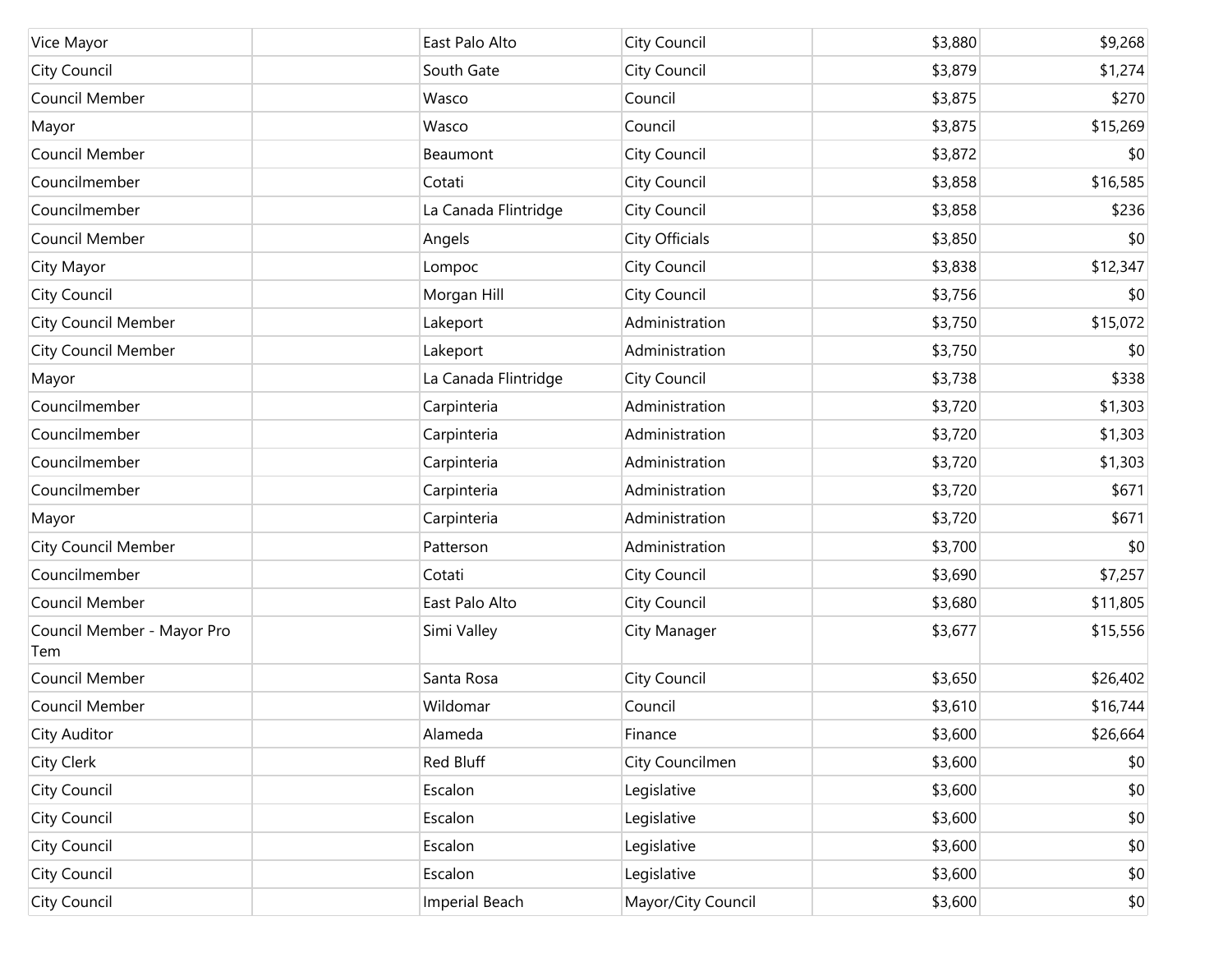| City Council                | Sebastopol          | City Council            | \$3,600 | \$2,058  |
|-----------------------------|---------------------|-------------------------|---------|----------|
| City Council                | Sebastopol          | City Council            | \$3,600 | \$186    |
| City Council                | Sebastopol          | City Council            | \$3,600 | \$0      |
| <b>City Council Member</b>  | Arvin               | Council                 | \$3,600 | \$236    |
| <b>City Council Member</b>  | Arvin               | Council                 | \$3,600 | \$236    |
| <b>City Council Member</b>  | Calimesa            | Council                 | \$3,600 | \$0      |
| <b>City Council Member</b>  | Calimesa            | Council                 | \$3,600 | \$0      |
| <b>City Council Member</b>  | Calimesa            | Council                 | \$3,600 | \$0      |
| <b>City Council Member</b>  | Calimesa            | Council                 | \$3,600 | \$0      |
| <b>City Council Member</b>  | Chowchilla          | Council                 | \$3,600 | \$135    |
| <b>City Council Member</b>  | Chowchilla          | Council                 | \$3,600 | \$135    |
| <b>City Council Member</b>  | Del Mar             | City Council            | \$3,600 | \$0      |
| <b>City Council Member</b>  | Del Mar             | City Council            | \$3,600 | \$0      |
| <b>City Council Member</b>  | Del Mar             | City Council            | \$3,600 | \$0      |
| <b>City Council Member</b>  | Del Mar             | City Council            | \$3,600 | \$0      |
| <b>City Council Member</b>  | Lakeport            | Administration          | \$3,600 | \$0      |
| <b>City Council Member</b>  | Los Altos           | City Council            | \$3,600 | \$8,799  |
| <b>City Council Member</b>  | Los Altos           | City Council            | \$3,600 | \$666    |
| <b>City Council Member</b>  | Los Altos           | City Council            | \$3,600 | \$0      |
| <b>City Council Member</b>  | Patterson           | Administration          | \$3,600 | \$0      |
| <b>City Council Member</b>  | San Juan Capistrano | City Council            | \$3,600 | \$26,479 |
| <b>City Council Member</b>  | San Juan Capistrano | City Council            | \$3,600 | \$20,004 |
| City Council Member - Mayor | Los Altos           | City Council            | \$3,600 | \$0      |
| City Council Member- Mayor  | Lakeport            | Administration          | \$3,600 | \$0      |
| City Councilmember          | Galt                | City Council            | \$3,600 | \$19,904 |
| City Councilmember          | Galt                | City Council            | \$3,600 | \$15,817 |
| City Councilmember          | Galt                | City Council            | \$3,600 | \$132    |
| City Councilmember          | Portola             | <b>Elected Official</b> | \$3,600 | \$0      |
| City Councilmember          | Portola             | <b>Elected Official</b> | \$3,600 | \$0      |
| City Treasurer              | Alameda             | Finance                 | \$3,600 | \$24,950 |
| City Treasurer              | Red Bluff           | City Councilmen         | \$3,600 | \$0      |
| Council                     | Orange Cove         | Elected                 | \$3,600 | \$9,864  |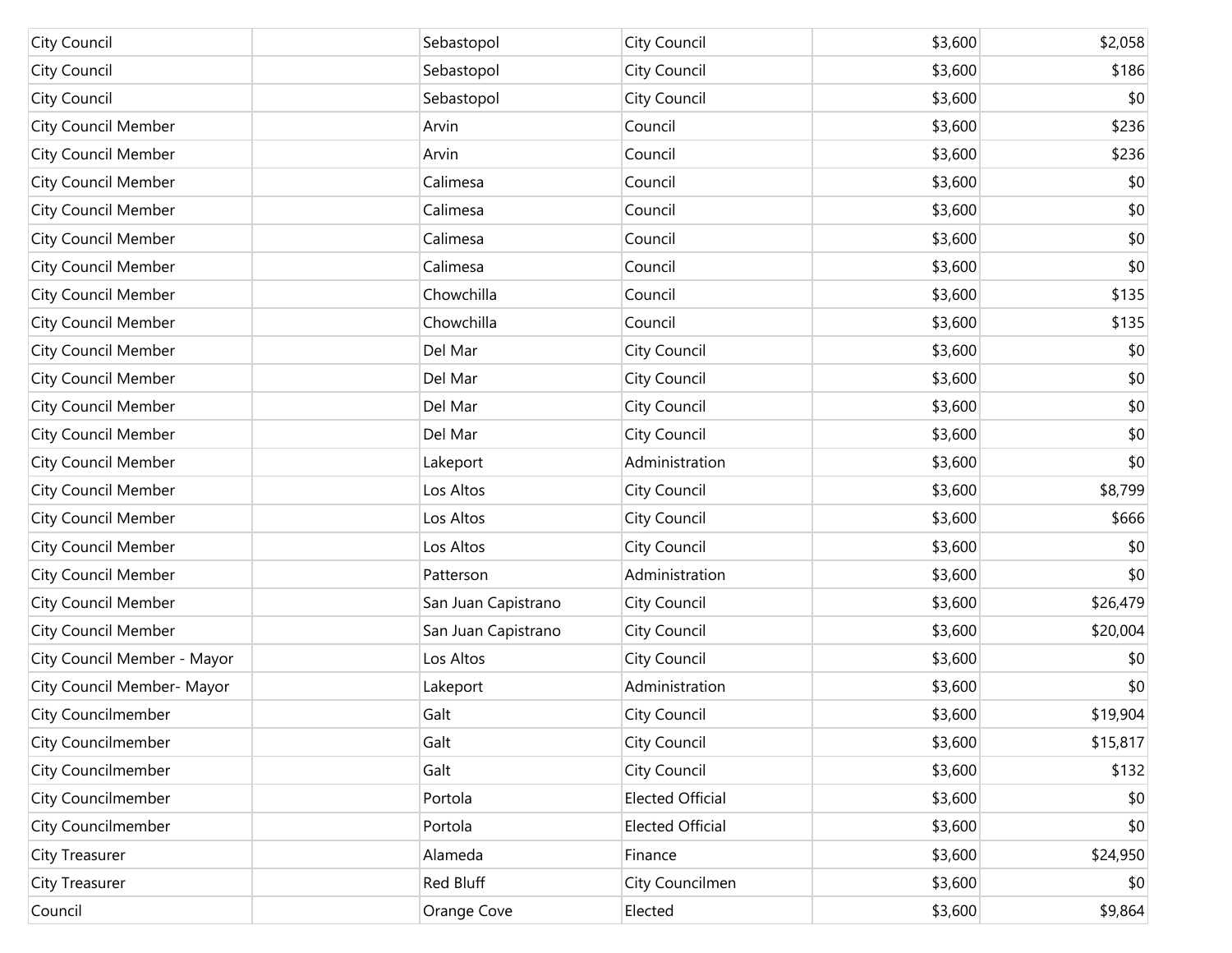| Council        | Orange Cove     | Elected                 | \$3,600 | \$0      |
|----------------|-----------------|-------------------------|---------|----------|
| Council        | Orange Cove     | Elected                 | \$3,600 | \$0      |
| Council        | Orange Cove     | Elected                 | \$3,600 | \$0      |
| Council Member | Albany          | City Hall               | \$3,600 | \$24,782 |
| Council Member | Albany          | City Hall               | \$3,600 | \$24,708 |
| Council Member | Albany          | City Hall               | \$3,600 | \$9,408  |
| Council Member | Albany          | City Hall               | \$3,600 | \$0      |
| Council Member | Angels          | City Officials          | \$3,600 | \$0      |
| Council Member | Angels          | City Officials          | \$3,600 | \$0      |
| Council Member | <b>Biggs</b>    | City Council            | \$3,600 | \$0      |
| Council Member | <b>Biggs</b>    | City Council            | \$3,600 | \$0      |
| Council Member | <b>Biggs</b>    | City Council            | \$3,600 | \$0      |
| Council Member | Blythe          | Governing Body          | \$3,600 | \$0      |
| Council Member | Blythe          | Governing Body          | \$3,600 | \$0      |
| Council Member | Blythe          | Governing Body          | \$3,600 | \$0      |
| Council Member | California City | Council                 | \$3,600 | \$472    |
| Council Member | California City | Council                 | \$3,600 | \$0      |
| Council Member | California City | Council                 | \$3,600 | \$0      |
| Council Member | California City | Council                 | \$3,600 | \$0      |
| Council Member | Coalinga        | <b>Elected Official</b> | \$3,600 | \$7,302  |
| Council Member | Coalinga        | <b>Elected Official</b> | \$3,600 | \$6,732  |
| Council Member | Coalinga        | <b>Elected Official</b> | \$3,600 | \$1,748  |
| Council Member | Coalinga        | <b>Elected Official</b> | \$3,600 | \$0      |
| Council Member | Colusa          | City Council            | \$3,600 | \$0      |
| Council Member | Colusa          | City Council            | \$3,600 | \$0      |
| Council Member | Colusa          | City Council            | \$3,600 | \$0      |
| Council Member | Colusa          | City Council            | \$3,600 | \$0      |
| Council Member | Corning         | <b>Elected Official</b> | \$3,600 | \$0      |
| Council Member | Corning         | <b>Elected Official</b> | \$3,600 | \$0      |
| Council Member | Corning         | <b>Elected Official</b> | \$3,600 | \$0      |
| Council Member | Corning         | <b>Elected Official</b> | \$3,600 | \$0      |
| Council Member | Corte Madera    | Council                 | \$3,600 | \$389    |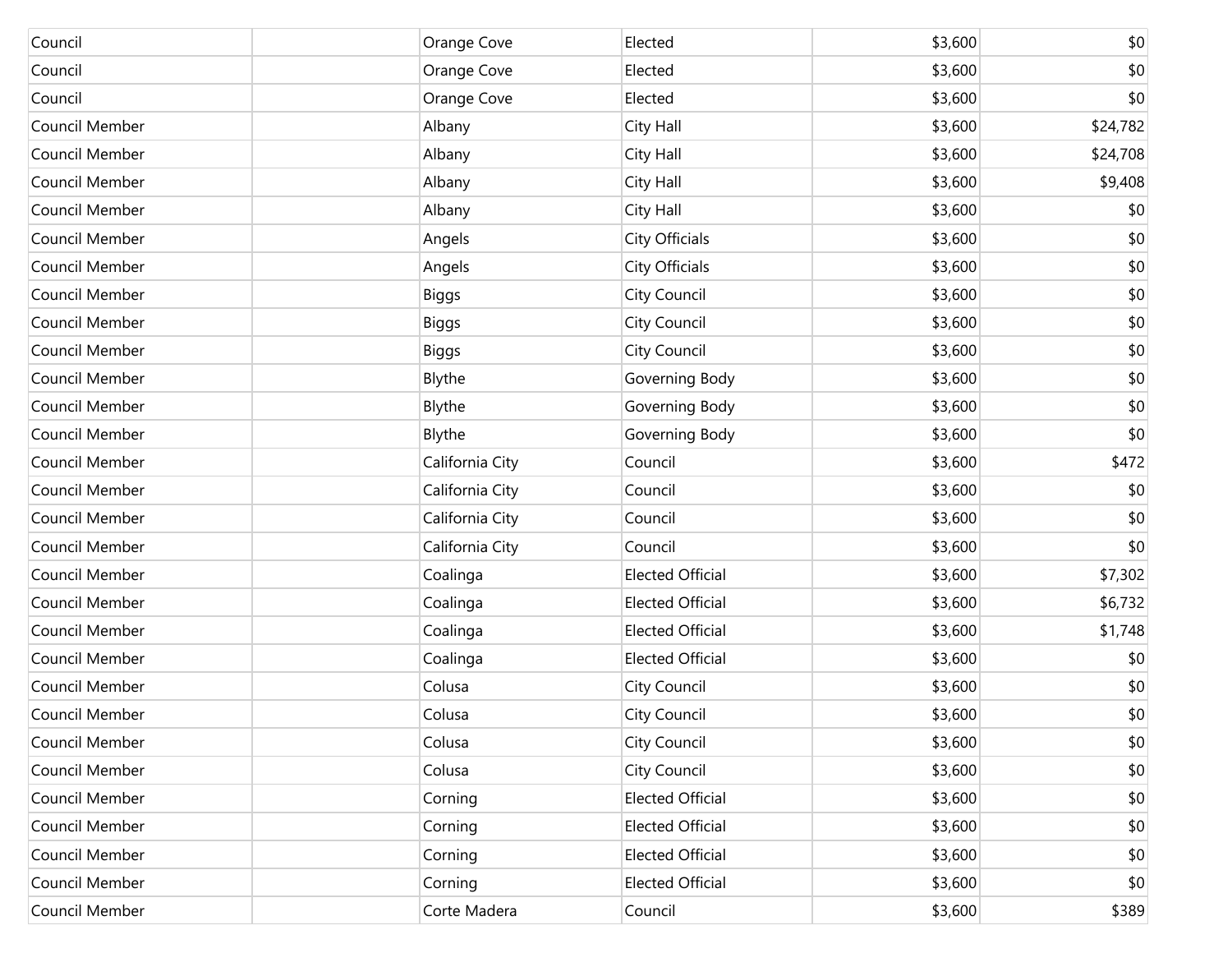| Council Member | Corte Madera        | Council                | \$3,600 | \$249    |
|----------------|---------------------|------------------------|---------|----------|
| Council Member | Fillmore            | City Council           | \$3,600 | \$0      |
| Council Member | Fillmore            | City Council           | \$3,600 | \$0      |
| Council Member | Fillmore            | City Council           | \$3,600 | \$0      |
| Council Member | Fillmore            | City Council           | \$3,600 | \$0      |
| Council Member | Fortuna             | City Council           | \$3,600 | \$144    |
| Council Member | Fortuna             | City Council           | \$3,600 | \$144    |
| Council Member | Fortuna             | City Council           | \$3,600 | \$144    |
| Council Member | <b>Grass Valley</b> | City Council           | \$3,600 | \$0      |
| Council Member | Grover Beach        | City Council           | \$3,600 | \$0      |
| Council Member | Grover Beach        | City Council           | \$3,600 | \$0      |
| Council Member | Grover Beach        | City Council           | \$3,600 | \$0      |
| Council Member | La Palma            | <b>Council Members</b> | \$3,600 | \$148    |
| Council Member | La Palma            | Council Members        | \$3,600 | \$145    |
| Council Member | Lemoore             | City Council           | \$3,600 | \$4,550  |
| Council Member | Lemoore             | City Council           | \$3,600 | \$0      |
| Council Member | Lemoore             | City Council           | \$3,600 | \$0      |
| Council Member | Lemoore             | City Council           | \$3,600 | \$0      |
| Council Member | Livingston          | City Council           | \$3,600 | \$0      |
| Council Member | Livingston          | City Council           | \$3,600 | \$0      |
| Council Member | Los Banos           | Administration         | \$3,600 | \$11,398 |
| Council Member | Mendota             | City Council           | \$3,600 | \$17,059 |
| Council Member | Mendota             | City Council           | \$3,600 | \$9,281  |
| Council Member | Rio Vista           | City Council           | \$3,600 | \$0      |
| Council Member | Rio Vista           | City Council           | \$3,600 | \$0      |
| Council Member | Rio Vista           | City Council           | \$3,600 | \$0      |
| Council Member | Ripon               | Legislative            | \$3,600 | \$7,531  |
| Council Member | Ripon               | Legislative            | \$3,600 | \$7,531  |
| Council Member | San Anselmo         | Town Council           | \$3,600 | \$0      |
| Council Member | San Anselmo         | Town Council           | \$3,600 | \$0      |
| Council Member | San Anselmo         | Town Council           | \$3,600 | \$0      |
| Council Member | San Anselmo         | Town Council           | \$3,600 | \$0      |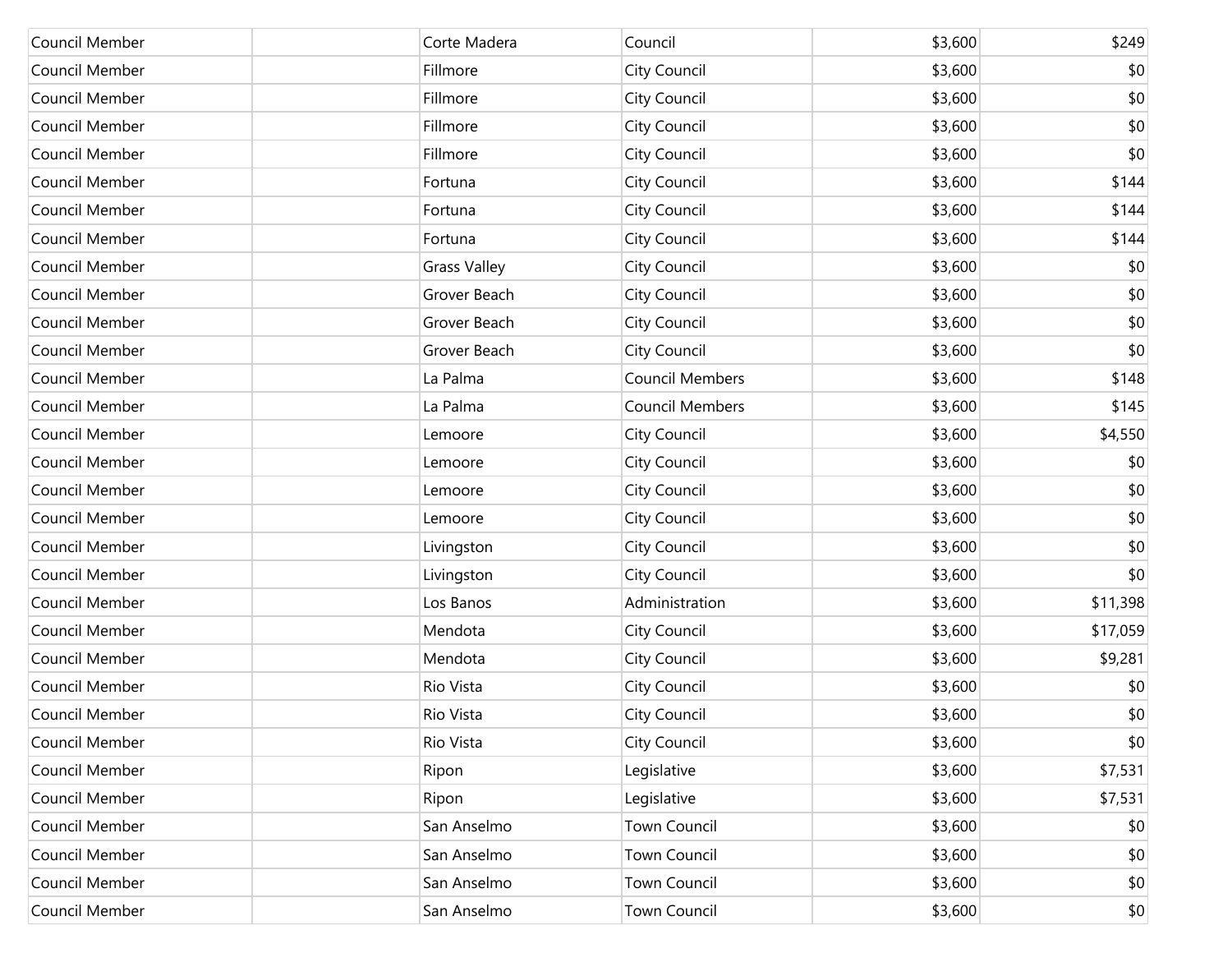| Council Member         | Selma                  | City Council               | \$3,600 | \$19,854 |
|------------------------|------------------------|----------------------------|---------|----------|
| Council Member         | Selma                  | City Council               | \$3,600 | \$0      |
| Council Member         | Selma                  | City Council               | \$3,600 | \$0      |
| Council Member         | Shasta Lake            | City Council               | \$3,600 | \$9,630  |
| Council Member         | Shasta Lake            | City Council               | \$3,600 | \$0      |
| Council Member         | Shasta Lake            | City Council               | \$3,600 | \$0      |
| Council Member         | Shasta Lake            | City Council               | \$3,600 | \$0      |
| Council Member         | St. Helena             | City Council               | \$3,600 | \$11,396 |
| Council Member         | Taft                   | Council                    | \$3,600 | \$0      |
| Council Member         | Taft                   | Council                    | \$3,600 | \$0      |
| Council Member         | Taft                   | Council                    | \$3,600 | \$0      |
| Council Member         | Taft                   | Council                    | \$3,600 | \$0      |
| Council Member         | Tehachapi              | City Council               | \$3,600 | \$0      |
| Council Member         | Tehachapi              | City Council               | \$3,600 | \$0      |
| Council Member         | Tehachapi              | City Council               | \$3,600 | \$0      |
| Council Member         | Tehachapi              | City Council               | \$3,600 | \$0      |
| Council Member         | <b>West Sacramento</b> | City Council               | \$3,600 | \$12,061 |
| Council Member         | <b>West Sacramento</b> | City Council               | \$3,600 | \$12,061 |
| Council Member         | Westlake Village       | Legislative                | \$3,600 | \$19,892 |
| Council Member         | Westlake Village       | Legislative                | \$3,600 | \$9,983  |
| Council Member         | Westmorland            | <b>City Council Member</b> | \$3,600 | \$0      |
| Council Member         | Westmorland            | <b>City Council Member</b> | \$3,600 | \$0      |
| Council Member         | Westmorland            | City Council Member        | \$3,600 | \$0      |
| Council Member         | Westmorland            | <b>City Council Member</b> | \$3,600 | \$0      |
| Council Member         | Williams               | City Council               | \$3,600 | \$600    |
| Council Member         | Williams               | City Council               | \$3,600 | \$600    |
| Council Member         | Williams               | City Council               | \$3,600 | \$600    |
| Council Member         | Williams               | City Council               | \$3,600 | \$600    |
| Council Member         | Yreka                  | <b>City Council</b>        | \$3,600 | \$0      |
| Council Member         | Yreka                  | City Council               | \$3,600 | \$0      |
| Council Member         | Yreka                  | <b>City Council</b>        | \$3,600 | \$0      |
| Council Member - Mayor | Fillmore               | City Council               | \$3,600 | \$0      |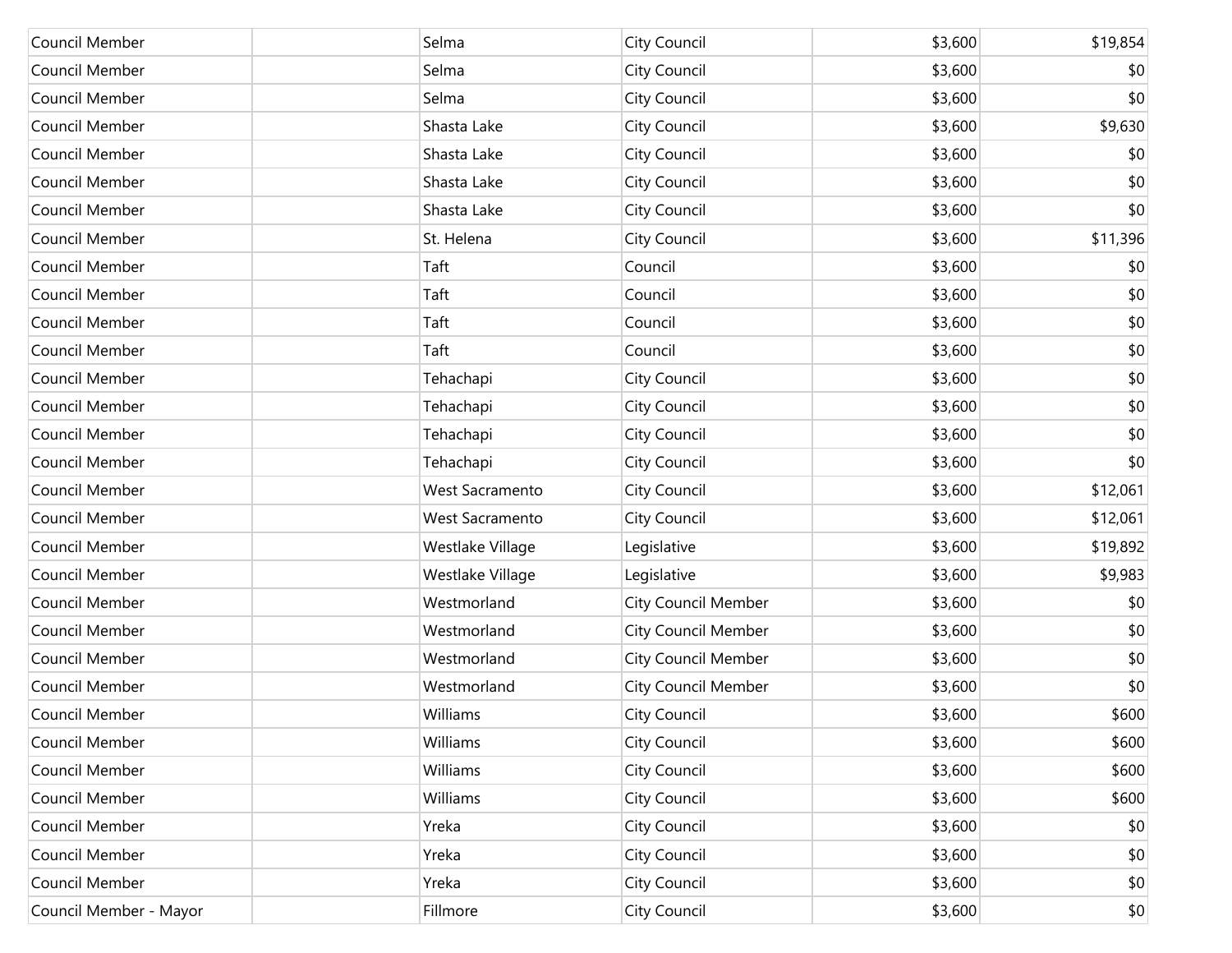| Council Member - Mayor | Kingsburg        | Administration           | \$3,600 | \$0      |
|------------------------|------------------|--------------------------|---------|----------|
| Council Member - Mayor | Yreka            | City Council             | \$3,600 | \$0      |
| Council Member/Mayor   | Selma            | City Council             | \$3,600 | \$14,343 |
| Council Member/Mayor   | Shasta Lake      | City Council             | \$3,600 | \$0      |
| Council Member-Mayor   | Colusa           | City Council             | \$3,600 | \$0      |
| Council Member-Mayor   | La Palma         | <b>Council Members</b>   | \$3,600 | \$145    |
| Council Member-Mayor   | La Palma         | <b>Council Members</b>   | \$3,600 | \$13     |
| Council Member-Mayor   | Tehachapi        | City Council             | \$3,600 | \$0      |
| Council Member-Mayor   | Westlake Village | Legislative              | \$3,600 | \$19,616 |
| Councilman             | Clearlake        | Administration           | \$3,600 | \$10,575 |
| Councilman             | Clearlake        | Administration           | \$3,600 | \$10,575 |
| Councilman             | Clearlake        | Administration           | \$3,600 | \$0      |
| Councilmember          | Avalon           | Elected                  | \$3,600 | \$0      |
| Councilmember          | Avalon           | Elected                  | \$3,600 | \$0      |
| Councilmember          | Avalon           | Elected                  | \$3,600 | \$0      |
| Councilmember          | Avalon           | Elected                  | \$3,600 | \$0      |
| Councilmember          | Avenal           | City Council             | \$3,600 | \$0      |
| Councilmember          | Avenal           | City Council             | \$3,600 | \$0      |
| Councilmember          | Avenal           | City Council             | \$3,600 | \$0      |
| Councilmember          | Canyon Lake      | <b>Elected Officials</b> | \$3,600 | \$0      |
| Councilmember          | Canyon Lake      | <b>Elected Officials</b> | \$3,600 | \$0      |
| Councilmember          | Canyon Lake      | <b>Elected Officials</b> | \$3,600 | \$0      |
| Councilmember          | Cotati           | City Council             | \$3,600 | \$0      |
| Councilmember          | Lathrop          | City Council             | \$3,600 | \$0      |
| Councilmember          | Lathrop          | City Council             | \$3,600 | \$0      |
| Councilmember          | Lathrop          | City Council             | \$3,600 | \$0      |
| Councilmember          | San Carlos       | City Council             | \$3,600 | \$0      |
| Councilmember          | Santa Paula      | Administration           | \$3,600 | \$12,350 |
| Councilmember          | Sonoma           | City Council             | \$3,600 | \$0      |
| Councilmember          | St. Helena       | City Council             | \$3,600 | \$30,463 |
| Councilmember          | St. Helena       | City Council             | \$3,600 | \$18,996 |
| Councilmember          | St. Helena       | City Council             | \$3,600 | \$3,478  |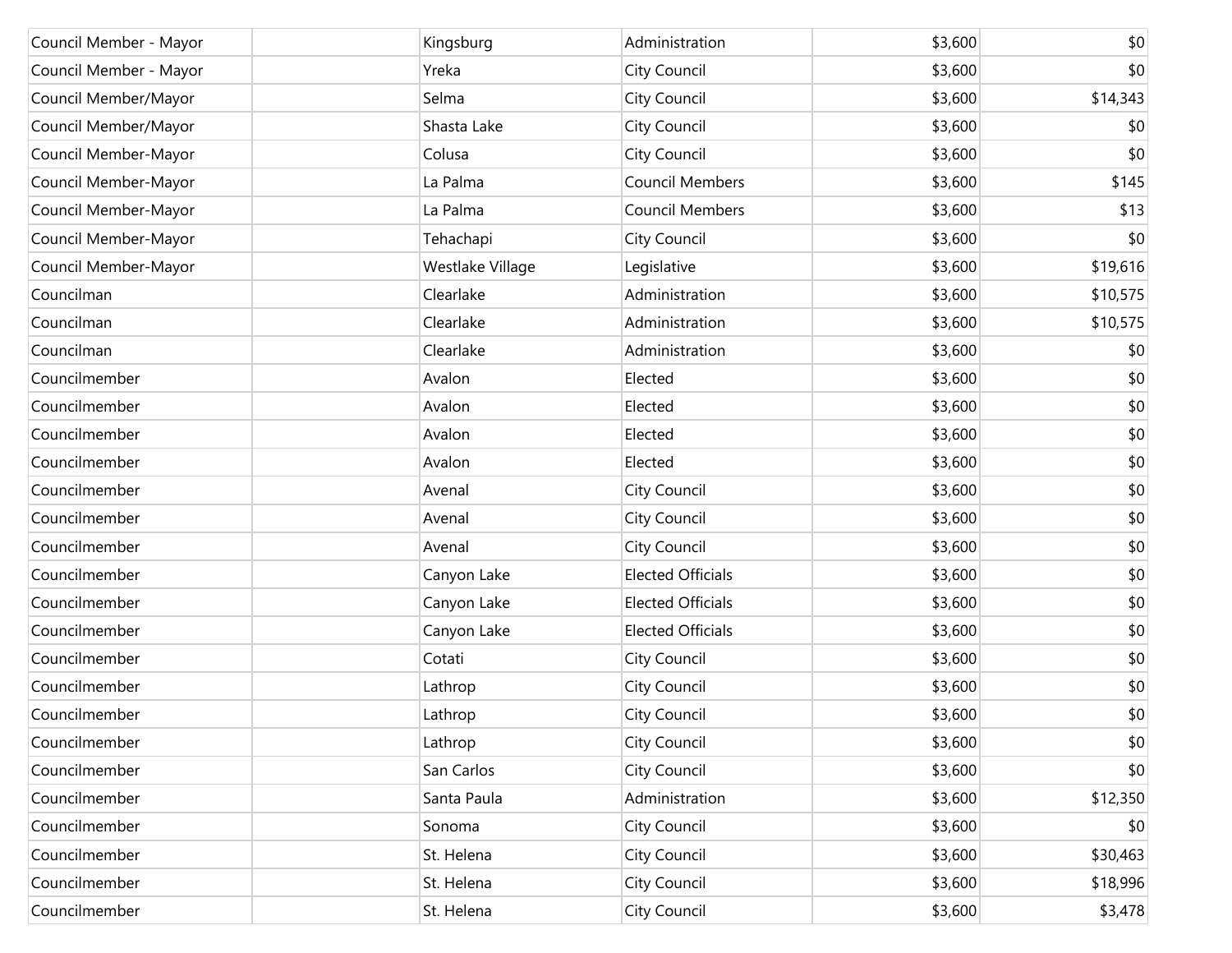| Councilmember                 | Susanville          | City Council             | \$3,600 | \$13,644 |
|-------------------------------|---------------------|--------------------------|---------|----------|
| Councilmember                 | Susanville          | City Council             | \$3,600 | \$13,640 |
| Councilmember                 | Susanville          | City Council             | \$3,600 | \$13,404 |
| Councilmember - Mayor         | Sonoma              | City Council             | \$3,600 | \$1,274  |
| Councilmember/Mayor           | Canyon Lake         | <b>Elected Officials</b> | \$3,600 | \$0      |
| Councilmember-Mayor           | Susanville          | City Council             | \$3,600 | \$13,404 |
| Elected Official (Mayor)      | Sebastopol          | City Council             | \$3,600 | \$1,300  |
| Elected Official (Vice Mayor) | Sebastopol          | City Council             | \$3,600 | \$2,100  |
| Mayor                         | Avalon              | Elected                  | \$3,600 | \$0      |
| Mayor                         | Avenal              | City Council             | \$3,600 | \$0      |
| Mayor                         | <b>Biggs</b>        | City Council             | \$3,600 | \$0      |
| Mayor                         | Calimesa            | Council                  | \$3,600 | \$0      |
| Mayor                         | Chowchilla          | Council                  | \$3,600 | \$135    |
| Mayor                         | Clearlake           | Administration           | \$3,600 | \$20,718 |
| Mayor                         | Coalinga            | <b>Elected Official</b>  | \$3,600 | \$0      |
| Mayor                         | Corning             | <b>Elected Official</b>  | \$3,600 | \$0      |
| Mayor                         | East Palo Alto      | City Council             | \$3,600 | \$0      |
| Mayor                         | Escalon             | Legislative              | \$3,600 | \$0      |
| Mayor                         | Fortuna             | City Council             | \$3,600 | \$144    |
| Mayor                         | Galt                | City Council             | \$3,600 | \$1,626  |
| Mayor                         | Grover Beach        | City Council             | \$3,600 | \$0      |
| Mayor                         | Hughson             | Legislative              | \$3,600 | \$0      |
| Mayor                         | Lathrop             | City Council             | \$3,600 | \$0      |
| Mayor                         | Livingston          | City Council             | \$3,600 | \$0      |
| Mayor                         | Mendota             | City Council             | \$3,600 | \$15,352 |
| Mayor                         | San Anselmo         | Town Council             | \$3,600 | \$0      |
| Mayor                         | San Juan Capistrano | City Council             | \$3,600 | \$21,160 |
| Mayor                         | South Pasadena      | City Council             | \$3,600 | \$0      |
| Mayor                         | St. Helena          | City Council             | \$3,600 | \$2,312  |
| Mayor                         | <b>Sutter Creek</b> | City Council             | \$3,600 | \$0      |
| Mayor                         | Weed                | Governing Body           | \$3,600 | \$0      |
| Mayor                         | West Sacramento     | City Council             | \$3,600 | \$12,061 |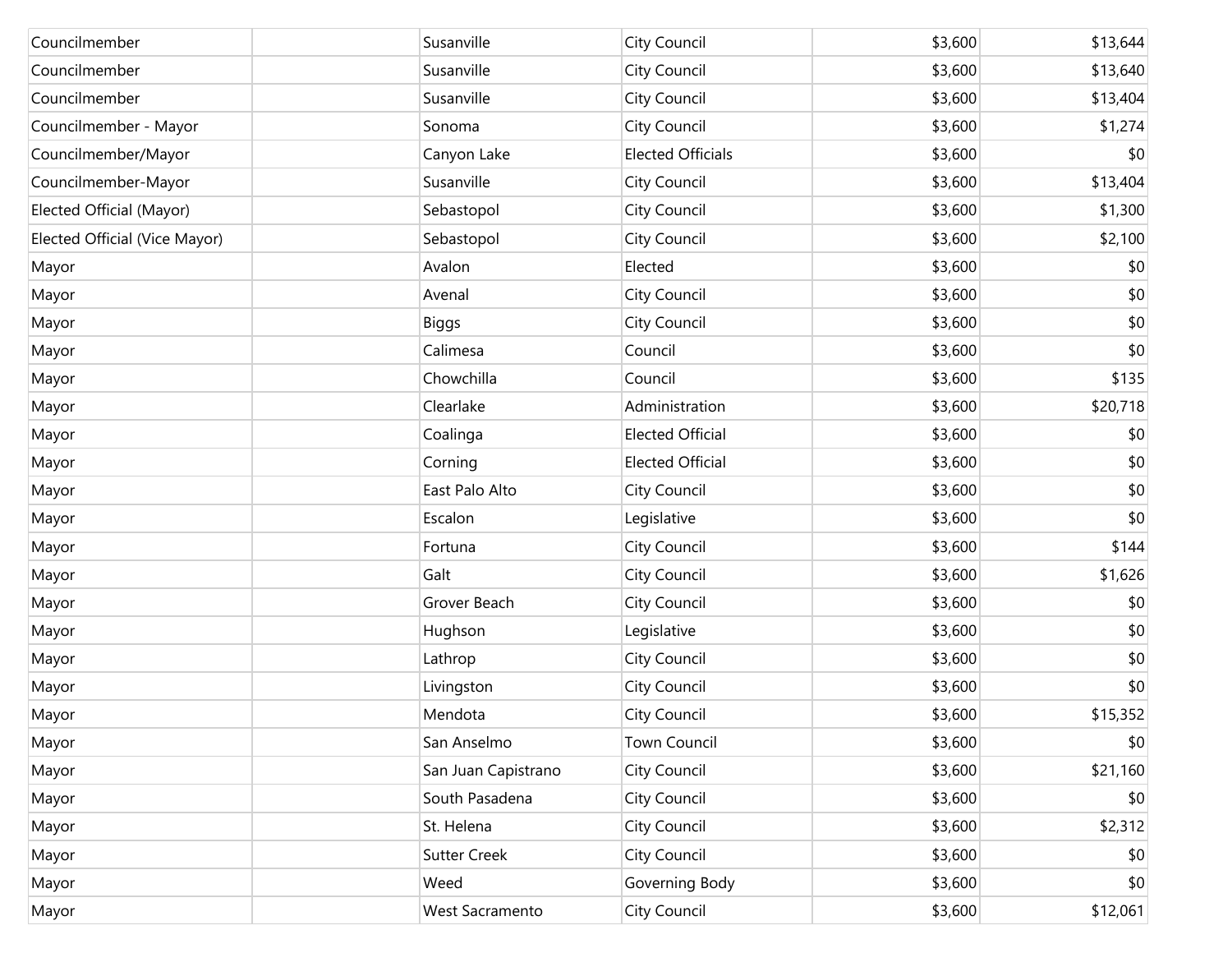| Mayor                                     |                       | Westmorland             | City Council Member       | \$3,600 | \$0      |
|-------------------------------------------|-----------------------|-------------------------|---------------------------|---------|----------|
| Mayor Pro Tem                             |                       | Fortuna                 | City Council              | \$3,600 | \$144    |
| Mayor Pro Tem                             |                       | Grover Beach            | City Council              | \$3,600 | \$0      |
| Mayor Pro Temp                            |                       | Livingston              | City Council              | \$3,600 | \$0      |
| Mayor Pro-Temp                            |                       | Arvin                   | Council                   | \$3,600 | \$0      |
| Mayor-Pro Tem                             |                       | Avenal                  | City Council              | \$3,600 | \$0      |
| Treasurer                                 |                       | Taft                    | Finance - Treasurer       | \$3,600 | \$0      |
| Vice Mayor                                |                       | <b>Biggs</b>            | City Council              | \$3,600 | \$0      |
| Vice Mayor                                |                       | Blythe                  | Governing Body            | \$3,600 | \$0      |
| Vice Mayor                                |                       | San Carlos              | City Council              | \$3,600 | \$0      |
| Council Member                            |                       | Westlake Village        | Legislative               | \$3,581 | \$19,311 |
| City Council                              |                       | Morgan Hill             | City Council              | \$3,568 | \$9,262  |
| Council Member                            |                       | Loomis                  | <b>Town Council</b>       | \$3,534 | \$0      |
| <b>Elected Official-Council</b><br>Member |                       | Coachella               | City Council              | \$3,510 | \$7,866  |
| Mayor                                     |                       | Fresno                  | Office of the Mayor & Cit | \$3,500 | \$1,018  |
| Council Member                            | Volunteer Firefighter | Yreka                   | City Council              | \$3,499 | \$0      |
| <b>WUA Board/Council</b>                  |                       | Whittier                | City Manager              | \$3,489 | \$16,339 |
| Council Member                            |                       | <b>Twentynine Palms</b> | City Council              | \$3,468 | \$7,749  |
| <b>City Council Member</b>                |                       | Los Altos               | City Council              | \$3,462 | \$8,722  |
| Council Member                            |                       | Coalinga                | <b>Elected Official</b>   | \$3,462 | \$6,732  |
| City Council (Mayor)                      |                       | Hollister               | City Council              | \$3,458 | \$28,200 |
| Councilmember                             |                       | Sonoma                  | City Council              | \$3,450 | \$7,984  |
| Councilmember (Elected)                   |                       | Sausalito               | Administration            | \$3,425 | \$0      |
| Councilmember (Elected)                   |                       | Sausalito               | Administration            | \$3,425 | \$0      |
| Councilmember                             |                       | La Canada Flintridge    | City Council              | \$3,420 | \$9,576  |
| Mayor                                     |                       | Blythe                  | Governing Body            | \$3,420 | \$20,634 |
| Mayor Pro Tem                             |                       | Winters                 | City Council              | \$3,420 | \$0      |
| Council Member                            |                       | Huron                   | Council Member            | \$3,344 | \$0      |
| Council Member                            |                       | Huron                   | Council Member            | \$3,344 | \$0      |
| Council Member                            |                       | Huron                   | Council Member            | \$3,344 | \$0      |
| Mayor                                     |                       | Huron                   | Council Member            | \$3,344 | \$0      |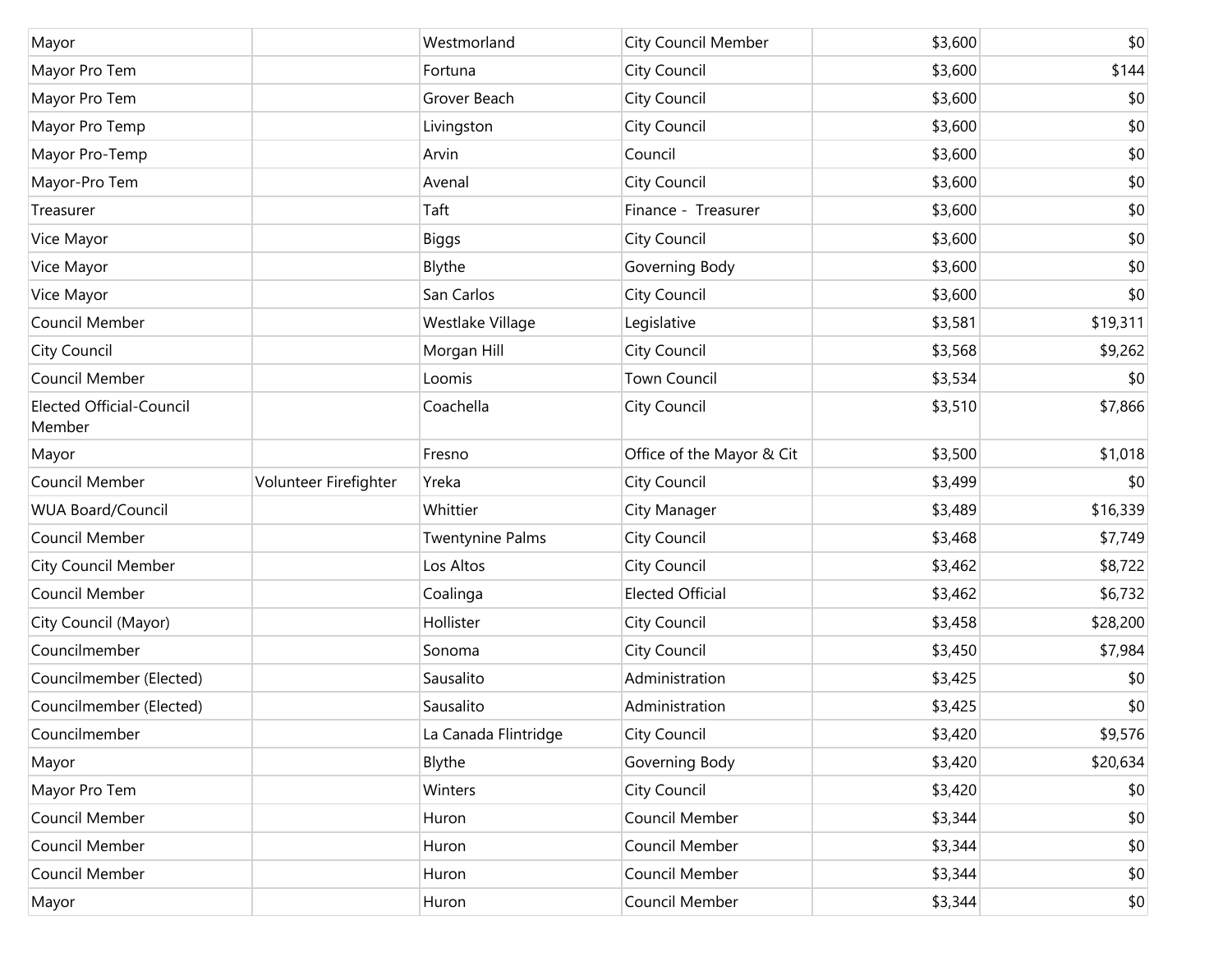| Mayor Pro-Temp             | Huron               | Council Member          | \$3,344 | \$0      |
|----------------------------|---------------------|-------------------------|---------|----------|
| Council Member             | Fairfax             | Council                 | \$3,342 | \$249    |
| Council Member             | Fairfax             | Council                 | \$3,342 | \$249    |
| City Clerk                 | Atwater             | City Clerk              | \$3,336 | \$0      |
| City Council               | Larkspur            | 30 - Council            | \$3,300 | \$333    |
| City Council               | Larkspur            | 30 - Council            | \$3,300 | \$333    |
| City Council               | Larkspur            | 30 - Council            | \$3,300 | \$216    |
| City Councilmember         | Portola             | <b>Elected Official</b> | \$3,300 | \$0      |
| City Treasurer             | Tehachapi           | City Council            | \$3,300 | \$0      |
| Council Member             | Corte Madera        | Council                 | \$3,300 | \$357    |
| Council Member             | <b>Grass Valley</b> | City Council            | \$3,300 | \$0      |
| Council Member             | <b>Grass Valley</b> | City Council            | \$3,300 | \$0      |
| Council Member             | <b>Grass Valley</b> | City Council            | \$3,300 | \$0      |
| Council Member             | La Palma            | <b>Council Members</b>  | \$3,300 | \$136    |
| Council Member             | Livingston          | City Council            | \$3,300 | \$0      |
| Councilmember              | Lathrop             | City Council            | \$3,300 | \$0      |
| Mayor                      | <b>Grass Valley</b> | City Council            | \$3,300 | \$0      |
| Mayor                      | Larkspur            | 30 - Council            | \$3,300 | \$17,934 |
| Council Member             | Fairfax             | Council                 | \$3,288 | \$369    |
| Council Member             | Winters             | City Council            | \$3,243 | \$0      |
| City Treasurer             | Vacaville           | City Treasurer          | \$3,240 | \$0      |
| City Treasurer             | Pinole              | Administration          | \$3,231 | \$9,645  |
| Council Member             | Fairfax             | Council                 | \$3,225 | \$347    |
| Treasurer                  | Avalon              | Elected                 | \$3,224 | \$0      |
| Councilmember              | Sonoma              | City Council            | \$3,222 | \$8,214  |
| City Council               | Woodland            | City Council            | \$3,209 | \$705    |
| Council Member             | Covina              | City Council            | \$3,200 | \$418    |
| City Clerk                 | Signal Hill         | City Clerk              | \$3,178 | \$41     |
| <b>City Council Member</b> | Patterson           | Administration          | \$3,150 | \$0      |
| Council Member-Mayor       | Fairfax             | Council                 | \$3,120 | \$0      |
| City Council               | El Centro           | City Council            | \$3,115 | \$15,086 |
| Council Member             | Buellton            | Council                 | \$3,090 | \$597    |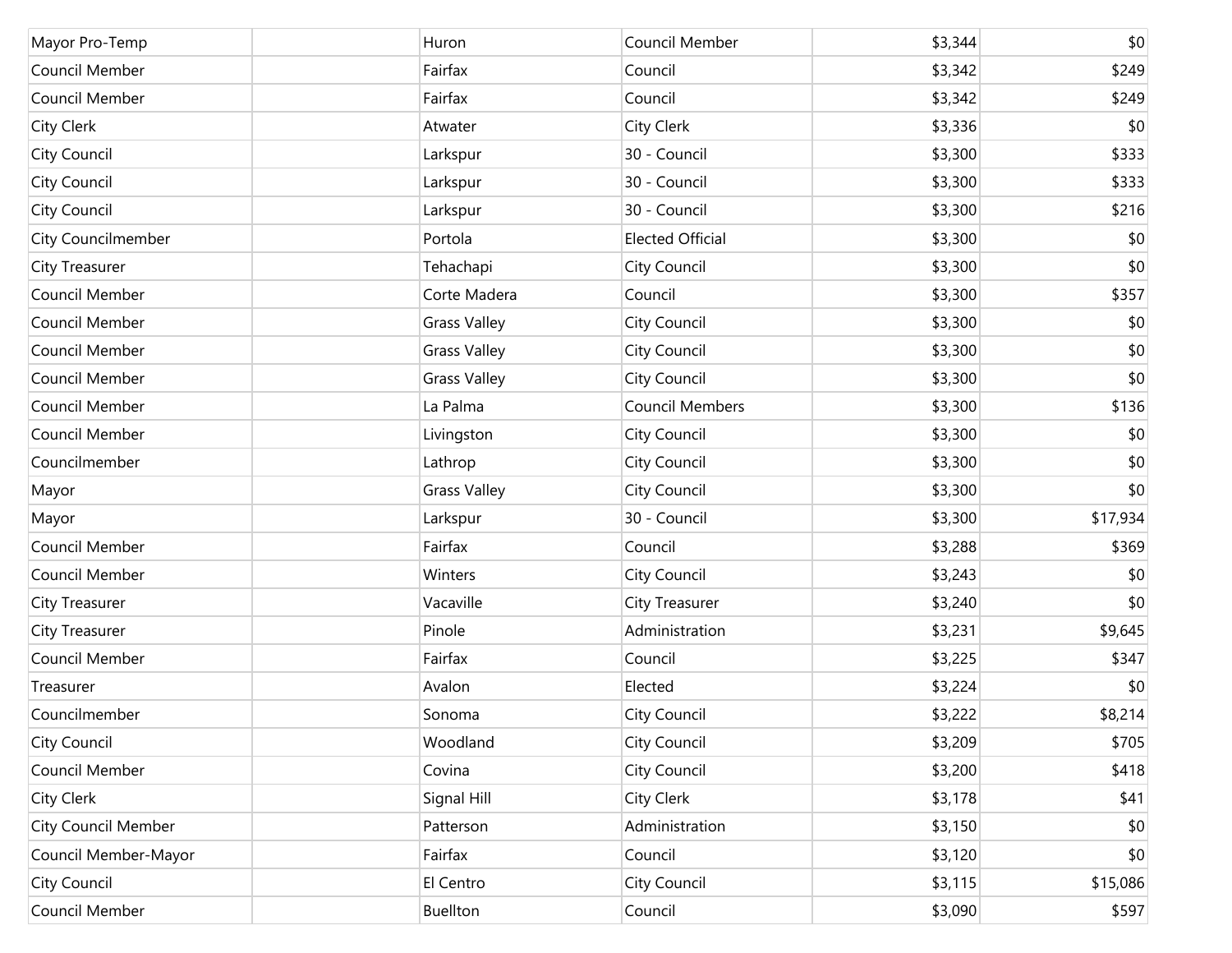| Council Member                     | <b>Buellton</b>     | Council                  | \$3,090 | \$437    |
|------------------------------------|---------------------|--------------------------|---------|----------|
| Councilmember                      | Sonoma              | City Council             | \$3,081 | \$21,919 |
| Council Member                     | Marysville          | City Council             | \$3,060 | \$46     |
| Council Member                     | Marysville          | City Council             | \$3,060 | \$46     |
| Council Member                     | Marysville          | City Council             | \$3,060 | \$46     |
| Council Member                     | Marysville          | City Council             | \$3,060 | \$0      |
| Mayor                              | Marysville          | City Council             | \$3,060 | \$46     |
| City Council Member- Vice<br>Mayor | Auburn              | Council                  | \$3,059 | \$8,494  |
| Council Member                     | Dinuba              | City Manager             | \$3,046 | \$17,800 |
| Council Member                     | Dinuba              | City Manager             | \$3,046 | \$17,800 |
| Mayor                              | Dinuba              | City Manager             | \$3,046 | \$17,800 |
| <b>City Council Member</b>         | South San Francisco | City Council             | \$3,041 | \$10,283 |
| <b>City Council</b>                | La Mirada           | City Council             | \$3,029 | \$5,614  |
| Council Member                     | Benicia             | <b>Elected Officials</b> | \$3,005 | \$24,660 |
| <b>City Council</b>                | Woodland            | City Council             | \$3,000 | \$0      |
| City Council - Mayor               | Woodland            | City Council             | \$3,000 | \$8,873  |
| <b>City Council Member</b>         | Rancho Cordova      | City Council             | \$3,000 | \$7,036  |
| <b>City Council Member</b>         | Saratoga            | Council                  | \$3,000 | \$287    |
| <b>City Council Member</b>         | Saratoga            | Council                  | \$3,000 | \$287    |
| City Council Member                | Saratoga            | Council                  | \$3,000 | \$208    |
| <b>City Council Member</b>         | Saratoga            | Council                  | \$3,000 | \$0      |
| City Treasurer                     | Capitola            | Finance                  | \$3,000 | \$39     |
| Council Mayor                      | Marina              | City Admin/City Council  | \$3,000 | \$0      |
| Council Member                     | Hughson             | Legislative              | \$3,000 | \$0      |
| Council Member                     | Hughson             | Legislative              | \$3,000 | \$0      |
| Council Member                     | Hughson             | Legislative              | \$3,000 | \$0      |
| Council Member                     | Hughson             | Legislative              | \$3,000 | \$0      |
| Council Member                     | Kingsburg           | Administration           | \$3,000 | \$0      |
| Council Member                     | Kingsburg           | Administration           | \$3,000 | \$0      |
| Council Member                     | Kingsburg           | Administration           | \$3,000 | \$0      |
| Council Member                     | Los Altos Hills     | City Council             | \$3,000 | \$25,849 |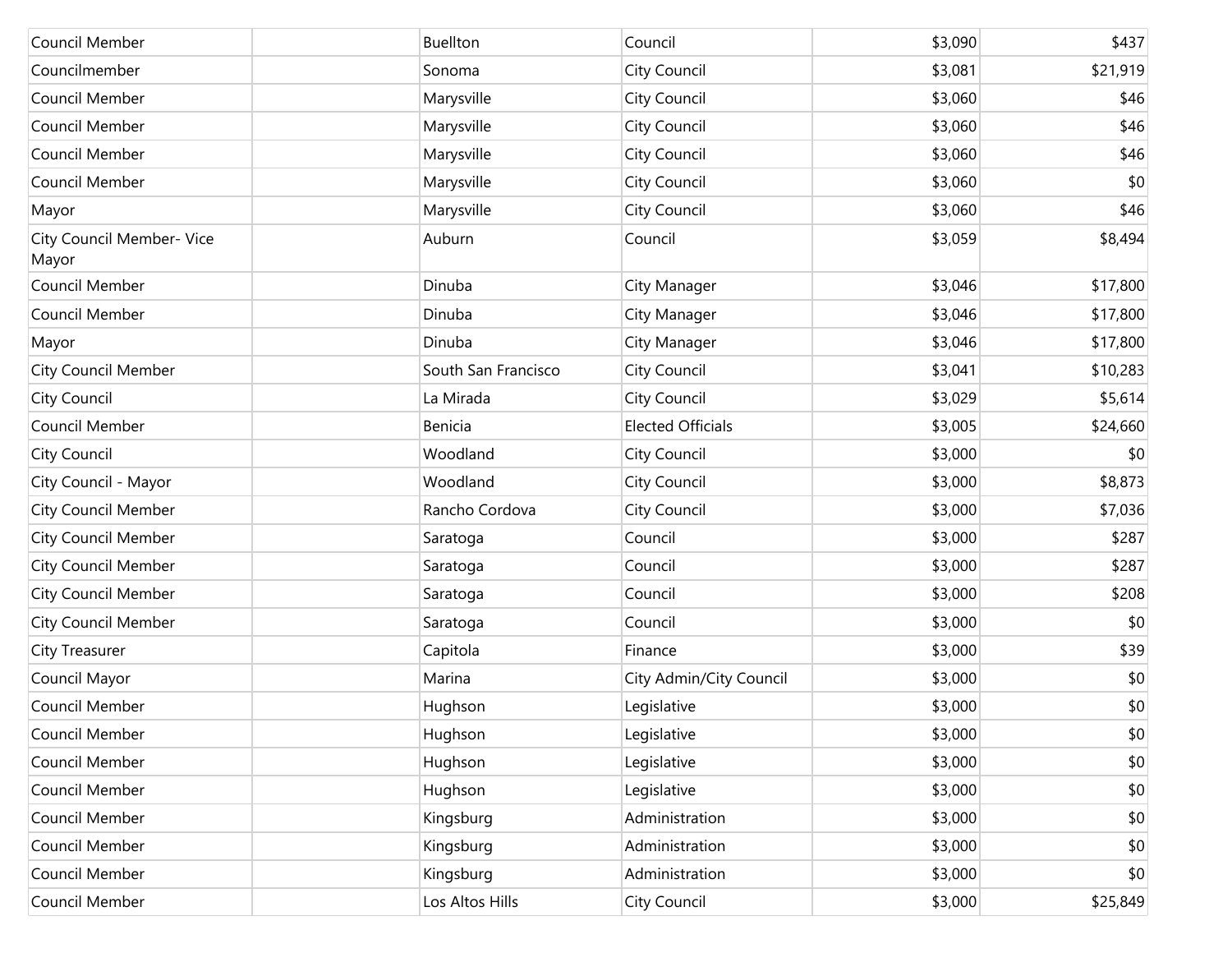| Council Member         | Sierra Madre        | <b>Elected Officials</b> | \$3,000 | \$208    |
|------------------------|---------------------|--------------------------|---------|----------|
| Council Member         | Sierra Madre        | <b>Elected Officials</b> | \$3,000 | \$0      |
| Council Member         | Sierra Madre        | <b>Elected Officials</b> | \$3,000 | \$0      |
| Council Member         | Sierra Madre        | <b>Elected Officials</b> | \$3,000 | \$0      |
| Council Member         | Sierra Madre        | <b>Elected Officials</b> | \$3,000 | \$0      |
| Council Member         | Weed                | Governing Body           | \$3,000 | \$0      |
| Council Member         | Weed                | Governing Body           | \$3,000 | \$0      |
| Council Member         | Weed                | Governing Body           | \$3,000 | \$0      |
| Council Member         | Weed                | Governing Body           | \$3,000 | \$0      |
| Council Member - Mayor | Los Altos Hills     | City Council             | \$3,000 | \$10,206 |
| Mayor                  | Newman              | City Official            | \$3,000 | \$0      |
| Mayor                  | Saratoga            | Council                  | \$3,000 | \$0      |
| Mayor                  | Sierra Madre        | <b>Elected Officials</b> | \$3,000 | \$0      |
| Mayor                  | Tulelake            | Council                  | \$3,000 | \$0      |
| Member                 | Tulelake            | Council                  | \$3,000 | \$0      |
| Member                 | Tulelake            | Council                  | \$3,000 | \$0      |
| Member                 | Tulelake            | Council                  | \$3,000 | \$0      |
| Member                 | Tulelake            | Council                  | \$3,000 | \$0      |
| Mayor                  | Stockton            | City Council             | \$2,953 | \$448    |
| Council Member         | Hanford             | City Council             | \$2,885 | \$4,478  |
| Council Member         | Los Altos Hills     | City Council             | \$2,885 | \$10,206 |
| Council                | <b>Sutter Creek</b> | City Council             | \$2,880 | \$0      |
| Council                | <b>Sutter Creek</b> | City Council             | \$2,880 | \$0      |
| Council                | <b>Sutter Creek</b> | City Council             | \$2,880 | \$0      |
| Council                | <b>Sutter Creek</b> | City Council             | \$2,880 | \$0      |
| Council Member         | Kerman              | City Council             | \$2,825 | \$0      |
| <b>City Treasurer</b>  | Imperial            | City Treasurer           | \$2,815 | \$0      |
| Council Member         | San Gabriel         | Administration           | \$2,800 | \$7,081  |
| Council Member         | Waterford           | City Council             | \$2,790 | \$0      |
| Council Member         | Waterford           | City Council             | \$2,790 | \$0      |
| Council Member         | Waterford           | City Council             | \$2,790 | \$0      |
| Council Member         | Waterford           | City Council             | \$2,790 | $$0$$    |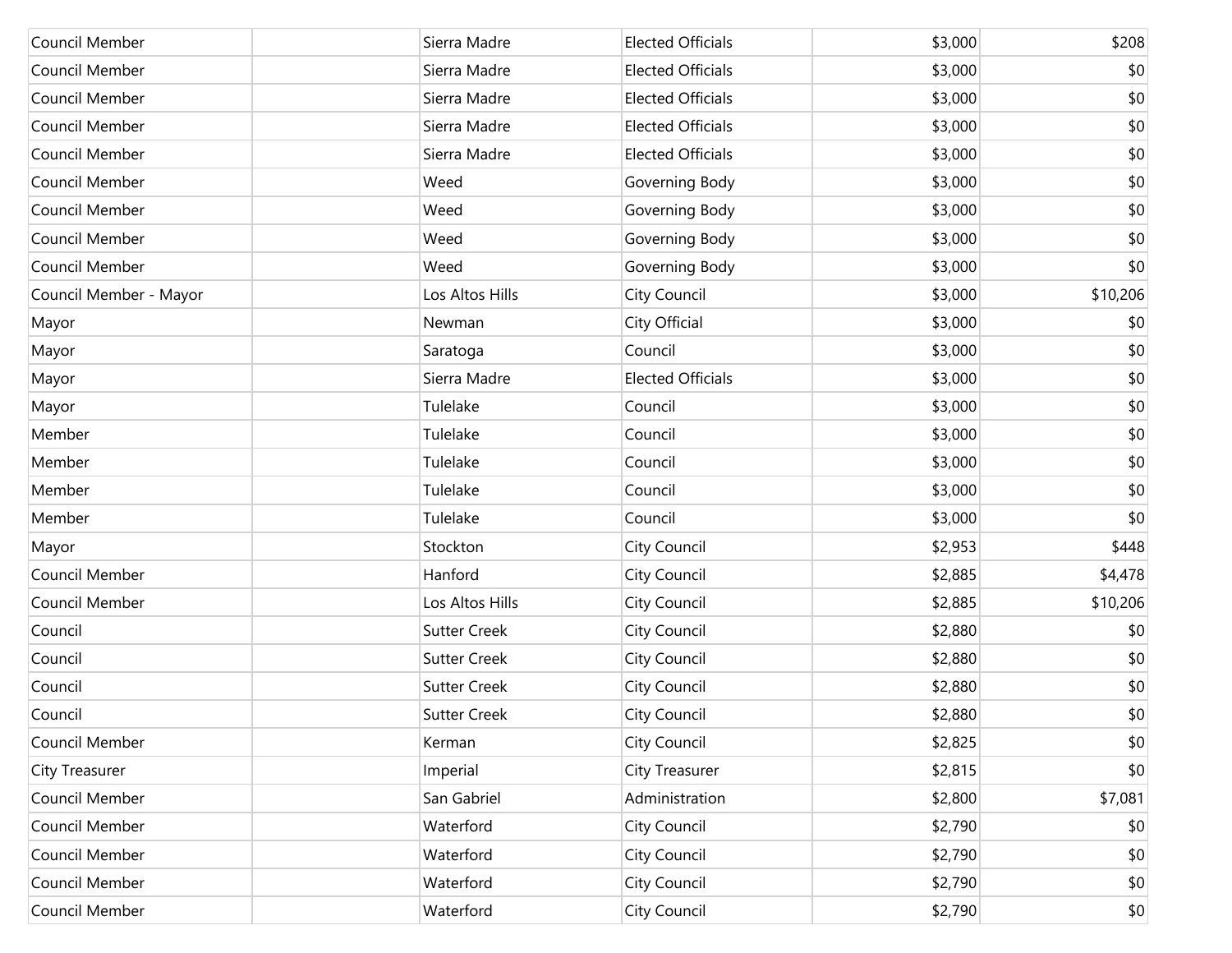| Mayor                                | Waterford            | City Council                   | \$2,790 | \$0      |
|--------------------------------------|----------------------|--------------------------------|---------|----------|
| Council Member                       | Westlake Village     | Legislative                    | \$2,789 | \$19,592 |
| <b>City Councilmember</b>            | Galt                 | City Council                   | \$2,769 | \$561    |
| <b>City Council Member</b>           | Chowchilla           | Council                        | \$2,735 | \$135    |
| City Clerk                           | Plymouth             | City Clerk                     | \$2,700 | \$0      |
| <b>City Treasurer</b>                | Upland               | Council                        | \$2,700 | \$0      |
| Council Member                       | Hanford              | City Council                   | \$2,700 | \$47     |
| Council Member                       | Solvang              | Offi - Officials               | \$2,700 | \$0      |
| Mayor                                | Del Rey Oaks         | City Council                   | \$2,700 | \$1,587  |
| <b>City Council Member</b>           | San Dimas            | <b>Administrative Services</b> | \$2,639 | \$5,110  |
| Mayor                                | Fowler               | City Council                   | \$2,599 | \$0      |
| Council Member                       | Goleta               | <b>General Government</b>      | \$2,595 | \$4,401  |
| Council Member                       | Hanford              | City Council                   | \$2,585 | \$0      |
| Council Member                       | Kerman               | City Council                   | \$2,573 | \$0      |
| Mayor                                | Kerman               | City Council                   | \$2,523 | \$0      |
| Council Member                       | Dinuba               | City Manager                   | \$2,483 | \$17,800 |
| Mayor                                | Mt. Shasta           | Council                        | \$2,475 | \$0      |
| Council Member                       | Kerman               | City Council                   | \$2,447 | \$0      |
| Councilmember                        | <b>Beverly Hills</b> | Policy And Management          | \$2,430 | \$0      |
| <b>City Treasurer</b>                | Corona               | Treasurer                      | \$2,402 | \$12,629 |
| City Clerk                           | Covina               | City Clerk                     | \$2,400 | \$0      |
| <b>City Clerk</b>                    | Oakdale              | Administration                 | \$2,400 | \$0      |
| City Council - Mayor                 | Willits              | City Council                   | \$2,400 | \$17,051 |
| <b>City Council Member</b>           | lone                 | City Council                   | \$2,400 | \$0      |
| <b>City Council Member</b>           | lone                 | City Council                   | \$2,400 | \$0      |
| <b>City Council Member</b>           | McFarland            | City Council                   | \$2,400 | \$15,531 |
| <b>City Council Member</b>           | McFarland            | City Council                   | \$2,400 | \$14,706 |
| City Council Member-Mayor            | lone                 | City Council                   | \$2,400 | \$0      |
| City Council Member-Mayor<br>Pro Tem | lone                 | City Council                   | \$2,400 | \$0      |
| City Treasurer                       | Benicia              | City Manager Department        | \$2,400 | \$0      |
| City Treasurer                       | California City      | Council                        | \$2,400 | \$318    |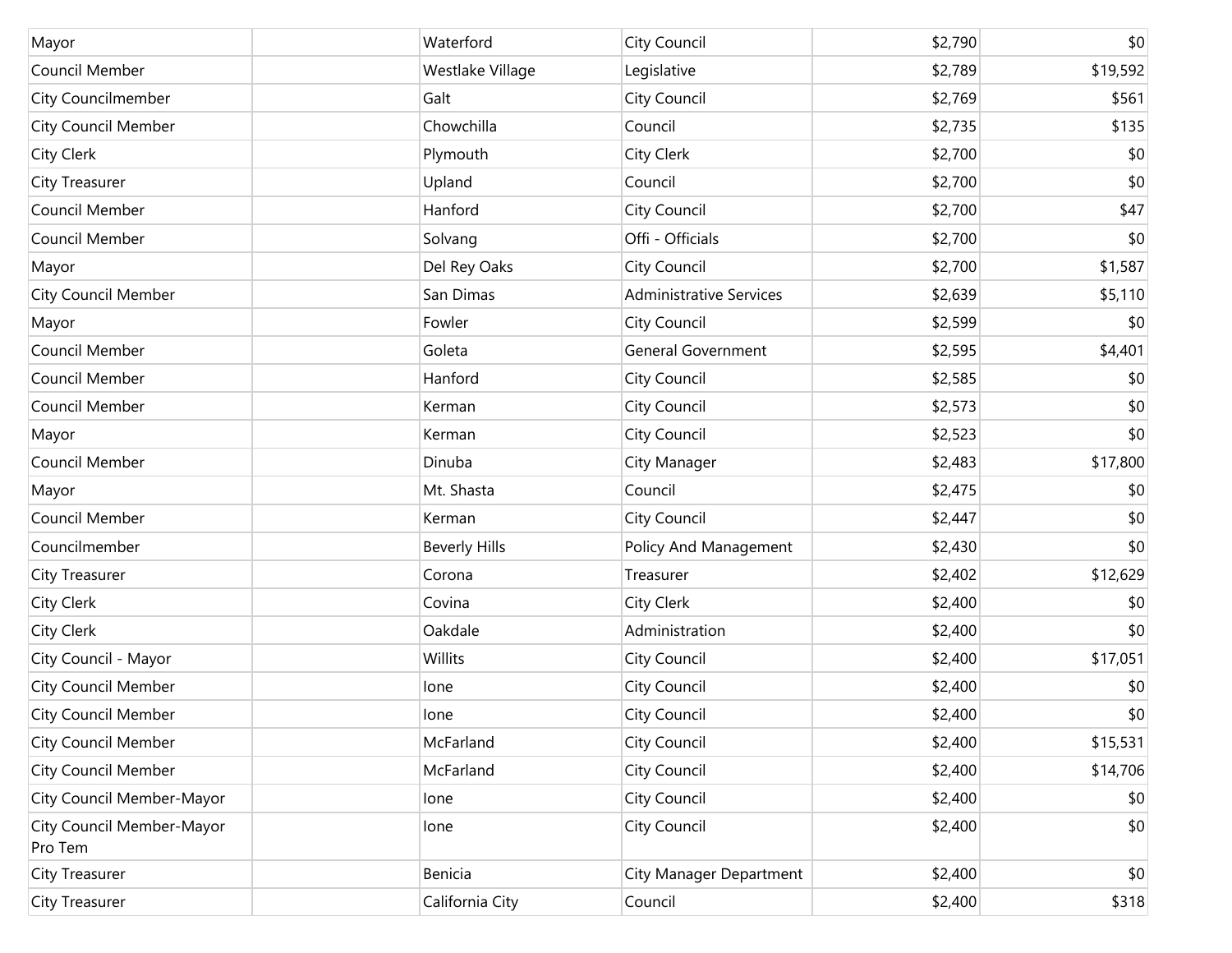| City Treasurer               | Covina            | Finance                               | \$2,400 | \$0      |
|------------------------------|-------------------|---------------------------------------|---------|----------|
| Clerk                        | Tulelake          | City Hall                             | \$2,400 | \$0      |
| Council Member               | Gridley           | Council Member                        | \$2,400 | \$0      |
| Council Member               | Gridley           | Council Member                        | \$2,400 | \$0      |
| Council Member               | Hanford           | City Council                          | \$2,400 | \$47     |
| Council Member               | Laguna Woods      | City Council                          | \$2,400 | \$0      |
| Council Member               | Laguna Woods      | City Council                          | \$2,400 | \$0      |
| Council Member               | Marina            | City Admin/City Council               | \$2,400 | \$0      |
| Council Member               | Marina            | City Admin/City Council               | \$2,400 | \$0      |
| Council Member               | Marina            | City Admin/City Council               | \$2,400 | \$0      |
| Council Member               | Marina            | City Admin/City Council               | \$2,400 | \$0      |
| Council Member               | McFarland         | City Council                          | \$2,400 | \$19,569 |
| Council Member               | McFarland         | City Council                          | \$2,400 | \$12,587 |
| Councilmember                | Susanville        | City Council                          | \$2,400 | \$0      |
| Mayor                        | Calipatria        | Governing Board                       | \$2,400 | \$0      |
| Mayor                        | Carmel-By-The-Sea | City Council                          | \$2,400 | \$21,757 |
| Mayor                        | Gridley           | Council Member                        | \$2,400 | \$0      |
| Mayor                        | McFarland         | City Council                          | \$2,400 | \$6,793  |
| Mayor Pro Tem                | Laguna Woods      | City Council                          | \$2,400 | \$0      |
| <b>Planning Commissioner</b> | Covina            | Community Development<br>Admin        | \$2,400 | \$0      |
| <b>Planning Commissioner</b> | Covina            | Community Development<br>Admin        | \$2,400 | \$0      |
| <b>Planning Commissioner</b> | Covina            | <b>Community Development</b><br>Admin | \$2,400 | \$0      |
| <b>Planning Commissioner</b> | Covina            | <b>Community Development</b><br>Admin | \$2,400 | \$0      |
| <b>Planning Commissioner</b> | Covina            | <b>Community Development</b><br>Admin | \$2,400 | \$0      |
| Pro-Temp Mayor               | Gridley           | Council Member                        | \$2,400 | \$0      |
| <b>Town Council</b>          | Los Gatos         | <b>Town Council</b>                   | \$2,400 | \$23,575 |
| Town Council                 | Los Gatos         | <b>Town Council</b>                   | \$2,400 | \$18,823 |
| <b>Town Council</b>          | Los Gatos         | Town Council                          | \$2,400 | \$18,679 |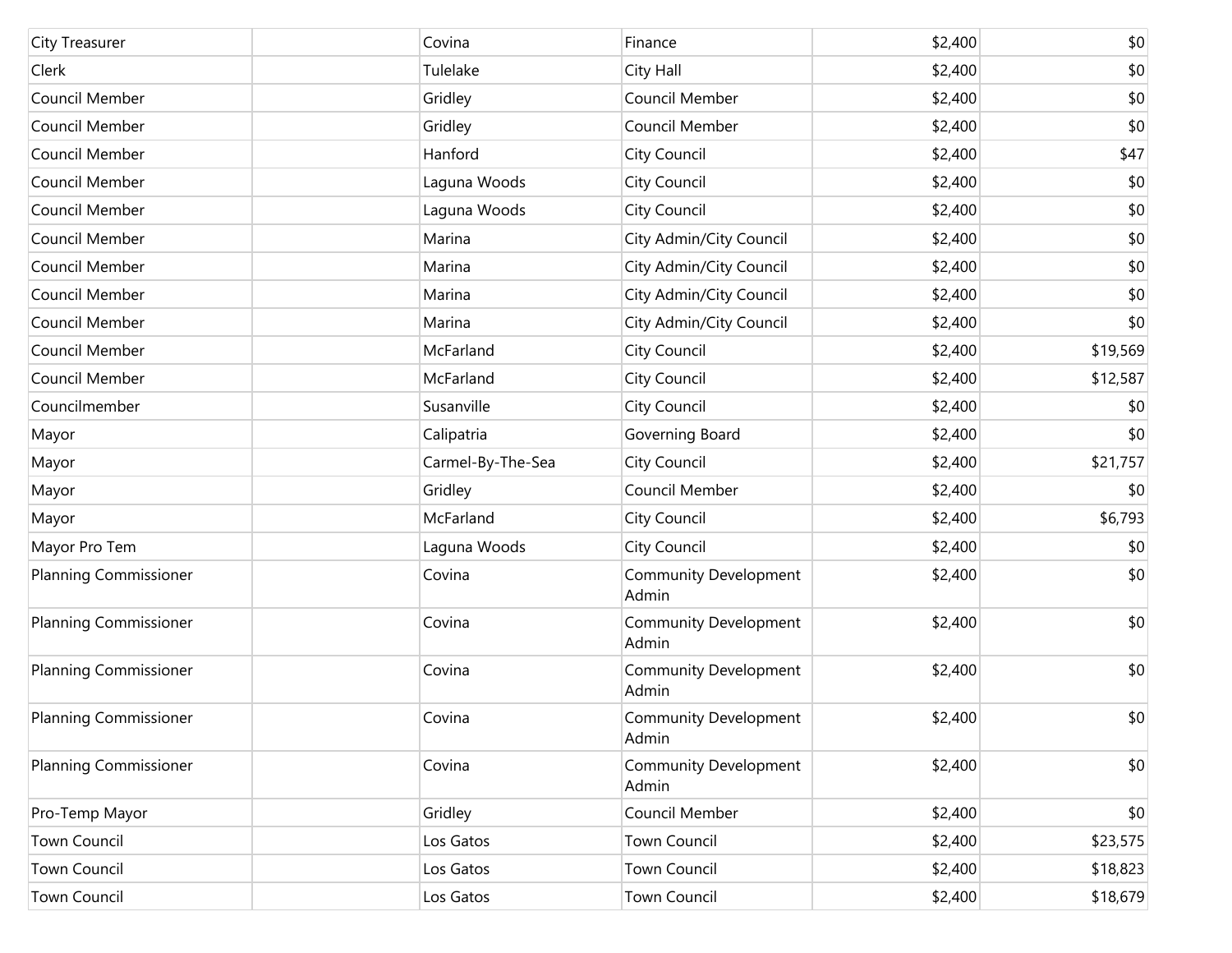| <b>Town Council</b>        |                                      | Los Gatos            | <b>Town Council</b>               | \$2,400 | \$128    |
|----------------------------|--------------------------------------|----------------------|-----------------------------------|---------|----------|
| Town Council- Mayor        |                                      | Los Gatos            | <b>Town Council</b>               | \$2,400 | \$23,431 |
| Treasurer                  |                                      | Plymouth             | Treasurer                         | \$2,400 | \$0      |
| City Council               |                                      | <b>Brisbane</b>      | City Council                      | \$2,361 | \$707    |
| <b>City Councilmember</b>  |                                      | Redlands             | City Council                      | \$2,354 | \$5,668  |
| City Treasurer             |                                      | Atwater              | City Treasurer                    | \$2,340 | \$0      |
| Mayor                      |                                      | Fort Jones           | City Council                      | \$2,340 | \$0      |
| <b>City Council Member</b> |                                      | Calistoga            | City Council                      | \$2,337 | \$566    |
| City Council               |                                      | Glendora             | City Council                      | \$2,326 | \$1,792  |
| City Clerk                 |                                      | Fairfield            | Council, City Clerk,<br>Treasurer | \$2,282 | \$18,585 |
| City Treasurer             |                                      | <b>Beverly Hills</b> | Policy And Management             | \$2,282 | \$4,993  |
| City Treasurer             |                                      | Fairfield            | Council, City Clerk,<br>Treasurer | \$2,282 | \$13,441 |
| Council Member             |                                      | Kerman               | City Council                      | \$2,270 | \$0      |
| City Clerk - Elected       | Comm/Senior Services<br>Commissioner | West Covina          | <b>City Clerk</b>                 | \$2,250 | \$0      |
| Treasurer                  |                                      | <b>Sutter Creek</b>  | Treasurer                         | \$2,250 | \$0      |
| <b>City Council Member</b> |                                      | Lake Elsinore        | City Council                      | \$2,235 | \$15,663 |
| City Clerk                 |                                      | San Gabriel          | City Clerk                        | \$2,225 | \$6,401  |
| <b>City Council Member</b> |                                      | lone                 | City Council                      | \$2,200 | \$0      |
| Council Member             |                                      | Winters              | City Council                      | \$2,160 | \$0      |
| Council Member             |                                      | Winters              | City Council                      | \$2,160 | \$0      |
| Mayor Pro Tem              |                                      | Winters              | City Council                      | \$2,160 | \$0      |
| City Council               |                                      | Brentwood            | Legislative                       | \$2,113 | \$416    |
| <b>City Council Member</b> |                                      | <b>Thousand Oaks</b> | City Council                      | \$2,112 | \$28,148 |
| Council Person             |                                      | Fowler               | City Council                      | \$2,105 | \$0      |
| City Mayor                 |                                      | Parlier              | Council                           | \$2,100 | \$0      |
| Councilmember              |                                      | Calipatria           | Governing Board                   | \$2,100 | \$0      |
| Councilmember              |                                      | Calipatria           | Governing Board                   | \$2,100 | \$0      |
| Councilmember              |                                      | San Joaquin          | Legislative                       | \$2,100 | \$7,843  |
| Councilmember              |                                      | San Joaquin          | Legislative                       | \$2,100 | \$1,359  |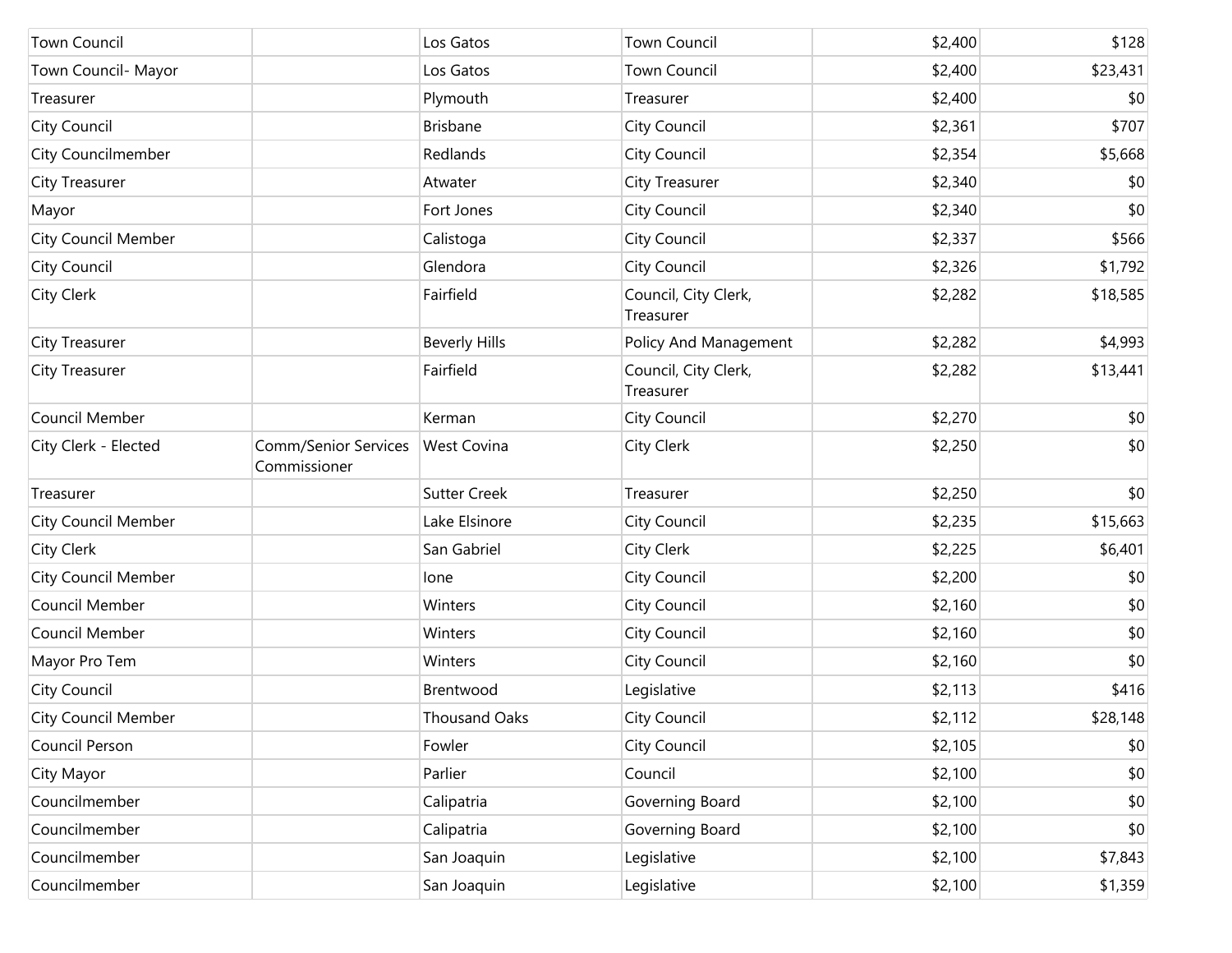| Councilmember              | San Joaquin     | Legislative                          | \$2,100 | \$0      |
|----------------------------|-----------------|--------------------------------------|---------|----------|
| Mayor                      | San Joaquin     | Legislative                          | \$2,100 | \$0      |
| Mayor Pro Tem              | San Joaquin     | Legislative                          | \$2,100 | \$14,501 |
| Mayor Pro-Tem              | Calipatria      | Governing Board                      | \$2,100 | \$0      |
| Council Member             | <b>Buellton</b> | Council                              | \$2,060 | \$473    |
| Council Member Elec        | Napa            | Council                              | \$2,057 | \$0      |
| Mayor                      | Ripon           | Legislative                          | \$2,051 | \$18,529 |
| City Clerk                 | San Pablo       | City Council                         | \$2,000 | \$0      |
| <b>City Council Member</b> | Rancho Cordova  | City Council                         | \$2,000 | \$6,155  |
| Council Member             | Covina          | City Council                         | \$2,000 | \$0      |
| Council Member             | Fresno          | <b>City Council Department</b>       | \$2,000 | \$1,176  |
| Councilmember              | Calipatria      | Governing Board                      | \$2,000 | \$0      |
| Council Member             | Placentia       | City Council                         | \$1,993 | \$0      |
| Council Member             | Placentia       | City Council                         | \$1,950 | \$0      |
| Council Person             | Fowler          | City Council                         | \$1,943 | \$0      |
| Council Person             | Fowler          | City Council                         | \$1,943 | \$0      |
| Council Person             | Fowler          | City Council                         | \$1,943 | \$0      |
| City Councilmember         | Signal Hill     | City Council                         | \$1,923 | \$2,479  |
| Mayor                      | Hesperia        | City Council/City<br>Council/General | \$1,920 | \$11,745 |
| Council Member             | Angels          | City Officials                       | \$1,850 | \$0      |
| Council Member             | Wildomar        | Council                              | \$1,834 | \$19,425 |
| City Council               | Sunnyvale       | City Council                         | \$1,828 | \$7      |
| City Council               | Sunnyvale       | City Council                         | \$1,815 | \$1,240  |
| City Clerk                 | Guadalupe       | Administration                       | \$1,800 | \$0      |
| City Clerk                 | Parlier         | Council                              | \$1,800 | \$0      |
| City Clerk                 | Placentia       | Records                              | \$1,800 | \$4,916  |
| City Council               | Guadalupe       | Administration                       | \$1,800 | \$0      |
| City Council               | Guadalupe       | Administration                       | \$1,800 | \$0      |
| City Council               | Guadalupe       | Administration                       | \$1,800 | \$0      |
| City Council               | Guadalupe       | Administration                       | \$1,800 | \$0      |
| City Council               | Sunnyvale       | City Council                         | \$1,800 | \$1,509  |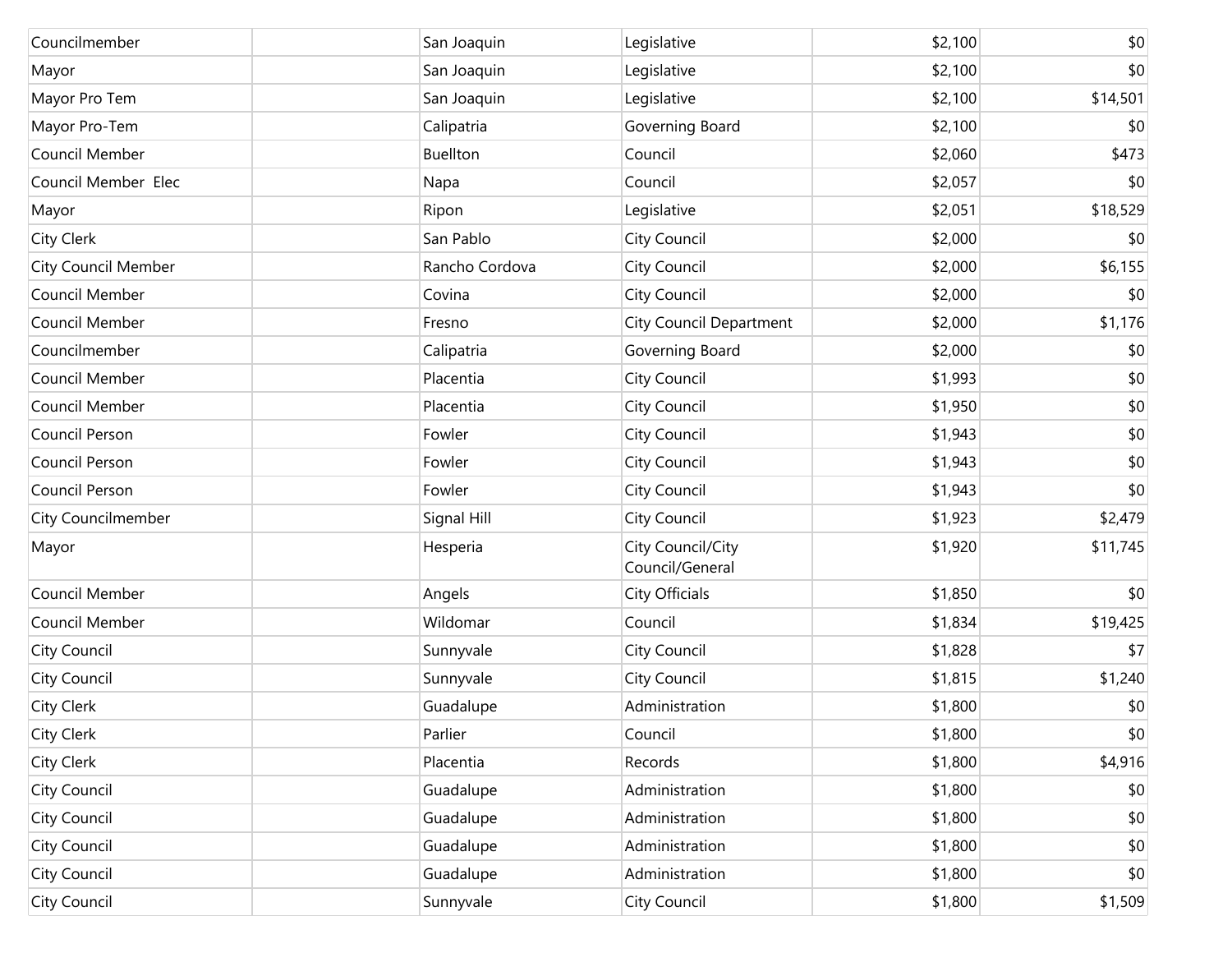| City Council - Mayor                 | Sonora              | City Council                             | \$1,800 | \$0      |
|--------------------------------------|---------------------|------------------------------------------|---------|----------|
| City Council Member                  | Carmel-By-The-Sea   | City Council                             | \$1,800 | \$11,055 |
| <b>City Council Member</b>           | Carmel-By-The-Sea   | City Council                             | \$1,800 | \$0      |
| <b>City Council Member</b>           | Carmel-By-The-Sea   | City Council                             | \$1,800 | \$0      |
| <b>City Council Member</b>           | Carmel-By-The-Sea   | City Council                             | \$1,800 | \$0      |
| <b>City Council Member</b>           | Healdsburg          | City Council                             | \$1,800 | \$23,088 |
| <b>City Council Member</b>           | Healdsburg          | City Council                             | \$1,800 | \$22,210 |
| City Council Member                  | Healdsburg          | City Council                             | \$1,800 | \$21,249 |
| City Council Member/Mayor            | Healdsburg          | City Council                             | \$1,800 | \$22,140 |
| City Councilmember                   | Portola             | <b>Elected Official</b>                  | \$1,800 | \$0      |
| <b>City Treasurer</b>                | Ceres               | Finance                                  | \$1,800 | \$0      |
| City Treasurer                       | <b>Walnut Creek</b> | City Manager's/City<br>Attorney's Office | \$1,800 | \$0      |
| Council Member                       | Laguna Woods        | City Council                             | \$1,800 | \$0      |
| Council Member                       | Parlier             | City Council                             | \$1,800 | \$0      |
| Council Member                       | Parlier             | City Council                             | \$1,800 | \$0      |
| Council Member                       | Parlier             | Council                                  | \$1,800 | \$0      |
| Council Member                       | Placentia           | City Council                             | \$1,800 | \$4,916  |
| Council Member - Mayor               | Colfax              | City Council                             | \$1,800 | \$0      |
| Councilmember                        | Dos Palos           | Administration                           | \$1,800 | \$0      |
| Councilmember                        | Dos Palos           | Administration                           | \$1,800 | \$0      |
| Councilmember                        | Dos Palos           | Administration                           | \$1,800 | \$0      |
| Councilmember                        | Dos Palos           | Administration                           | \$1,800 | \$0      |
| Councilmember                        | Willows             | City Council                             | \$1,800 | \$0      |
| Councilmember                        | Willows             | City Council                             | \$1,800 | \$0      |
| Councilmember                        | Willows             | City Council                             | \$1,800 | \$0      |
| Councilmember- Mayor                 | Willows             | City Council                             | \$1,800 | \$0      |
| Elected Official - Council<br>Member | Reedley             | Council                                  | \$1,800 | \$1,406  |
| Elected Official - Council<br>Member | Reedley             | Council                                  | \$1,800 | \$1,332  |
| Elected Official - Council<br>Member | Reedley             | Council                                  | \$1,800 | \$1,314  |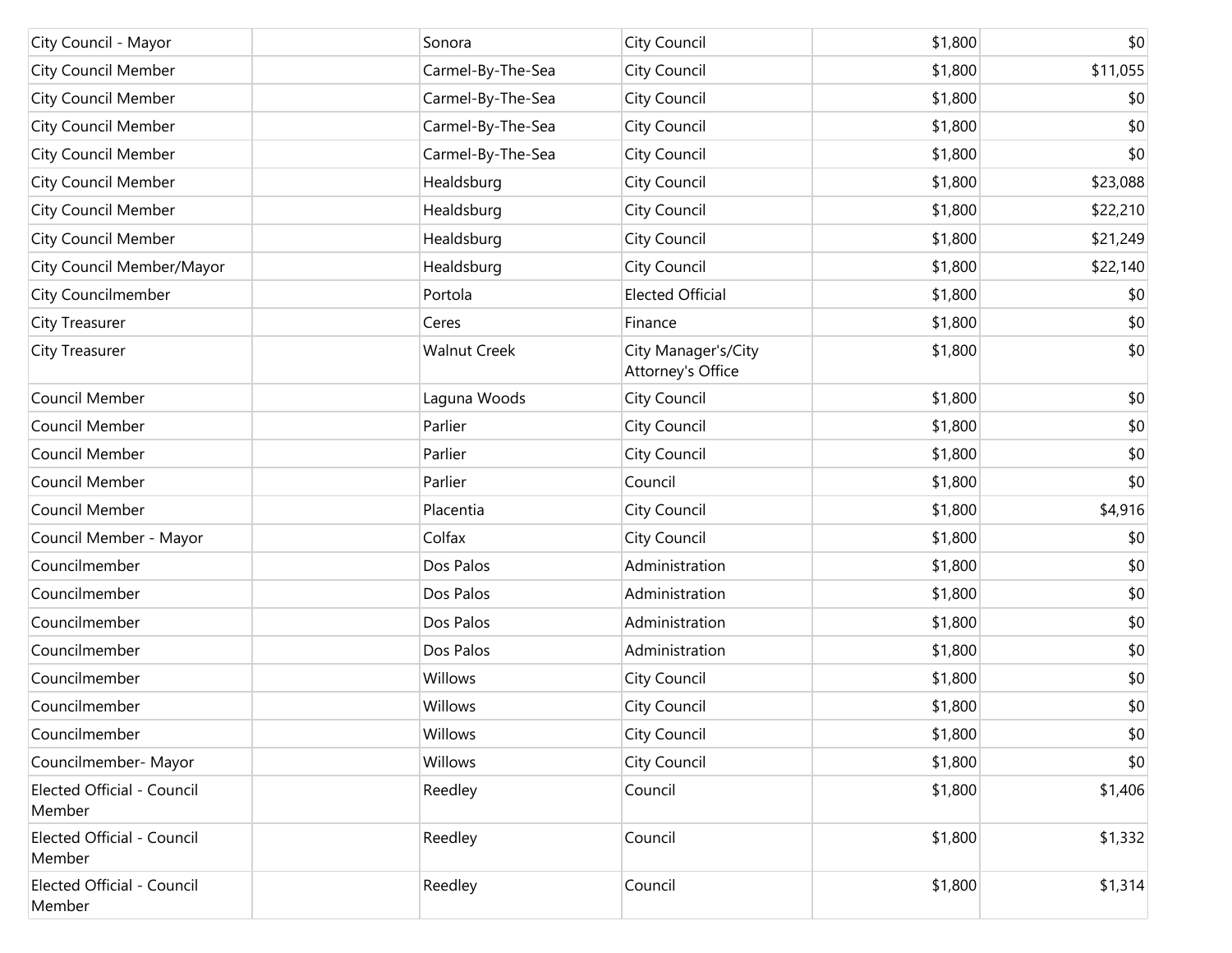| Elected Official - Council<br>Member | Reedley              | Council                         | \$1,800 | \$1,216  |
|--------------------------------------|----------------------|---------------------------------|---------|----------|
| Elected Official - Mayor             | Reedley              | Council                         | \$1,800 | \$1,350  |
| Mayor                                | Dos Palos            | Administration                  | \$1,800 | \$0      |
| Mayor                                | Guadalupe            | Administration                  | \$1,800 | \$0      |
| Mayor                                | Placentia            | <b>City Council</b>             | \$1,800 | \$10,385 |
| Mayor Pro Tem                        | Parlier              | Council                         | \$1,800 | \$0      |
| Mayor Pro Tem                        | Placentia            | <b>City Council</b>             | \$1,800 | \$12,957 |
| City Clerk                           | Rancho Cucamonga     | City Clerk                      | \$1,799 | \$11,898 |
| City Treasurer - Elected             | <b>West Covina</b>   | City Treasurer                  | \$1,799 | \$0      |
| Treasurer                            | Rancho Cucamonga     | <b>City Treasury Management</b> | \$1,799 | \$13,843 |
| Treasurer                            | Bishop               | <b>Elected Official</b>         | \$1,788 | \$0      |
| Treasurer                            | Suisun City          | Eo Elected Officials            | \$1,776 | \$18,151 |
| <b>City Council Member</b>           | Rancho Palos Verdes  | City Council                    | \$1,742 | \$0      |
| City Clerk                           | Morgan Hill          | City Council                    | \$1,730 | \$18,397 |
| <b>WUA Board/Council</b>             | Whittier             | <b>City Manager</b>             | \$1,698 | \$19,423 |
| City Council                         | La Verne             | City Council                    | \$1,677 | \$497    |
| Councilmember                        | La Canada Flintridge | City Council                    | \$1,668 | \$0      |
| <b>City Treasurer</b>                | Holtville            | <b>Elected Official</b>         | \$1,650 | \$0      |
| Council Member                       | Mt. Shasta           | Council                         | \$1,650 | \$0      |
| Council Member                       | Mt. Shasta           | Council                         | \$1,650 | \$0      |
| Council Member                       | Mt. Shasta           | Council                         | \$1,650 | \$0      |
| Council Member                       | Mt. Shasta           | Council                         | \$1,650 | \$0      |
| Councilmember                        | La Canada Flintridge | <b>City Council</b>             | \$1,650 | \$4,299  |
| Mayor                                | Wildomar             | Council                         | \$1,623 | \$22,822 |
| City Council                         | South El Monte       | City Council                    | \$1,506 | \$0      |
| City Clerk                           | Sonora               | <b>City Council</b>             | \$1,500 | \$0      |
| City Council                         | Sonora               | <b>City Council</b>             | \$1,500 | $$0$$    |
| City Council                         | Sonora               | <b>City Council</b>             | \$1,500 | \$0      |
| City Council                         | Sonora               | <b>City Council</b>             | \$1,500 | $$0$$    |
| City Council                         | Sonora               | <b>City Council</b>             | \$1,500 | $$0$$    |
| City Treasurer                       | Guadalupe            | Finance                         | \$1,500 | \$0      |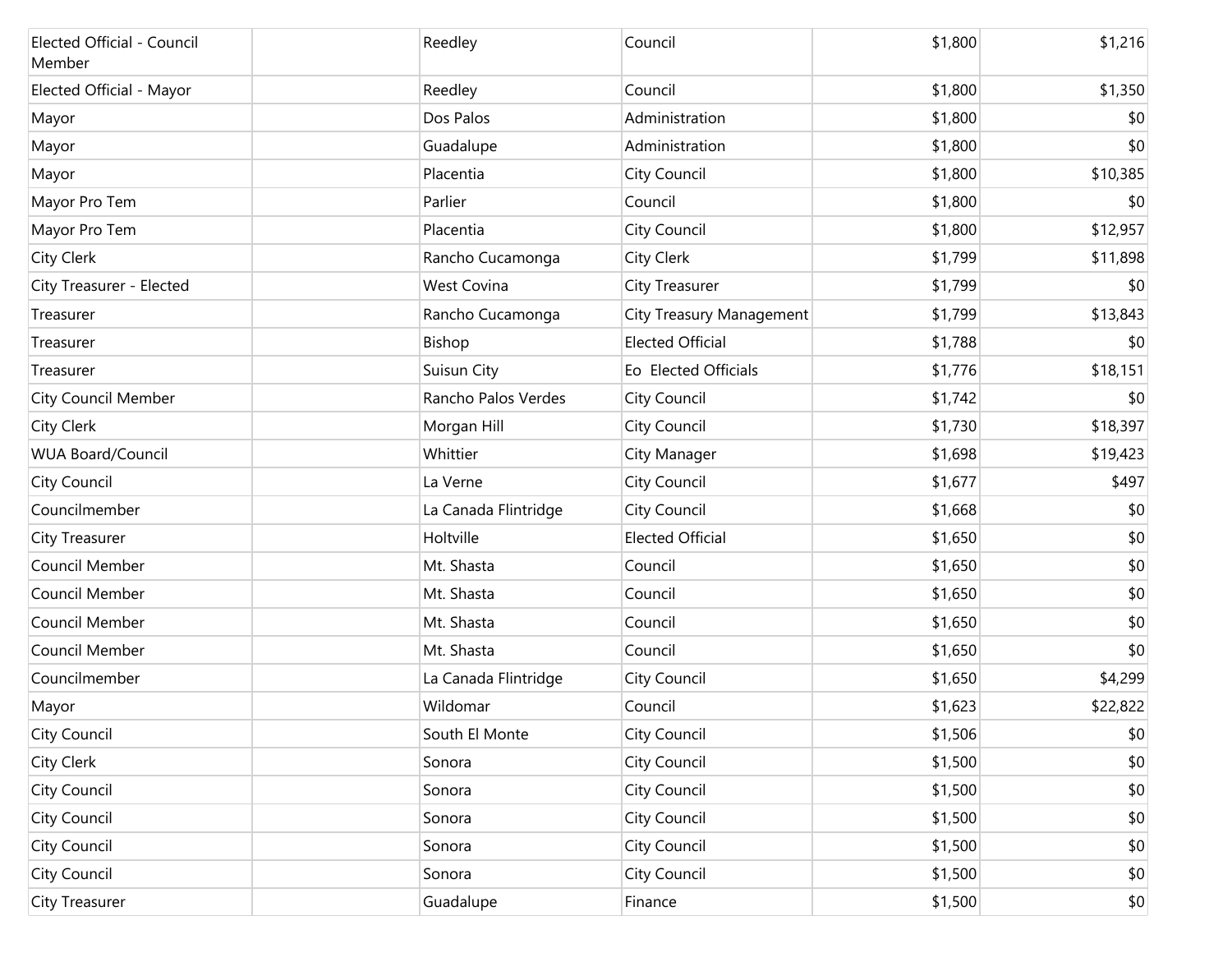| Mayor                      |              | Plymouth        | City Council              | \$1,500 | \$0      |
|----------------------------|--------------|-----------------|---------------------------|---------|----------|
| Mayor/C. Councilmember     |              | Portola         | <b>Elected Official</b>   | \$1,500 | \$0      |
| City Council Member        |              | Ojai            | City Council              | \$1,489 | \$15,016 |
| Mayor                      |              | Calistoga       | City Council              | \$1,457 | \$8,487  |
| <b>City Council Member</b> |              | Calistoga       | City Council              | \$1,454 | \$8,518  |
| Council Member             |              | Arcata          | Council                   | \$1,450 | \$4,023  |
| Treasurer                  | Commissioner | Dixon           | City Council              | \$1,420 | \$0      |
| Mayor                      |              | Vallejo         | City Council              | \$1,398 | \$217    |
| City Treasurer             |              | San Gabriel     | Finance                   | \$1,335 | \$16,713 |
| City Council               |              | Willits         | City Council              | \$1,300 | \$8,381  |
| Council Member             |              | Los Altos Hills | City Council              | \$1,288 | \$406    |
| City Council               |              | Hollister       | City Council              | \$1,269 | \$8,314  |
| <b>City Clerk</b>          |              | Indio           | <b>City Clerk</b>         | \$1,200 | \$0      |
| City Clerk                 |              | Livingston      | City Council              | \$1,200 | \$0      |
| City Clerk                 |              | Nevada City     | <b>General Government</b> | \$1,200 | \$0      |
| City Council               |              | Willits         | City Council              | \$1,200 | \$17,051 |
| City Council               |              | Willits         | City Council              | \$1,200 | \$17,051 |
| City Council               |              | Willits         | City Council              | \$1,200 | \$17,051 |
| City Council/Mayor         |              | Jackson         | Administration            | \$1,200 | \$23,885 |
| City Treasurer             |              | Banning         | <b>Fiscal Services</b>    | \$1,200 | \$13,715 |
| City Treasurer             |              | Nevada City     | General Government        | \$1,200 | \$0      |
| City Treasurer             |              | San Jacinto     | City Treasurer            | \$1,200 | \$0      |
| Council Member             |              | Colfax          | City Council              | \$1,200 | \$0      |
| Council Member             |              | Colfax          | City Council              | \$1,200 | \$0      |
| Council Member             |              | Colfax          | City Council              | \$1,200 | \$0      |
| Council Member             |              | Montague        | Council                   | \$1,200 | \$0      |
| Council Member             |              | Montague        | Council                   | \$1,200 | \$0      |
| Council Member             |              | Montague        | Council                   | \$1,200 | \$0      |
| Council Member             |              | Wheatland       | Administration            | \$1,200 | \$0      |
| Council Member             |              | Wheatland       | Administration            | \$1,200 | \$0      |
| Council Member             |              | Wheatland       | Administration            | \$1,200 | \$0      |
| Councilman                 |              | Newman          | City Official             | \$1,200 | \$0      |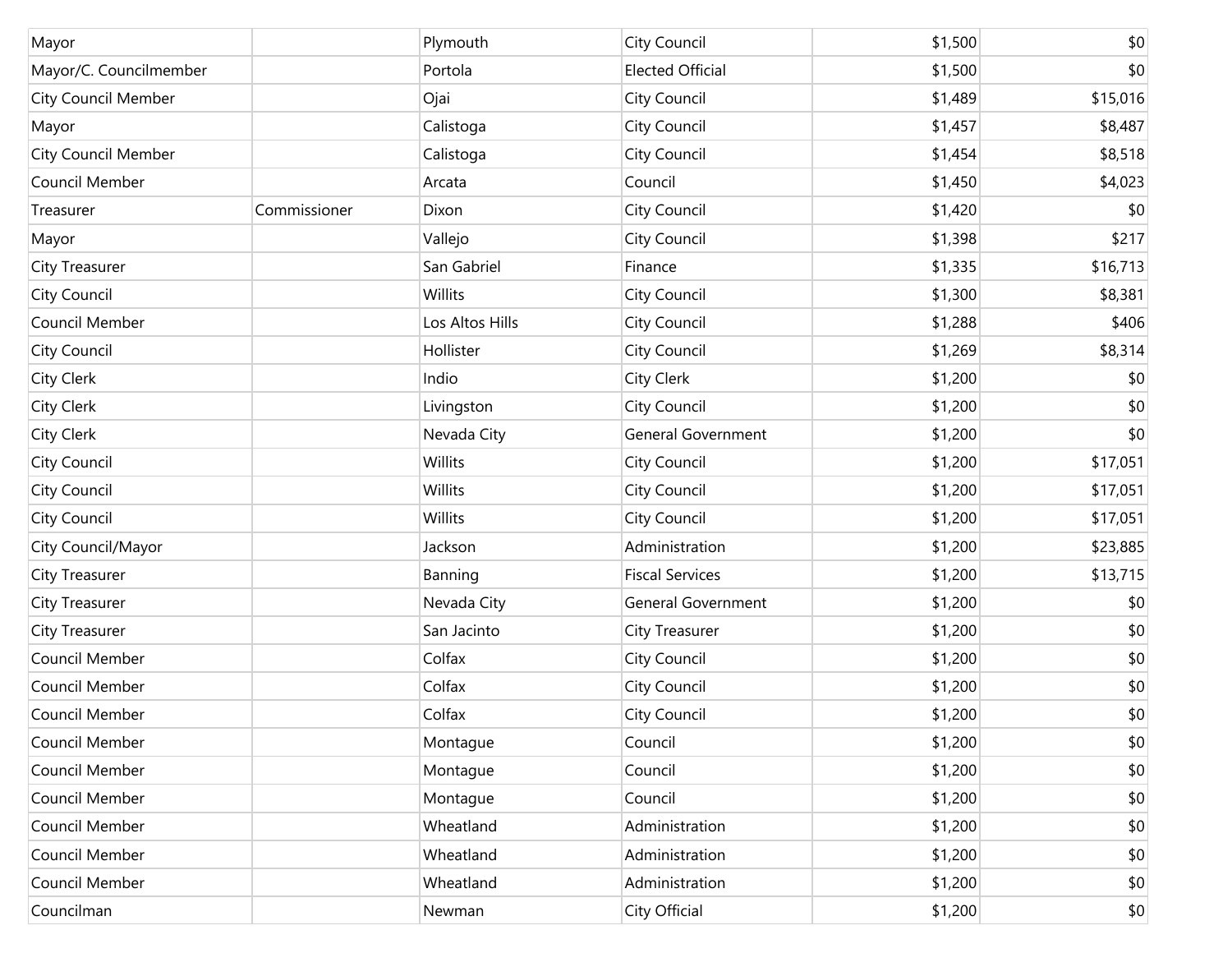| Councilman                 | Newman               | City Official      | \$1,200 | \$0      |
|----------------------------|----------------------|--------------------|---------|----------|
| Councilman                 | Newman               | City Official      | \$1,200 | \$0      |
| Councilman                 | Newman               | City Official      | \$1,200 | \$0      |
| Councilmember              | Del Rey Oaks         | City Council       | \$1,200 | \$1,587  |
| Councilmember              | Del Rey Oaks         | City Council       | \$1,200 | \$797    |
| Councilmember              | Del Rey Oaks         | City Council       | \$1,200 | \$0      |
| Mayor                      | Montague             | Council            | \$1,200 | \$0      |
| Mayor                      | Point Arena          | Council            | \$1,200 | \$0      |
| Mayor                      | Wheatland            | Administration     | \$1,200 | \$0      |
| Mayor Pro Tem              | Montague             | Council            | \$1,200 | \$0      |
| Treasurer                  | Colfax               | City Council       | \$1,200 | \$0      |
| Treasurer                  | Point Arena          | Council            | \$1,200 | \$0      |
| Vice Mayor                 | Del Rey Oaks         | City Council       | \$1,200 | \$1,587  |
| Vice Mayor                 | Wheatland            | Administration     | \$1,200 | \$0      |
| <b>City Council Member</b> | Tulare               | City Council       | \$1,172 | \$19     |
| Councilmember              | Dixon                | City Council       | \$1,110 | \$600    |
| City Clerk                 | San Pablo            | City Council       | \$1,105 | \$6,188  |
| City Council               | Hollister            | City Council       | \$1,104 | \$30,595 |
| Council Member             | Colfax               | City Council       | \$1,100 | \$0      |
| Councilmember              | Plymouth             | City Council       | \$1,050 | \$0      |
| Council Member             | Gustine              | Council            | \$1,020 | \$0      |
| Council Member             | Gustine              | Council            | \$1,020 | \$0      |
| Council Member             | Gustine              | Council            | \$1,020 | \$0      |
| Council Member             | Gustine              | Council            | \$1,020 | \$0      |
| Mayor                      | Gustine              | Council            | \$1,020 | \$0      |
| City Council               | Hollister            | City Council       | \$1,016 | \$67     |
| Council Member             | Gridley              | Council Member     | \$1,000 | \$0      |
| Council Member             | Ripon                | Legislative        | \$1,000 | \$15,080 |
| Mayor                      | Sacramento           | Council Acct Mayor | \$997   | \$201    |
| <b>City Council Member</b> | Healdsburg           | City Council       | \$969   | \$4,363  |
| City Treasurer             | Palos Verdes Estates | City Treasurer     | \$969   | \$154    |
| City Treasurer             | Oakdale              | Finance            | \$963   | \$0      |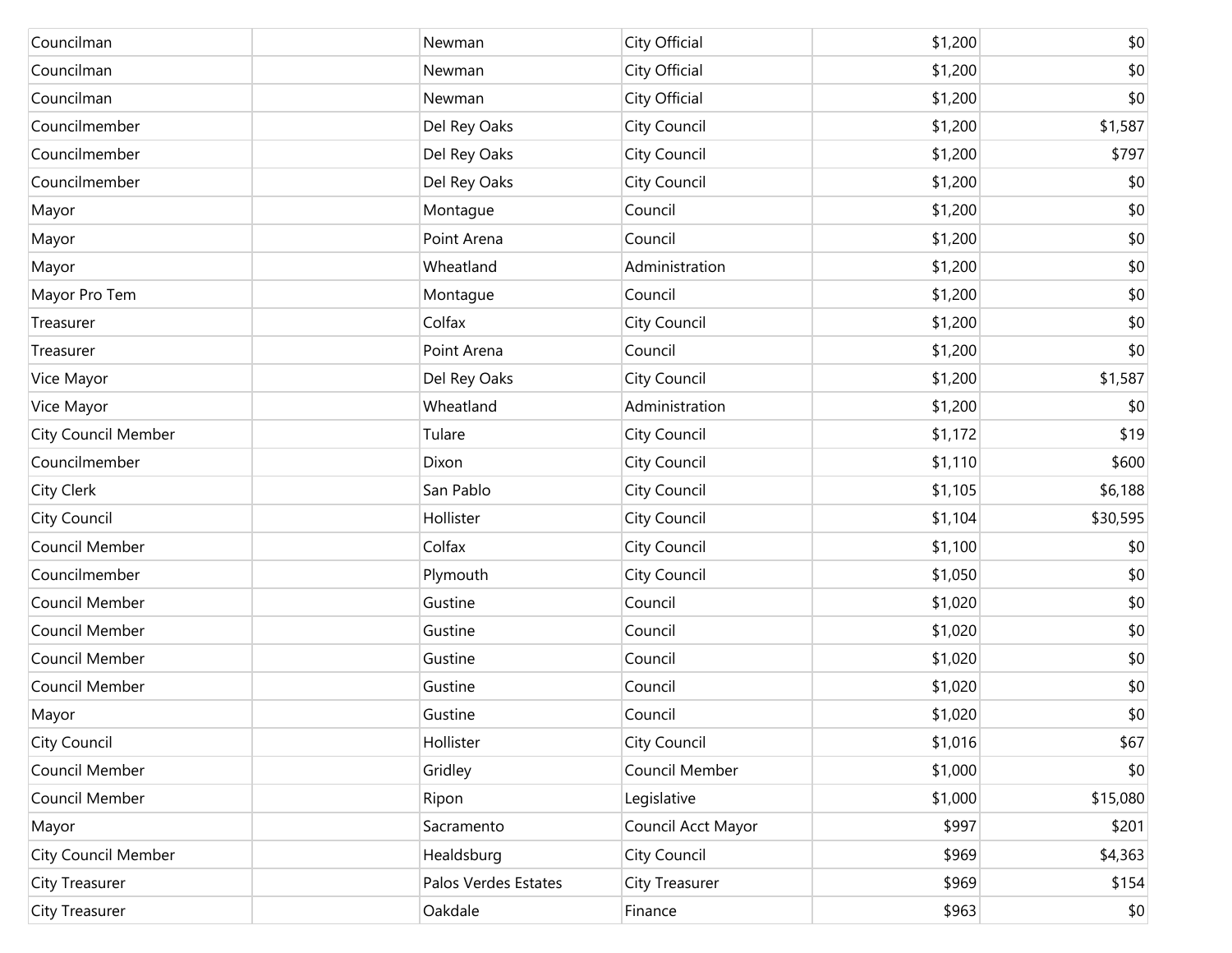| <b>Rent Board Commissioner</b> | Berkeley            | Rent Brd/Adm/Redev             | \$962 | \$0      |
|--------------------------------|---------------------|--------------------------------|-------|----------|
| Mayor Pro Tem                  | Dorris              | City Council                   | \$960 | \$0      |
| Member                         | Dorris              | City Council                   | \$960 | \$0      |
| Member                         | Dorris              | City Council                   | \$960 | \$0      |
| Member                         | Dorris              | City Council                   | \$960 | \$0      |
| <b>City Council Member</b>     | Port Hueneme        | Administration/City<br>Council | \$950 | \$1,725  |
| Mayor                          | Port Hueneme        | Administration/City<br>Council | \$950 | \$1,624  |
| City Clerk                     | Maricopa            | Governing Official             | \$900 | \$0      |
| <b>City Clerk</b>              | Yuba City           | City Administration            | \$900 | \$0      |
| <b>City Council Member</b>     | Jackson             | Administration                 | \$900 | \$20,324 |
| City Council Member            | Jackson             | Administration                 | \$900 | \$10,233 |
| Council Member                 | Point Arena         | Council                        | \$900 | \$0      |
| Council Member                 | Point Arena         | Council                        | \$900 | \$0      |
| Council Member                 | Point Arena         | Council                        | \$900 | \$0      |
| Council Member                 | Point Arena         | Council                        | \$900 | \$0      |
| Mayor                          | Lindsay             | City Council                   | \$900 | \$0      |
| Treasurer                      | Newman              | City Official                  | \$900 | \$0      |
| Treasurer                      | Tulelake            | City Hall                      | \$900 | \$0      |
| <b>Elected Official</b>        | Palm Springs        | City Council                   | \$898 | \$255    |
| <b>Elected Official</b>        | Palm Springs        | City Council                   | \$898 | \$0      |
| Council Member                 | Loomis              | <b>Town Council</b>            | \$884 | \$0      |
| Councilmember                  | Plymouth            | City Council                   | \$875 | \$0      |
| Councilmember                  | Plymouth            | City Council                   | \$875 | \$0      |
| City Council                   | Hollister           | City Council                   | \$867 | \$20,069 |
| <b>City Council Member</b>     | Port Hueneme        | Administration/City<br>Council | \$850 | \$590    |
| Member - Mayor Pro-Tem         | <b>Yucca Valley</b> | <b>Town Council</b>            | \$850 | \$14,803 |
| <b>City Council Member</b>     | Calistoga           | City Council                   | \$834 | \$8,487  |
| Mayor                          | Lake Elsinore       | City Council                   | \$832 | \$15,663 |
| Council Member                 | Yreka               | City Council                   | \$831 | \$0      |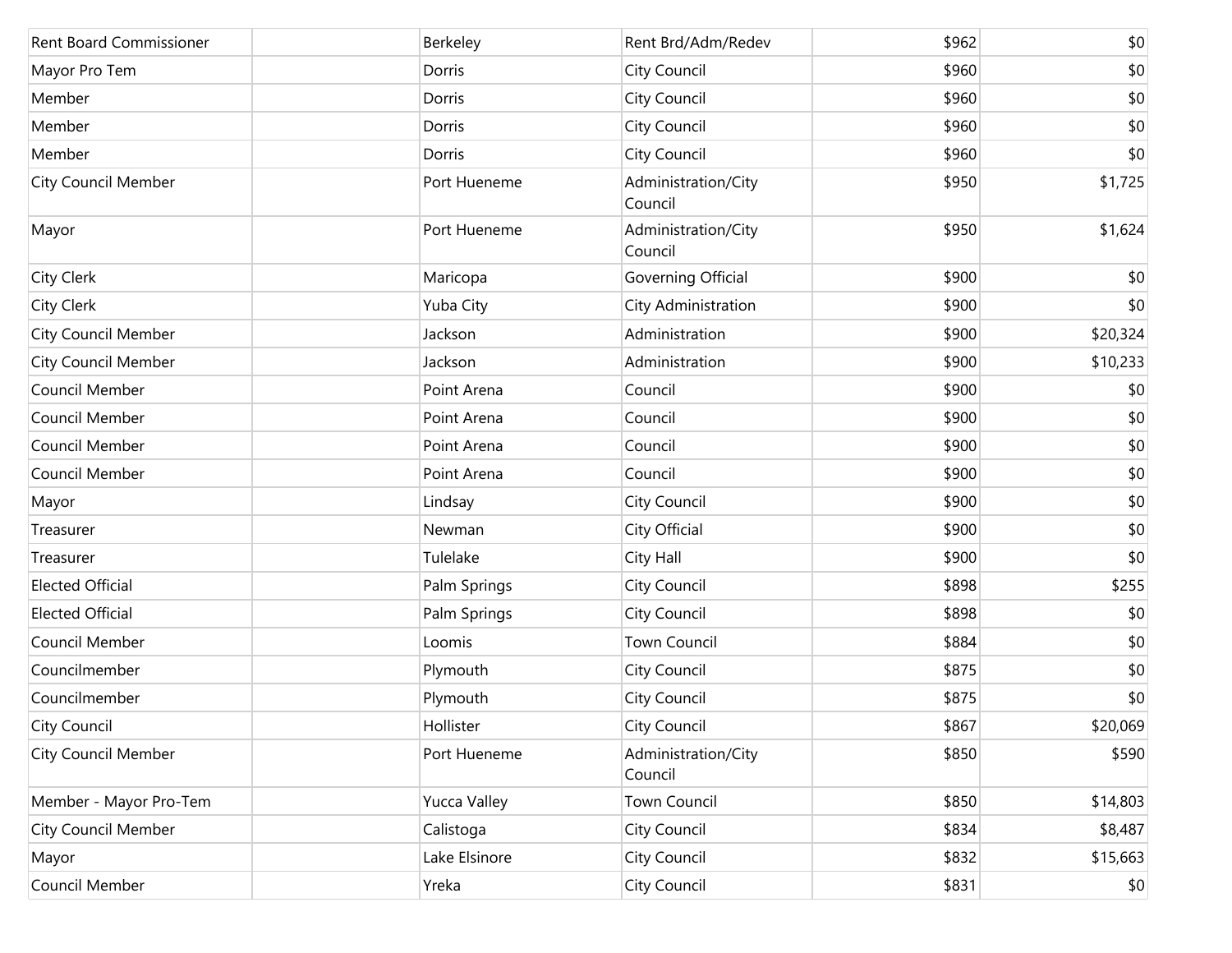| Council Member             | Placerville    | <b>Elected Officials</b>       | \$817 | \$25,485 |
|----------------------------|----------------|--------------------------------|-------|----------|
| <b>City Council</b>        | South El Monte | City Council                   | \$806 | \$0      |
| <b>City Council Member</b> | Port Hueneme   | Administration/City<br>Council | \$800 | \$1,624  |
| Councilmember              | Mountain View  | City Council                   | \$798 | \$1,508  |
| Councilmember              | Mountain View  | City Council                   | \$798 | \$1,081  |
| <b>City Clerk</b>          | San Gabriel    | City Clerk                     | \$783 | \$97     |
| <b>City Treasurer</b>      | Morgan Hill    | City Council                   | \$779 | \$20,915 |
| Councilmember              | Plymouth       | City Council                   | \$775 | \$0      |
| Mayor                      | Pomona         | Mayor-Council                  | \$768 | \$163    |
| <b>City Clerk</b>          | Beaumont       | City Clerk                     | \$767 | \$0      |
| Treasurer                  | Beaumont       | Administration                 | \$767 | \$0      |
| <b>City Council Member</b> | Healdsburg     | City Council                   | \$762 | \$8,895  |
| Councilmember              | Gilroy         | Administration                 | \$756 | \$397    |
| <b>City Council</b>        | Brentwood      | Legislative                    | \$745 | \$13,180 |
| Councilmember              | Richmond       | City Council                   | \$731 | \$173    |
| <b>City Treasurer</b>      | Livingston     | City Council                   | \$720 | \$0      |
| Councilmember              | Clovis         | Administration                 | \$709 | \$2,043  |
| Councilmember              | Richmond       | City Council                   | \$701 | \$0      |
| <b>City Clerk</b>          | Redlands       | City Clerk                     | \$693 | \$120    |
| City Councilmember         | Galt           | City Council                   | \$692 | \$0      |
| City Council Member        | Stockton       | City Council                   | \$689 | \$0      |
| Mayor                      | Greenfield     | City Council                   | \$666 | \$0      |
| Council Member             | Anderson       | City Council                   | \$612 | \$7,240  |
| Mayor                      | Bakersfield    | Mayor                          | \$601 | \$723    |
| <b>City Treasurer</b>      | <b>Brea</b>    | <b>Management Services</b>     | \$600 | \$0      |
| City Treasurer             | Indio          | Finance                        | \$600 | \$0      |
| City Treasurer             | Placentia      | City Treasurer                 | \$600 | \$0      |
| Clerk                      | Mt. Shasta     | Administration                 | \$600 | \$0      |
| Council Member             | Anderson       | City Council                   | \$600 | \$13,903 |
| Council Member             | Anderson       | City Council                   | \$600 | \$4,467  |
| Council Member             | Anderson       | City Council                   | \$600 | \$0      |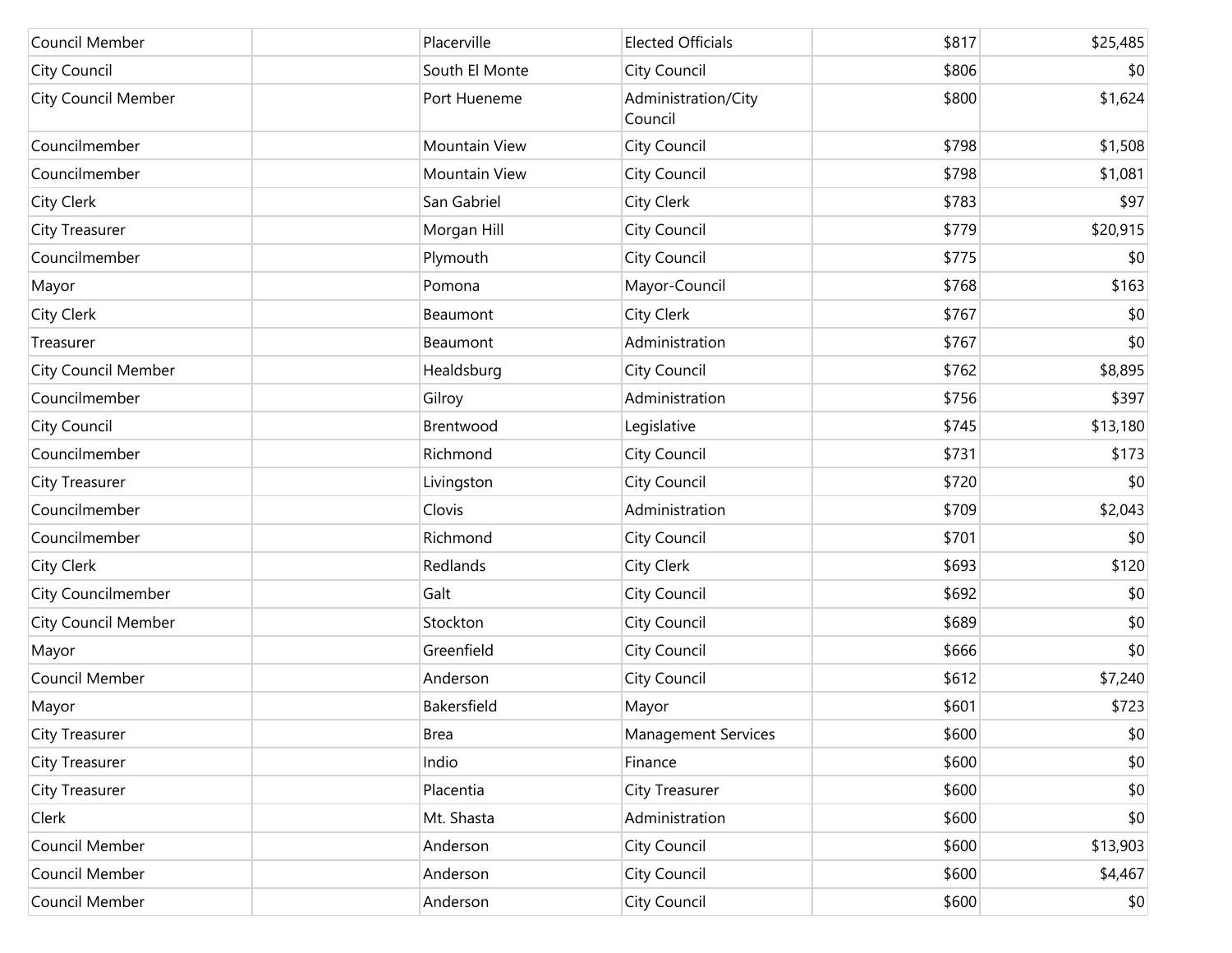| Council Member                | Lindsay              | City Council                   | \$600 | \$0     |
|-------------------------------|----------------------|--------------------------------|-------|---------|
| Council Member                | Lindsay              | City Council                   | \$600 | \$0     |
| Council Member                | Lindsay              | City Council                   | \$600 | \$0     |
| Council Member                | Lindsay              | City Council                   | \$600 | \$0     |
| Council Member                | Maricopa             | Governing Official             | \$600 | \$0     |
| Council Member                | Maricopa             | Governing Official             | \$600 | \$0     |
| Council Member                | Maricopa             | Governing Official             | \$600 | \$0     |
| Council Member                | Maricopa             | Governing Official             | \$600 | \$0     |
| Council Member                | Moorpark             | City Council                   | \$600 | \$813   |
| Mayor                         | Maricopa             | Governing Official             | \$600 | \$0     |
| Mayor                         | Oroville             | Administration                 | \$600 | \$9,639 |
| Member                        | <b>Blue Lake</b>     | City Council                   | \$600 | \$0     |
| Member                        | <b>Blue Lake</b>     | City Council                   | \$600 | \$0     |
| Member                        | <b>Blue Lake</b>     | City Council                   | \$600 | \$0     |
| Member - Mayor                | <b>Blue Lake</b>     | City Council                   | \$600 | \$0     |
| Town Treasurer                | San Anselmo          | <b>Town Council</b>            | \$600 | \$0     |
| Treasurer                     | Dunsmuir             | Treasurer                      | \$600 | \$0     |
| Treasurer                     | Lincoln              | <b>City Treasurer</b>          | \$600 | \$0     |
| Council Member                | Loyalton             | City Council                   | \$594 | \$0     |
| Council Member- Mayor         | Loyalton             | City Council                   | \$594 | \$0     |
| Council Member                | Beaumont             | City Council                   | \$581 | \$0     |
| <b>Planning Commissioners</b> | Loma Linda           | <b>Planning Commission</b>     | \$570 | \$21    |
| <b>Planning Commissioners</b> | Loma Linda           | <b>Planning Commission</b>     | \$570 | \$21    |
| <b>Planning Commissioners</b> | Loma Linda           | Planning Commission            | \$570 | \$21    |
| Mayor                         | Porterville          | <b>Administrative Services</b> | \$550 | \$0     |
| Councilmember                 | La Canada Flintridge | City Council                   | \$514 | \$8,646 |
| Councilmember                 | Gilroy               | Administration                 | \$504 | \$154   |
| <b>City Council Member</b>    | Port Hueneme         | Administration/City<br>Council | \$500 | \$809   |
| City Councilmember            | Redlands             | City Council                   | \$500 | \$98    |
| City Treasurer                | Indio                | Finance                        | \$500 | \$0     |
| Council Member                | Porterville          | <b>Administrative Services</b> | \$500 | \$0     |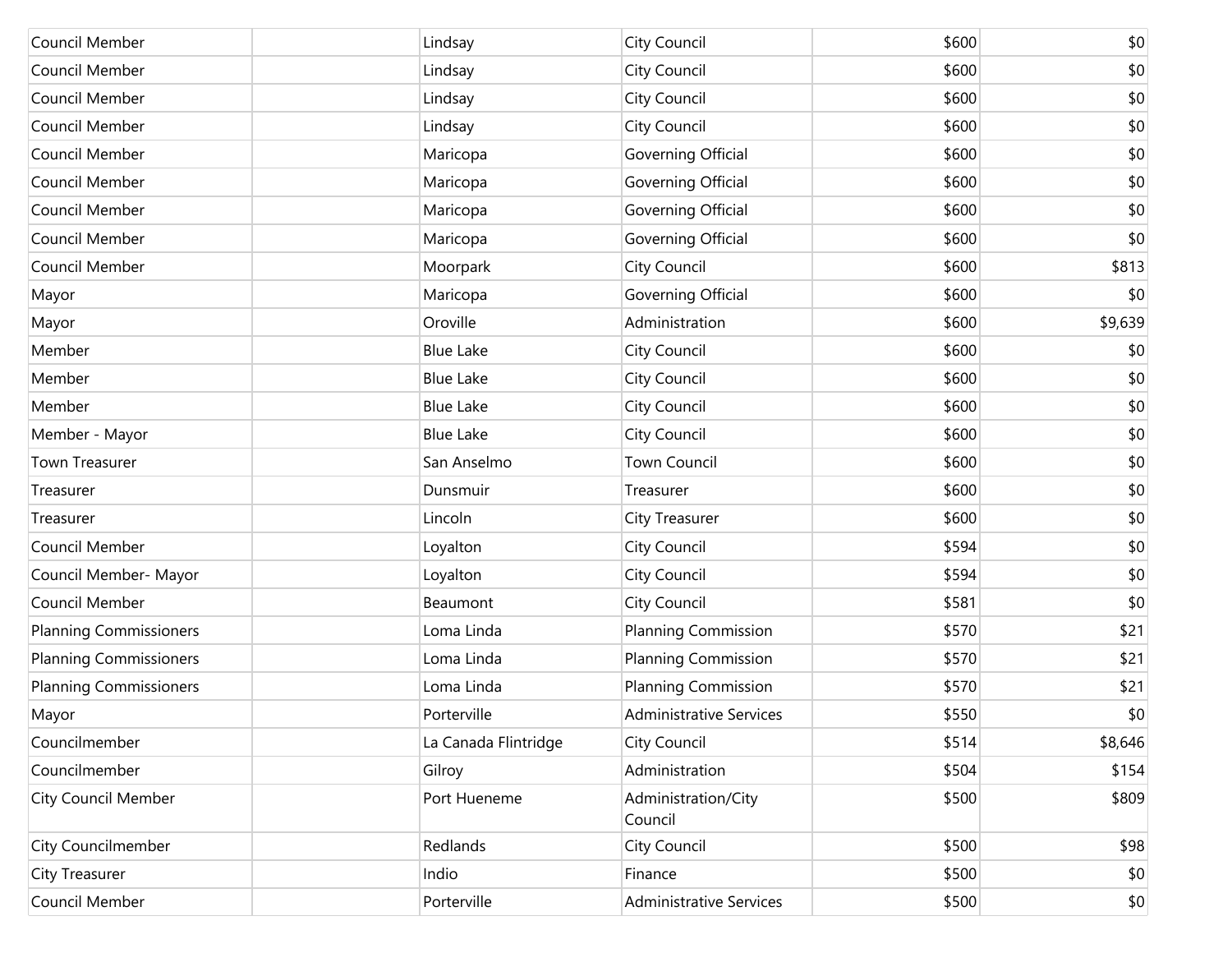| Council Member                |                                    | Porterville      | <b>Administrative Services</b> | \$500 | \$0      |
|-------------------------------|------------------------------------|------------------|--------------------------------|-------|----------|
| Councilmember                 |                                    | American Canyon  | City Council                   | \$495 | \$707    |
| Council Member                |                                    | Burlingame       | City Council                   | \$493 | \$27,107 |
| <b>Planning Commissioners</b> |                                    | Loma Linda       | <b>Planning Commission</b>     | \$475 | \$18     |
| City Treasurer                |                                    | San Gabriel      | Finance                        | \$470 | \$3,181  |
| Council Member                |                                    | Porterville      | <b>Administrative Services</b> | \$460 | \$0      |
| Vice Mayor                    |                                    | Porterville      | <b>Administrative Services</b> | \$440 | \$0      |
| Council Member                |                                    | Benicia          | <b>Elected Officials</b>       | \$432 | \$18,984 |
| Council Member                |                                    | Loyalton         | City Council                   | \$396 | \$0      |
| Council Member                |                                    | Loyalton         | City Council                   | \$396 | \$0      |
| Councilmember                 | <b>Water Board</b><br>Commissioner | Pomona           | Mayor-Council                  | \$390 | \$82     |
| Councilmember                 |                                    | Pomona           | Mayor-Council                  | \$390 | \$82     |
| Councilmember                 |                                    | Pomona           | Mayor-Council                  | \$390 | \$82     |
| Council Member                |                                    | Colma            | City Council                   | \$387 | \$2,217  |
| <b>Planning Commissioners</b> |                                    | Loma Linda       | <b>Planning Commission</b>     | \$380 | \$14     |
| Council Member                |                                    | Los Alamitos     | City Council                   | \$369 | \$0      |
| Treasurer                     | Deputy Clerk                       | Tehama           | Administration                 | \$359 | \$0      |
| Council Member                |                                    | Hermosa Beach    | City Council                   | \$353 | \$961    |
| Council Member                |                                    | Barstow          | City Council                   | \$346 | \$13,189 |
| Treasurer                     |                                    | Winters          | Treasurer                      | \$323 | \$24     |
| City Clerk                    |                                    | Fillmore         | City Council                   | \$300 | \$0      |
| Council Member                |                                    | Laguna Woods     | City Council                   | \$300 | \$0      |
| Council Member                |                                    | Mendota          | City Council                   | \$300 | \$1,074  |
| Councilmember                 |                                    | Willows          | City Council                   | \$300 | \$0      |
| Member                        |                                    | <b>Blue Lake</b> | City Council                   | \$300 | \$0      |
| Council Member                |                                    | Loyalton         | City Council                   | \$297 | \$0      |
| Council Member                |                                    | Pleasant Hill    | City Council                   | \$293 | \$26     |
| Councilmember                 |                                    | Bakersfield      | Administration                 | \$280 | \$832    |
| <b>City Council Member</b>    |                                    | San Mateo        | City Council                   | \$277 | \$48     |
| City Councilperson            |                                    | Palo Alto        | COU                            | \$277 | \$1,046  |
| Council Member                |                                    | Half Moon Bay    | Administration                 | \$259 | \$0      |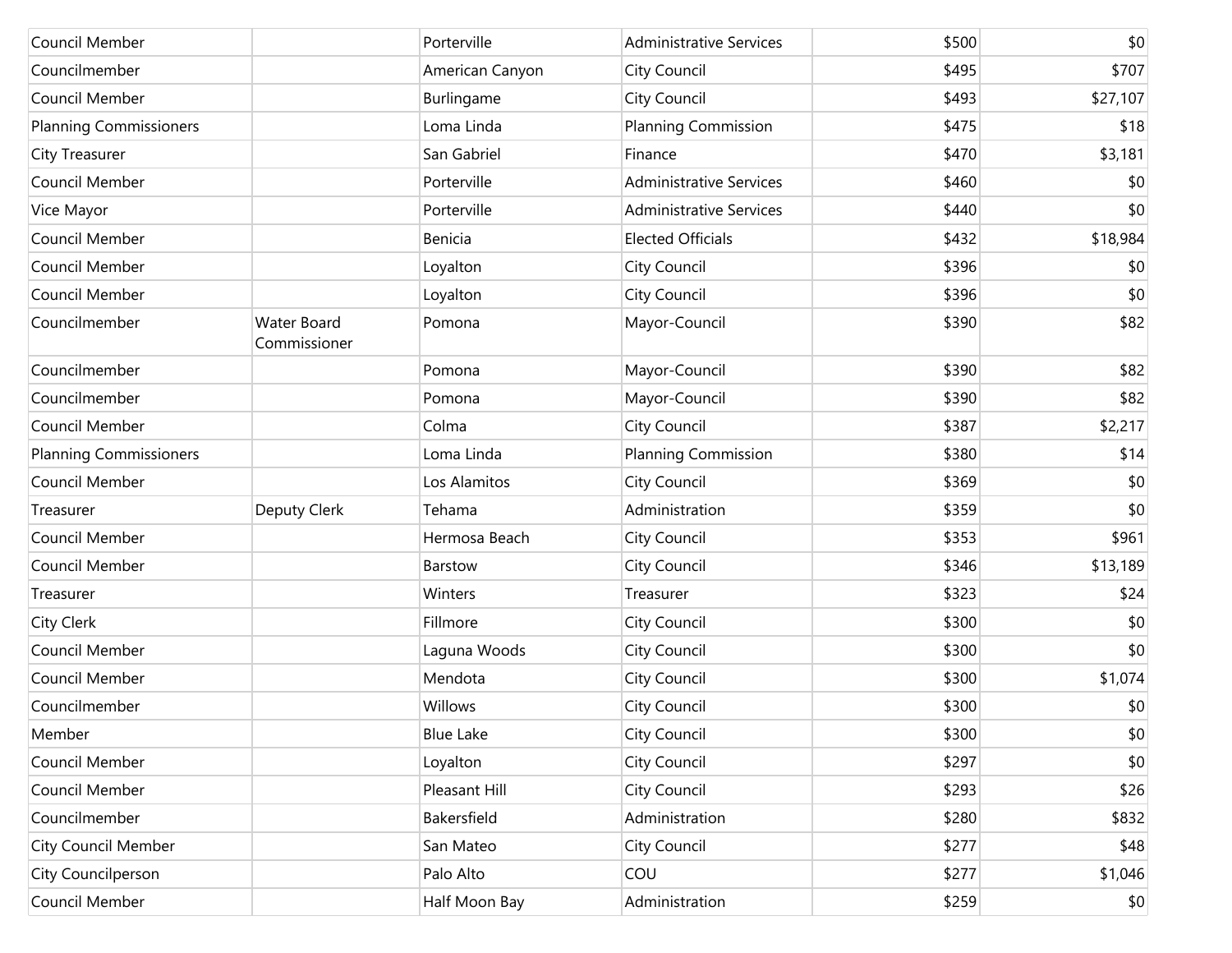| Council Member             | Half Moon Bay        | Administration          | \$259 | \$0      |
|----------------------------|----------------------|-------------------------|-------|----------|
| City Councilmember         | Redlands             | City Council            | \$250 | \$0      |
| Member                     | <b>Blue Lake</b>     | City Council            | \$250 | \$0      |
| <b>City Council Member</b> | Merced               | City Council            | \$240 | \$0      |
| <b>City Council Member</b> | Merced               | City Council            | \$240 | \$0      |
| <b>City Council Member</b> | Merced               | City Council            | \$240 | \$0      |
| Council Member             | <b>Grand Terrace</b> | City Council            | \$238 | \$0      |
| City Council Member        | Merced               | City Council            | \$220 | \$0      |
| <b>City Council Member</b> | Merced               | City Council            | \$220 | \$0      |
| City Council Member        | Merced               | City Council            | \$220 | \$0      |
| Council Member             | Corte Madera         | Council                 | \$216 | \$165    |
| City Council Member        | Laguna Niguel        | City Council            | \$200 | \$0      |
| <b>Elected City Clerk</b>  | Auburn               | Council                 | \$200 | \$0      |
| Council Member             | San Diego            | Council District 3      | \$196 | \$0      |
| <b>City Council Member</b> | San Clemente         | City Council            | \$184 | \$6      |
| Council Member             | Rio Vista            | City Council            | \$178 | \$0      |
| City Councilperson         | Palo Alto            | COU                     | \$167 | \$117    |
| City Council Member        | Petaluma             | City Council            | \$160 | \$23,703 |
| Councilmember              | Lathrop              | City Council            | \$150 | \$0      |
| Council Member             | Loyalton             | City Council            | \$149 | \$0      |
| <b>City Council Member</b> | Petaluma             | City Council            | \$140 | \$9,685  |
| City Council Member        | Los Altos            | City Council            | \$138 | \$0      |
| Council Member             | Coalinga             | <b>Elected Official</b> | \$138 | \$349    |
| Council Member             | Coalinga             | <b>Elected Official</b> | \$138 | \$349    |
| Councilmember              | Villa Park           | City Council            | \$138 | \$0      |
| Councilmember              | Villa Park           | City Council            | \$138 | \$0      |
| Mayor Pro Tem              | Villa Park           | City Council            | \$138 | \$0      |
| City Council Member        | Maywood              | City Council            | \$128 | \$3,423  |
| Council Member             | Fairfax              | Council                 | \$109 | \$4      |
| City Council Member        | Tulare               | City Council            | \$105 | \$6,967  |
| <b>City Council Member</b> | Tulare               | City Council            | \$105 | \$6,563  |
| City Council Member- Mayor | Tulare               | City Council            | \$100 | \$6,561  |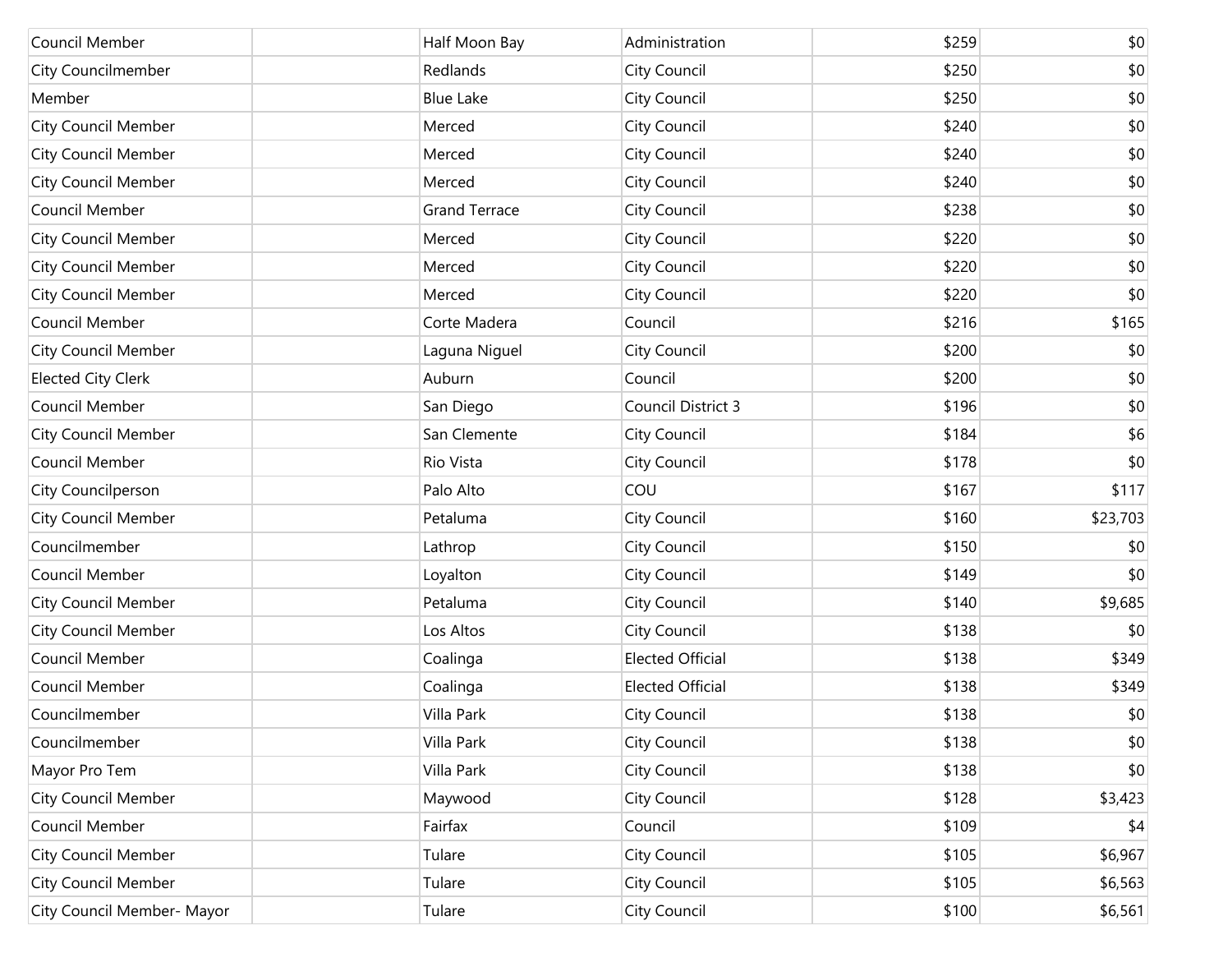| Council Member             | La Quinta                    | 10 - City Manager        | \$100 | \$0      |
|----------------------------|------------------------------|--------------------------|-------|----------|
| Council Member             | La Quinta                    | 10 - City Manager        | \$100 | \$0      |
| Council Member             | Loyalton                     | City Council             | \$99  | \$0      |
| <b>City Council Member</b> | Tulare                       | City Council             | \$80  | \$10,379 |
| City Mayor                 | Merced                       | City Council             | \$70  | \$0      |
| <b>City Council</b>        | <b>Rolling Hills Estates</b> | Council                  | \$52  | \$0      |
| City Councilmember         | Hemet                        | <b>Elected Officials</b> | \$50  | \$0      |
| Member                     | <b>Blue Lake</b>             | City Council             | \$50  | \$0      |
| Member                     | <b>Blue Lake</b>             | City Council             | \$50  | \$0      |
| <b>City Council Member</b> | Calistoga                    | City Council             | \$23  | \$8,487  |
| <b>City Council Member</b> | Merced                       | City Council             | \$20  | \$0      |
| <b>City Council Member</b> | Merced                       | City Council             | \$20  | \$0      |
| Council Member             | Corte Madera                 | Council                  | \$15  | \$16     |
| Council Person             | <b>Needles</b>               | City Council             | \$12  | \$0      |
| Council Person             | <b>Needles</b>               | City Council             | \$12  | \$0      |
| Council Person             | Needles                      | City Council             | \$12  | \$0      |
| Council Person             | Needles                      | City Council             | \$12  | \$0      |
| Council Person             | Needles                      | City Council             | \$12  | \$0      |
| Council Person             | Needles                      | City Council             | \$12  | \$0      |
| Council Person             | Needles                      | City Council             | \$12  | \$0      |
| Councilmen                 | Red Bluff                    | City Councilmen          | \$12  | \$15,730 |
| Councilmen                 | Red Bluff                    | City Councilmen          | \$12  | \$9,212  |
| Councilmen                 | Red Bluff                    | City Councilmen          | \$12  | \$8,488  |
| Mayor                      | <b>Needles</b>               | City Council             | \$12  | \$0      |
| Mayor                      | Red Bluff                    | City Councilmen          | \$12  | \$9,091  |
| Mayor Pro Tem              | Red Bluff                    | City Councilmen          | \$12  | \$2,160  |
| Council                    | Oroville                     | Administration           | \$5   | \$1,530  |
| Council                    | Oroville                     | Administration           | \$5   | \$765    |
| Council                    | Oroville                     | Administration           | \$5   | \$0      |
| City Clerk - Elected       | Orange                       | City Clerk               | \$0   | \$0      |
| City Council               | Exeter                       | City Council             | \$0   | $$0$$    |
| City Council               | Exeter                       | City Council             | \$0   | \$0      |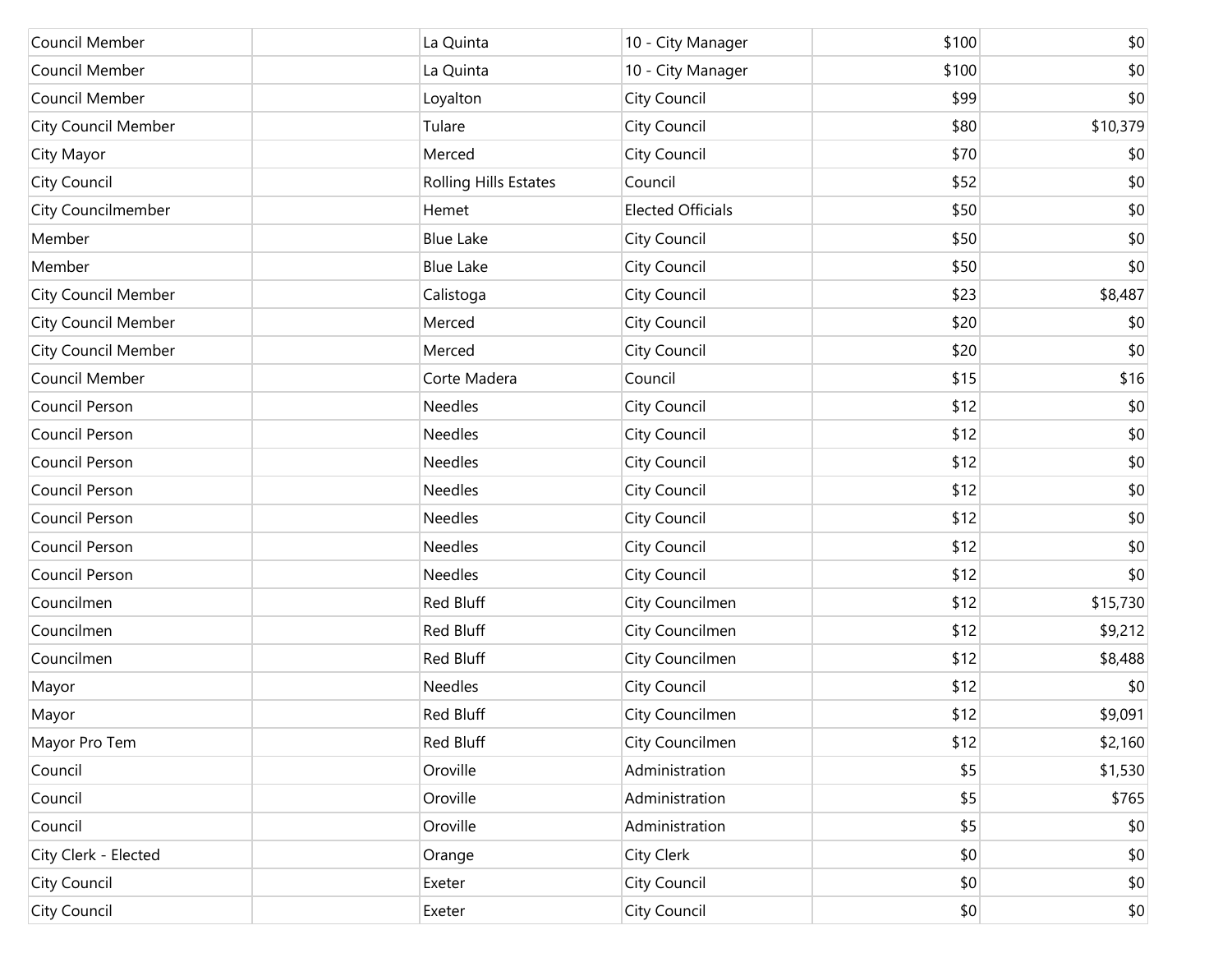| City Council               | Exeter                       | <b>City Council</b>                      | \$0 | \$0      |
|----------------------------|------------------------------|------------------------------------------|-----|----------|
| City Council               | Exeter                       | <b>City Council</b>                      | \$0 | \$0      |
| City Council               | Hollister                    | <b>City Council</b>                      | \$0 | \$0      |
| City Council               | Rolling Hills Estates        | Council                                  | \$0 | \$0      |
| City Council               | <b>Rolling Hills Estates</b> | Council                                  | \$0 | \$0      |
| City Council               | <b>Rolling Hills Estates</b> | Council                                  | \$0 | \$0      |
| City Council - Elected     | Orange                       | <b>City Council</b>                      | \$0 | \$0      |
| City Council - Elected     | Orange                       | <b>City Council</b>                      | \$0 | \$0      |
| City Council - Elected     | Orange                       | <b>City Council</b>                      | \$0 | \$0      |
| City Council - Elected     | Orange                       | City Council                             | \$0 | \$0      |
| City Council - Mayor       | <b>Walnut Creek</b>          | City Manager's/City<br>Attorney's Office | \$0 | \$0      |
| City Council Member        | Arvin                        | Council                                  | \$0 | \$0      |
| <b>City Council Member</b> | Bradbury                     | <b>City Government</b>                   | \$0 | \$0      |
| <b>City Council Member</b> | Bradbury                     | <b>City Government</b>                   | \$0 | \$0      |
| <b>City Council Member</b> | Bradbury                     | City Government                          | \$0 | \$0      |
| <b>City Council Member</b> | Chowchilla                   | Council                                  | \$0 | \$0      |
| <b>City Council Member</b> | Corcoran                     | Governing Board                          | \$0 | \$0      |
| <b>City Council Member</b> | Corcoran                     | Governing Board                          | \$0 | \$0      |
| <b>City Council Member</b> | Corcoran                     | Governing Board                          | \$0 | \$0      |
| <b>City Council Member</b> | Jackson                      | Administration                           | \$0 | \$8,759  |
| <b>City Council Member</b> | Jackson                      | Administration                           | \$0 | \$55     |
| <b>City Council Member</b> | Lake Elsinore                | City Council                             | \$0 | \$13,047 |
| <b>City Council Member</b> | Lakeport                     | Administration                           | \$0 | \$15,072 |
| City Council Member        | Patterson                    | Administration                           | \$0 | \$0      |
| <b>City Council Member</b> | Rancho Palos Verdes          | City Council                             | \$0 | \$13,413 |
| City Council Member        | Rancho Palos Verdes          | <b>City Council</b>                      | \$0 | \$13,413 |
| <b>City Council Member</b> | Rancho Palos Verdes          | <b>City Council</b>                      | \$0 | \$0      |
| City Council Person        | Orland                       | <b>City Council</b>                      | \$0 | \$0      |
| City Council Person        | Orland                       | <b>City Council</b>                      | \$0 | \$0      |
| City Council Person        | Orland                       | <b>City Council</b>                      | \$0 | \$0      |
| City Council Person        | Orland                       | City Council                             | \$0 | \$0      |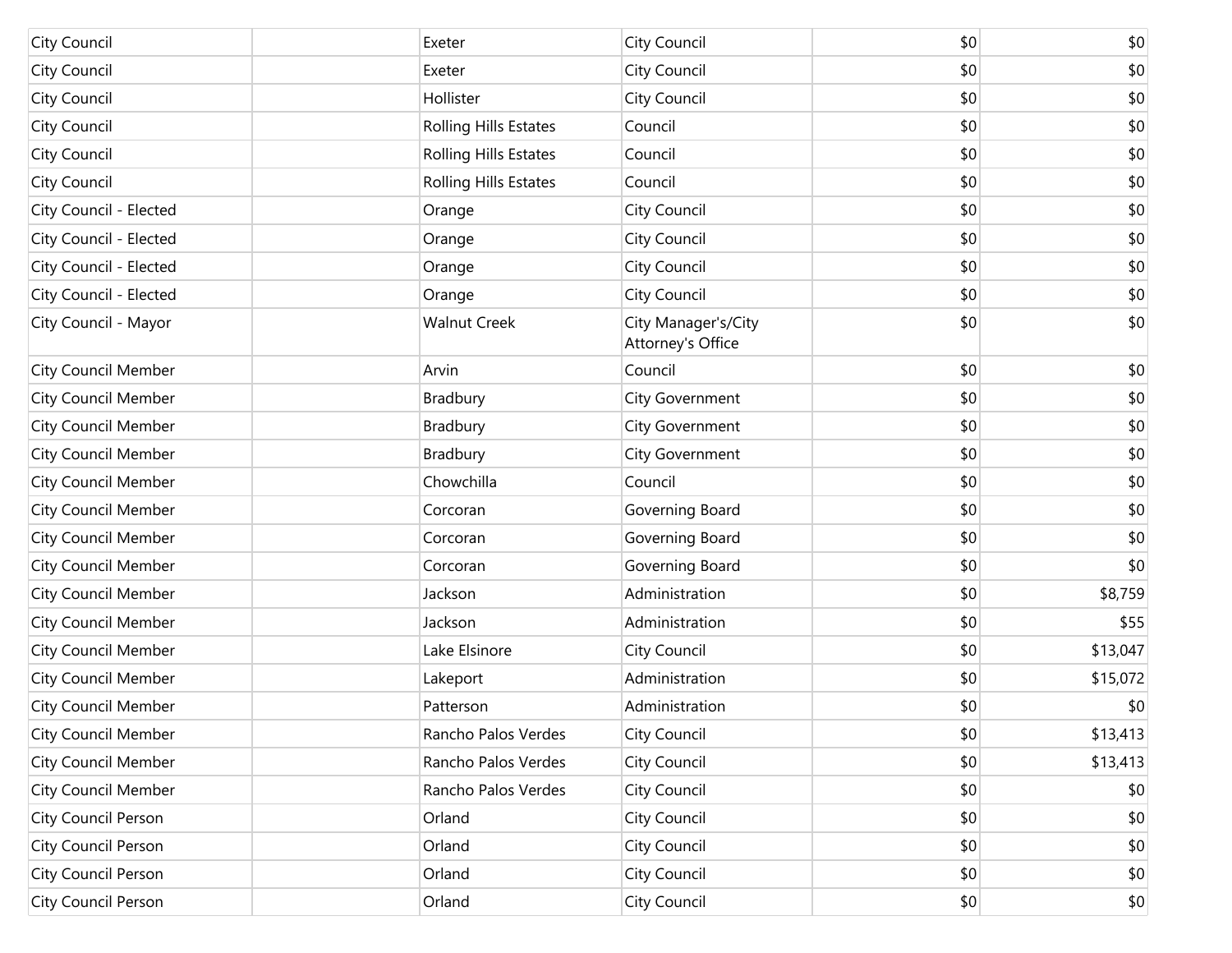| City Council/Mayor - Elected | Orange                | City Council   | \$0 | \$0      |
|------------------------------|-----------------------|----------------|-----|----------|
| City Council-Mayor           | Rolling Hills Estates | Council        | \$0 | \$0      |
| City Mayor                   | Merced                | City Council   | \$0 | \$0      |
| <b>City Treasurer</b>        | Calipatria            | Administration | \$0 | \$0      |
| City Treasurer - Elected     | Orange                | Finance        | \$0 | \$0      |
| Council                      | Farmersville          | Council        | \$0 | \$0      |
| Council                      | Farmersville          | Council        | \$0 | \$0      |
| Council                      | Farmersville          | Council        | \$0 | \$0      |
| Council Member               | Atherton              | City Council   | \$0 | \$0      |
| Council Member               | Atherton              | City Council   | \$0 | \$0      |
| Council Member               | Atherton              | City Council   | \$0 | \$0      |
| Council Member               | Atwater               | City Council   | \$0 | \$0      |
| Council Member               | Atwater               | City Council   | \$0 | \$0      |
| Council Member               | Atwater               | City Council   | \$0 | \$0      |
| Council Member               | Atwater               | City Council   | \$0 | \$0      |
| Council Member               | Belvedere             | City Council   | \$0 | \$0      |
| Council Member               | Belvedere             | City Council   | \$0 | \$0      |
| Council Member               | Belvedere             | City Council   | \$0 | \$0      |
| Council Member               | Dunsmuir              | City Council   | \$0 | \$0      |
| Council Member               | Dunsmuir              | City Council   | \$0 | \$0      |
| Council Member               | Dunsmuir              | City Council   | \$0 | \$0      |
| Council Member               | Dunsmuir              | City Council   | \$0 | \$0      |
| Council Member               | Ferndale              | Legislative    | \$0 | \$0      |
| Council Member               | Ferndale              | Legislative    | \$0 | \$0      |
| Council Member               | Ferndale              | Legislative    | \$0 | \$0      |
| Council Member               | Ferndale              | Legislative    | \$0 | \$0      |
| Council Member               | Fort Jones            | City Council   | \$0 | \$0      |
| Council Member               | Fort Jones            | City Council   | \$0 | \$0      |
| Council Member               | Fort Jones            | City Council   | \$0 | \$0      |
| Council Member               | Fort Jones            | City Council   | \$0 | \$0      |
| Council Member               | Hillsborough          | City Council   | \$0 | \$21,415 |
| Council Member               | Hillsborough          | City Council   | \$0 | \$10,708 |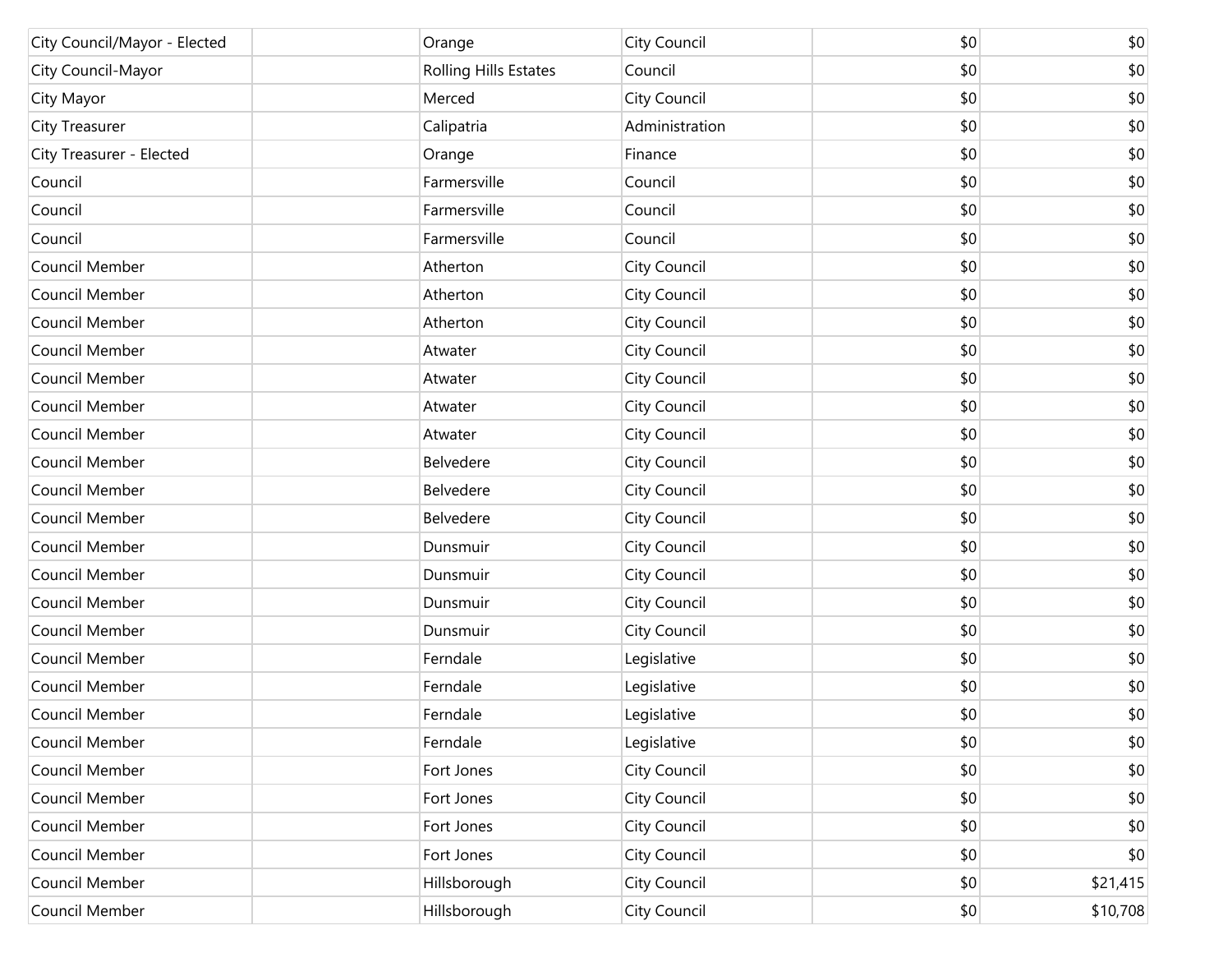| Council Member | Hillsborough         | City Council              | \$0 | \$0 |
|----------------|----------------------|---------------------------|-----|-----|
| Council Member | Kingsburg            | Administration            | \$0 | \$0 |
| Council Member | La Habra Heights     | Governing Officer         | \$0 | \$0 |
| Council Member | La Habra Heights     | Governing Officer         | \$0 | \$0 |
| Council Member | La Habra Heights     | Governing Officer         | \$0 | \$0 |
| Council Member | Lafayette            | City Council              | \$0 | \$0 |
| Council Member | Lafayette            | City Council              | \$0 | \$0 |
| Council Member | Lafayette            | City Council              | \$0 | \$0 |
| Council Member | Los Altos Hills      | City Council              | \$0 | \$0 |
| Council Member | Los Altos Hills      | City Council              | \$0 | \$0 |
| Council Member | Moraga               | <b>Town Council</b>       | \$0 | \$0 |
| Council Member | Moraga               | <b>Town Council</b>       | \$0 | \$0 |
| Council Member | Moraga               | <b>Town Council</b>       | \$0 | \$0 |
| Council Member | Moraga               | <b>Town Council</b>       | \$0 | \$0 |
| Council Member | Nevada City          | <b>General Government</b> | \$0 | \$0 |
| Council Member | Nevada City          | General Government        | \$0 | \$0 |
| Council Member | Nevada City          | <b>General Government</b> | \$0 | \$0 |
| Council Member | Orinda               | Council                   | \$0 | \$0 |
| Council Member | Orinda               | Council                   | \$0 | \$0 |
| Council Member | Orinda               | Council                   | \$0 | \$0 |
| Council Member | Orinda               | Council                   | \$0 | \$0 |
| Council Member | Palos Verdes Estates | City Council              | \$0 | \$0 |
| Council Member | Palos Verdes Estates | City Council              | \$0 | \$0 |
| Council Member | Palos Verdes Estates | City Council              | \$0 | \$0 |
| Council Member | Palos Verdes Estates | City Council              | \$0 | \$0 |
| Council Member | Portola Valley       | <b>Town Council</b>       | \$0 | \$0 |
| Council Member | Portola Valley       | <b>Town Council</b>       | \$0 | \$0 |
| Council Member | Portola Valley       | <b>Town Council</b>       | \$0 | \$0 |
| Council Member | Portola Valley       | Town Council              | \$0 | \$0 |
| Council Member | Rio Dell             | City Council              | \$0 | \$0 |
| Council Member | Rio Dell             | City Council              | \$0 | \$0 |
| Council Member | Rio Dell             | City Council              | \$0 | \$0 |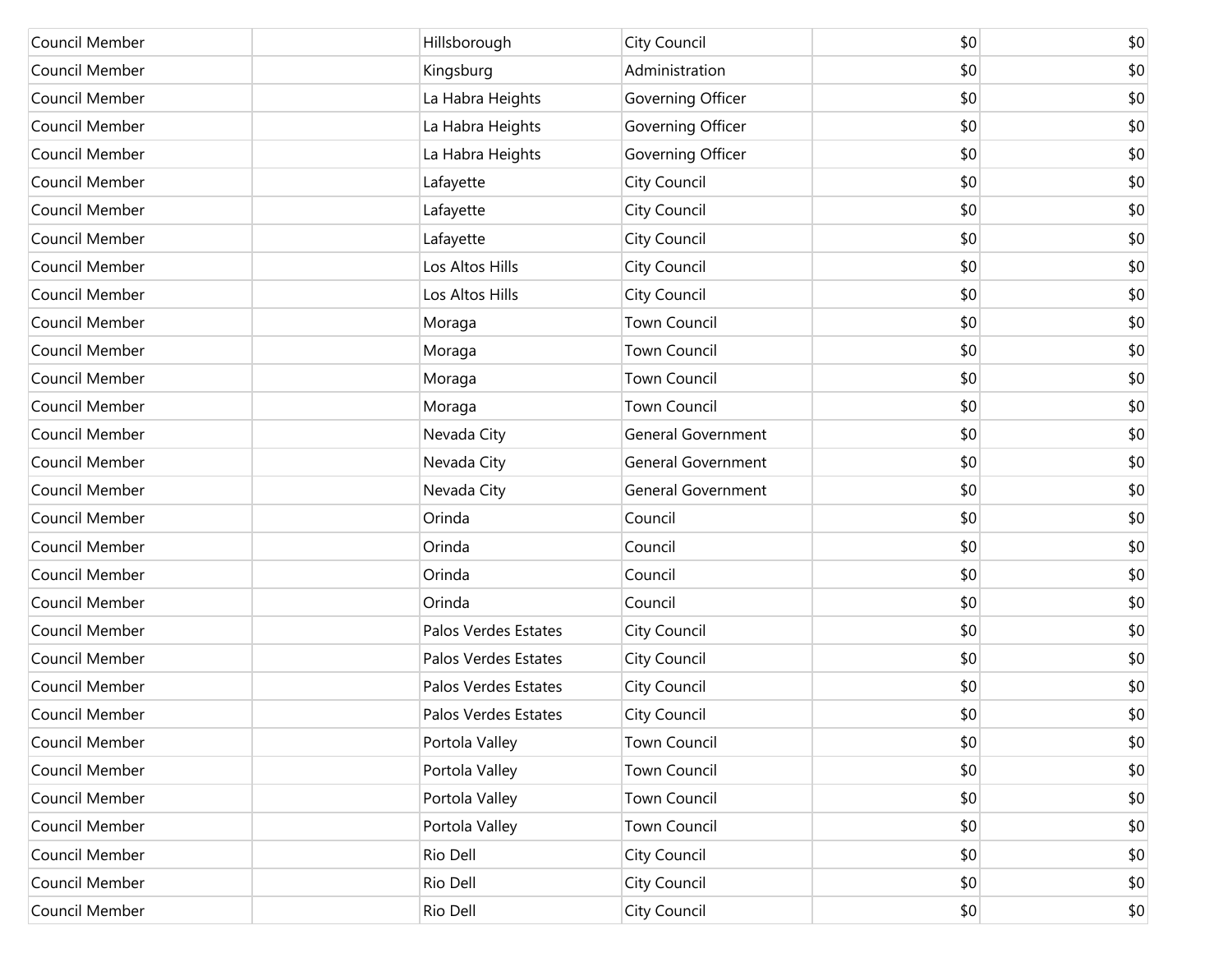| Council Member | Rio Dell          | City Council        | \$0 | \$0          |
|----------------|-------------------|---------------------|-----|--------------|
| Council Member | Ripon             | Legislative         | \$0 | \$0          |
| Council Member | Roseville         | City Council        | \$0 | \$0          |
| Council Member | Roseville         | City Council        | \$0 | \$0          |
| Council Member | Roseville         | City Council        | \$0 | \$0          |
| Council Member | Roseville         | City Council        | \$0 | \$0          |
| Council Member | Ross              | <b>Town Council</b> | \$0 | \$0          |
| Council Member | Ross              | <b>Town Council</b> | \$0 | \$0          |
| Council Member | Ross              | <b>Town Council</b> | \$0 | \$0          |
| Council Member | Ross              | <b>Town Council</b> | \$0 | \$0          |
| Council Member | San Juan Bautista | Council Member      | \$0 | \$0          |
| Council Member | San Marino        | Council             | \$0 | \$0          |
| Council Member | San Marino        | Council             | \$0 | \$0          |
| Council Member | San Marino        | Council             | \$0 | \$0          |
| Council Member | Tehama            | Governing Body      | \$0 | \$0          |
| Council Member | Tehama            | Governing Body      | \$0 | \$0          |
| Council Member | Tehama            | Governing Body      | \$0 | \$0          |
| Council Member | Tehama            | Governing Body      | \$0 | \$0          |
| Council Member | Tiburon           | Board               | \$0 | \$0          |
| Council Member | Tiburon           | Board               | \$0 | \$0          |
| Council Member | Tiburon           | Board               | \$0 | \$0          |
| Council Member | Tiburon           | Board               | \$0 | \$0          |
| Council Member | Trinidad          | Governing Body      | \$0 | \$0          |
| Council Member | Trinidad          | Governing Body      | \$0 | \$0          |
| Council Member | Trinidad          | Governing Body      | \$0 | \$0          |
| Council Member | Trinidad          | Governing Body      | \$0 | \$0          |
| Council Member | Tustin            | City Council        | \$0 | \$0          |
| Council Member | Tustin            | City Council        | \$0 | \$0          |
| Council Member | Tustin            | City Council        | \$0 | \$0          |
| Council Member | Tustin            | <b>City Council</b> | \$0 | \$0          |
| Council Member | Woodlake          | Elected             | \$0 | \$0          |
| Council Member | Woodlake          | Elected             | \$0 | $ 10\rangle$ |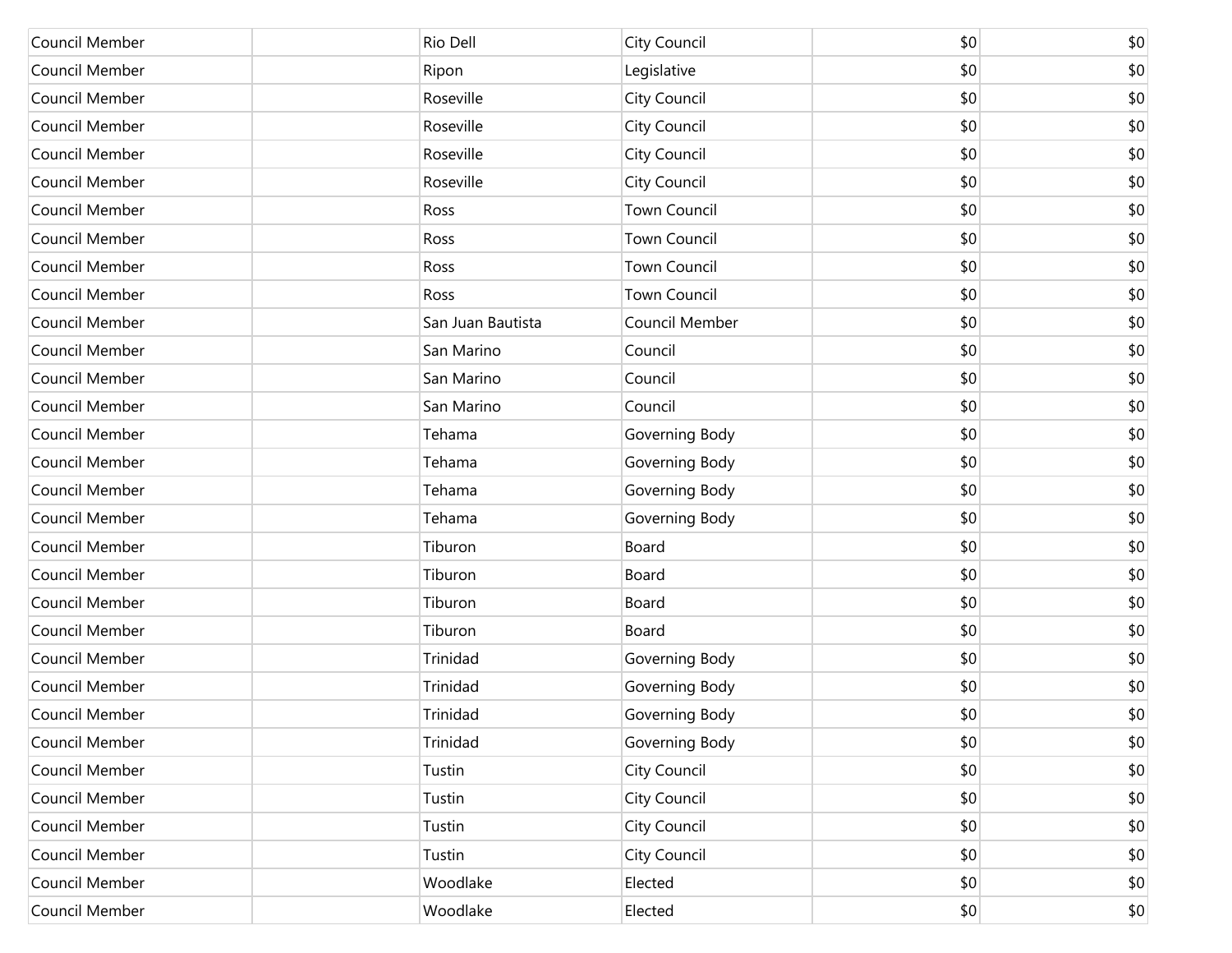| Council Member         | Woodlake             | Elected             | \$0 | \$0 |
|------------------------|----------------------|---------------------|-----|-----|
| Council Member - Mayor | Orinda               | Council             | \$0 | \$0 |
| Council Member - Mayor | Ross                 | <b>Town Council</b> | \$0 | \$0 |
| Council Member - Mayor | Taft                 | Council             | \$0 | \$0 |
| Council Member - Mayor | Tehama               | Governing Body      | \$0 | \$0 |
| Council Member / Mayor | Trinidad             | Governing Body      | \$0 | \$0 |
| Council Member- Mayor  | Rio Dell             | City Council        | \$0 | \$0 |
| Councilman             | Hidden Hills         | City Hall           | \$0 | \$0 |
| Councilman             | Hidden Hills         | City Hall           | \$0 | \$0 |
| Councilman             | Hidden Hills         | City Hall           | \$0 | \$0 |
| Councilman             | Hidden Hills         | City Hall           | \$0 | \$0 |
| Councilmember          | Isleton              | City Council        | \$0 | \$0 |
| Councilmember          | Isleton              | City Council        | \$0 | \$0 |
| Councilmember          | Isleton              | City Council        | \$0 | \$0 |
| Councilmember          | Monte Sereno         | Elected             | \$0 | \$0 |
| Councilmember          | Monte Sereno         | Elected             | \$0 | \$0 |
| Councilmember          | Monte Sereno         | Elected             | \$0 | \$0 |
| Councilmember          | Monte Sereno         | Elected             | \$0 | \$0 |
| Councilmember          | Piedmont             | City Council        | \$0 | \$0 |
| Councilmember          | Piedmont             | City Council        | \$0 | \$0 |
| Councilmember          | Piedmont             | City Council        | \$0 | \$0 |
| Councilmember          | <b>Rolling Hills</b> | City Council        | \$0 | \$0 |
| Councilmember          | <b>Rolling Hills</b> | City Council        | \$0 | \$0 |
| Councilmember          | <b>Rolling Hills</b> | City Council        | \$0 | \$0 |
| Councilmember          | <b>Rolling Hills</b> | City Council        | \$0 | \$0 |
| Councilmember          | Santa Cruz           | Cm - City Council   | \$0 | \$0 |
| Councilmember          | Shafter              | Council             | \$0 | \$0 |
| Councilmember          | Shafter              | Council             | \$0 | \$0 |
| Councilmember          | Shafter              | Council             | \$0 | \$0 |
| Councilmember          | Villa Park           | City Council        | \$0 | \$0 |
| Councilmember          | Woodside             | City Council        | \$0 | \$0 |
| Councilmember          | Woodside             | City Council        | \$0 | \$0 |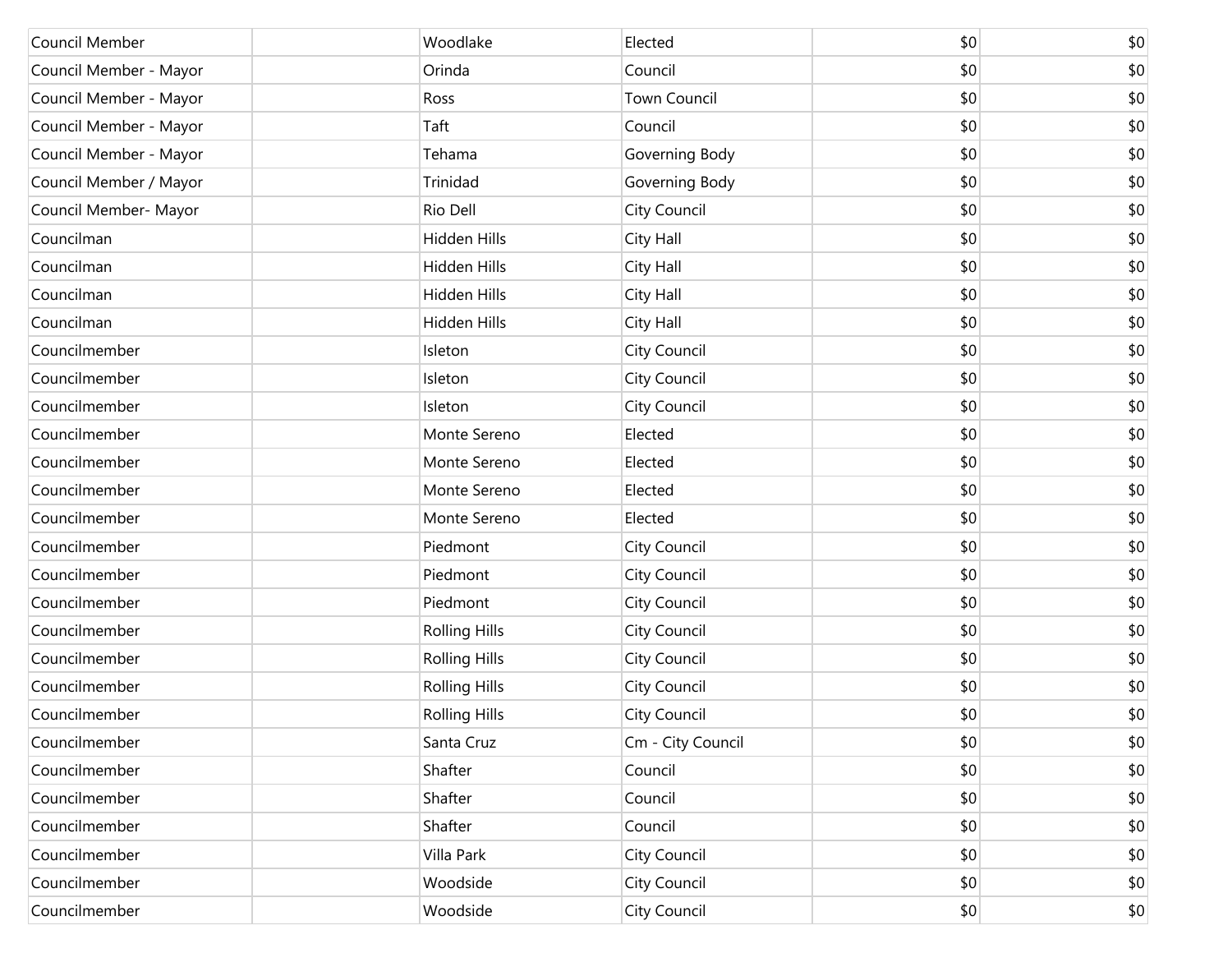| Councilmember                     | Woodside         | City Council      | \$0 | \$0          |
|-----------------------------------|------------------|-------------------|-----|--------------|
| Councilmember                     | Woodside         | City Council      | \$0 | \$0          |
| Councilmember                     | Woodside         | City Council      | \$0 | \$0          |
| Councilmember                     | Woodside         | City Council      | \$0 | \$0          |
| Councilmember (Elected)           | Sausalito        | Administration    | \$0 | $$0$$        |
| Councilmember (Elected)           | Sausalito        | Administration    | \$0 | \$0          |
| Councilmember (Elected)-<br>Mayor | Sausalito        | Administration    | \$0 | \$0          |
| Governing Body                    | Firebaugh        | Council Member    | \$0 | \$0          |
| Governing Body                    | Firebaugh        | Council Member    | \$0 | \$0          |
| Governing Body                    | Firebaugh        | Council Member    | \$0 | \$0          |
| Governing Body                    | Firebaugh        | Council Member    | \$0 | \$0          |
| Governing Body-Mayor              | Firebaugh        | Council Member    | \$0 | \$0          |
| Mayor                             | Amador           | City Council      | \$0 | \$0          |
| Mayor                             | Anderson         | City Council      | \$0 | \$16,032     |
| Mayor                             | Atherton         | City Council      | \$0 | \$0          |
| Mayor                             | Atwater          | City Council      | \$0 | \$0          |
| Mayor                             | Belvedere        | City Council      | \$0 | \$0          |
| Mayor                             | Bradbury         | City Government   | \$0 | \$0          |
| Mayor                             | Corcoran         | Governing Board   | \$0 | \$0          |
| Mayor                             | Dorris           | City Council      | \$0 | \$0          |
| Mayor                             | Dunsmuir         | City Council      | \$0 | \$0          |
| Mayor                             | Exeter           | City Council      | \$0 | \$0          |
| Mayor                             | Farmersville     | Council           | \$0 | \$0          |
| Mayor                             | Ferndale         | Legislative       | \$0 | \$0          |
| Mayor                             | Hidden Hills     | City Hall         | \$0 | $ 10\rangle$ |
| Mayor                             | Hillsborough     | City Council      | \$0 | \$24,370     |
| Mayor                             | Isleton          | City Council      | \$0 | $ 10\rangle$ |
| Mayor                             | La Habra Heights | Governing Officer | \$0 | \$0          |
| Mayor                             | Lafayette        | City Council      | \$0 | \$0          |
| Mayor                             | Laguna Woods     | City Council      | \$0 | $$0$$        |
| Mayor                             | Monte Sereno     | Elected           | \$0 | $ 10\rangle$ |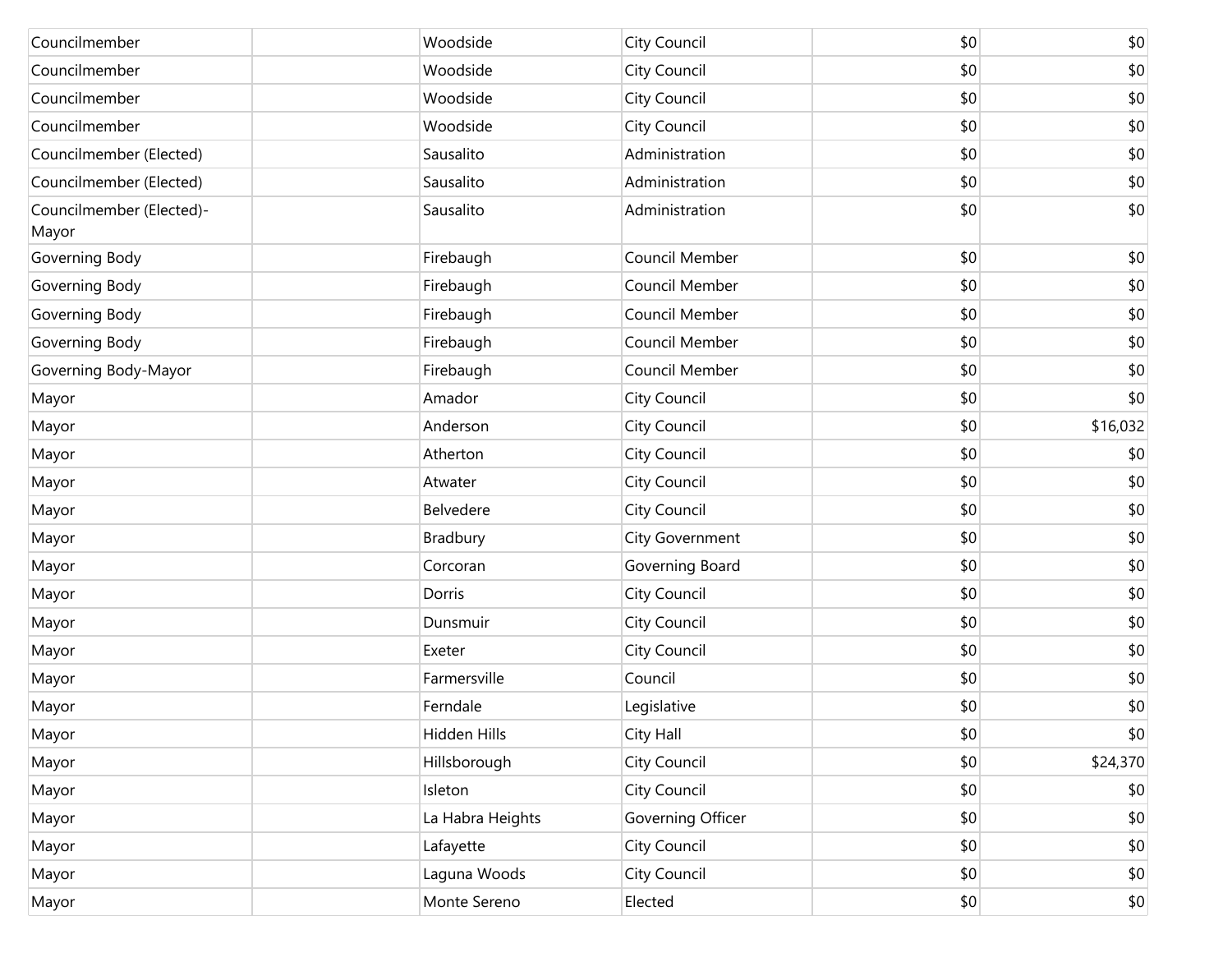| Mayor             | Moraga               | Town Council        | \$0 | \$0   |
|-------------------|----------------------|---------------------|-----|-------|
| Mayor             | Nevada City          | General Government  | \$0 | \$0   |
| Mayor             | Ojai                 | City Council        | \$0 | \$0   |
| Mayor             | Orland               | City Council        | \$0 | \$0   |
| Mayor             | Palos Verdes Estates | City Council        | \$0 | \$0   |
| Mayor             | Piedmont             | City Council        | \$0 | \$0   |
| Mayor             | Portola Valley       | <b>Town Council</b> | \$0 | \$0   |
| Mayor             | <b>Rolling Hills</b> | City Council        | \$0 | \$0   |
| Mayor             | San Juan Bautista    | Council Member      | \$0 | \$0   |
| Mayor             | San Marino           | Council             | \$0 | \$0   |
| Mayor             | Shafter              | Council             | \$0 | \$0   |
| Mayor             | Tiburon              | Board               | \$0 | \$0   |
| Mayor             | Tustin               | City Council        | \$0 | \$0   |
| Mayor             | Villa Park           | City Council        | \$0 | \$0   |
| Mayor             | Woodlake             | Elected             | \$0 | \$0   |
| Mayor             | Woodside             | City Council        | \$0 | \$0   |
| Mayor Pro Tem     | Farmersville         | Council             | \$0 | \$0   |
| Mayor Pro Tempore | La Habra Heights     | Governing Officer   | \$0 | \$0   |
| Mayor Pro-Tem     | Bradbury             | City Government     | \$0 | \$0   |
| Mayor Pro-Tem     | Shafter              | Council             | \$0 | \$0   |
| Member            | Amador               | City Council        | \$0 | \$0   |
| Member            | Amador               | City Council        | \$0 | \$0   |
| Member            | Amador               | City Council        | \$0 | \$0   |
| Secretary         | San Juan Bautista    | Council Member      | \$0 | \$0   |
| Treasurer         | San Juan Bautista    | Council Member      | \$0 | \$0   |
| Vice Mayor        | Amador               | City Council        | \$0 | \$0   |
| Vice Mayor        | Atherton             | City Council        | \$0 | \$0   |
| Vice Mayor        | Belvedere            | City Council        | \$0 | \$0   |
| Vice Mayor        | Hillsborough         | City Council        | \$0 | \$0   |
| Vice Mayor        | Isleton              | City Council        | \$0 | \$0   |
| Vice Mayor        | Lafayette            | City Council        | \$0 | \$0   |
| Vice Mayor        | Nevada City          | General Government  | \$0 | $$0$$ |